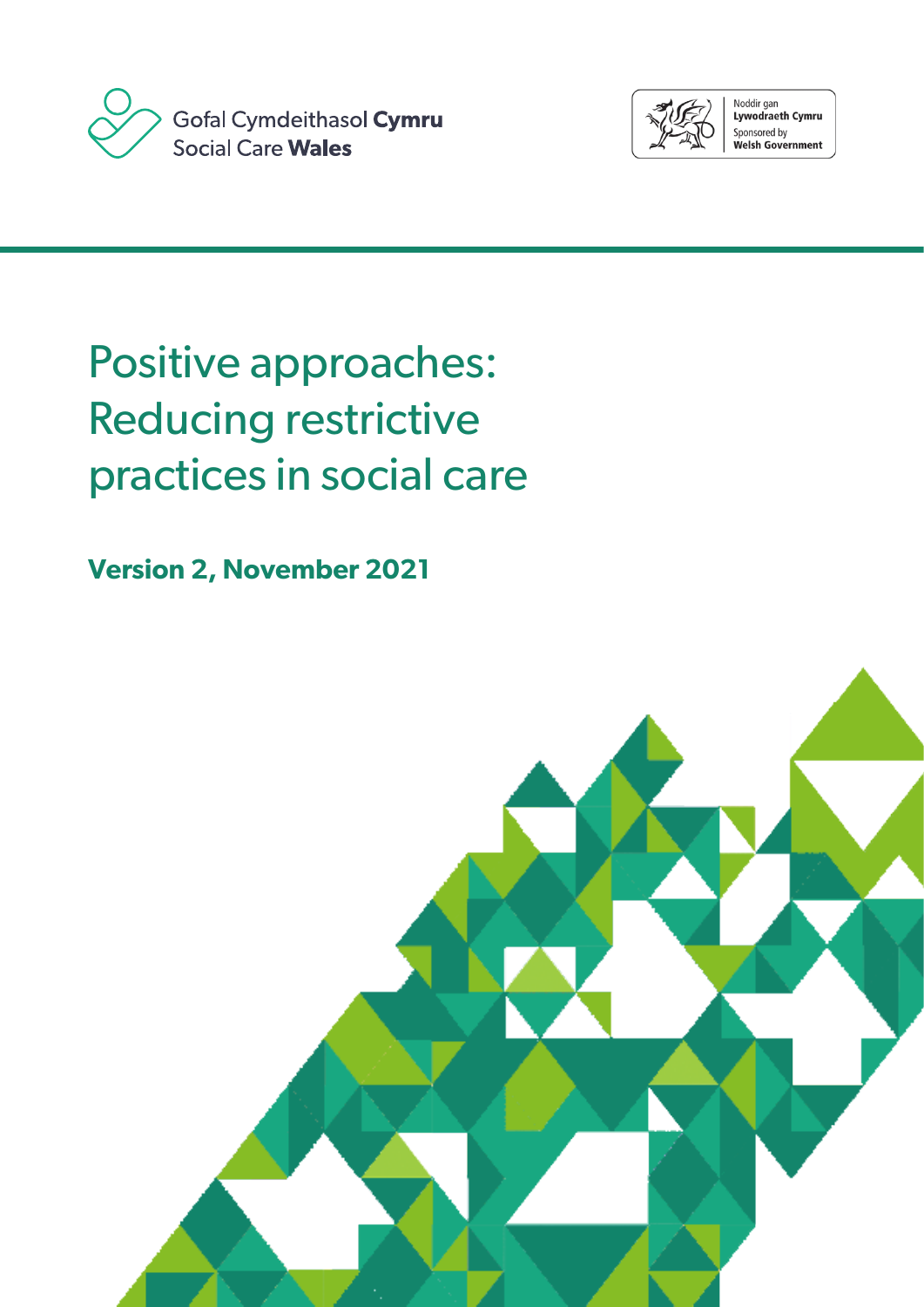## Contact details

Social Care Wales South Gate House Wood Street **Cardiff** CF10 1EW

Tel: 0300 3033 444 Minicom: 029 2078 0680 Email: [info@socialcare.wales](mailto:info%40socialcare.wales?subject=)

[socialcare.wales](http://www.socialcare.wales)

Twitter: [@SocialCareWales](https://twitter.com/SocialCareWales)

© 2022 Social Care Wales

All rights reserved. No part of this publication may be reproduced, stored in a retrieval system or transmitted in any form or by any means without the prior written permission of Social Care Wales. Enquiries for reproduction outside the scope expressly permitted by law should be sent to the Chief Executive of Social Care Wales at the address given above.

### **Other formats:**

This document is also available in Welsh. Copies of this document are available in other formats, if required.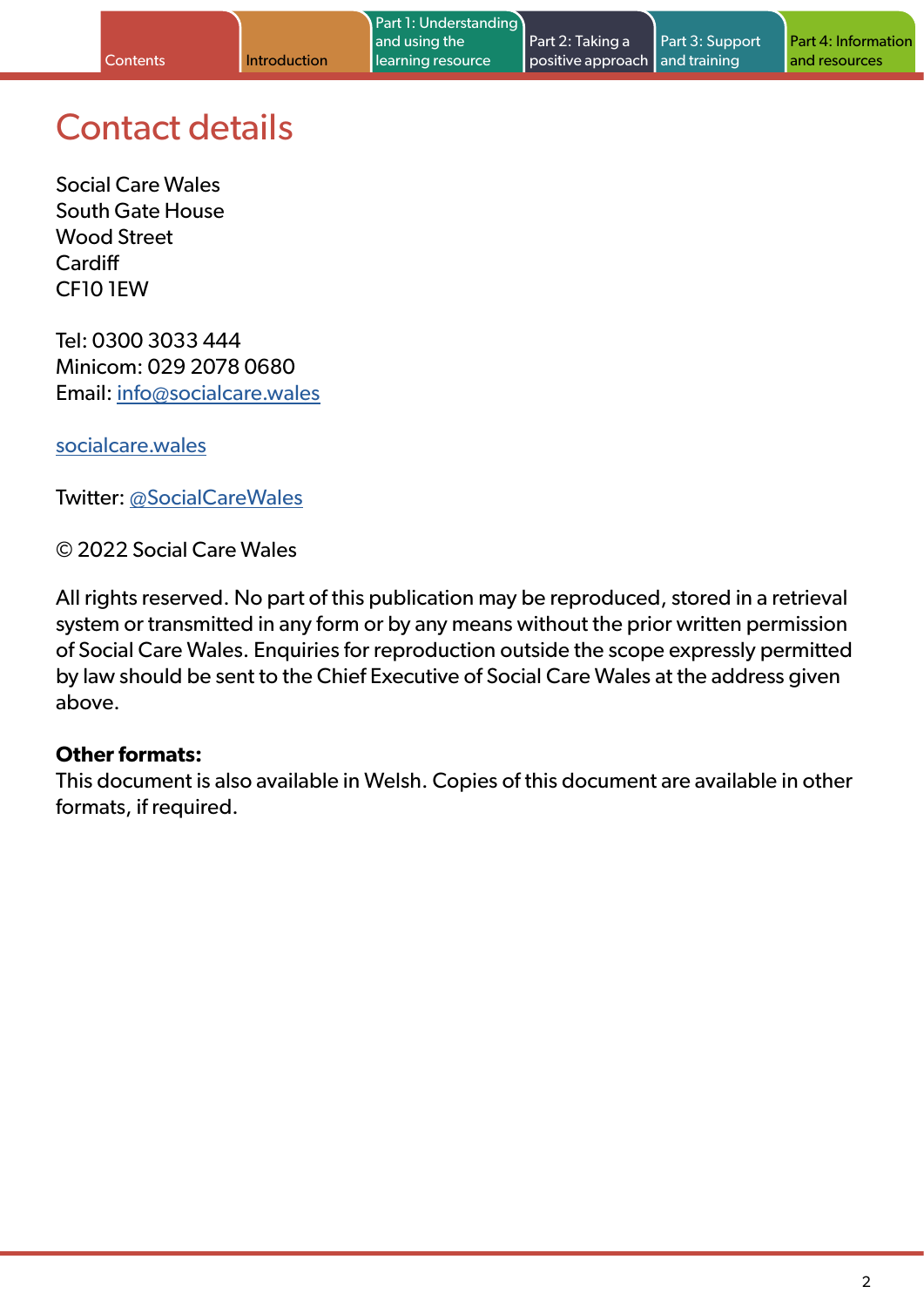## **Contents**

| Supporting people to make decisions and have control over their lives in safe ways33        |  |
|---------------------------------------------------------------------------------------------|--|
|                                                                                             |  |
|                                                                                             |  |
|                                                                                             |  |
| Active participation, engagement and involvement, and having a good quality of life42       |  |
| Balancing safety from harm with freedom of choice and positive risk taking45                |  |
|                                                                                             |  |
| Working with people, families, and advocates to design services and agree ways of working48 |  |
| 2.5. Multi-agency, partnership and collaboration, and consistent approaches50               |  |
|                                                                                             |  |
|                                                                                             |  |
|                                                                                             |  |
|                                                                                             |  |
|                                                                                             |  |
|                                                                                             |  |
|                                                                                             |  |
|                                                                                             |  |
|                                                                                             |  |
|                                                                                             |  |
|                                                                                             |  |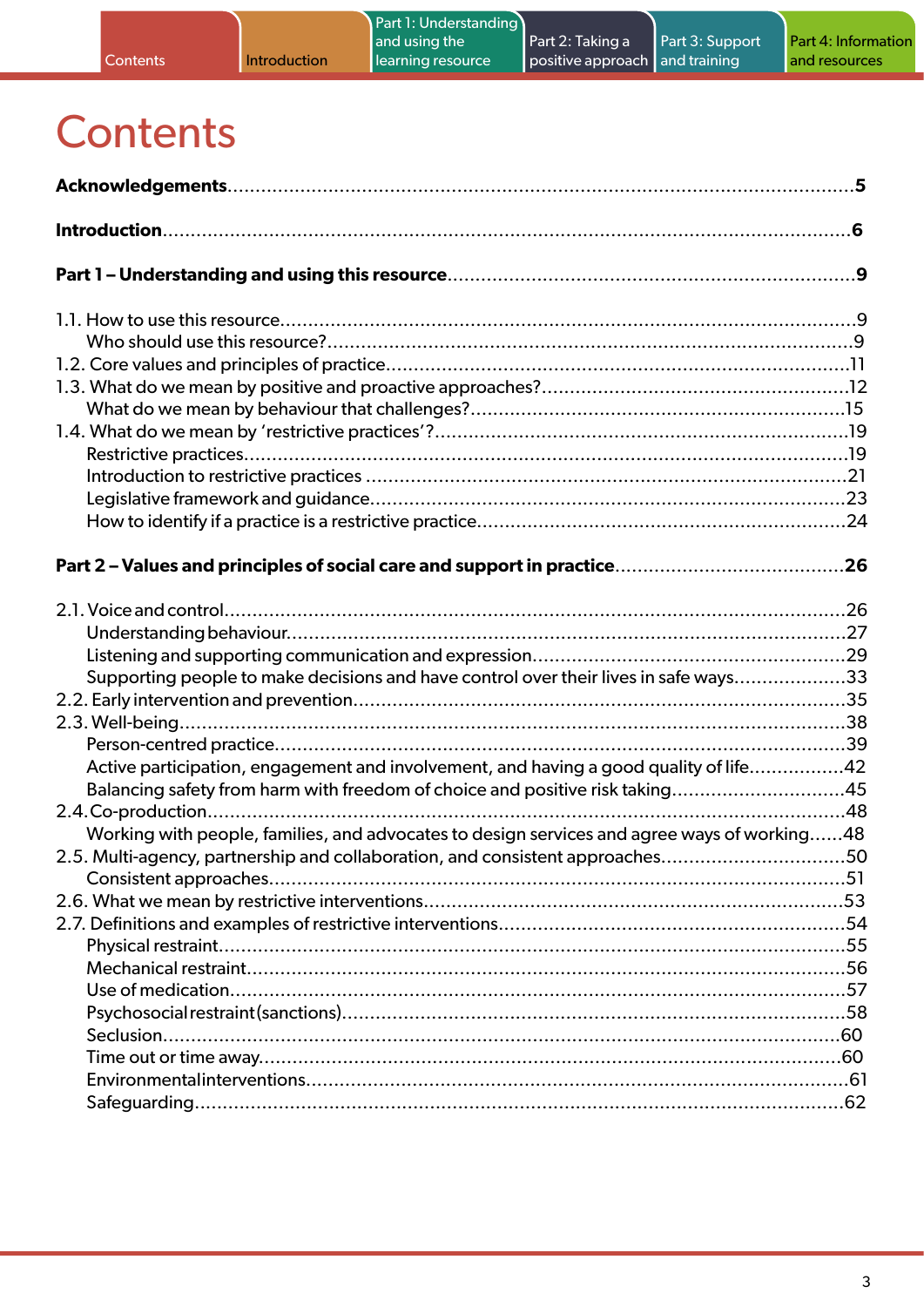| Part 1: Understanding<br>Part 3: Support<br>and using the<br>Part 2: Taking a<br>Part 4: Informatio<br>Introduction<br>learning resource<br>positive approach<br>and training<br>and resources<br>Contents |  |
|------------------------------------------------------------------------------------------------------------------------------------------------------------------------------------------------------------|--|
|                                                                                                                                                                                                            |  |
|                                                                                                                                                                                                            |  |
|                                                                                                                                                                                                            |  |
| 4.1. Using Positive Behaviour Support (PBS) to reduce the use of restrictive practices69<br>4.3. Using restorative approaches to reduce the use of restrictive practices73                                 |  |
|                                                                                                                                                                                                            |  |
| 4.6. List of recommended units and qualifications to support the use of                                                                                                                                    |  |
| 4.9. Useful resources for supporting adults and children with a learning disability83                                                                                                                      |  |
|                                                                                                                                                                                                            |  |

<sub>.</sub><br>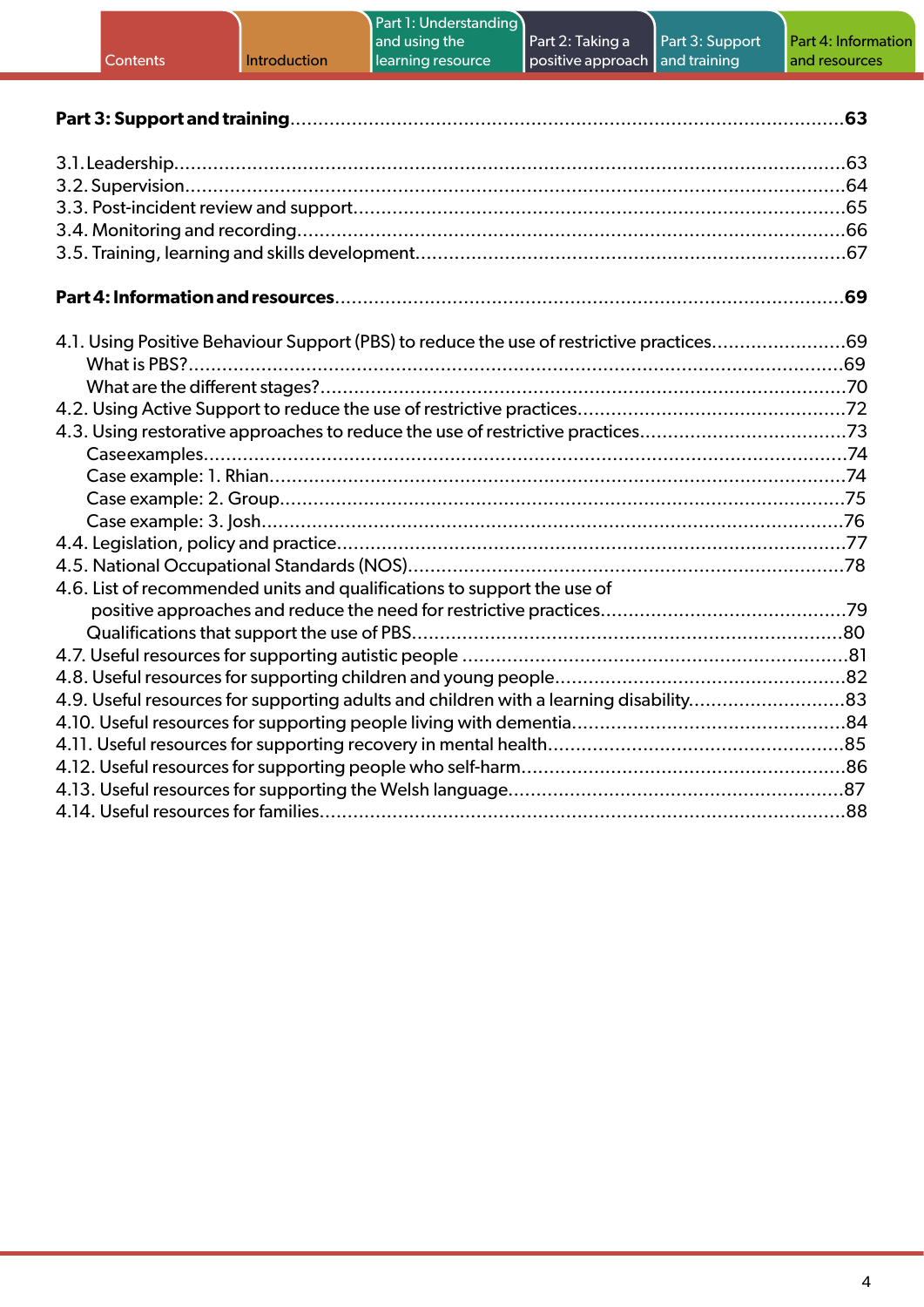## <span id="page-4-0"></span>Acknowledgements

We want to thank everyone who contributed to the development of this resource. In particular, we want to acknowledge the advice, guidance and support from the following organisations:

- Abertawe Bro Morgannwg University Health Board
- Action for Children
- All Wales Forum for Parents and Carers of People with a Learning Disability
- Alexander House (Mental Health Care)
- Amanda Hall Associates Limited
- British Institute of Learning Disabilities (BILD)
- Care Forum Wales
- Care Forum Wales Looked After Children Network (Woodlands Ltd and Prospects Care)
- Care Inspectorate Wales (CIW)
- D&S Care Homes
- Gwalia Care and Support
- Learning Disability Advisory Group Transforming Care Sub-group
- Orbis Education and Care
- Newbridges Specialist Care
- Newbridge House (Bridgend County Borough Council)
- Pendine Park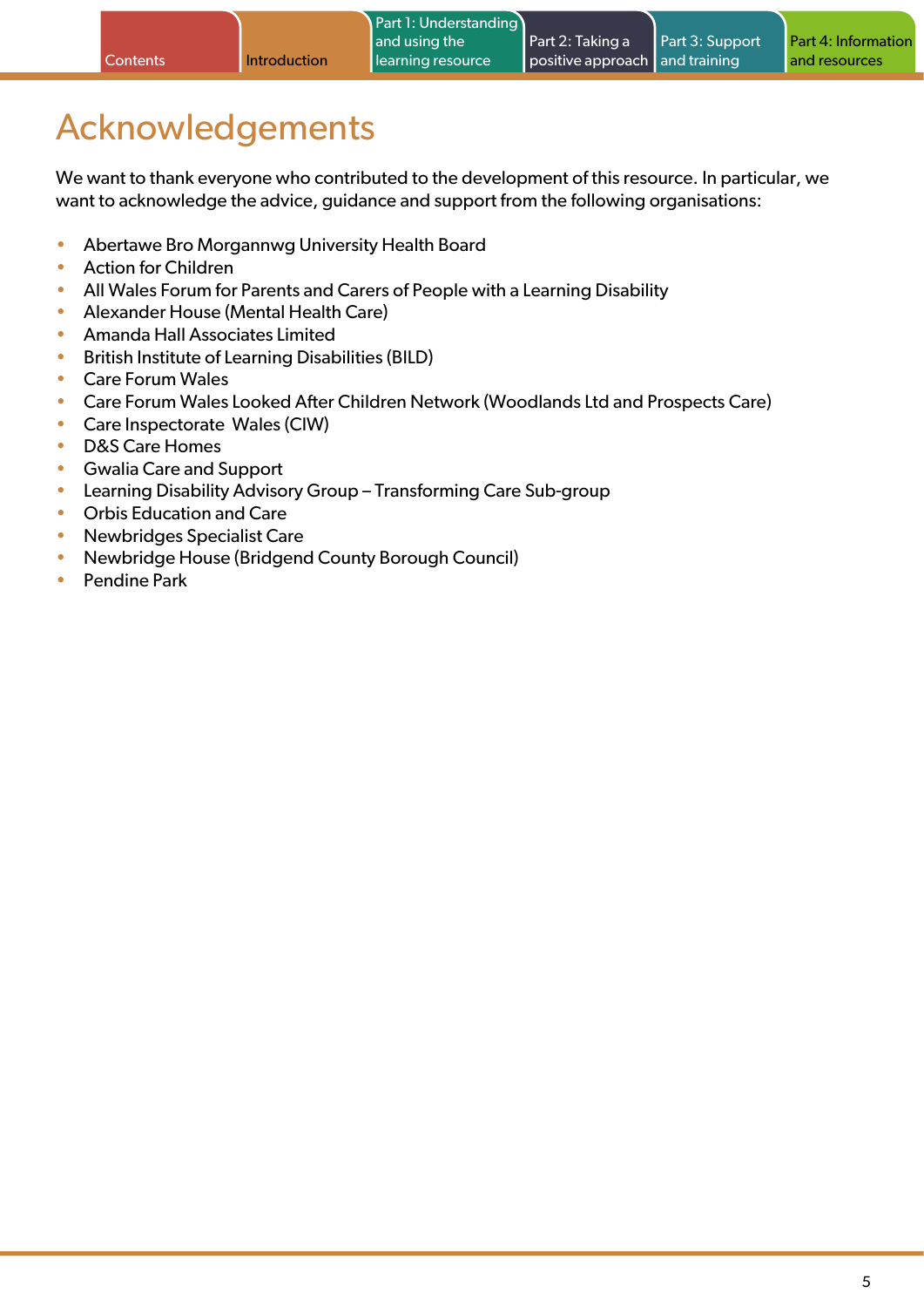Part 1: Understanding

## Introduction

<span id="page-5-0"></span>**Contents** Introduction

Working in social care settings can be one of the most rewarding and enjoyable experiences anyone can have. However, just like any job, at times it can be difficult and demanding. Offering care and support to vulnerable people, who may be distressed, frightened, angry, stressed, confused and who can display behaviours that challenge us, can leave us feeling powerless, frightened, angry, anxious and out of our depth. In these times, it's important to reflect upon what is happening around us, how we are feeling and what we need to help us do our jobs to the best of our ability.

Feeling what we say has been heard and understood, and being in control of our lives, has a massive impact on our behaviour. When this is not the case, we are more likely to feel powerless and distressed, and engage in behaviour that challenges others.

This will also be the case with people we offer care and support to. Because of their circumstances, they too, may at times feel powerless to make any changes to their lives. So, whatever the situation, it's important we always treat people with the same compassion, dignity, kindness and understanding we would expect for our own families and ourselves.

This resource has been developed to help social care workers when they are faced with difficult situations. It provides practical examples of positive and proactive approaches and ways of working that support safe practice and can reduce the need for restrictive practices. You should read this resource alongside the [Code of Professional Practice for Social Care](https://socialcare.wales/dealing-with-concerns/codes-of-practice-and-guidance), which describes the standards of professional conduct and practice expected of those employed in social care in Wales.

In July 2021, the Welsh Government published the [Reducing Restrictive Practices Framework.](https://gov.wales/sites/default/files/publications/2021-07/reducing-restrictive-practices-framework.pdf) This sets out a "common framework of principles and expectations" that is informed by a human rights approach. This resource is in-line with the framework's principles and expectations.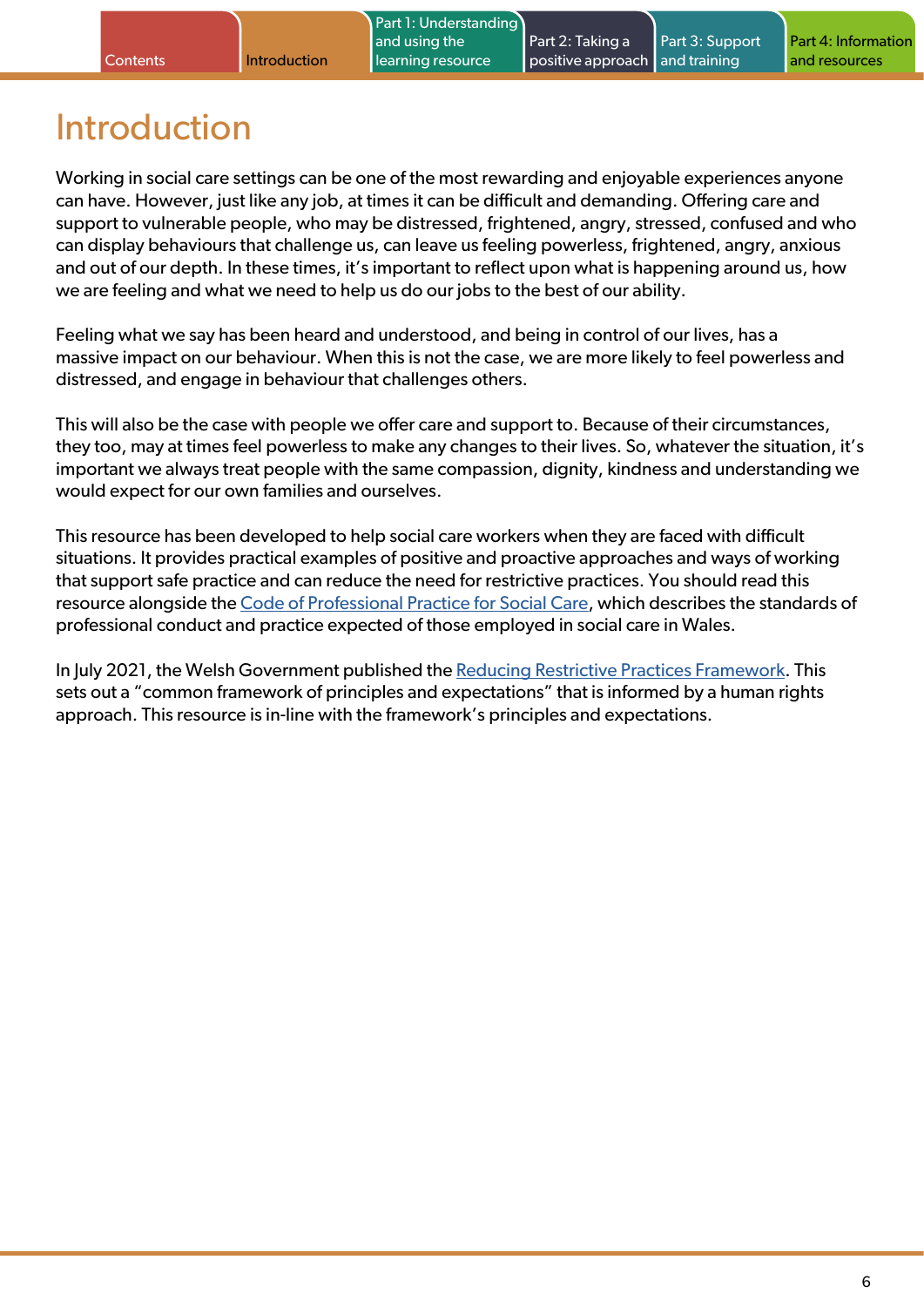This resource will help social care workers and those involved in providing social care in Wales:

- understand what taking a positive and proactive approach means
- understand the range of ways people communicate and how this influences their behaviour
- think about ways of working and the impact they may have on a person
- develop a range of positive and proactive approaches and ways of working to support people when they are feeling stressed, distressed and/or angry to reduce the use of restrictive practices
- understand the range of restrictive practices and physical interventions and how they may be used as a last resort, based upon assessment of risk and person-centred care planning
- understand the legal and ethical justifications for the use of restrictive practices where this is applicable
- know that any form of restrictive practice and restrictive intervention is only used in an emergency situation, or as part of a planned response that has been agreed by a multi-disciplinary team and wherever possible, the person themselves.

This resource is underpinned by the core values and principles of practice that apply to all areas of social care. The core values reflect the human rights and freedoms that apply to everybody, as defined by the United Nations Conventions on the Rights of the Child and Rights of Persons with Disabilities and the United Nations Principles for Older People. The Welsh Government framework refers to principles set by the [Human rights framework for restraint,](https://www.equalityhumanrights.com/sites/default/files/human-rights-framework-restraint.pdf) Equality and Human Rights Commission.

The core values and principles should be embedded into the culture of every organisation and everyone should clearly understand them.

Organisations should also develop a culture of learning from incidents, implementing recommendations and good practice, and avoiding blame when things don't go as planned.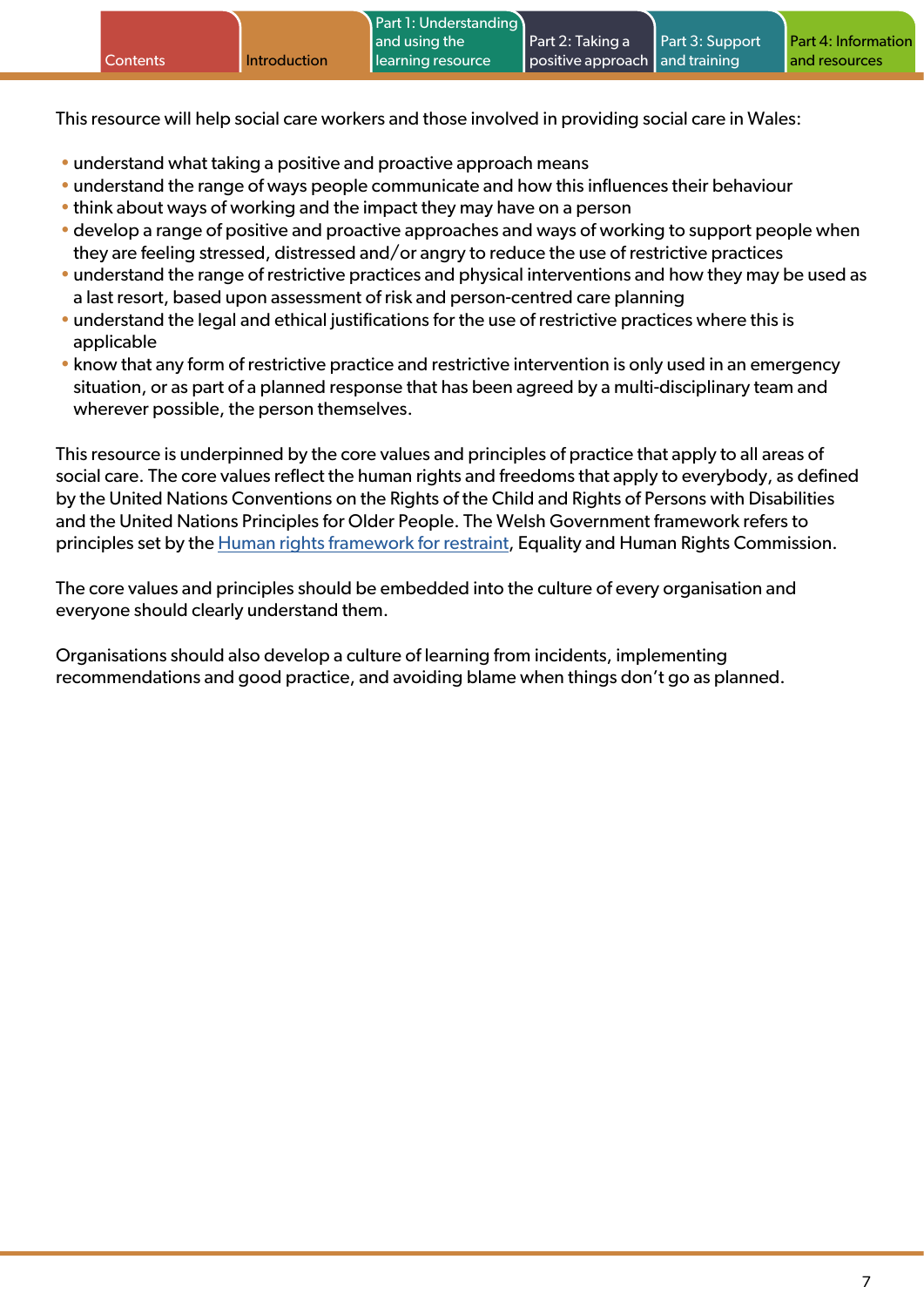The resource is divided into four parts to help you find the information you need:

- **Part 1:** sets out how the resource should be used and provides definitions of what we mean by behaviour that challenges us, along with positive and safe ways of working and restrictive practices. It also gives an overview of current legislation and ethical considerations in the use of restrictive practices.
- **Part 2:** provides advice and guidance on ways to take a positive approach to work with anyone who uses social care services. The content's order matches the core values and principles of the Social Services and Well-being (Wales) Act. It is also mapped to the relevant well-being statements in the Welsh Government's [National Outcomes Framework](https://gov.wales/social-services-national-outcomes-framework). The well-being statements describe the most important outcomes that people who need care and support, and carers who need support, expect to achieve well-being, and lead fulfilled lives.

Part 2 also includes definitions of the range of restrictive practices and features examples of when they should or should not be used.

- **Part 3:** provides guidance for ongoing support and training for social care workers, to enable them to reflect upon their role and practice, and to work positively and safely.
- **Part 4:** contains additional information and resources including a more detailed description of a range of positive approaches and /or frameworks, links to key legislation, policy and guidance, and other resources that may be useful in practice and in study.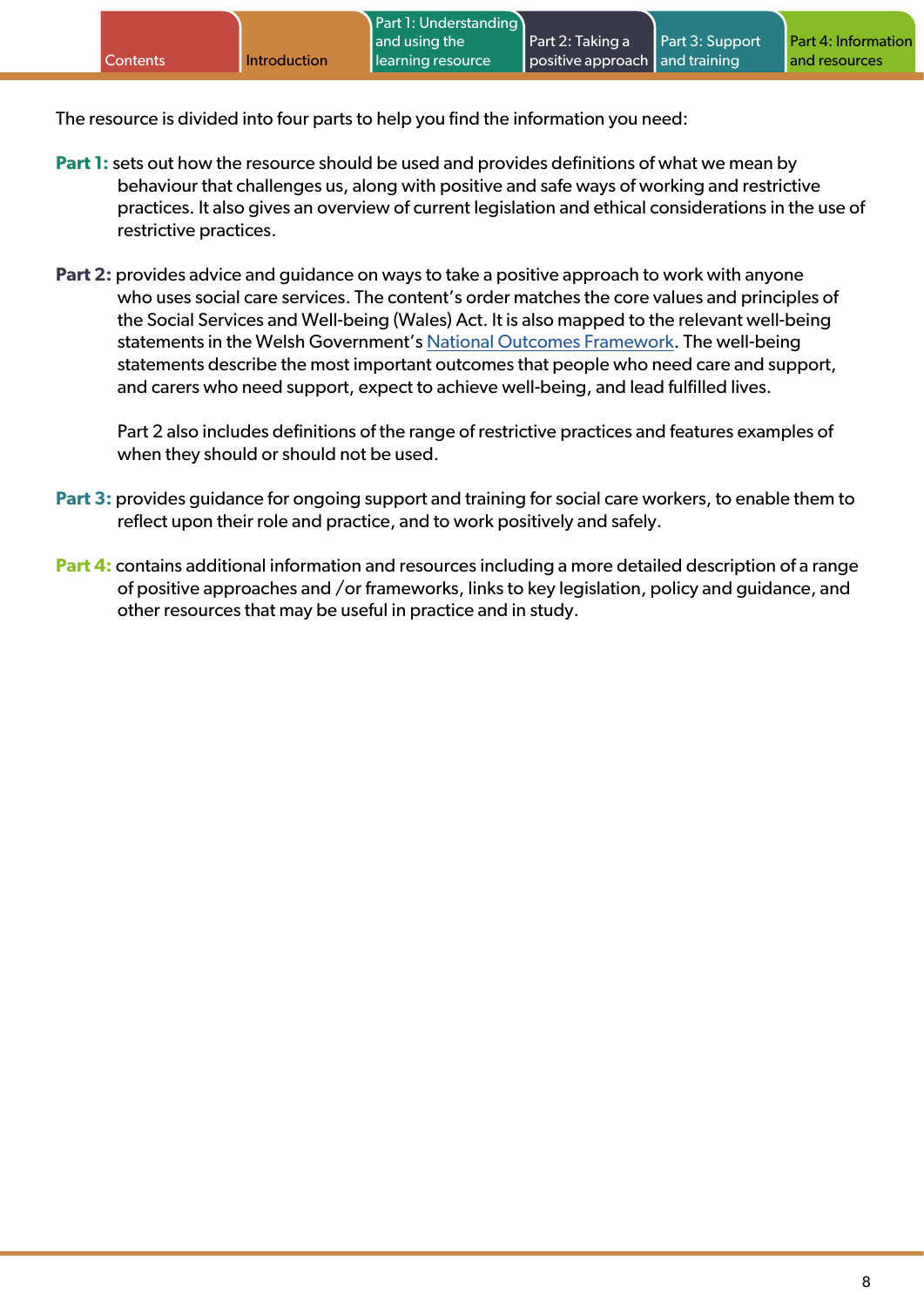## <span id="page-8-0"></span>Part 1 – Understanding and using this resource

This part sets out how you should use this resource. It provides a definition of what we mean by behaviour that challenges us and describes positive and safe ways of working to reduce the use of restrictive practices. It also gives an overview of current legislation and the ethical issues we need to consider when we use restrictive practices.

### **1.1. How to use this resource**

The resource focuses on supporting you to make sure you provide best practice, and it contains examples for illustration and reflection. You can use it in:

- supervision
- team discussions
- as part of induction
- training sessions
- appraisals, qualification attainment and to inform policy
- protocols
- audit
- quality assurance processes
- commissioning specifications.

We suggest you work through it over a period of time to support reflection on practice. Although you can use it independently to reflect upon your practice, it is more suited to discussions in group situations, or between managers or mentors and workers. We suggest managers or those using the resource for training become familiar with its contents and choose the most relevant sections for the learning and development of the workers they're supporting.

We use the terms 'people' and 'individuals' throughout this resource and we use them to refer to adults and children and young people.

### **Who should use this resource?**

Everyone who works in social care is responsible for understanding how to use positive and proactive approaches in their work and reduce the use of restrictive practices.

As such, this resource is for organisations and social care workers who provide social care and support to adults, children and young people.

This includes adults and children and young people with longer term care and support needs that may be the result of an acquired brain injury, autism, dementia and/or learning disabilities. It also includes adults and children and young people with needs that fluctuate including people with mental health needs, substance misuse, and emotional and behavioural difficulties.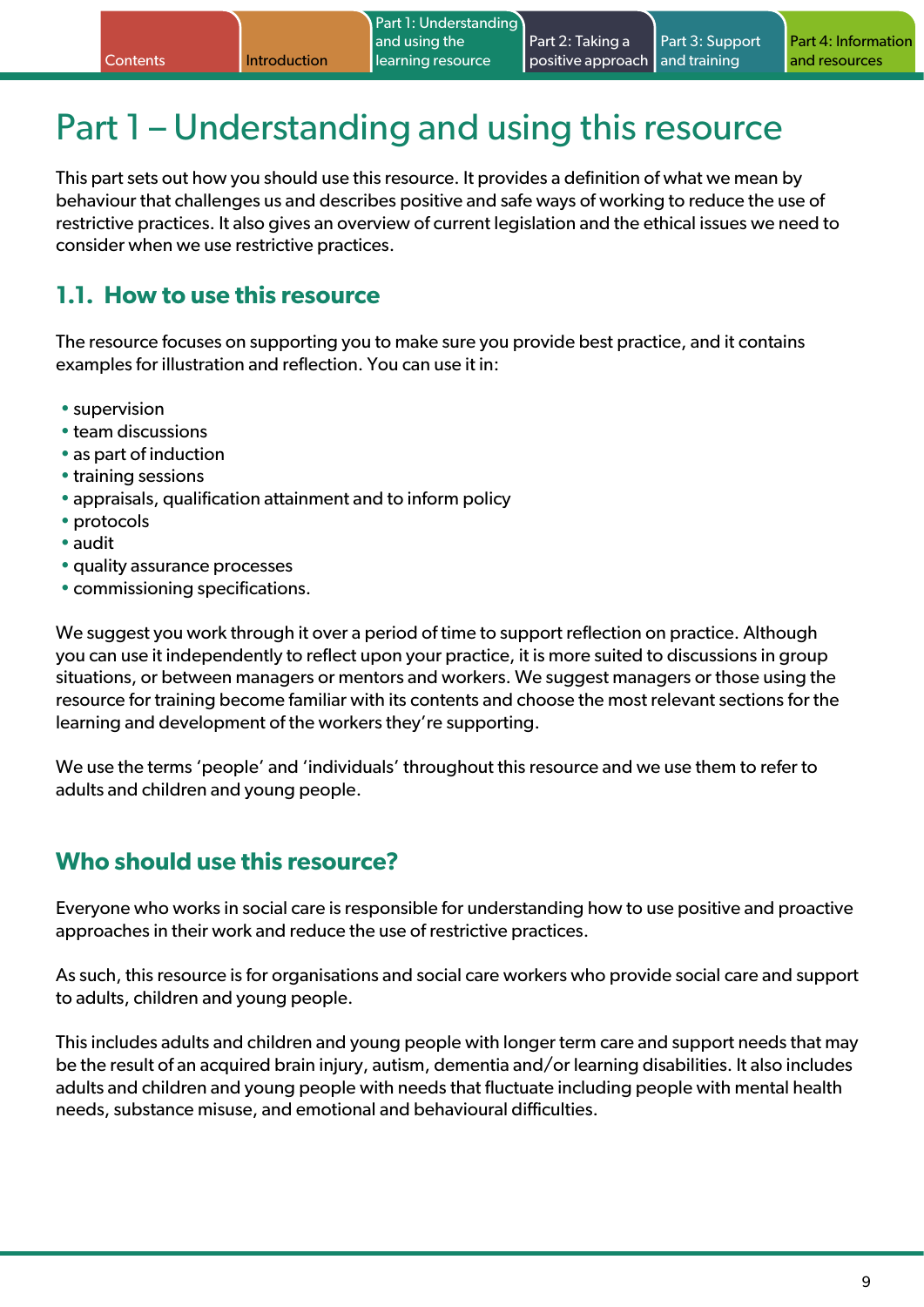Although this resource is aimed specifically at social care workers, it is also relevant to:

- people who use care and support, and their families
- managers
- employers
- policy makers
- commissioners
- those in education
- others who work in the community, including primary care and the emergency services.

#### **Social care workers**

The resource will help us :

- feel more knowledgeable, skilled and confident using positive and proactive approaches in our work
- recognise situations where using a positive and proactive approach will reduce the need for restrictive practices
- reflect on and improve our practice, and contribute to our ongoing learning and professional development
- reflect on how our decisions can affect the balance of power between us and the people we work with
- appreciate the need for support, supervision and ongoing training.

#### **Managers and employers**

The resource can help us by providing:

- guidance and good practice examples we can use to support and inform induction
- a tool for supervision, team discussions, training sessions and appraisals
- a tool that can help workers understand what is expected of them
- guidance we can use to inform recruitment processes
- guidance we can use to inform the development of policy, procedures, audit and quality assurance processes
- a tool we can use as a benchmark for existing practice
- a tool we can use to produce evidence for relevant Care Inspectorate Wales regulation and statutory [guidance](https://gov.wales/sites/default/files/publications/2019-04/guidance-for-providers-and-responsible-individuals.pdf)<sup>1</sup> requirements .

#### **People who use care and support and their families**

The resource can help us by providing:

- guidance on what we should expect from social care services
- case studies we can use to reflect on how support is offered
- case studies we can use to challenge and change ways of working
- case studies we can use to reflect on own behaviour.

1. The statutory guidance is for service providers and responsible individuals about meeting service standard regulations for: care home services, domiciliary support services, secure accommodation services and residential family centre services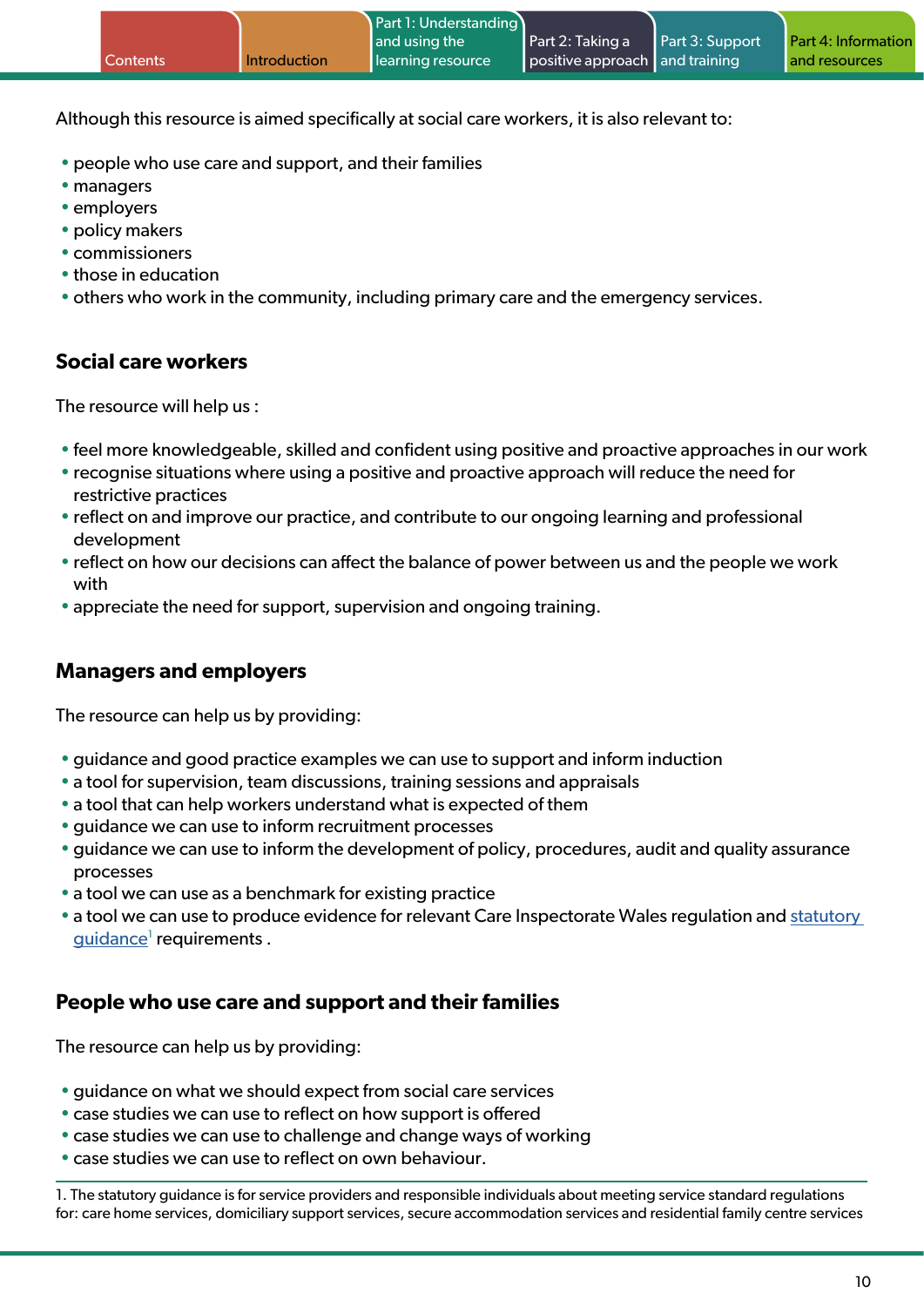## <span id="page-10-0"></span>**1.2. Core values and principles of practice**

Everyone who works in social care needs to be aware of, and practice, in a way that reflects the values and principles that underpin care and support in Wales.

These have been incorporated into the Social Services and Well-being (Wales) Act (the Act) 2014. The Act covers:

- adults people aged 18 years old and over
- children people under the age of 18
- carers adults or children who provide or intend to provide care and support.

The Act modernises and brings together different pieces of social care law into one simplified legal framework.

It is made up of three elements:

- the Act itself
- the regulations, which provide more detail about the requirements of the Act
- the codes of practice, which give practical guidance about how to implement the Act.

The Act's principles and values are important because they underpin not only how services should be provided, but how we work with people on a day-to-day basis.

The principles and values are:

- putting a person and their needs at the centre of their care, and giving them a voice in, and control over, the outcomes that will help them achieve well-being
- being able to access advice and support at an early stage, to retain a good quality of life and reduce or delay the need for longer term care and support
- helping people achieve their well-being in every part of their lives
- involving people in how services are designed and provided, recognising the knowledge and expertise they can bring
- strong partnership working between all agencies and organisations is essential to improve the wellbeing of people in need of care and support, and carers in need of support.

These principles can be summarised as:

- voice and control
- prevention and early intervention
- well-being
- co-production
- multi-agency working.

They are closely linked to what is expected of social care workers as set out in the [Code of Professional](https://socialcare.wales/dealing-with-concerns/codes-of-practice-and-guidance)  [Practice for Social Care.](https://socialcare.wales/dealing-with-concerns/codes-of-practice-and-guidance)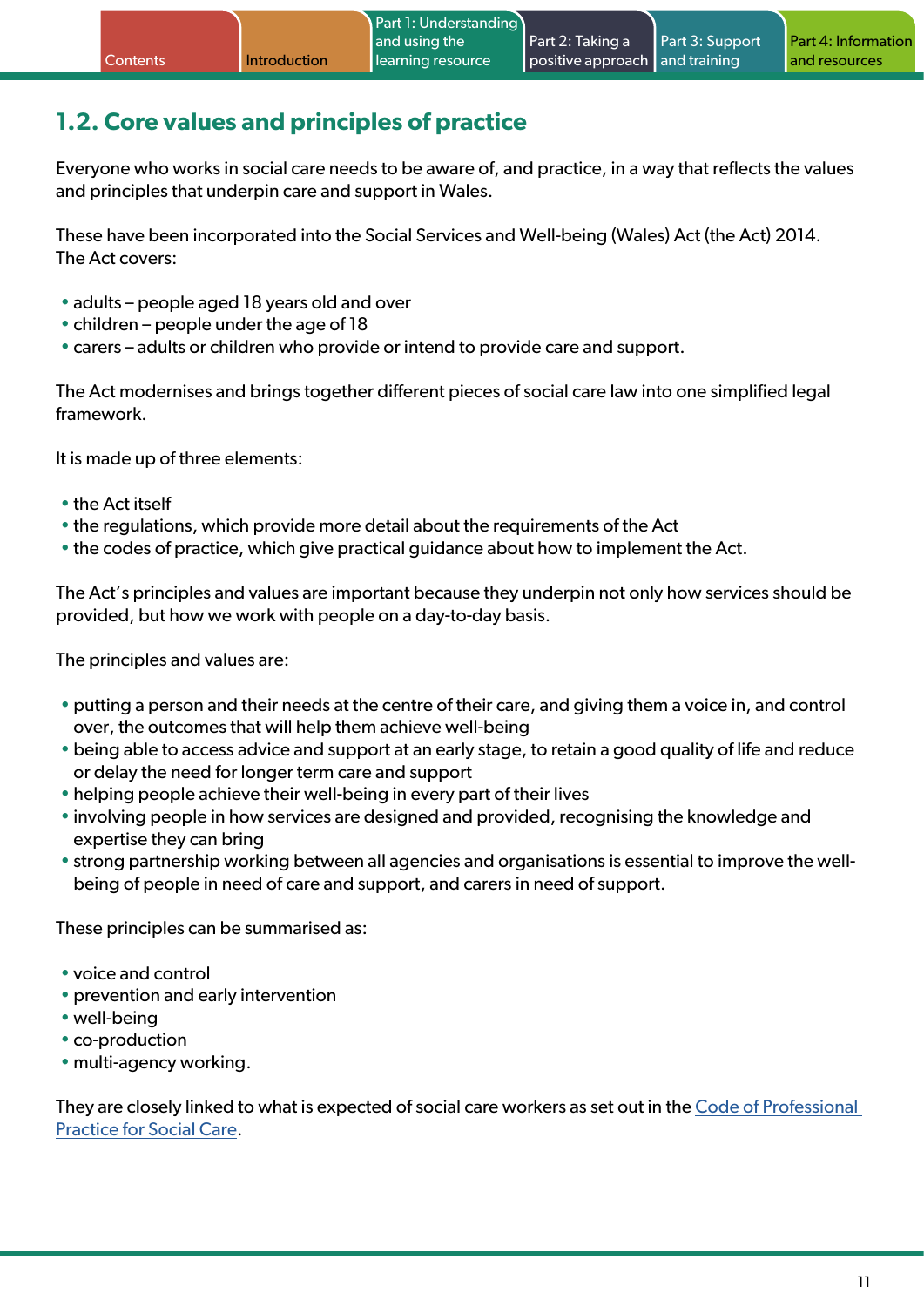## <span id="page-11-0"></span>**1.3. What do we mean by positive and proactive approaches?**

Positive and proactive (or preventative) approaches are based upon the principles of person-centred care:

- getting to know a person
- respecting and valuing their histories and backgrounds, and understanding:
	- **–** their likes and dislikes
	- **–** their skills and abilities
	- **–** their preferred communication style and support structures
- understanding the effect their environment has upon them and using this to identify ways to support people consistently in every aspect of the care that they receive
- developing and monitoring plans that outline a person's needs, desired well-being outcomes and the ways they will be supported to achieve these.

Developing good relationships is crucial, and you should always use positive and proactive approaches. They are essential when someone is:

- stressed
- distressed
- frightened
- anxious
- angry

and at risk of behaving in a way that challenges their safety and/or the safety of others.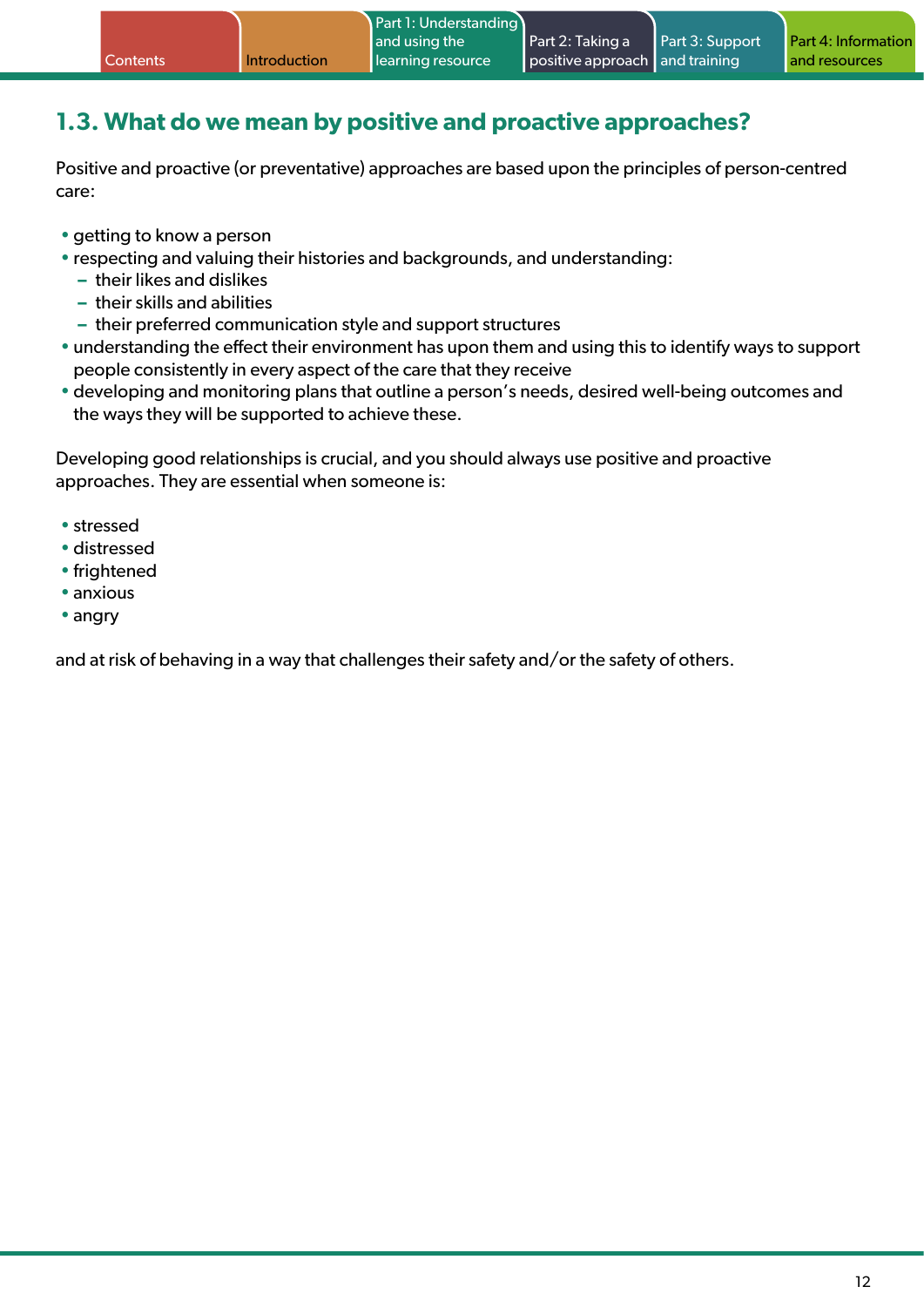Behaviours that challenge can stop people from taking part in social and learning opportunities and activities they enjoy. The following example shows how important a proactive approach, such as Active Support, can be and the effect it has on Alice and those around her.

#### **Case example: Alice**

Alice lived in a house with two other women. Social care workers were finding it difficult to support her in her home and in her community at times, as she would often remove all her clothes, sometimes several times a day.

The team carried out an assessment to understand why Alice was behaving in this way. The assessment showed that Alice's behaviour mostly happened when she was unoccupied.

Workers were trained in the Active Support Model to increase Alice's participation in activities. This resulted in Alice being much busier and enjoying a lot of interaction with workers.

Six months after this change, Alice rarely removed her clothes inappropriately.

Positive approaches involve working with the person and their support systems to:

- try to understand what someone is feeling and why they are responding in the way they are
- where possible, make any necessary changes and intervene at an early stage to try to prevent difficult situations
- understand what needs to be planned and put into place to support the person to help them manage distressed and angry feelings in a way that reduces the need for behaviour that challenges and any restrictions.

Understanding and working in a way that promotes positive and proactive approaches means that social care workers need to:

- have a positive attitude towards the people they support
- have the right skills and knowledge
- be well-trained
- be supported by regular supervision and learning and development.

There are lots of ways of working with people using positive approaches. These can involve making small yet significant changes, which can have a big impact on how a person feels and behaves.

They could include:

- making changes to a person's environment or living space, such as changing the colour of the walls
- avoiding any sudden change or changes in routine
- using aromas to help someone settle (for example, in the bath before settling for bed)
- playing calming music or any music that someone may like or need
- giving people opportunities to take part in activities that are meaningful to them.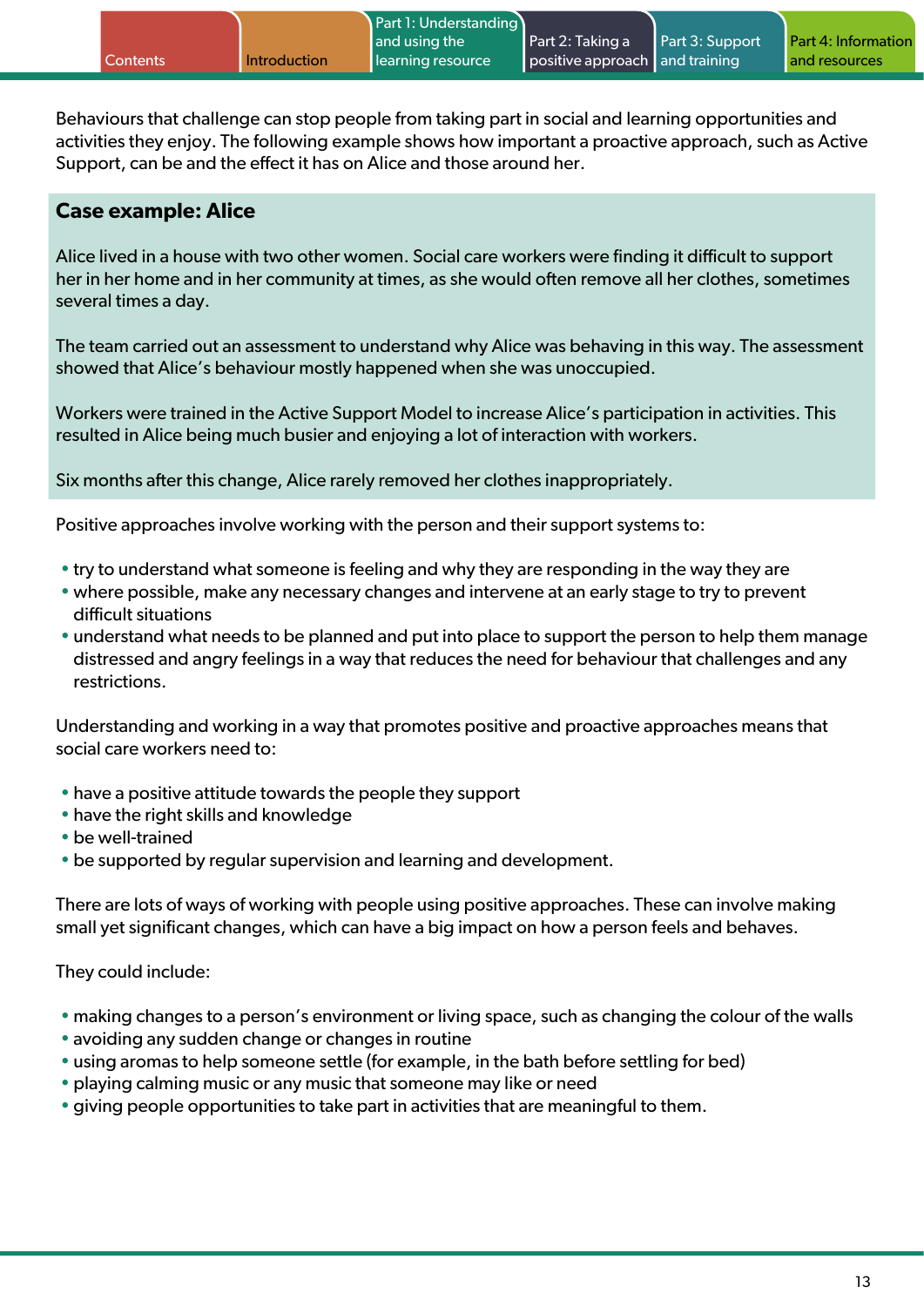#### **Case example: Jacqui**

Jacqui found the pattern on her bedroom curtains unsettling as they looked a bit like dogs, and she was frightened of dogs. Because of this, Jacqui often struggled to get to sleep and was constantly tired and grumpy.

After speaking to Jacqui and her mother, the social care team were able to identify what was upsetting her and stopping her from getting to sleep.

When the curtains were changed to ones that Jacqui liked, she was able to sleep better, was less tired and more able to take part in the activities she enjoyed.

There are a number of frameworks and models to support the use of positive approaches and reduction of restrictive practices. The way they are used will vary according to the setting, but here are some examples of evidenced-based models currently used in Wales:

- **•Positive Behaviour Support** (PBS) is a framework used to support people with a learning disability. The values and principles that underpin PBS can be used across the sector.
- **•Active Support** is a person-centred model that combines how to positively interact with people with a daily planning system that encourages participation, improves quality of life and develops independent living skills.
- **•Restorative Approaches** allows people to reflect on their behaviour and gives them an opportunity to put what has happened right or empathise with other people's emotions and feelings. It aims to manage conflict and tensions by repairing harm and building relationships.

Part 4 has a more detailed description of each approach and how you can use them.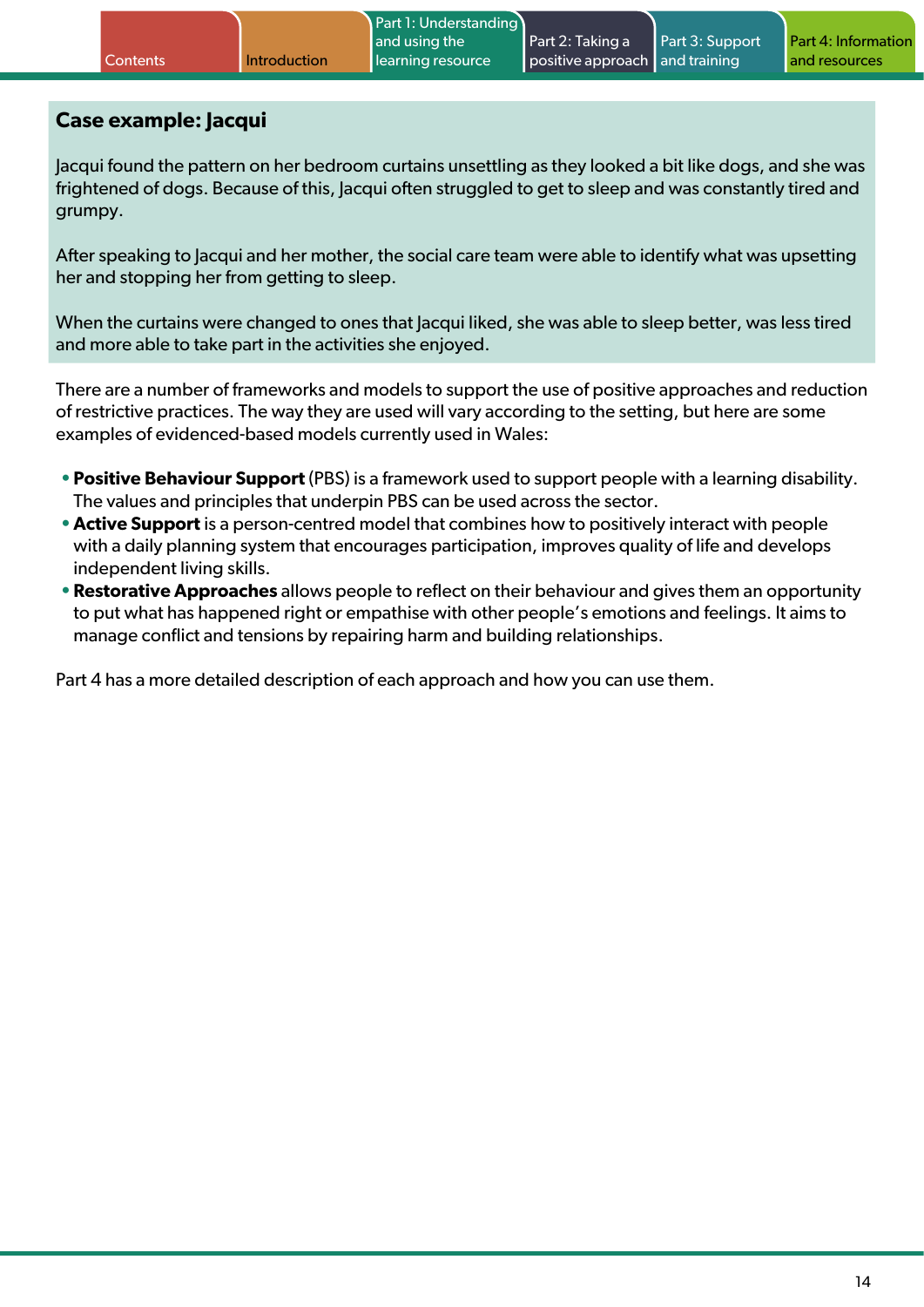## <span id="page-14-0"></span>**What do we mean by behaviour that challenges?2**

You may hear a number of different terms used, including:

- 'behaviours that challenge'
- 'behaviours of concern'
- the older term 'challenging behaviour'.

These terms are sometimes misunderstood. They basically mean not blaming the person for what they do, but thinking about the behaviours as a challenge for us – to understand why they happen and how to improve the person's environment and well-being, so they no longer need to behave in challenging ways. It's based on scientific evidence and ethical values, and encourages a way of thinking that forms the basis of modern, person-centred approaches such as Positive Behavioural Support.

Behaviour means what we do, our actions, and is influenced by many things. There are two main types:

1. Things that are inside us or internal, such as our personal characteristics. For example:

- our thoughts and emotions
- our physical and mental health
- if we are in pain, anxious, tired or hungry
- our past experiences
- our skills and abilities
- how we communicate
- how much we understand
- if we have impairments or genetic conditions.

2. Things that are outside us or external, such as our physical and social environments. For example:

- if they're too hot, noisy, overcrowded, small or boring
- how easily we get the things we want or get away from things we don't like
- who else shares our environment
- how people treat and communicate with us
- the things we have to do
- how much help we get.

Our actions are a result of how these internal and external factors affect one another. We are more likely to be friendly, happy and calm when we are not in pain or anxious, and are in a comfortable environment with familiar people we like, who help us get what we need. We are more likely to get annoyed and aggressive when we are tired, hungry, have a headache and are in an unfamiliar place, with strangers who don't understand us and can't help us get what we need. In both cases, the behaviour didn't just happen because of internal things, but because of a combination of internal and external things.

2. Jones, E. (2019) Chapter 1: What is behaviour that challenges? In P. Baker and A. Osgood (Eds) Understanding and Responding to Behaviour that Challenges in Intellectual Disabilities (2nd edition) A handbook for those that provide support. Pavilion: Shoreham by Sea, UK.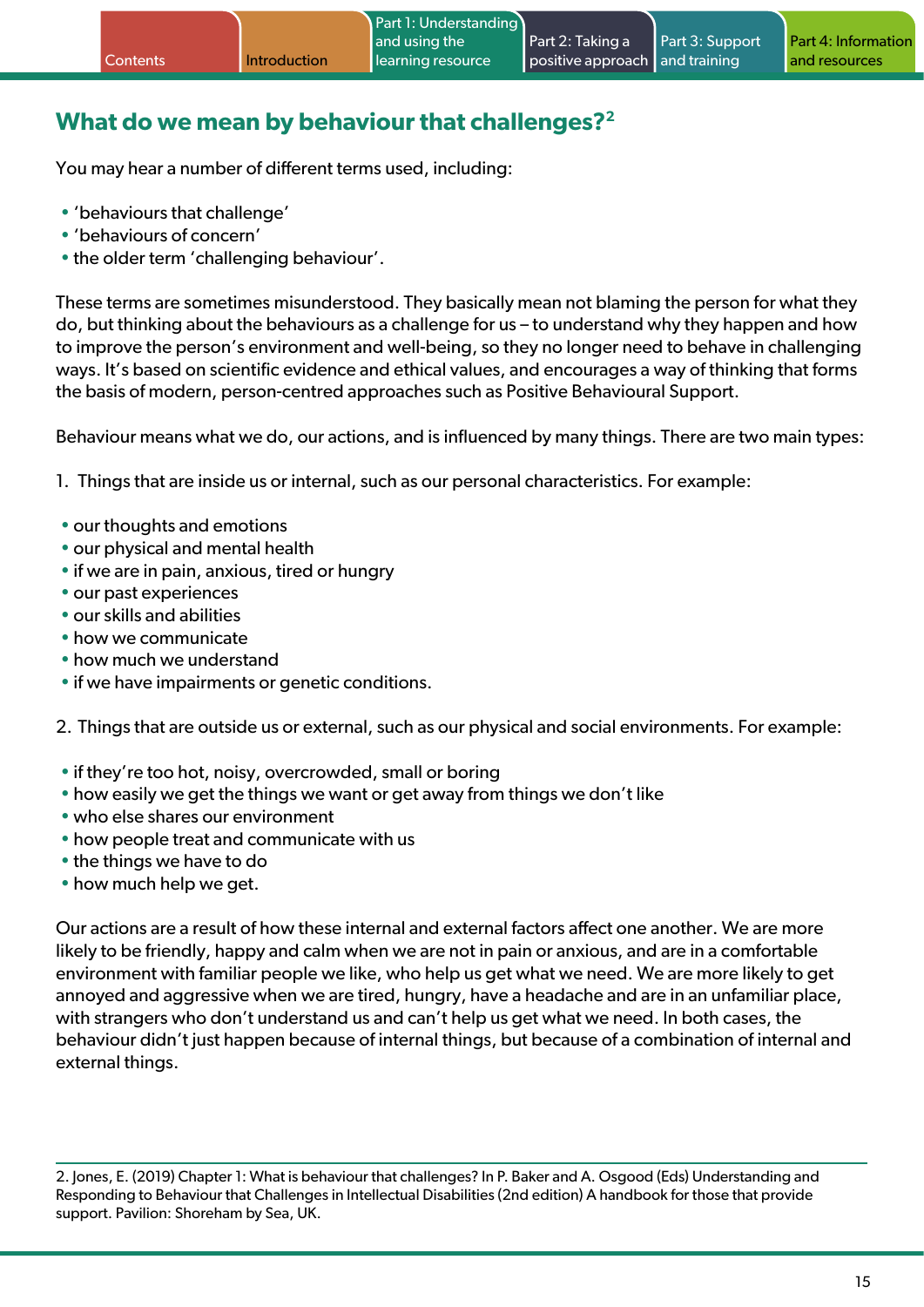Behaviours become considered challenging when other people think it's socially unacceptable, difficult or dangerous. It increases the likelihood the person will be rejected, have a poor quality of life and be treated badly. This social definition can include a range of behaviours, such as:

- shouting
- threatening
- hurting other people
- hurting yourself
- destroying things.

All behaviour has meaning and happens for a reason, often as a reaction to the person's environment. This also applies to behaviours that challenge – they can be a way to communicate, and to get or avoid things. Everyone is different, so to understand the reasons why someone behaves in a particular way we have to take a person-centred approach. We use the term 'challenging' because we know it's possible, but not always easy, to understand why certain behaviour happens and to improve environments, so the person has the support they need to have a good quality of life and get what they need, without having to behave in challenging ways.

Intellectually disabled people who behave in ways that other people find challenging are one of the most disadvantaged groups in society. The words we use have the power to harm or help vulnerable people because they influence attitudes. Challenging behaviour is not a medical diagnosis in the same way as, for example, measles or salmonella are diseases caused by a virus or bacteria inside the person. Challenging behaviour shouldn't be used to label and blame the person or imply that everyone who may behave in challenging ways are the same.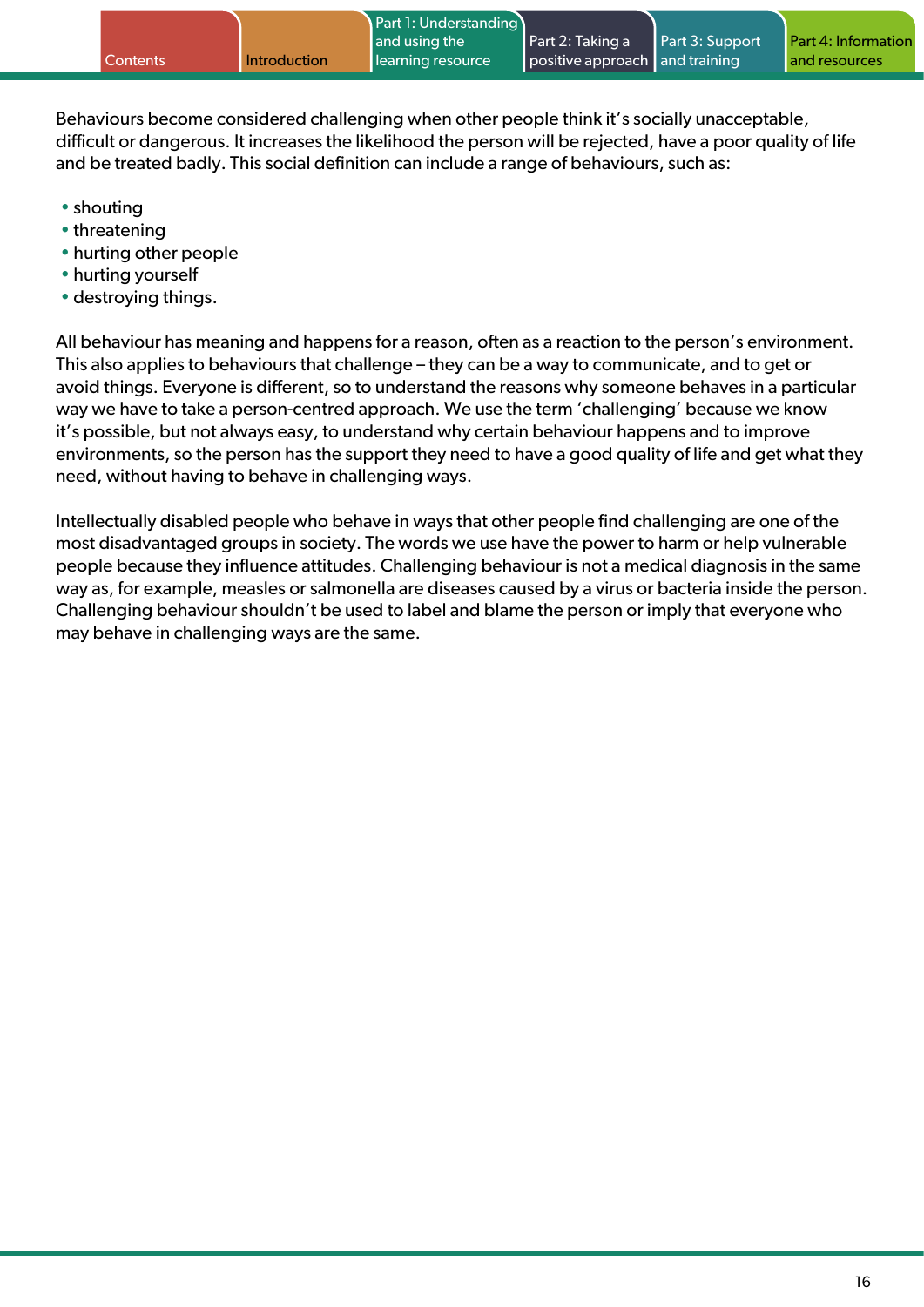#### **Definitions of challenging behaviour**

"Culturally abnormal behaviour of such an intensity, frequency or duration that the physical safety of the person or others is likely to be placed in serious jeopardy, or behaviour that is likely to seriously limit use of or result in the person being denied access to ordinary community facilities." Emerson (1995, 2011)

"Behaviour of such an intensity, frequency or duration as to threaten the quality of life and/or the physical safety of the individual or others and is likely to lead to responses that are restrictive, aversive or result in exclusion."

The Royal College of Psychiatrists (2007)

**Key point:** The definitions are similar and complement each other.

The definitions are similar. They include the danger of harm to the person or other people, and consider behaviours challenging because they make it more likely the person will be punished, restrained or excluded. They're 'social definitions' that highlight intensity, frequency or duration:

- intensity is about the behaviour's impact for example, we may smash a plate in temper but to smash every window would be severe and challenging
- frequency means how often a behaviour occurs everyone occasionally loses their temper, but if this happens much more frequently, such as several times a day, then it's challenging
- duration means how long the behaviour lasts most people may behave in a particular way for short periods of time, for example, shouting for a few minutes, but asking the same question repeatedly for hours on end can be challenging.

### **Key points**

- Challenging behaviour is not a medical diagnosis.
- What makes a behaviour challenging depends on what people consider socially acceptable, as well as how severe, frequent or how long it lasts.
- Challenging behaviour can harm the person or those around them and make it more likely the person is punished, restricted, restrained, over-medicated or excluded from society.
- All behaviour happens for a reason and is as a way of communicating, or getting or avoiding things that are important to the person.
- The challenge is for us to understand a person's behaviour and provide an environment where they have a good quality of life and their needs are met in non-challenging ways.

We look at ways of understanding behaviour in Part 2.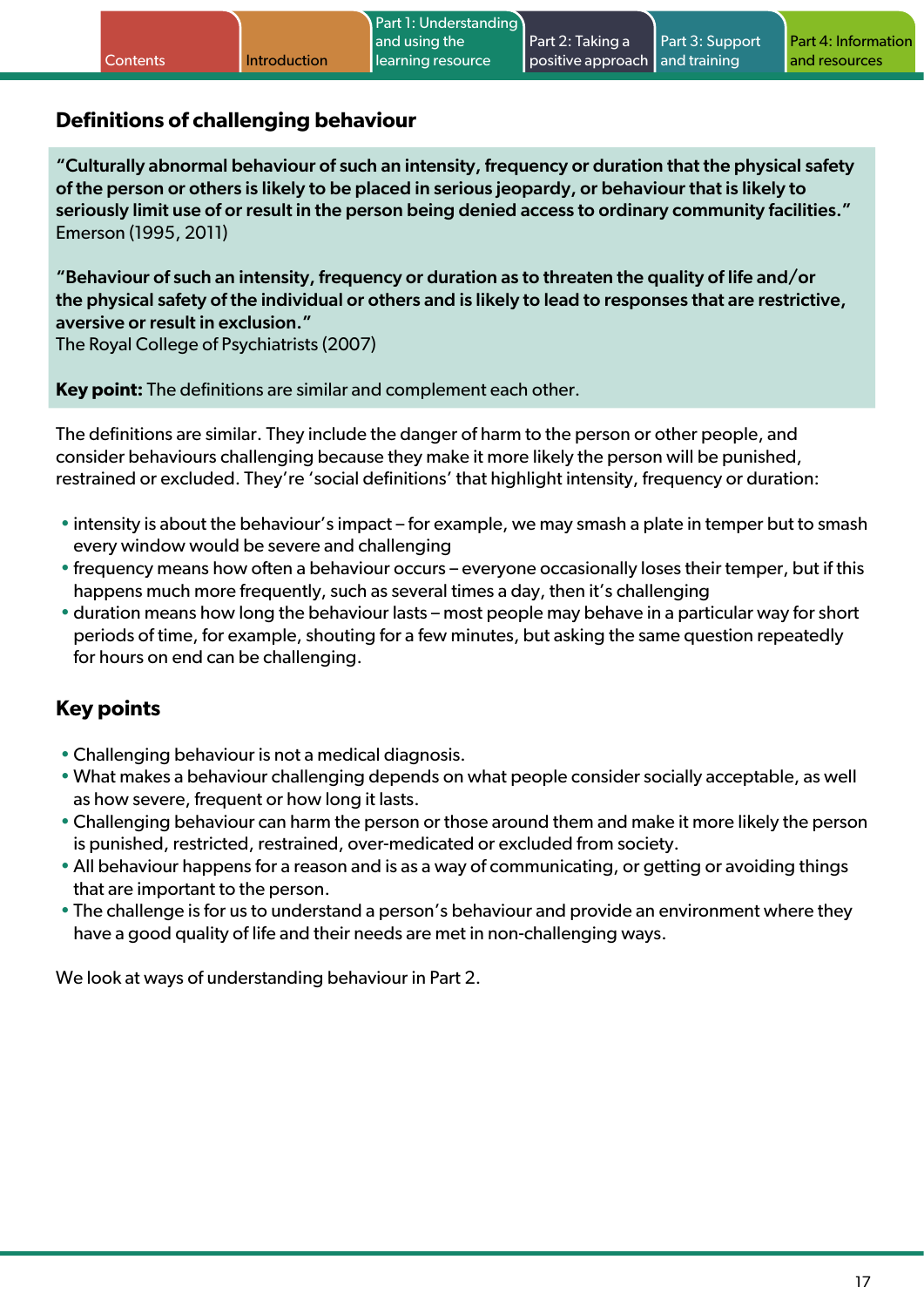|                 |                     | Part 1: Understanding |                                 |                        |                     |
|-----------------|---------------------|-----------------------|---------------------------------|------------------------|---------------------|
|                 |                     | and using the         | $\blacksquare$ Part 2: Taking a | <b>Part 3: Support</b> | Part 4: Information |
| <b>Contents</b> | <b>Introduction</b> | learning resource     | positive approach and training  |                        | and resources       |

Take a look at the case study about Aabdar below. Here, we're given one explanation for his behaviour, but there may be others.

#### **Case study: Aabdar**

Read the case study, then reflect on your own experiences and think about:

- why Aabdar might be behaving this way
- what else could be put in place to enable him to change this potentially risky and distressing behaviour?

Aabdar, aged 25, regularly used to bang his head against a wall in his home.

The social care workers noticed a pattern to his behaviour. They spoke to Aabdar and consulted with his community learning disabilities nurse. They realised he was experiencing severe headaches and the banging was an attempt to manage the pain.

The social care team sought medical advice and Aabdar is now given pain relief as soon as he starts to bang his head. The behaviour, which was distressing to all, has significantly reduced.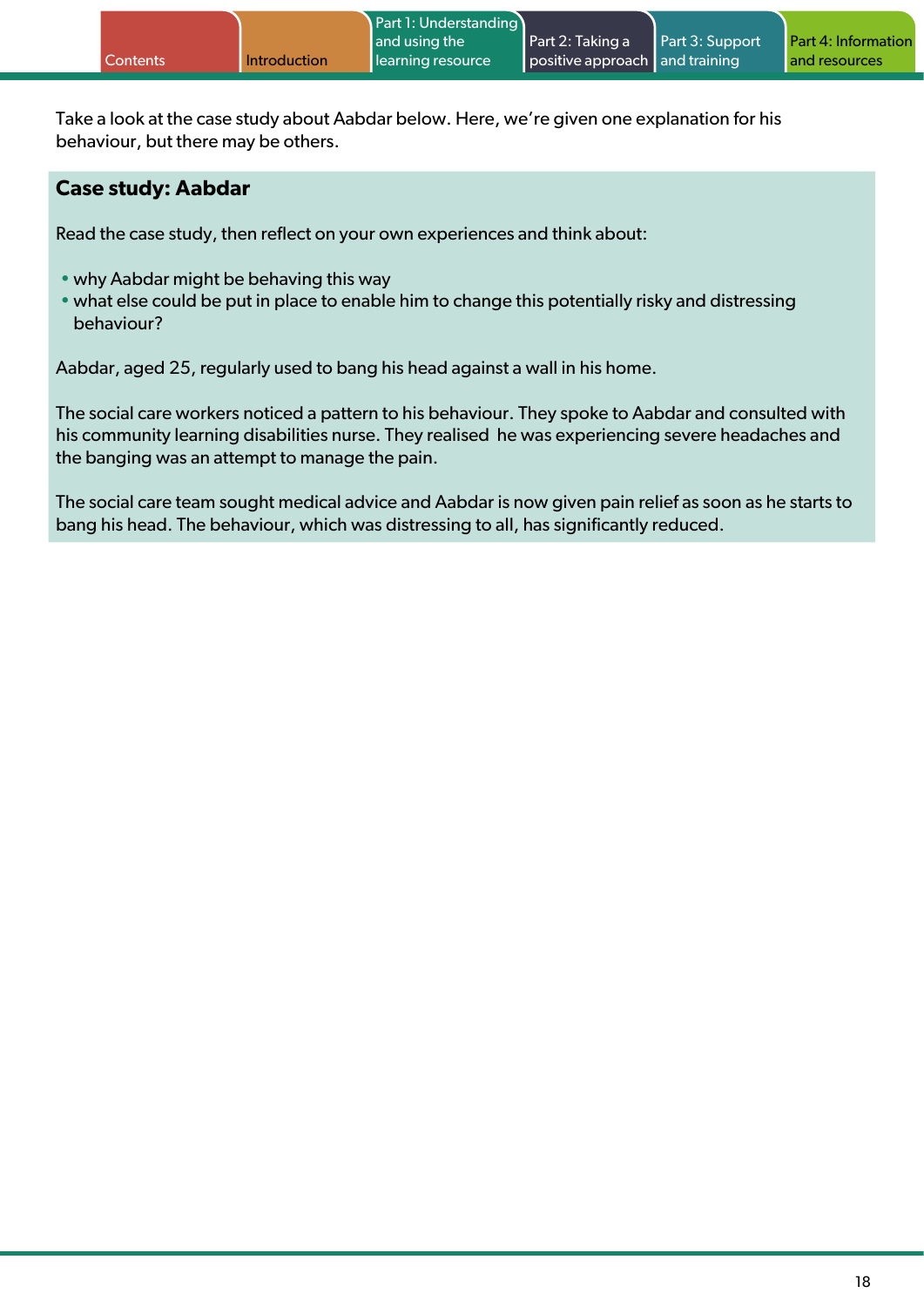## <span id="page-18-0"></span>**1.4. What do we mean by 'restrictive practices'?**

## **Restrictive practices**

Restrictive practices are a range of activities that stop people from doing the things they want to do or encourages them to do things they don't want to do. They can be obvious or subtle.

They should be understood as part of a spectrum – from limiting choice to a reactive response to an incident or emergency, or if a person is going to seriously harm themselves or others.

When thinking about restrictive practices, it's important we also understand how to use positive and proactive approaches to reduce their use.

#### **Case study: Megan**

This case study shows how people are sometimes prevented from doing or having the things they would like – sometimes for good reason.

As you read through Megan's situation:

• ask yourself how you could justify limiting Megan's choice to drink coffee and tea when she wanted.

Megan has an acquired brain injury and a long history of making herself physically unwell with caffeine overdoses, which have resulted in her being admitted to hospital on a number of occasions.

Megan would drink coffee from the jars and hide tea bags to eat when she was not supervised. In her previous home, she had no access to the kitchen and could only have caffeine-free drinks.

Initially in her new home, it wasn't safe to let her into the kitchen to make drinks as she became very stressed and aggressive when she couldn't access the freely available jars of coffee and teabags.

Social care workers have now made gradual progress with Megan. She is using the kitchen with support and can make her own drinks using sachets of coffee rather than coffee from a jar.

There are occasional blips where there's a breakdown in communication between Megan and a social care worker, but generally it's working well. Megan can make herself drinks, which is important to her, and keep physically well, too, which is important for her.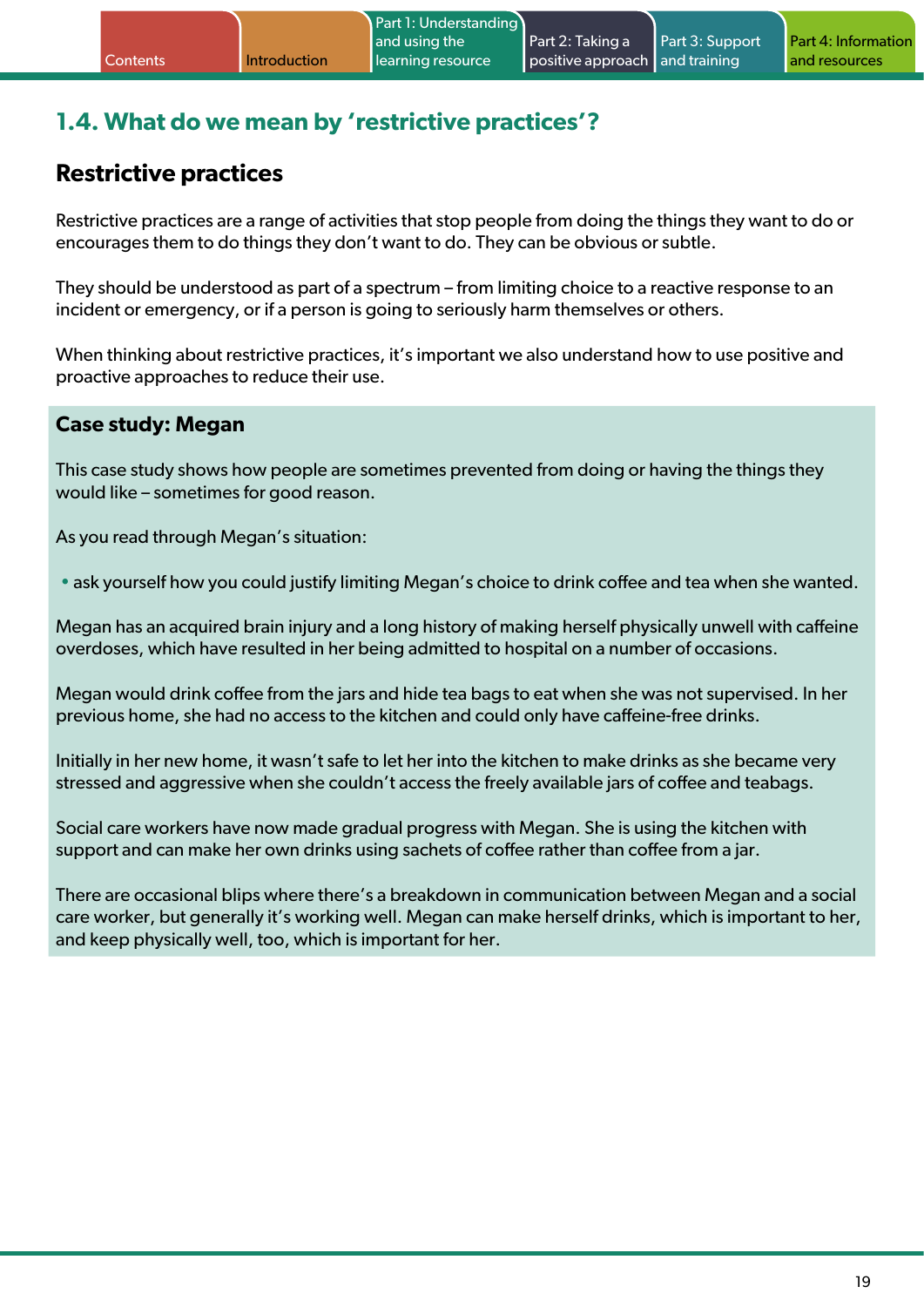#### **Case example: John**

John, a young autistic man, requests to use the telephone constantly to telephone his family and former friends. Some of these do not want him to call them. He becomes very distressed when they do not want to talk to him.

A plan was agreed with him to make a list of his friends and family who still have a relationship with him, and to agree a set time with them when to call. For example, he will call his mum 6pm each evening and a friend once a week on a Saturday night after 7pm.

This has worked for him as he feels more secure having these times set and his support staff can refer to his calendar if he becomes distressed and wanting to call at other times.

Although he does not have free access to the telephone as he wishes, his stress levels have been reduced and his family and friends are happier to talk to him at the agreed times.

If social care workers are concerned about the use of restrictive practices with the people they support they should report their concerns immediately to senior staff in the organisation or follow the organisation's whistleblowing policy.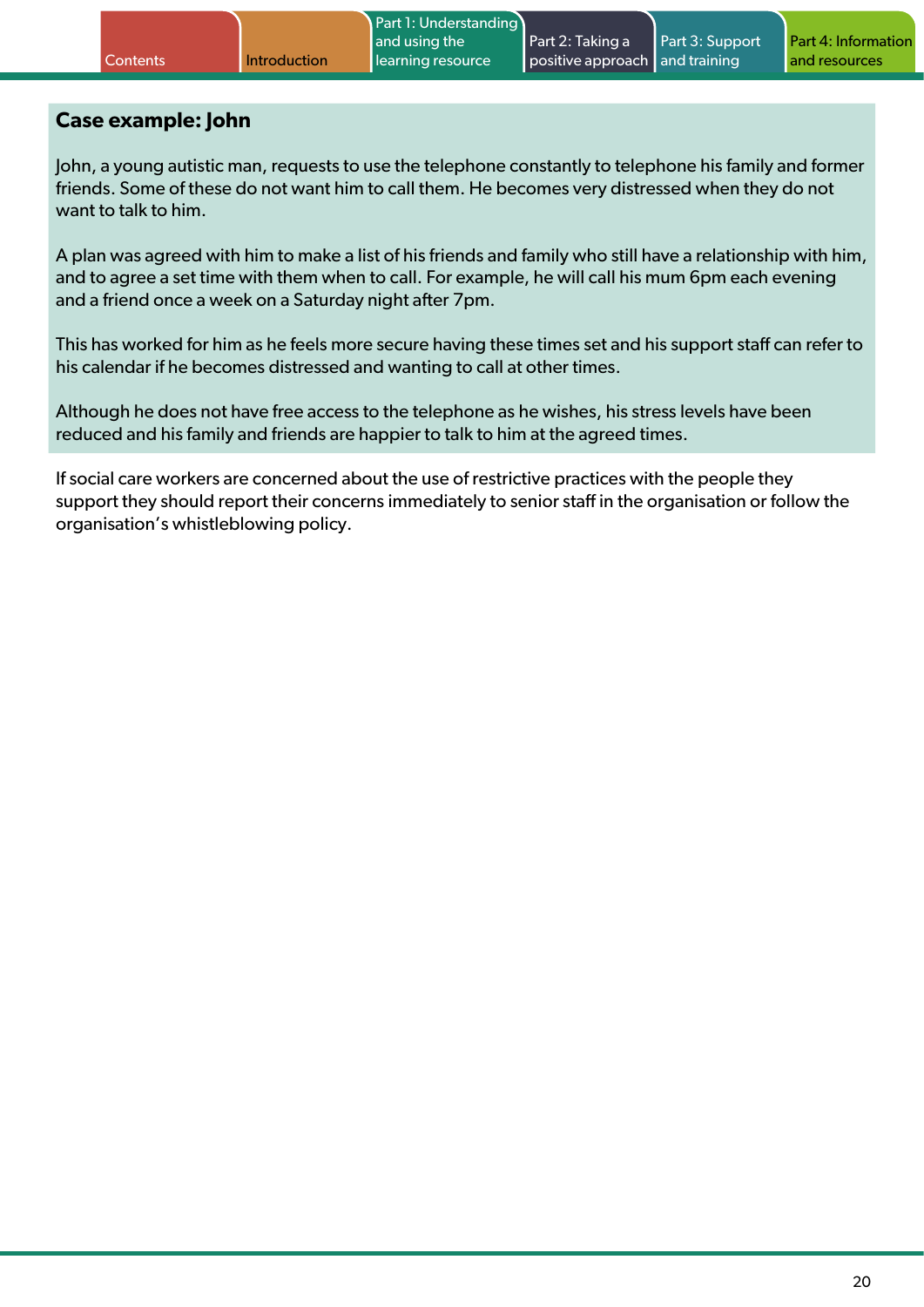## <span id="page-20-0"></span>**Introduction to restrictive practices**

The section is taken directly from the Welsh Government's Reducing Restrictive Practices Framework 2021

The use of all restrictive practices, including restraint, should be in line with the principles described in the Human Rights Framework for Restraint produced by the Equality and Human Rights Commission (EHRC, 2019). The term restrictive practices can apply to a number of different acts for example:

- physical restraint
- chemical restraint
- mechanical restraint
- seclusion
- social restraint
- psychological restraint
- long-term segregation.

Restrictive practice does not necessarily require the use of force, it can also include acts of interference. For example, moving someone's walking frame out of reach.

Any act of restrictive practice has a potential to interfere with a person's fundamental human rights and everyone has an obligation to respect human rights.

All acts of restrictive practice must be lawful, proportionate and the least restrictive option available. Restrictive practices should only be used within the appropriate legal frameworks, and each agency should ensure that they are aware of and operating within the parameters of the legislation and guidance relevant to them, to the people they support and those for whom they provide services.

The best way to avoid restrictive practices is to work preventatively and meet needs before crisis arises. However, there may be rare occasions when it is necessary to use restrictive practices to prevent harm to an individual or others. It is never lawful to use restraint to humiliate, degrade or punish people.

The Welsh Government is clear that the focus of policy and practice should be on the reduction of restrictive practices as part of person-centred planning. However, organisations should ensure that where restrictive practices are used as a last resort this is within a framework that supports human rights.

Organisations should have a policy that outlines conditions for the use of restrictive practices in any of their services. This policy should be agreed by senior leadership for the organisation and/or setting and should reflect up to date statutory requirements placed on them through legislation and guidance.

This policy should:

- reference human rights and legal frameworks relevant to the sector and setting
- ensure that definitions of restrictive practices are easily available and embedded through workforce development mechanisms, organisational messages and policy
- have clear protocols and governance guidelines for the use of restrictive practices as a last resort, and for monitoring of people during and after use, including the requirements for medical checks
- be easy to understand and apply, and should be communicated to all practitioners, paid carers,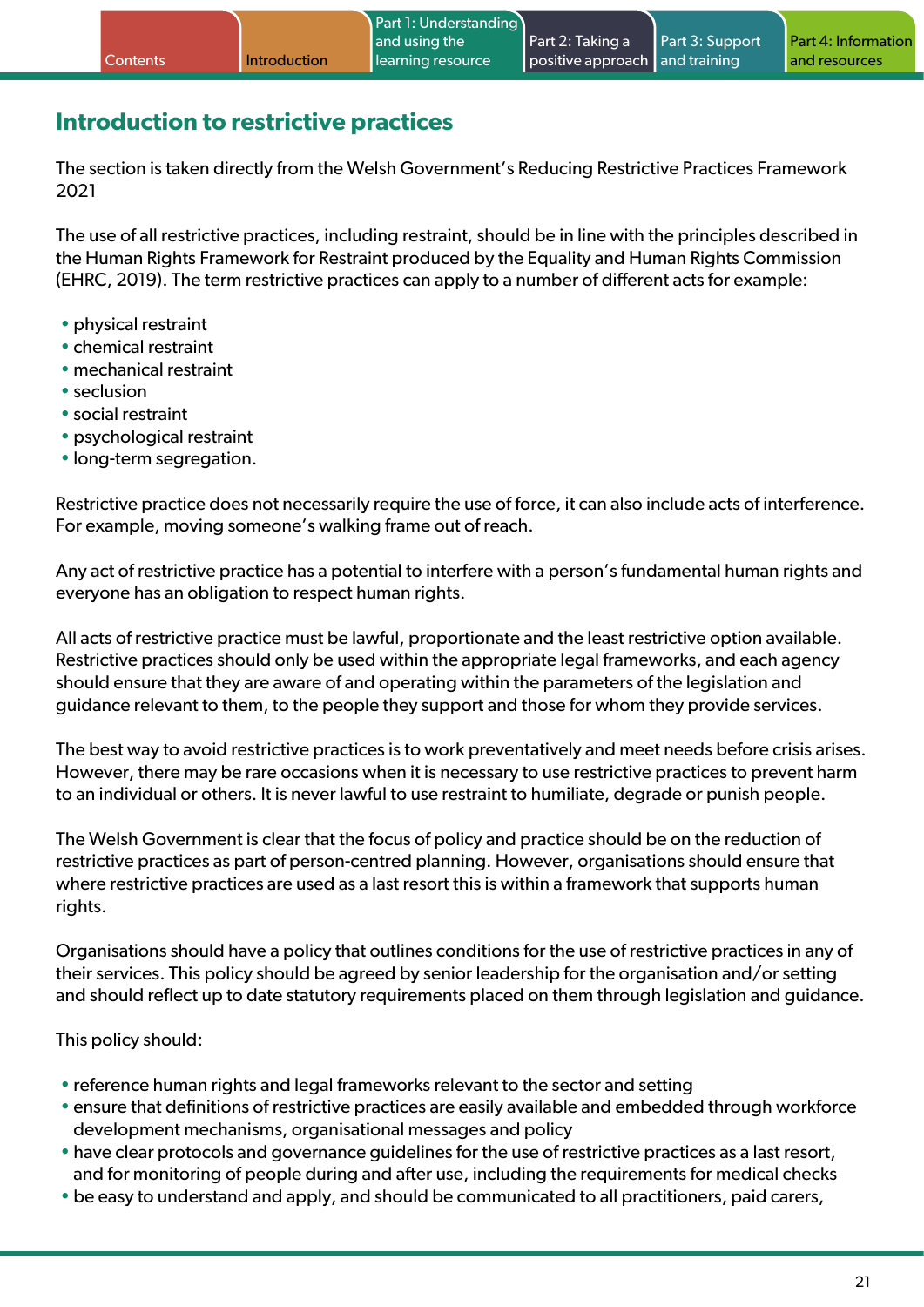people being supported and the families, unpaid carers and external agencies that the organisation works alongside

- make clear that it is never acceptable to use coercion and other forms of social and psychological restraint
- contain guidance about risk assessments, which must be undertaken before using any restrictive practice. The risks to the individual should be considered in advance, and any restrictive practice, which increases the risk to the individual, should not be used. The individual's environment should be risk assessed to ensure that there is nothing within it that would cause risk during the use of restrictive practices
- provide clear guidance for recording information following the use of any restrictive practice in relation to what is to be recorded when, by whom, and the purpose of the recording
- make clear that any use of a restrictive practice should be recorded even if its use is prescribed in a personal plan
- outline the process for the collection of this data from all their services it should be available to external organisations on request
- provide guidance for seeking consent for use of restrictive practices as a last resort to prevent harm to an individual or others.

Any intended use of restrictive practices as a last resort should be in the individual's behaviour support guidelines in their individual plan and should be reviewed regularly. Any use of a restrictive practice that is not in the individual's personal plan should trigger an immediate review. There should be guidelines in the individual's personal plan of how the use of the restrictive practices will be reduced in the future.

Decisions about the use of restrictive practices should take into account any cultural or religious factors for individuals.

Restrictive practices must be part of an overall person-centred approach and should be tailored specifically to the individual for whom it is being used, in particular for individuals who are at greater risk due to age, frailty, health problems, trauma history or other risk factors. It should be clear within the behaviour support guidelines why that intervention is most appropriate for them. Restrictive practices should be used within the context of an overall therapeutic relationship and never used as punishment. Children and people are at particular risk physically and psychologically and the principles for upholding children's rights should be followed.

Restrictive practices should never be used to compensate for staff shortages or other resource difficulties.

Following any occurrences of restrictive practices being used, the relevant people/bodies should be informed, in line with the personal plan. Family members/unpaid carers should be informed unless the personal plan indicates otherwise

You can find definitions for the range of restrictive interventions and examples of when they should or shouldn't be used in Part 2.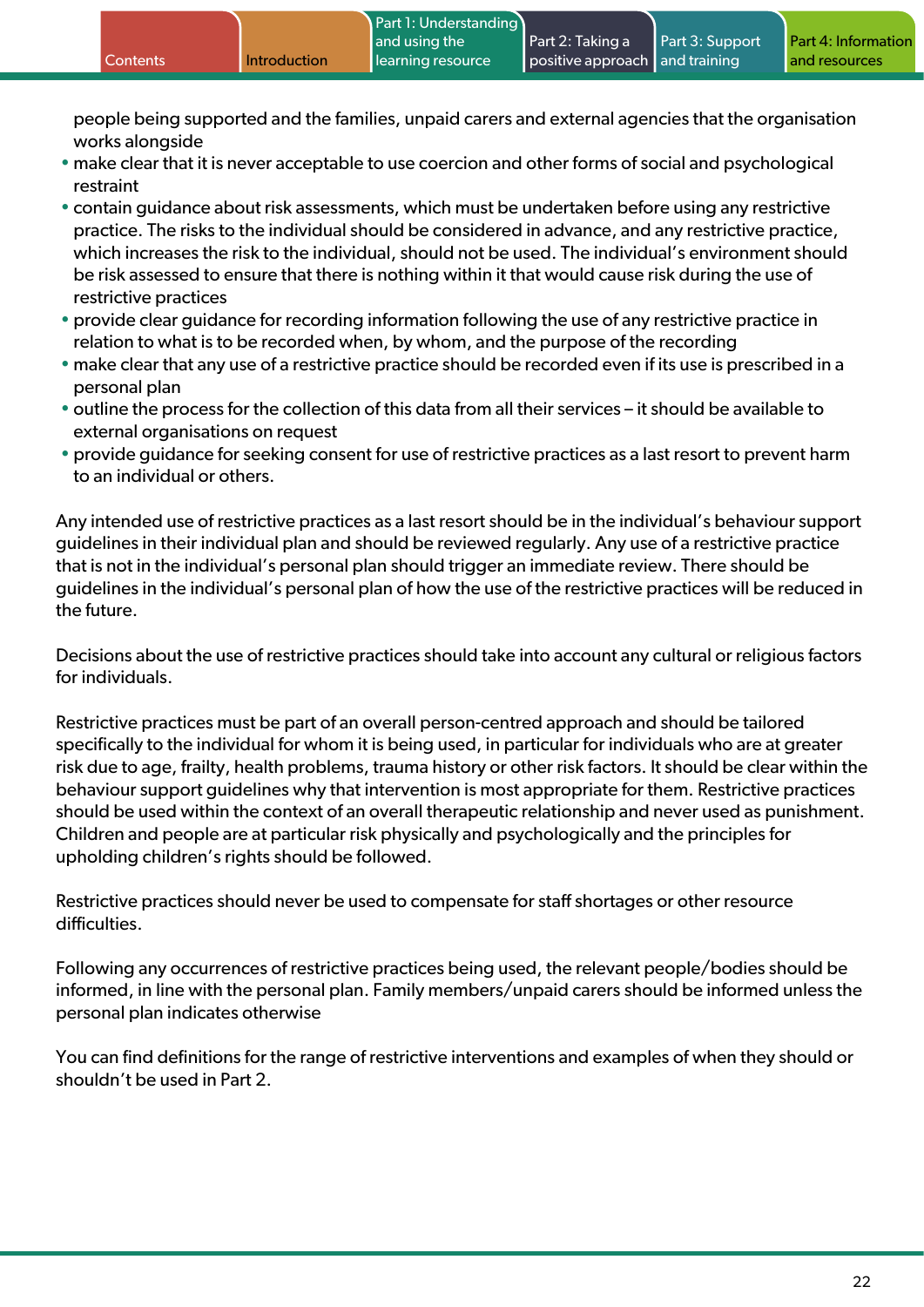## <span id="page-22-0"></span>**Legislative framework and guidance**

Social care workers should always support and care for people in ways that are enabling and empowering, and respect the person's human rights.

There may be some instances where a person is:

- distressed
- anxious
- ill
- angry
- confused
- lack understanding of their situation

and the use of a restriction is the only thing to do to keep them and/or other people safe.

If in doubt, always check with your supervisor and team. Remember, you should never make a decision to restrict anyone on your own, except in exceptional circumstances that form an emergency.

#### **Case example: Billy**

Billy lives in a residential children's home. He comes home from college distressed and agitated after a difficult meeting with his college tutor. Later that evening an argument breaks out with another young person in the living room over a television programme. Social care workers support them to resolve the disagreement.

The next morning, Billy comes down to breakfast and unexpectedly attacks the other young person and has to be physically restrained.

This example highlights an occasion where the decision to use a restrictive intervention in an emergency is appropriate. But restrictive interventions should only be used in one-off situations and shouldn't become common practice, unless it's part of someone's care and support plan.

If this is the case, it's important any decisions to use restrictive practices are openly acknowledged, legally and ethically justifiable, and reviewed on a regular basis. Social care workers need to make sure they are always working within the law and current policies and procedures, and they can justify the actions they take.

Part 4 has more information about key legislation and national guidance. They should be reflected in the local guidance and policies and procedures you're expected to follow at work.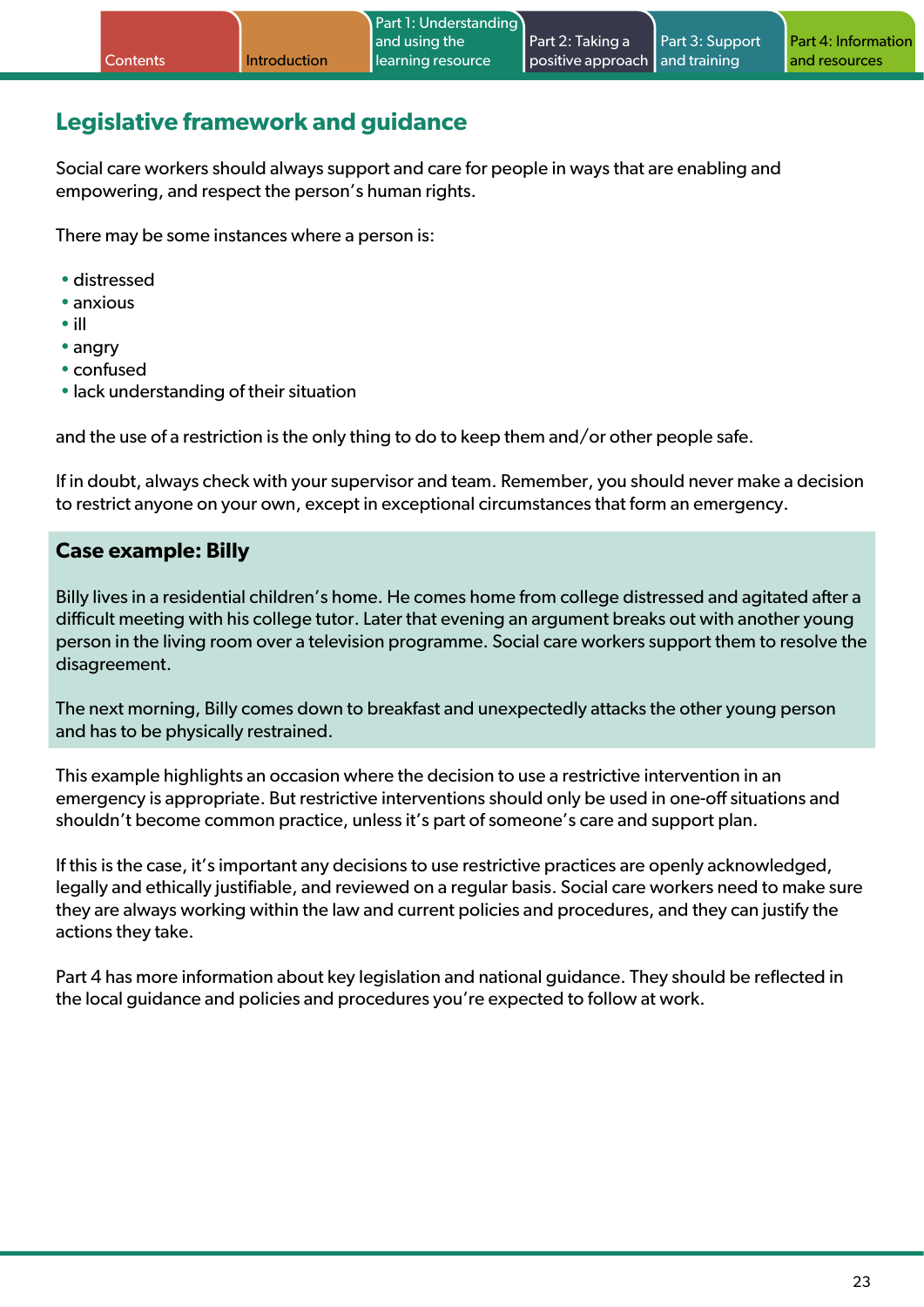## <span id="page-23-0"></span>**How to identify if a practice is a restrictive practice**

The brief scenarios below feature situations that social care workers may find themselves in. The scenarios cover a range of restrictive practices including restrictive interventions.

Some of the scenarios are more obvious than others. But as you go through them, remember that in real life we don't work alone and any decision to restrict a person should be based on discussions with others, including the person, their families and those who know them well.

When you read the scenarios, think about your work experiences and consider the following questions (it'd be helpful to discuss and debate them with your team and your manager):

- What type of restrictive practice do you think has been used?
- •Do you think the use of the restrictive practice was intentional or non-intentional?
- •Do you think this was the least restrictive option?
- Was the practice contrary to the rights of the person?
- Was the practice ethically or legally justifiable?
- How might current legislation and guidance help inform decisions?
- Who should be involved in making the decision about the restrictive practice used?
- What other methods of working could have been used to reduce the need for restrictive practice?
- What steps could be taken to reduce the use of restrictive practice in the future?

| Scenario 1 | A young girl living in foster care is told that she can't have a lift from her foster carer to<br>meet her friend who lives eight miles away until she has completed her chores.<br>She has no money to catch a bus.                                                                                                                                       |
|------------|------------------------------------------------------------------------------------------------------------------------------------------------------------------------------------------------------------------------------------------------------------------------------------------------------------------------------------------------------------|
| Scenario 2 | In a residential care home, a man's glasses are moved out of his reach while he is being<br>supported with his personal care. He is without them until lunchtime.                                                                                                                                                                                          |
| Scenario 3 | A young man with mild to moderate learning disabilities is on a group trip to Thorpe<br>Park.<br>His case history lists infantile and pre-school seizures, although he has not experienced<br>anything recently. The group leader decides he is not allowed on any rides.                                                                                  |
| Scenario 4 | In a day centre, a woman is left for several hours with her dinner tray or wheelchair<br>seatbelt on to prevent her wandering.                                                                                                                                                                                                                             |
| Scenario 5 | A woman who lives in a residential care home is regularly encouraged to return to<br>spend time in her room alone because her singing upsets other residents.                                                                                                                                                                                              |
| Scenario 6 | John, a young person, is watching cartoons on TV in the lounge.<br>A social care worker enters the room and changes the channel, while saying "John, shall<br>we watch EastEnders?" John uses symbols for communication and didn't understand<br>the verbal question.<br>John becomes upset and agitated and begins to engage in self-harming behaviour.   |
| Scenario 7 | A man in his early twenties with learning disabilities recently lost his mother, who was<br>his sole carer. Now living in supported accommodation, he wants a small tattoo on his<br>$arm - "MUM".$<br>A social care worker approaches his line manager, who tells him he'll be suspended if<br>he helps the man with this because of "health and safety". |
| Scenario 8 | A young woman living in a residential children's home has been prescribed a new<br>contraceptive pill.<br>She's promiscuous and at risk of having an unwanted pregnancy. She's grounded by<br>her social care worker until she agrees to take it.                                                                                                          |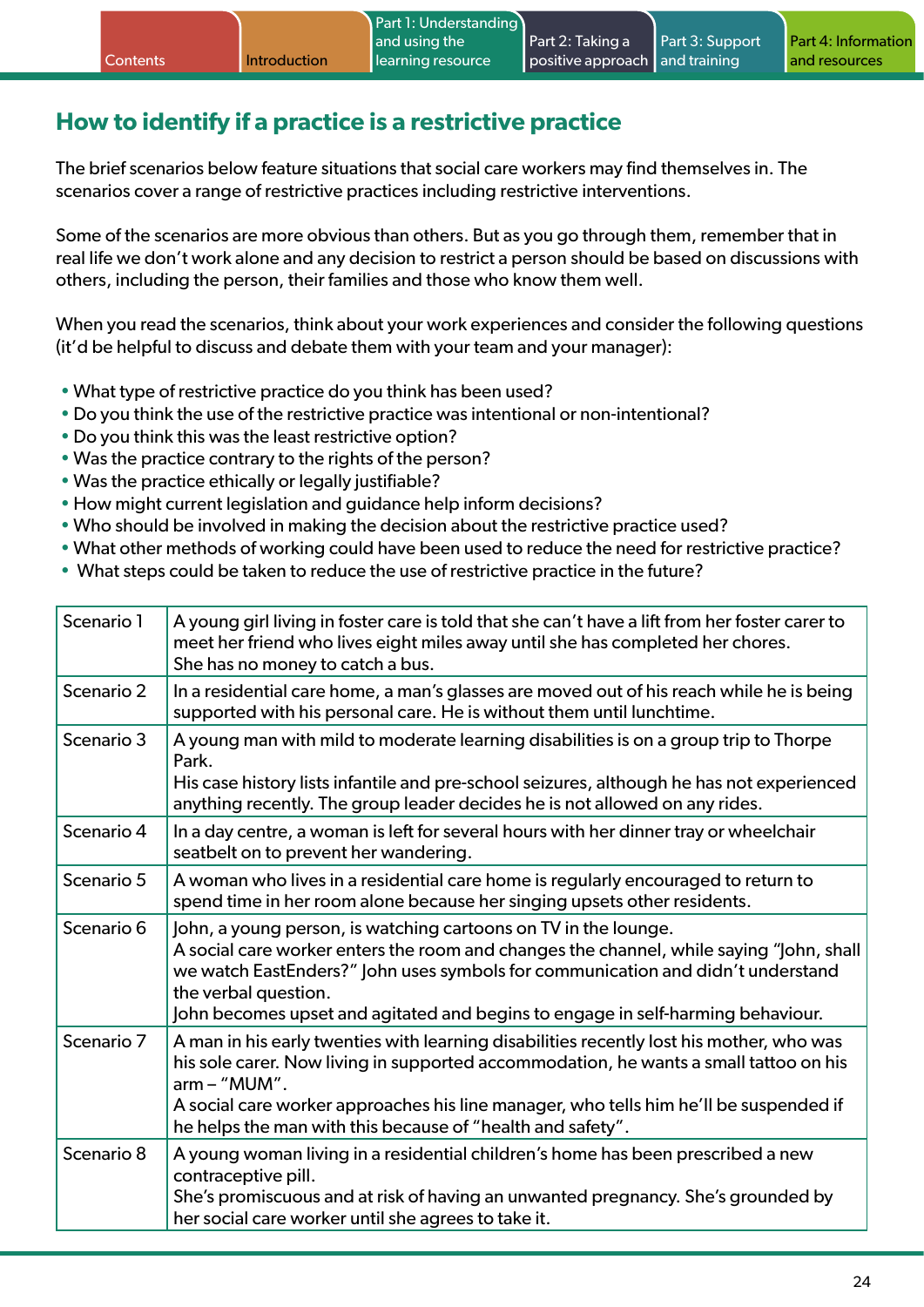| Part 2: Taking a<br>Part 3: Support<br>and using the<br>positive approach and training<br>Introduction<br>l Contents<br>learning resource<br>and resources |  | Part 1: Understanding |  |                            |
|------------------------------------------------------------------------------------------------------------------------------------------------------------|--|-----------------------|--|----------------------------|
|                                                                                                                                                            |  |                       |  | <b>Part 4: Information</b> |
|                                                                                                                                                            |  |                       |  |                            |

| Scenario 9  | A young autistic man is physically restrained by three social care workers after he bit<br>and scratched a member of his care team.                                                                                                                                                                                                                                                                            |
|-------------|----------------------------------------------------------------------------------------------------------------------------------------------------------------------------------------------------------------------------------------------------------------------------------------------------------------------------------------------------------------------------------------------------------------|
| Scenario 10 | Social care workers in a residential care home switch off the TV in the communal lounge<br>at 10.30pm to encourage people living there to go to bed.                                                                                                                                                                                                                                                           |
| Scenario 11 | Social care workers realise a resident in their nursing home is now 'informal' as his<br>Mental Health Act paperwork's expired.<br>They decide not to notify the person as the psychiatrist will be calling the next day to<br>renew the paperwork.                                                                                                                                                            |
| Scenario 12 | A young man is becoming confrontational towards another young man in the<br>supported living accommodation that they share.<br>The social care worker steps between them and asks the young man to leave the room.<br>He refuses and continues the confrontational behaviour.<br>The social care worker guides him out of the room using an agreed physical<br>intervention that holds his arm.                |
| Scenario 13 | An 87-year-old widower with Alzheimer's disease, living in a residential care home,<br>regularly gets up in the night and wanders around disturbing other residents.<br>As he's been trying to climb over the bed rails fitted to his bed to get up, the care home<br>team decide to place his mattress on the floor. He's unable to get up from the floor, so<br>has stopped wandering.                       |
| Scenario 14 | Bedroom doors are routinely locked to stop people going back to bed in the day.                                                                                                                                                                                                                                                                                                                                |
| Scenario 15 | A young autistic person uses a Picture Exchange Communication System (PECS)<br>communication book. The staff supporting him to get ready for school can't find the<br>PECS book and the young person goes off to school without it.<br>The young person is very unsettled all day and can't make his needs known. This results<br>in an incident of challenging behaviour and self-harm from the young person. |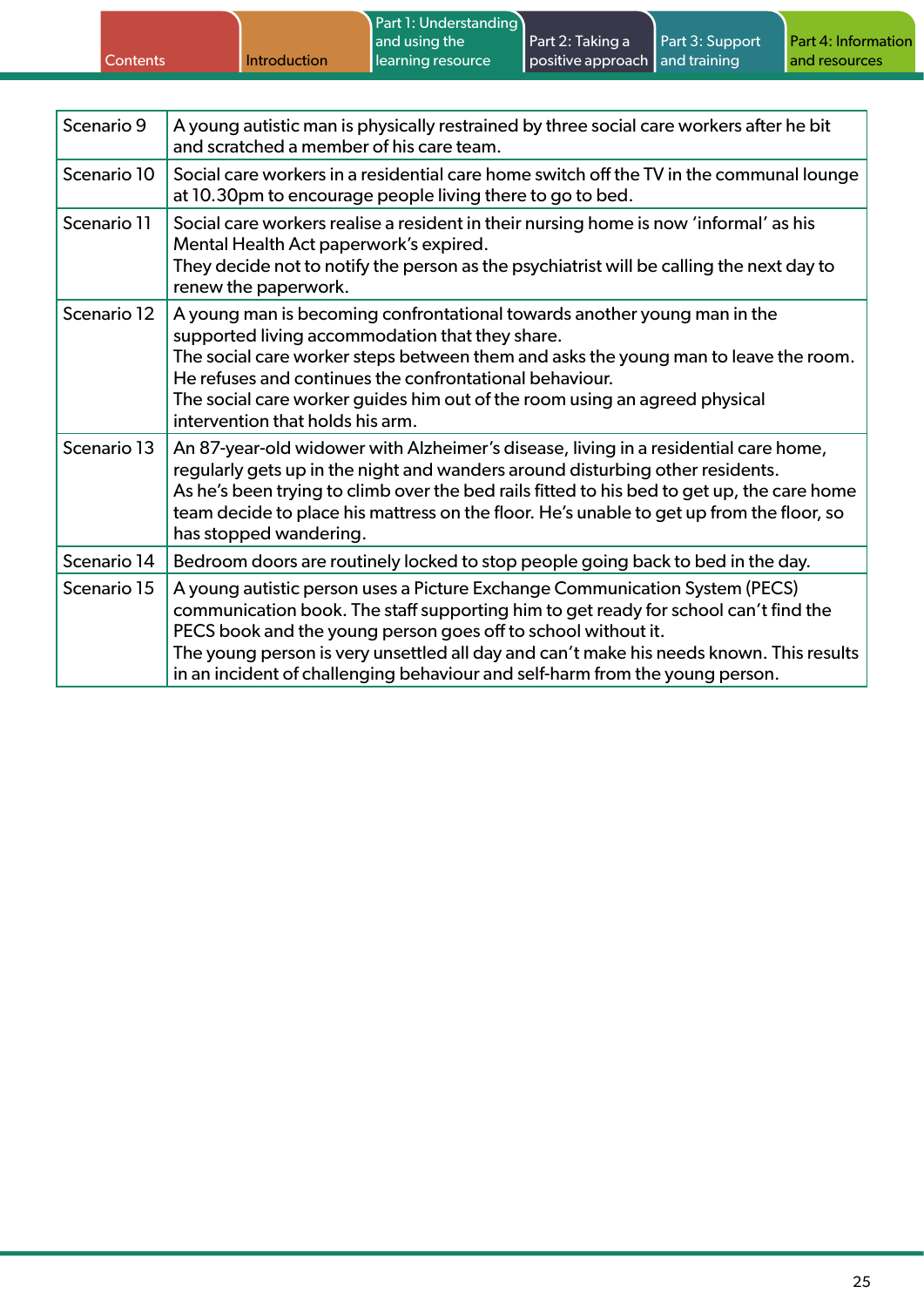## <span id="page-25-0"></span>Part 2 – Values and principles of social care and support in practice

We've developed a range of case examples and case studies to help you think about what you can do or should think about when supporting a person positively to prevent behaviours that may be perceived as challenging.

Some of this you may already know and put into practice daily, but some of it may be new to you. When reading the case examples and case studies, it would be useful to reflect upon similar situations you've encountered and how you could transfer the approaches used to your own workplace.

We've split the content into smaller sections, using headings based on the values and principles that underpin the Social Services and Well-being (Wales) Act. These are:

- voice and control
- prevention and early intervention
- well-being
- co-production
- multi-agency approaches.

The sections have also been mapped to the relevant well-being statements in the [National Outcomes](https://gov.wales/sites/default/files/publications/2019-05/the-national-outcomes-framework-for-people-who-need-care-and-support-and-carers-who-need-support.pdf)  [Framework,](https://gov.wales/sites/default/files/publications/2019-05/the-national-outcomes-framework-for-people-who-need-care-and-support-and-carers-who-need-support.pdf) which describe what people expect from care and support services so they can achieve well-being and lead fulfilling lives.

### **2.1. Voice and control**

Not being listened to or feeling that you don't have a say or control over what happens to you, can be a frightening and distressing experience. Making sure social care workers listen to people and their families and carers, and help them have as much control as possible over their lives and support systems is essential to providing positive, effective person-centred care.

People expect the following from their care and support:

- my rights are respected
- I have voice and control
- I am involved in making decisions that affect my life
- I can speak for myself or have someone who can do it for me
- I get care through the Welsh language if I need it.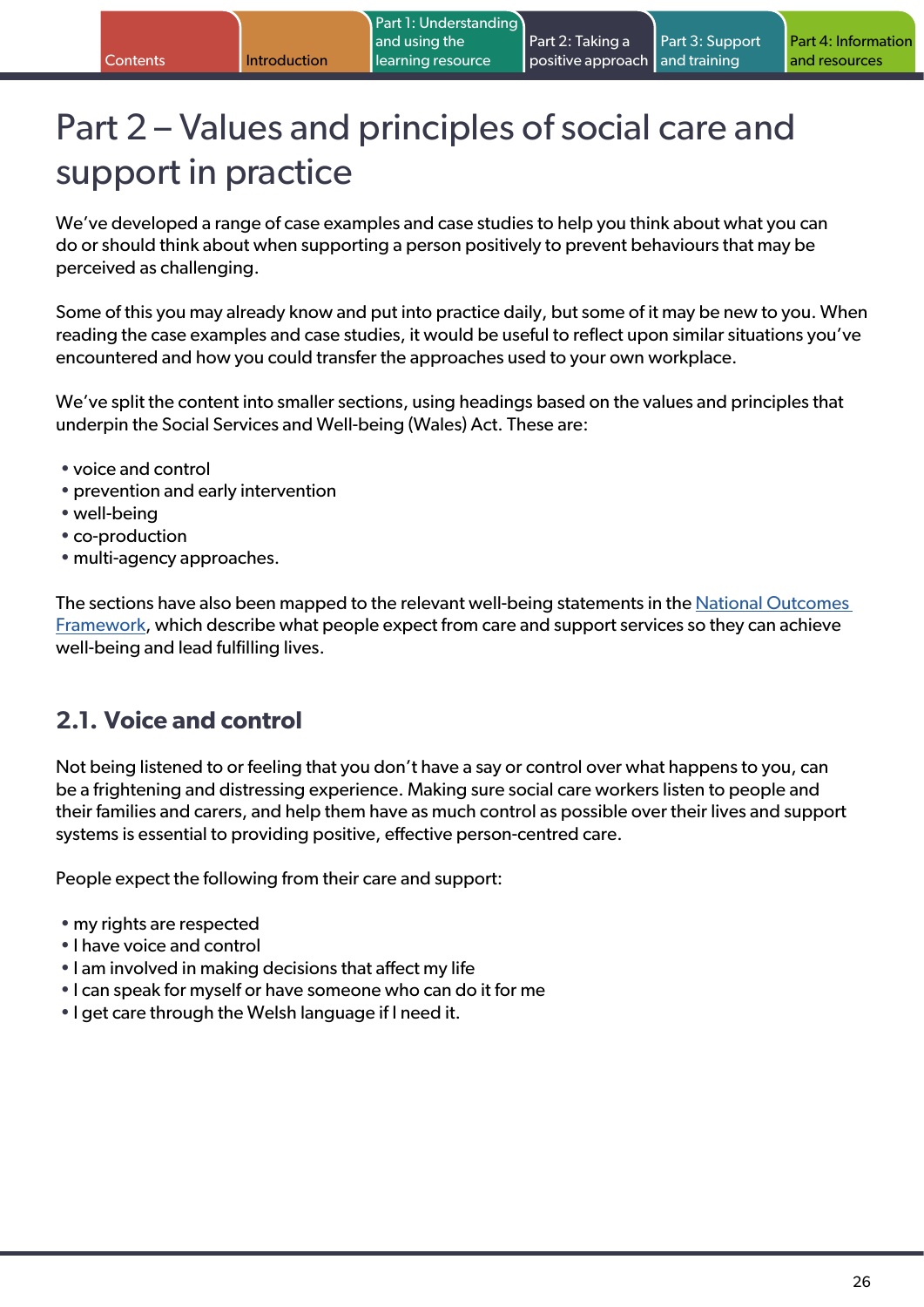## <span id="page-26-0"></span>**Understanding behaviour**

To work positively with people to reduce the need for restrictions, it's important to try and understand the meaning behind their behaviour.

It may help if you picture yourself in the same situation as those you're supporting. If you were in their shoes what would you want, what would you be feeling and what would you be saying through your behaviour?

If you can understand the meaning attached to a person's behaviour, you may be able to identify any triggers, and put positive and preventative strategies in their place instead.

There are many things that influence how we behave and when trying to understand the meaning of behaviour, it's important to keep an open mind. There are a range of factors, but they all relate to not having control over a situation.

Behaviour can:

- be an important tool for a person for example, hitting out to stop someone doing something they don't like
- be a form of communication
- be affected by feeling frustrated at not being able to understand others or make themselves understood
- be influenced by your or others' responses to a person's actions
- be influenced by a person's environment
- have underlying physical causes or be a response to:
	- **–** chronic or acute pain
	- **–** infection or other physical health issues
	- **–** sensory loss
	- **–** an acquired brain injury or other neurological condition
- be a response to:
	- **–** fear and anxiety
	- **–** unhappiness
	- **–** boredom
	- **–** loneliness
	- **–** unmet needs
	- **–** demands
	- **–** change
	- **–** transitions
	- **–** recent significant events, such as the death of a family member
	- **–** past events or experiences
	- **–** abuse or trauma
	- **–** bullying
	- **–** over-controlling care
	- **–** being ignored.

Additionally, some conditions, such as dementia or specific learning disabilities, may lead to loss of inhibitions, self-control and decreased awareness of rules about appropriate behaviour.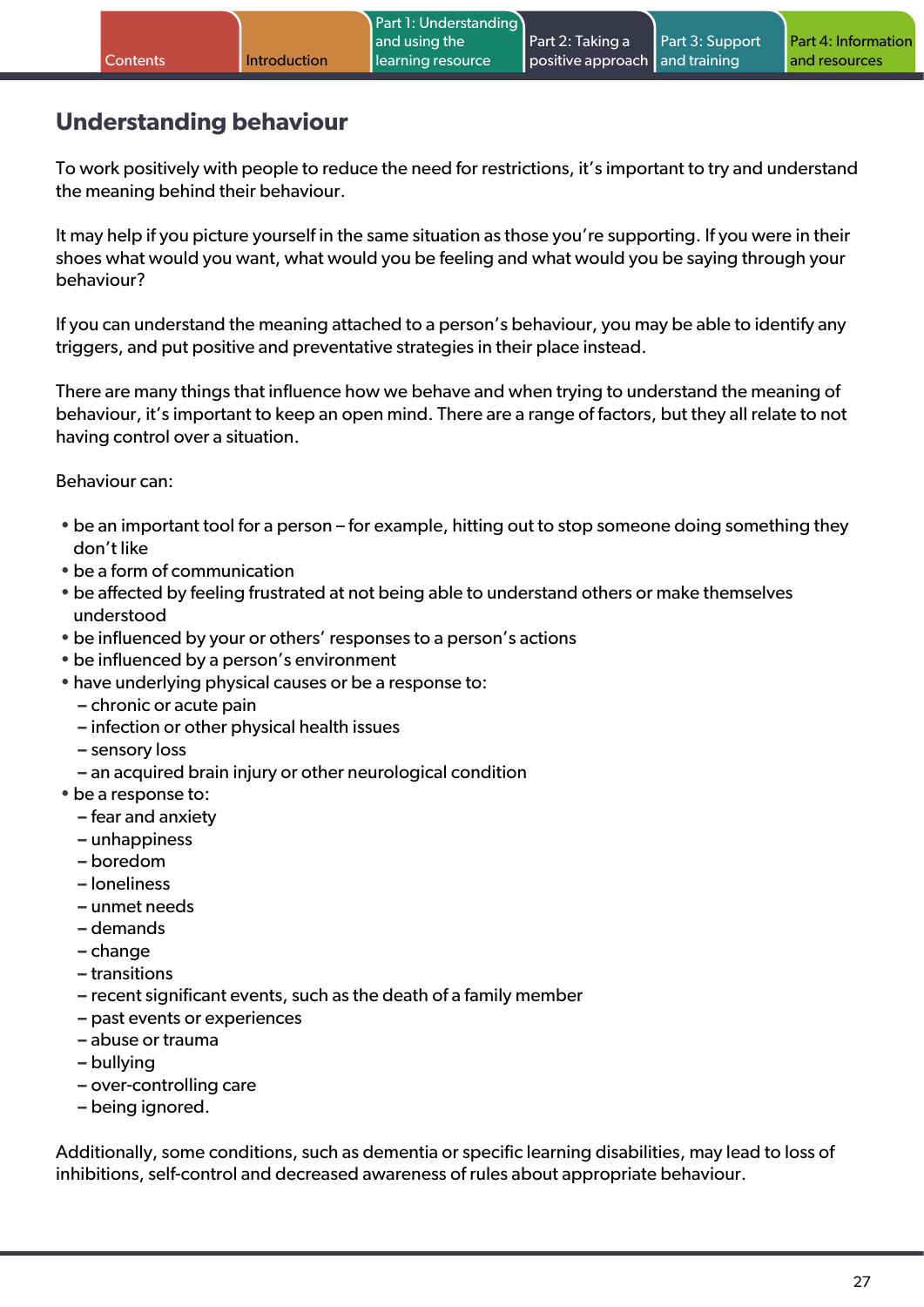#### **Case example: Shane**

Shane is 11 years old and lives in foster care. He visits his parents every week for unsupervised contact and is returned to his foster care home by his parents at the end of the contact. Each time, he refuses to get out of the car and gets very upset and agitated.

The foster carers suggest they meet him with his parents for handover at a neutral venue. As a result, Shane is now happy to go home with his foster carers and doesn't get agitated.

#### **Case study: Sarah**

When you read the case example about Sarah:

• try to put yourself in her shoes and think about why she might be behaving as she is during the night • think about if she has control over her situation.

#### **Sarah – Part 1**

Sarah lives in supported housing accommodation, which she shares with Menna. Sarah has moderate learning disabilities and is registered blind as she is partially sighted. Recently, Sarah has been urinating on her floor mat in her bedroom at night.

Sarah's social care worker goes into her room after breakfast to help her make her bed and notices her mat is soaking wet again. She is cross with Sarah and asks her why she keeps doing this. Sarah withdraws into herself, sits on her bed, hangs her head and doesn't respond. The social care worker removes the mat to wash it and cleans the floor.

She leaves Sarah in her room while she helps Menna make her bed.

Later that morning, the social care worker notices Sarah is not wearing her glasses. Sarah tells her they're broken. The social care worker, still cross about having to wash the mat and floor again, tells Sarah she will have to wait until the next day to go to the optician to get her glasses fixed, as she doesn't have time to take her that day.

Sarah has virtually no sight without her glasses.

We'll come back to Sarah's story later in this section.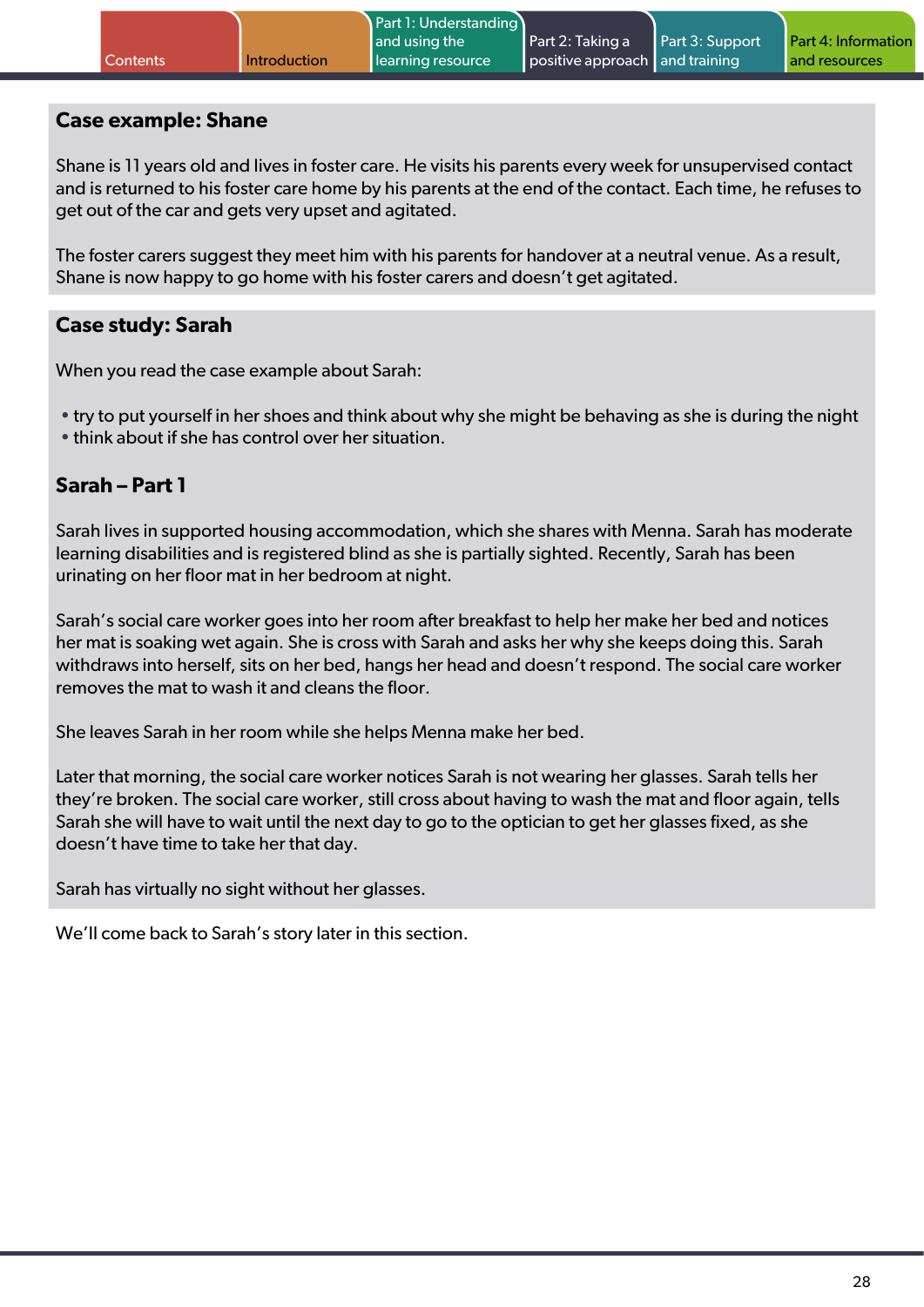## <span id="page-28-0"></span>**Listening and supporting communication and expression**

Understanding the way someone communicates and responding to them appropriately is essential to helping people have a voice and making sure they're heard.

People communicate in many different ways and social care workers need to be flexible and adaptable in their approach. What works for one person may not work for another, but approaches may include:

- asking people what they want in a way they can best understand, taking into consideration their preferred language and communication styles
- listening carefully and giving people your full attention
- using non-verbal communication techniques such as gestures, facial expressions and written communication, including pictures and symbols
- always making plenty of time for the person, waiting for their response and not interrupting or trying to finish their sentence
- trying to keep the environment calm and as quiet as possible, avoiding distractions so you can give the conversation your full attention
- speaking clearly using simple sentences and avoiding jargon
- not giving too much information or asking too many questions, as this can be confusing for people
- being reassuring and non-threatening in your expressions, and monitoring your tone of voice and words to avoid situations becoming difficult
- avoiding negative statements such as "Don't", and being supportive and encouraging
- drawing on the knowledge and experience of others who know the person well
- using the person's past experiences and life story to support communication
- understanding how someone's condition, such as a response to an acute illness, infection, substance misuse or feelings, affect the way they communicate
- making sure there's a detailed description of how best to communicate with people in their records and that this is easily available. $3$

<sup>3.</sup> Five good communication standards: Royal College of Speech and Language Therapists: [http://www.rcslt.org/news/](https://www.rcslt.org/wp-content/uploads/media/Project/RCSLT/5-good-comms-standards-easy-read.pdf) [docs/good\\_comm\\_standards](https://www.rcslt.org/wp-content/uploads/media/Project/RCSLT/5-good-comms-standards-easy-read.pdf)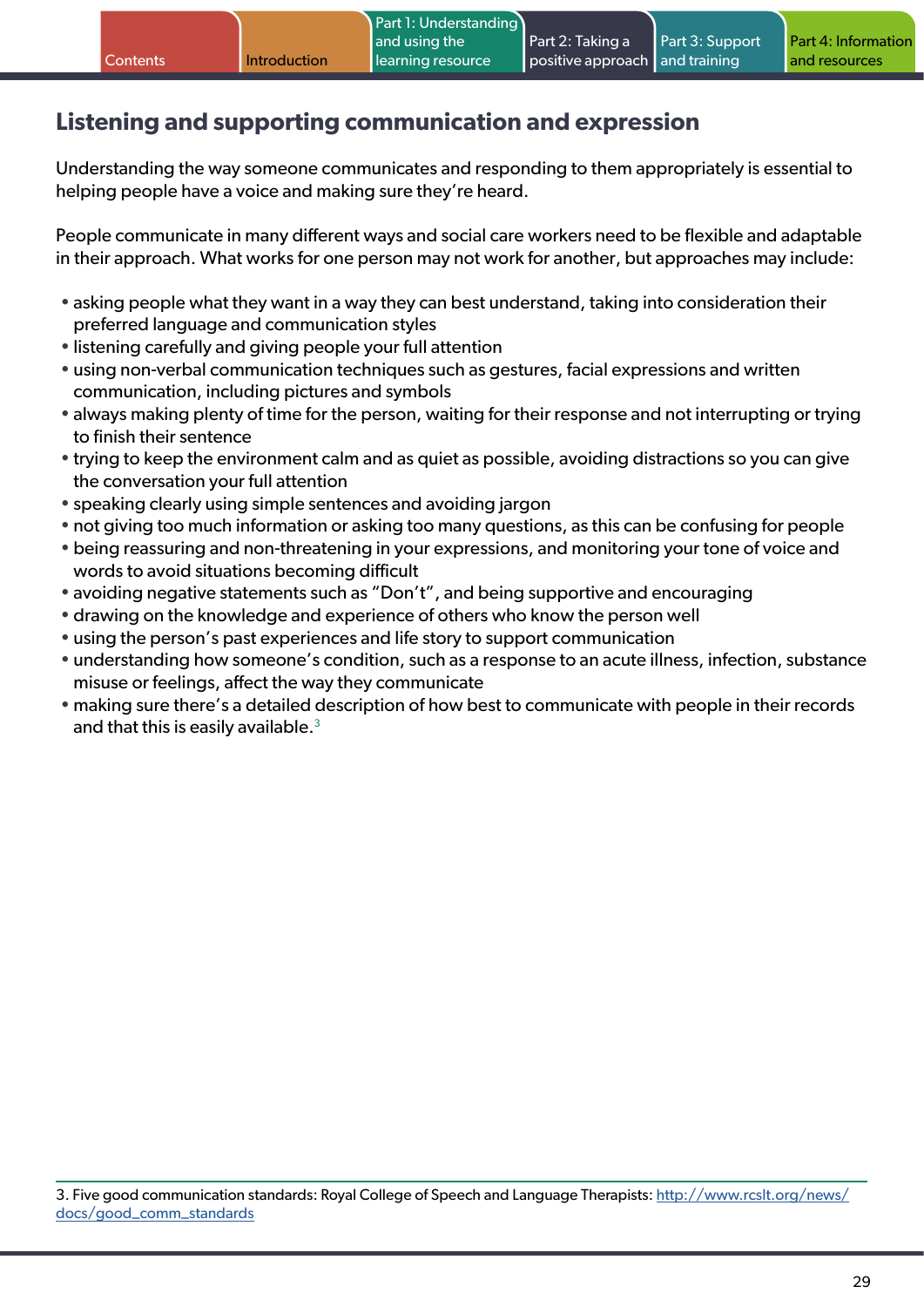If someone has limited or no verbal communication skills, it's important everyone involved in their lives works together to understand their behaviour.

#### **Case example: Lucy**

Lucy is 16 years old. She stays at residential short breaks two days a month – usually mid-week.

Lucy is autistic and doesn't have any verbal communication. She's become increasingly agitated over the past three months and the most recent visit resulted in an incident where another young person, Grace, and a social care worker were injured.

The social care workers have noticed that Lucy seems to have become more sensitive to high-pitched noises and is more agitated when there are noisy children staying at the same time as her.

The incident is reported, and a meeting called between the short break service, the school and Lucy's parents. Her parents are separated, and the social care workers have found it difficult to engage them in the past. As Lucy usually stays mid-week, she is picked up from and dropped back to school, so there's little direct contact with her parents.

At the meeting, it's revealed that Lucy's father and his partner had a new baby six months ago – the staff team were unaware of this. Initially, Lucy carried on staying with her father on the weekends. But as she was becoming increasingly agitated every time the baby cried, they decided to stop the weekend visits and her father now just takes her out for a few hours each Saturday.

As we can see from these suggestions, we all communicate in a huge variety of ways and verbal communication is only one small part.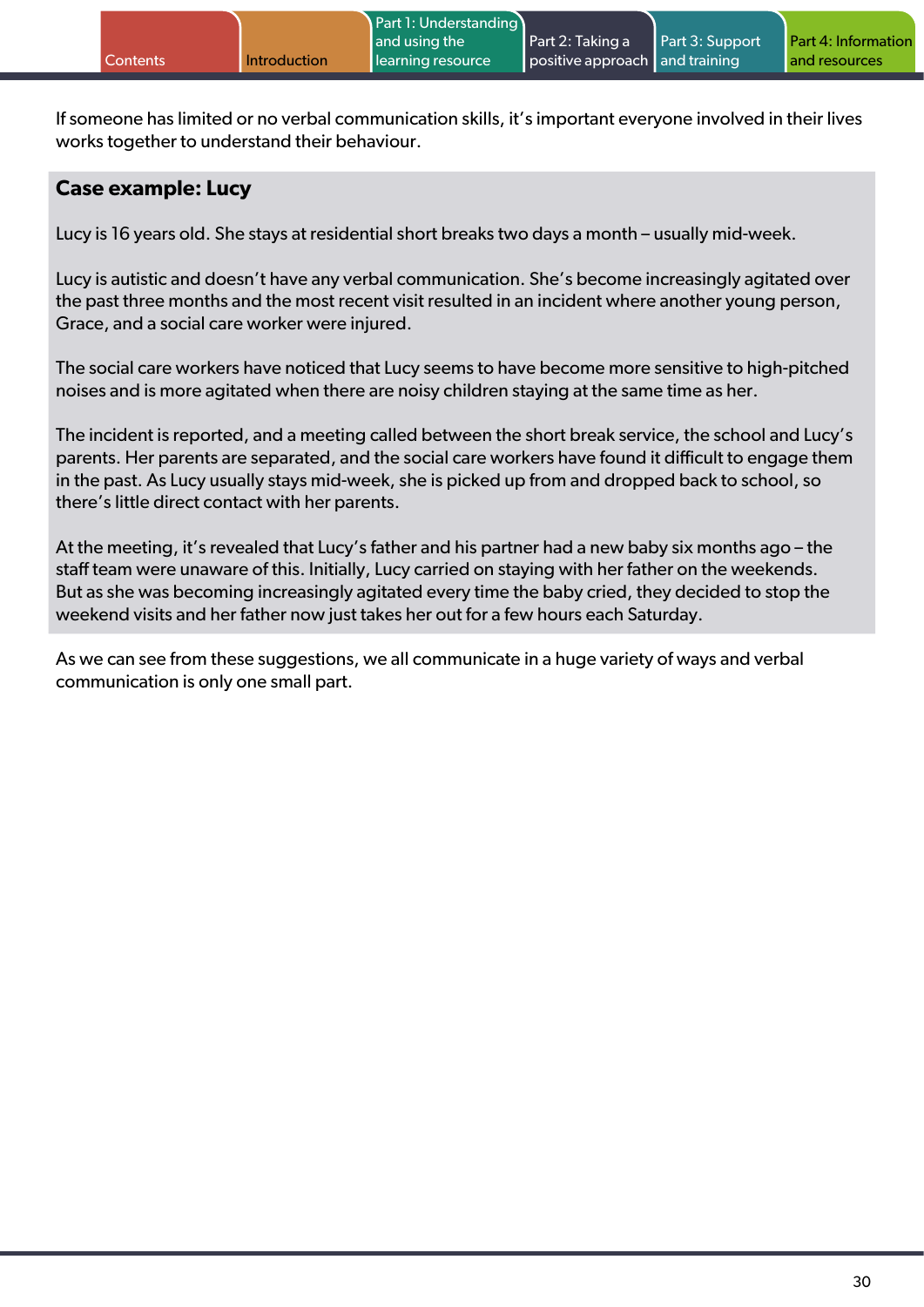#### **Case study: Mr Thomas**

When you read the case study of Mr Thomas and Cerys, think about:

- what difference there may have been in Cerys's approach because Mr Thomas had been her head teacher
- how this might have affected his behaviour
- how the way we value and perceive people has an impact on the way that they behave.

Mr Thomas lives in a small flat overlooking the sea. Little was known about him because he's confused and won't speak to the social care workers. However, they understood that he and his wife moved to the area recently and that she cared for him until she died suddenly two months ago.

The couple didn't have any known family or visitors and the neighbours who recognised him had never spoken to him.

Mr Thomas's care and support plan describes him as non-compliant and surly, especially about support with his personal care. The social care workers from the agency who provide his support are worried about his escalating self-neglect and his increasingly aggressive behaviour when they try to help him shower and dress.

Cerys is an inexperienced social care worker. She was put on the rota to visit Mr Thomas because someone had called in sick. The team manager was worried about this and asked her to phone in at the end of the call. The manager was sceptical when Cerys reported that Mr Thomas was communicative and pleasant during the 20-minute visit and had agreed to let her help him shave.

Initially, the manager wondered if this was because she spoke Welsh, but discounted the idea as she knew the team providing his care had been specifically chosen because they all spoke Welsh, like Mr Thomas.

She asked Cerys to describe exactly what happened during the visit. This didn't provide any clues to the change until Cerys casually mentioned that as soon as she saw him, she realised he was her head teacher from primary school.

Cerys stressed she hadn't said anything to him as she thought he may be embarrassed if she did.

Taking time to really listen to people, develop good relationships with them and getting to know their histories and what is bothering them, can help identify triggers to their behaviour and allow changes to be made to prevent recurrences.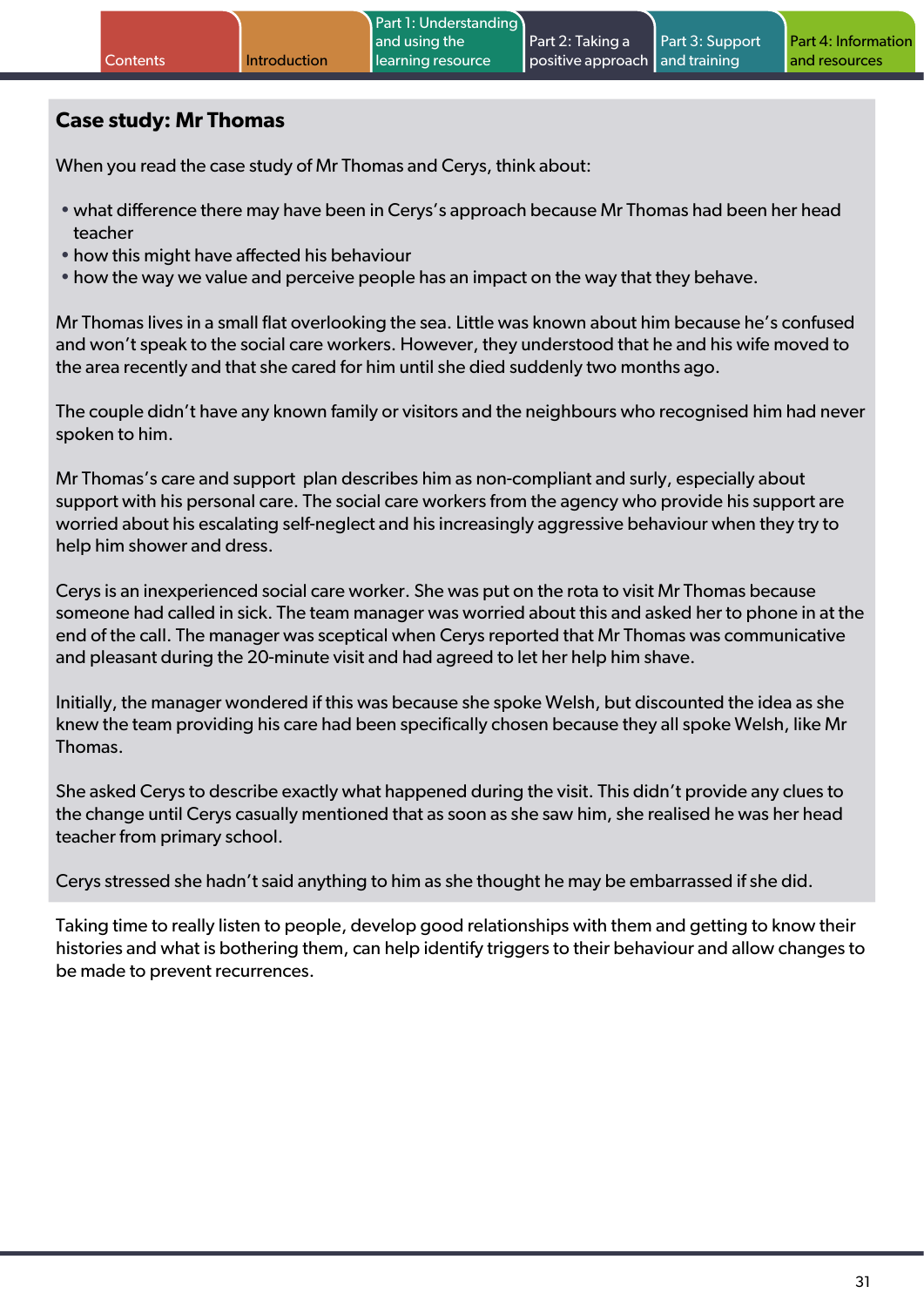#### **Case study: Sarah**

We're using Sarah's story to show how a different approach by a social care worker meant she could talk about what was worrying her during the night, and how making simple and achievable changes helped Sarah.

• How do you think the social care worker helped Sarah have control over the situation?

#### **Sarah – Part 2**

Sarah's glasses have been fixed by the optician and she goes a few nights without urinating on her mat. A different social care worker is on duty. When she goes into Sarah's room to help her make her bed, she notices her mat is soaking wet.

She tells Sarah not to worry about it and asks her to get the mop and bucket so they can clean up together. They mop the floor and Sarah is helped to put the mat in the washing machine. She thanks Sarah for helping her clean up.

She suggests that they sit down and have a cup of tea and while they're doing this, she asks Sarah if she needs any help going to the bathroom when she wakes up in the night. Sarah is silent initially and drops her head, but after a short while says she is afraid of the dark.

The social care worker asks if she would like her bedroom lamp left on. Sarah agrees, and they change the bulb to one with a lower wattage. The social care worker makes sure that the landing light is left on all night as well, and that the rest of the staff team are informed.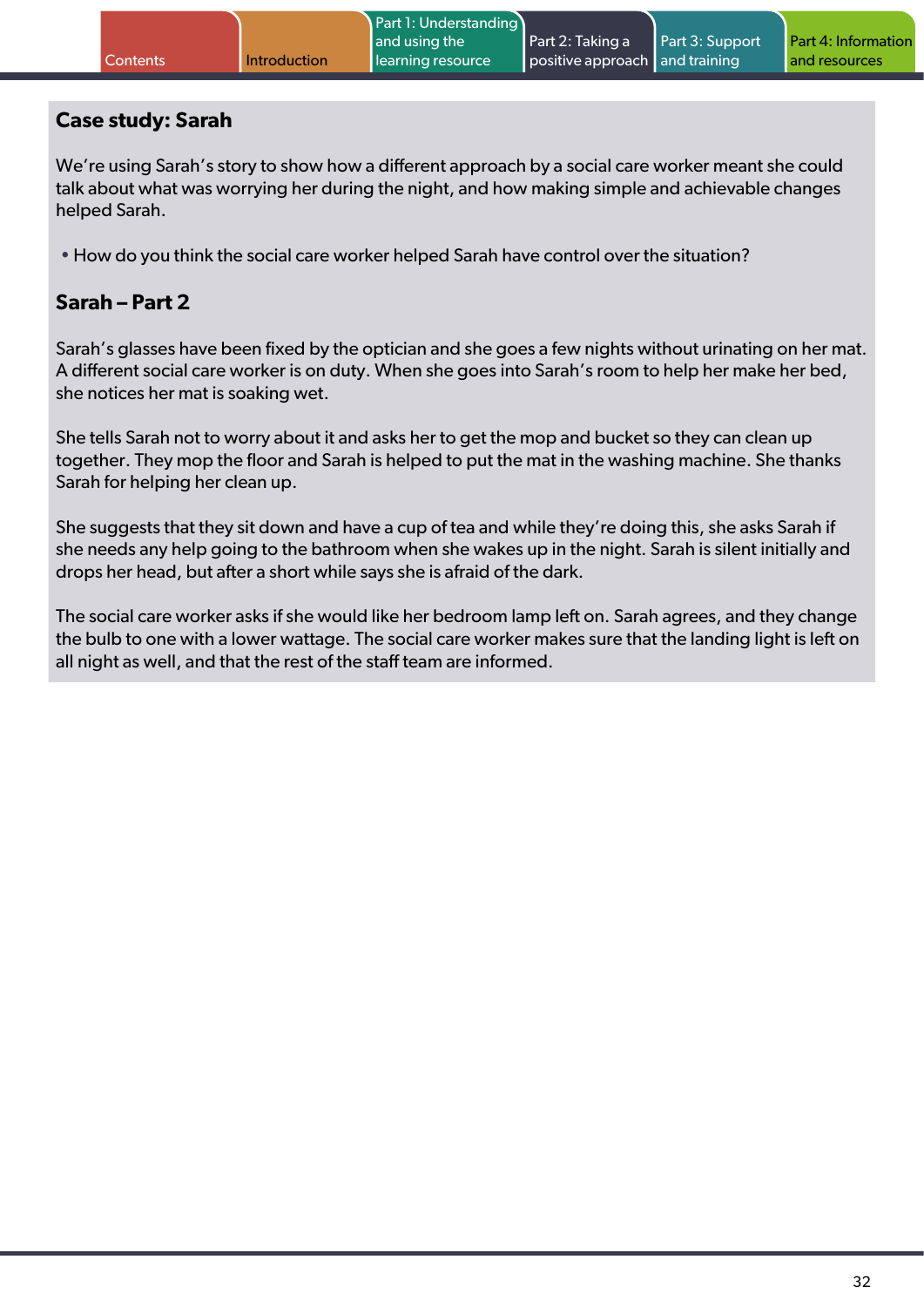## <span id="page-32-0"></span>**Supporting people to make decisions and have control over their lives in safe ways**

Giving people access to independent, up-to-date information, advice and advocacy is essential to enabling them and their families and carers to exercise choice and control, and make the most of their opportunity and ability to make decisions, however small.

Social care workers must always presume that a person has the capacity to make decisions for themselves. If there are any concerns about someone's capacity, it needs to be discussed with the wider team and plans put in place using relevant legislation, such as the Mental Capacity Act 2005, (Amendment) 2019 and the Children Act 1989.

When helping people make decisions, we should always start by asking them what support they need – if any. It's useful to think about all or some of these:

- providing accessible advice and information in a format and communication style of the person's choice
- helping people understand and weigh up information
- helping people understand how to make a complaint or compliment about their service
- supporting people to make their own choices as far as possible, even the smallest decision is important to maintaining dignity and will help people feel involved and in control of their own lives
- making sure there's enough time to allow people to be fully involved in any decision-making process
- involving a family member, friend or advocate, if appropriate
- accessing support from independent advocacy
- using any risk assessment positively to work with the person to balance their rights, responsibilities and perceived risks
- trying to achieve a balance between unlimited choice and unnecessary restriction
- accepting that people are allowed to make mistakes and learn from them
- discussing, developing and recording advance directives and crisis plans when a person is well enough to do so, that their wishes and views can be included at all times
- agreeing, where possible, any restrictive practices that are to be used with the person and, where relevant, their families and support networks.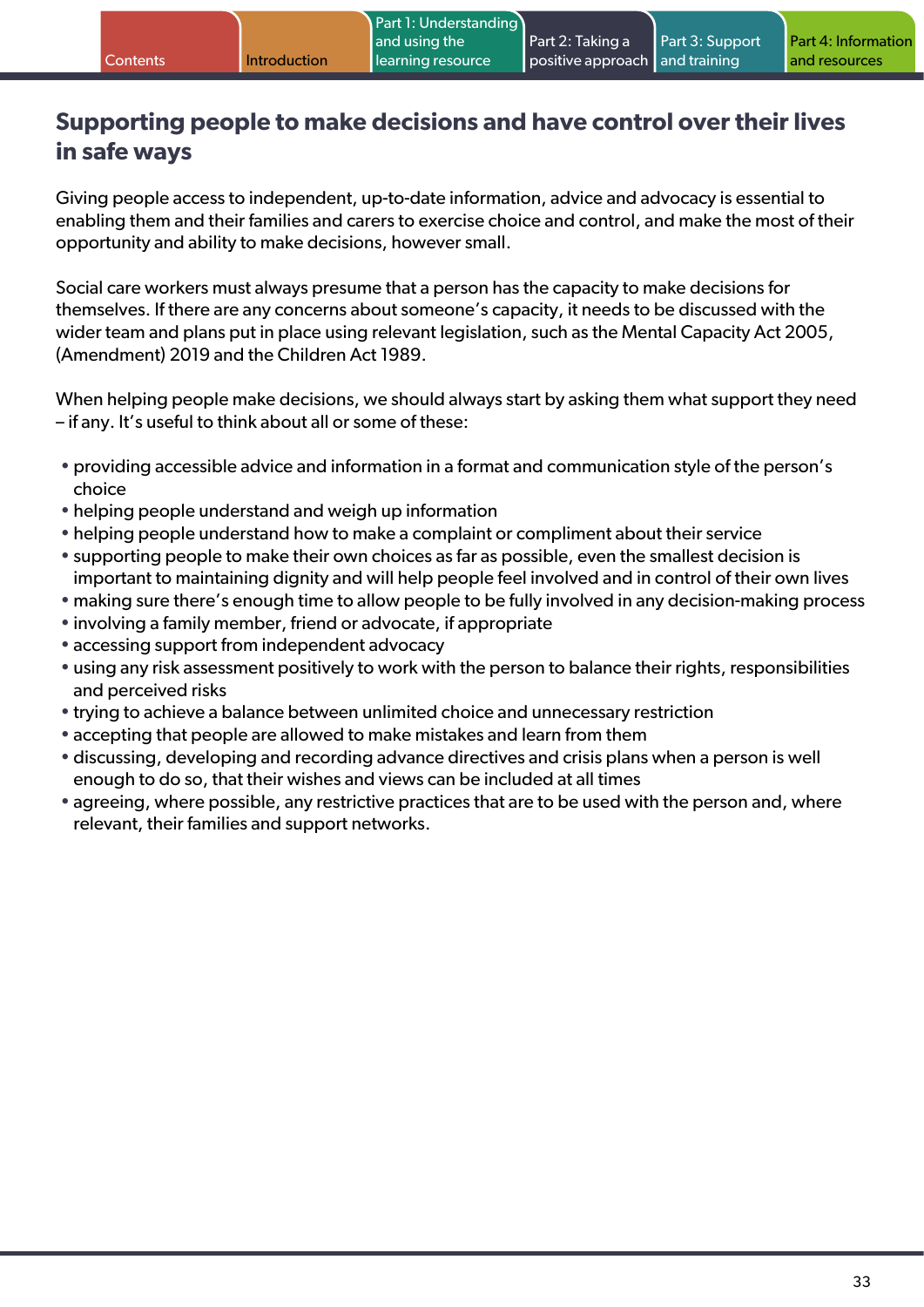#### **Case study: Chelsea**

The case study of Chelsea presents us with a difficult situation and is typical of those that social care workers face. Reflecting upon your own experiences, either in the workplace or at home, think about:

- should Chelsea be allowed to spend more time with her father unsupervised?
- what do you need to take into account when considering her request?
- how could you involve her in the decision-making process?

Chelsea is 13 years old and lives in a residential children's home. Her father misuses substances and has spent time in jail for theft. When Chelsea was living at home, her father used to take her shoplifting with him.

Chelsea is only allowed to have contact with her father for one and a half hours each month because of his inappropriate behaviours. This has to be supervised by her social care workers as Chelsea's father often tries to give her cigarettes and on one occasion tried to slip her some cannabis.

Chelsea would like to spend more time with her father and wants this to be unsupervised, but it is not allowed to happen.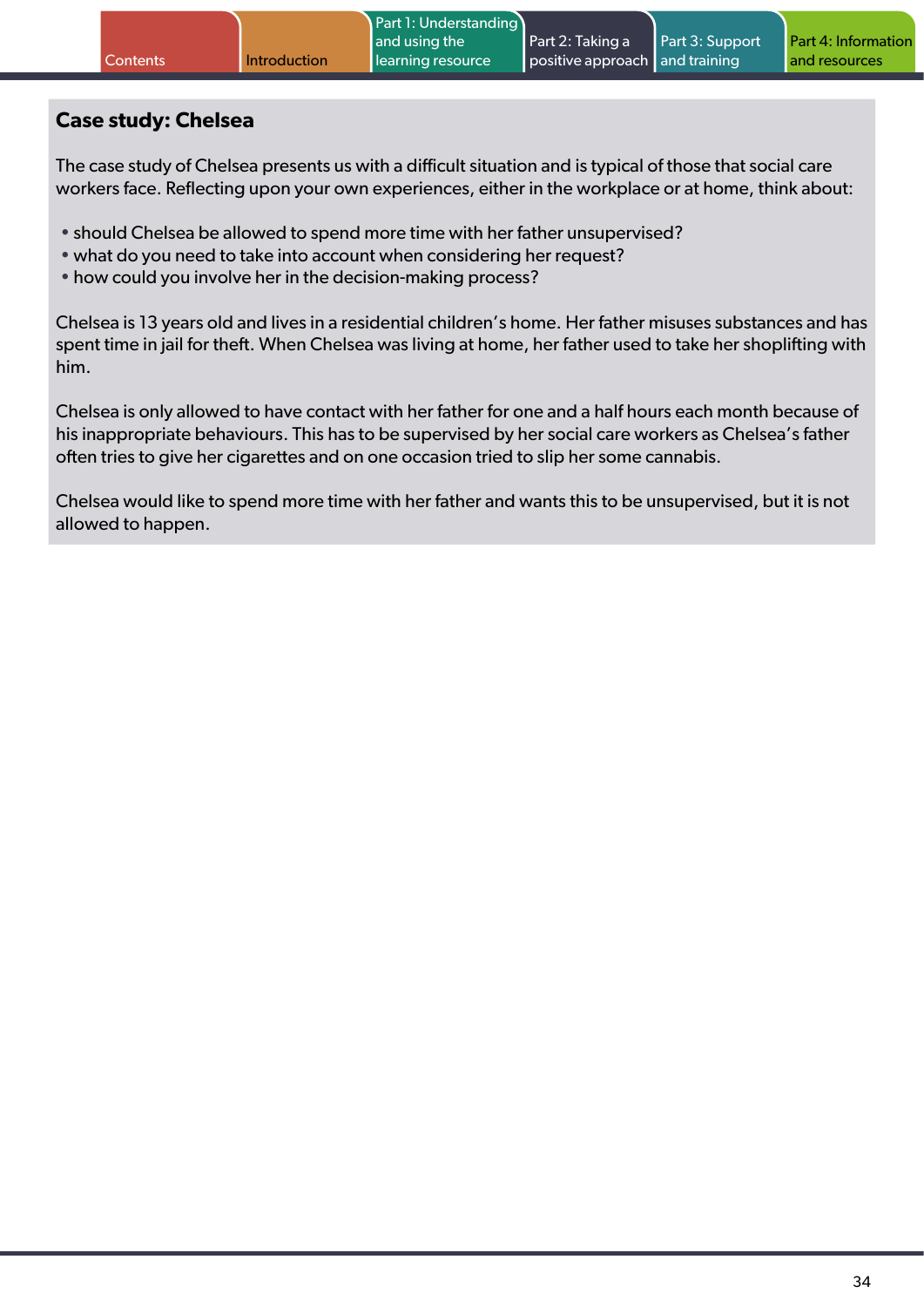## <span id="page-34-0"></span>**2.2. Early intervention and prevention**

Intervening early and developing prevention strategies can help people deal with situations they find difficult and prevent situations from escalating and getting out of hand.

We all try to avoid situations that cause us stress, anxiety and distress – whether it be leaving a bit earlier so we can miss the traffic or packing an extra snack for a child who's always hungry when they finish school and consequently badly behaved.

Early intervention relies on knowing people, their trigger points and helping them develop coping skills or preventative strategies to avoid difficult situations.

People expect the following from their care and support:

- I know and understand what care, support and opportunities are available to me
- I get the help I need, when I need it, in the way that I want it.

Many things affect the way we behave, including:

- our environment
- our health
- specific conditions
- our relationships with our families and those we live with
- boredom
- too much to do
- lots of changes
- bullying
- what we eat.

Social care workers need to be aware of potential situations and triggers that negatively affect the people they support, so changes can be made, and difficulties avoided.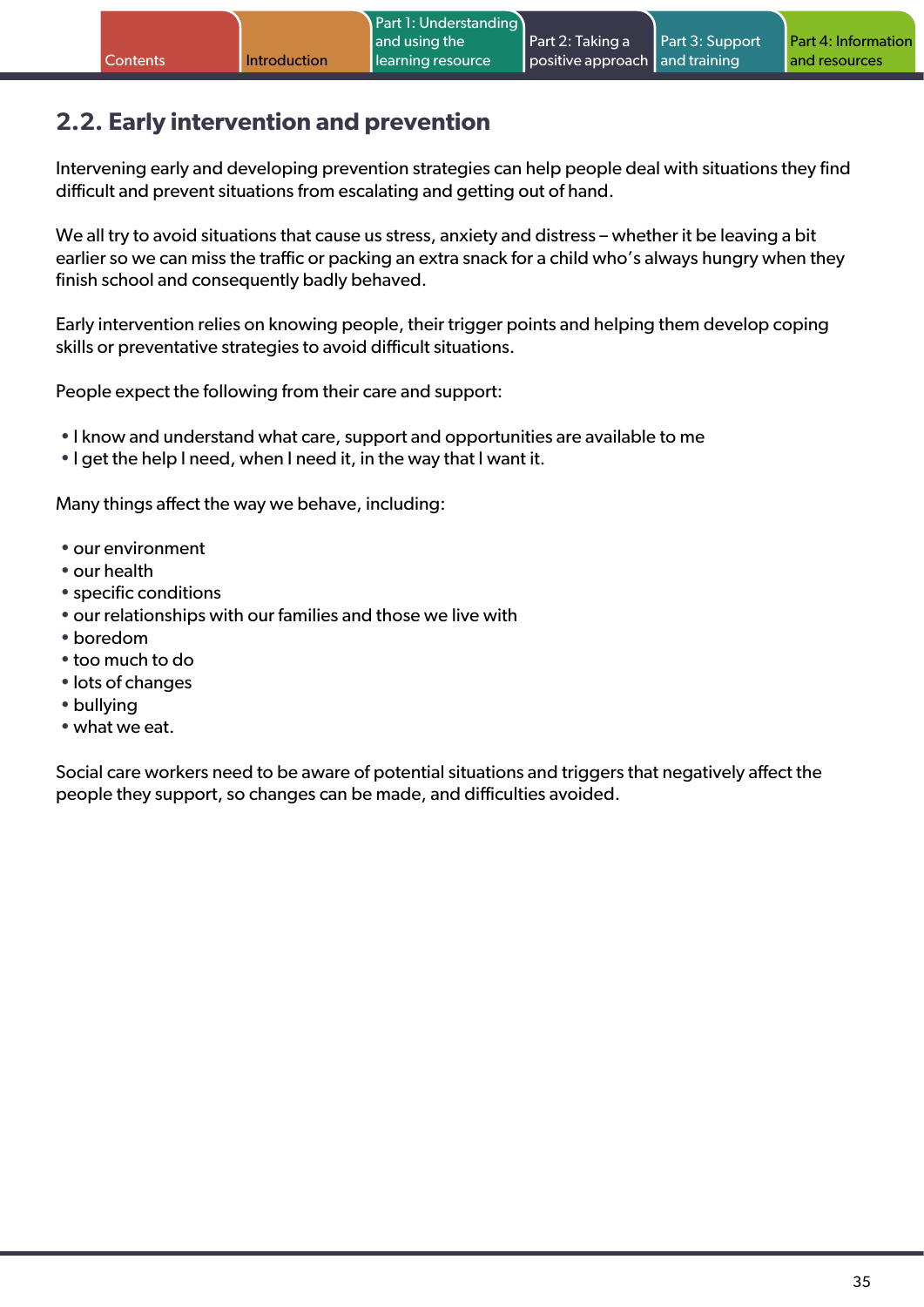#### **Case study: Tareeq**

Read the case study about Tareeq and think about the:

- changes that could be made to his existing home environment to help him while he waits to move into his new home
- other factors that should be considered in Tareeq's circumstances.

Tareeq lives in a home with three other men, who all present with behaviour that challenges. The communal areas of the home are quite cramped, so the atmosphere is often noisy and busy.

Tareeq is quite withdrawn and shows a lot of aggressive behaviour, which sometimes results in the use of restrictive physical interventions that are distressing him and the social care workers involved. It has been noted that the behaviour is worse when he's in crowded areas of the home, but he has no easy access to a quiet area.

He's waiting to move to a more spacious house with only two other people, where he will be able to spend quiet time in his room whenever he wants.

When you think about early intervention and prevention, you may also want to think about any or all of these preventative strategies:

- changing triggers that lead to behaviours that challenge
- putting plans in place to avoid triggers or offer distractions
- offering reassurance and support to people when they are expecting something they might find distressing or anxiety provoking, such as:
	- **–** a visit to the doctor or dentist
	- **–** going on holiday
	- **–** contact with family
	- **–** a change of social care worker
- changing the environment in which someone lives or spends time, to meet their needs
- supporting people to take part in activities that help them achieve the outcomes that are important to them
- building resilience particularly for children and young people
- providing the right level of support to help people develop skills to increase their independence and their ability to cope.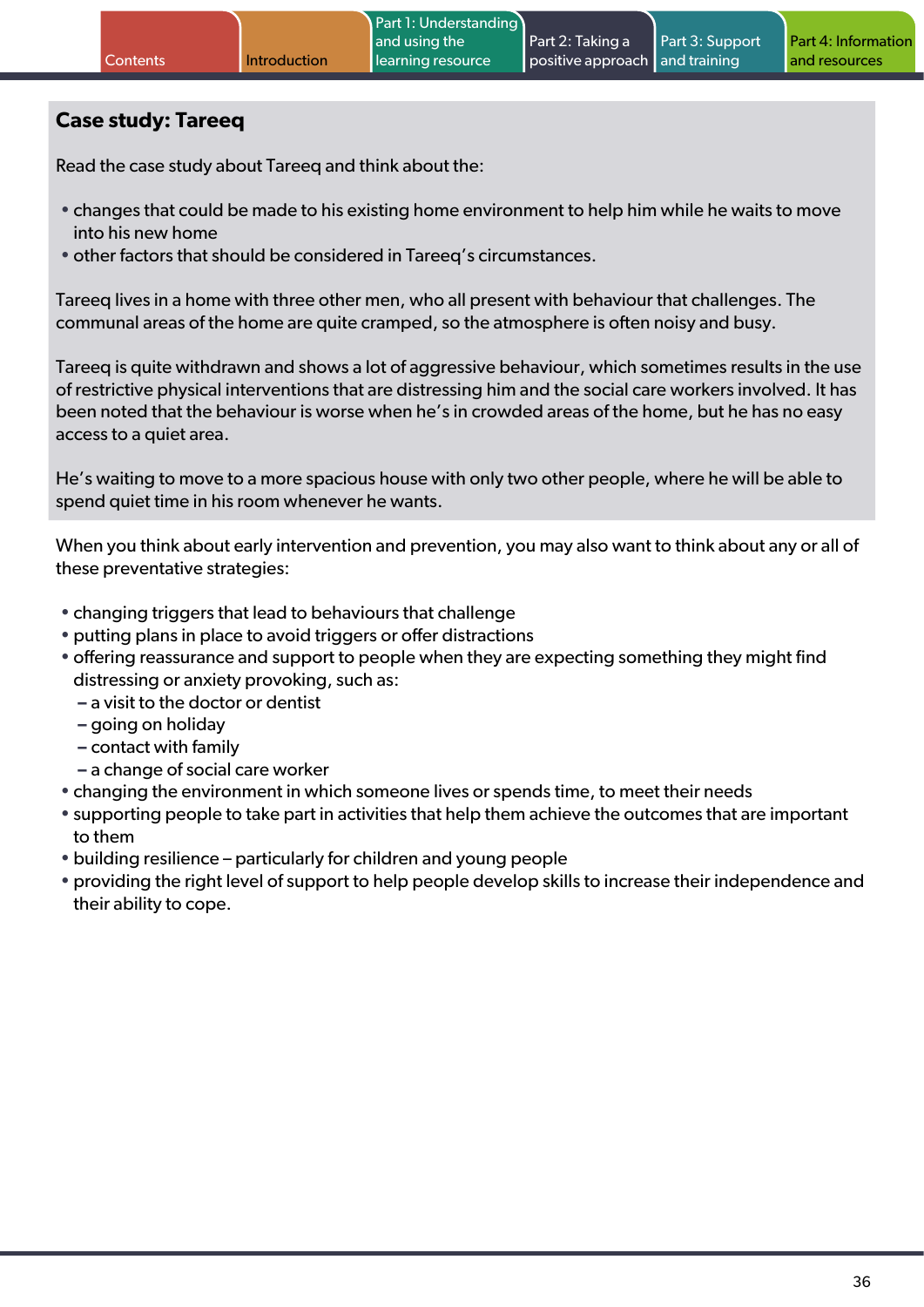|  | <b>Contents</b> | <b>Introduction</b> | Part 1: Understanding<br>and using the<br>learning resource | Part 2: Taking a<br>positive approach and training | Part 3: Support | <b>Part 4: Information</b><br>and resources |
|--|-----------------|---------------------|-------------------------------------------------------------|----------------------------------------------------|-----------------|---------------------------------------------|
|--|-----------------|---------------------|-------------------------------------------------------------|----------------------------------------------------|-----------------|---------------------------------------------|

#### **Case example: Amber**

Amber has four siblings – two have been adopted by the same parents, two are in foster care – and she lives in a residential children's home.

Amber has some contact with her brother and sister in foster care but none with her adopted siblings. Their birthdays are within days of each other, and her social care workers notice that in the week before their birthdays, she is aggressive, abusive and is involved in a number of violent incidents that result in restrictive physical interventions.

Because of this understanding, Amber's social care workers can help her with coping strategies in the run up to her siblings' birthdays. They frequently check how she's feeling, encourage her to leave the room if she starts feeling upset and agitated, and to write in a journal.

They also make sure one-to-one support is available during this period and arrange extra activities that Amber enjoys as a way of acknowledging how upsetting this time is for her.

Over time, Amber's agitation and the use of physical restrictive interventions during this time of year have reduced significantly.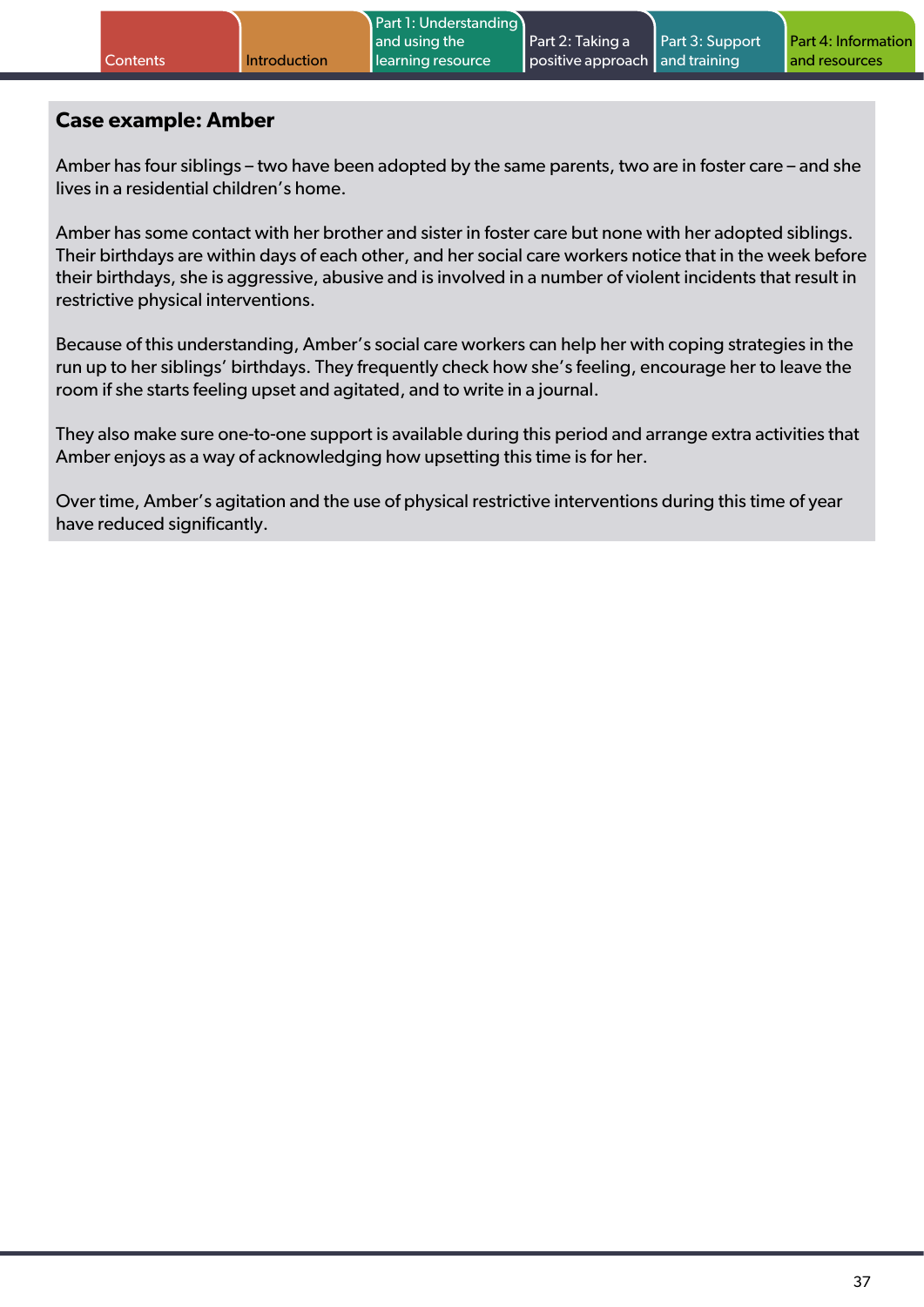# **2.3. Well-being**

Care and support is about helping people achieve the outcomes that matter to them in their life. We must all consider people's well-being when providing care and support.

Well-being includes:

- physical and mental health and emotional well-being
- protection from abuse and neglect
- support to access and receive education, training or recreation
- support for domestic, family, and personal relationships
- social and economic well-being
- having suitable living accommodation
- $\bullet$  securing rights and entitlements.<sup>4</sup>

Thinking about the things that contribute to your well-being may help you understand what well-being means. It could be seeing your friends and family when you want, taking the dog for a walk, a long bath after a hard day at work, going out dancing with friends or a nice meal. The list is endless and will be different for everyone.

People expect the following from their care and support:

- I am happy
- I am healthy
- My individual circumstances are considered
- I can learn and develop to my full potential
- I can do the things that matter to me
- I am supported to work
- I have a social life and can be with the people that I choose
- I get the help I need to grow up and be independent
- I can engage and take part
- I am safe and protected from abuse and neglect.

4. Code of Professional Practice for Social Care, Care Council for Wales, 2015.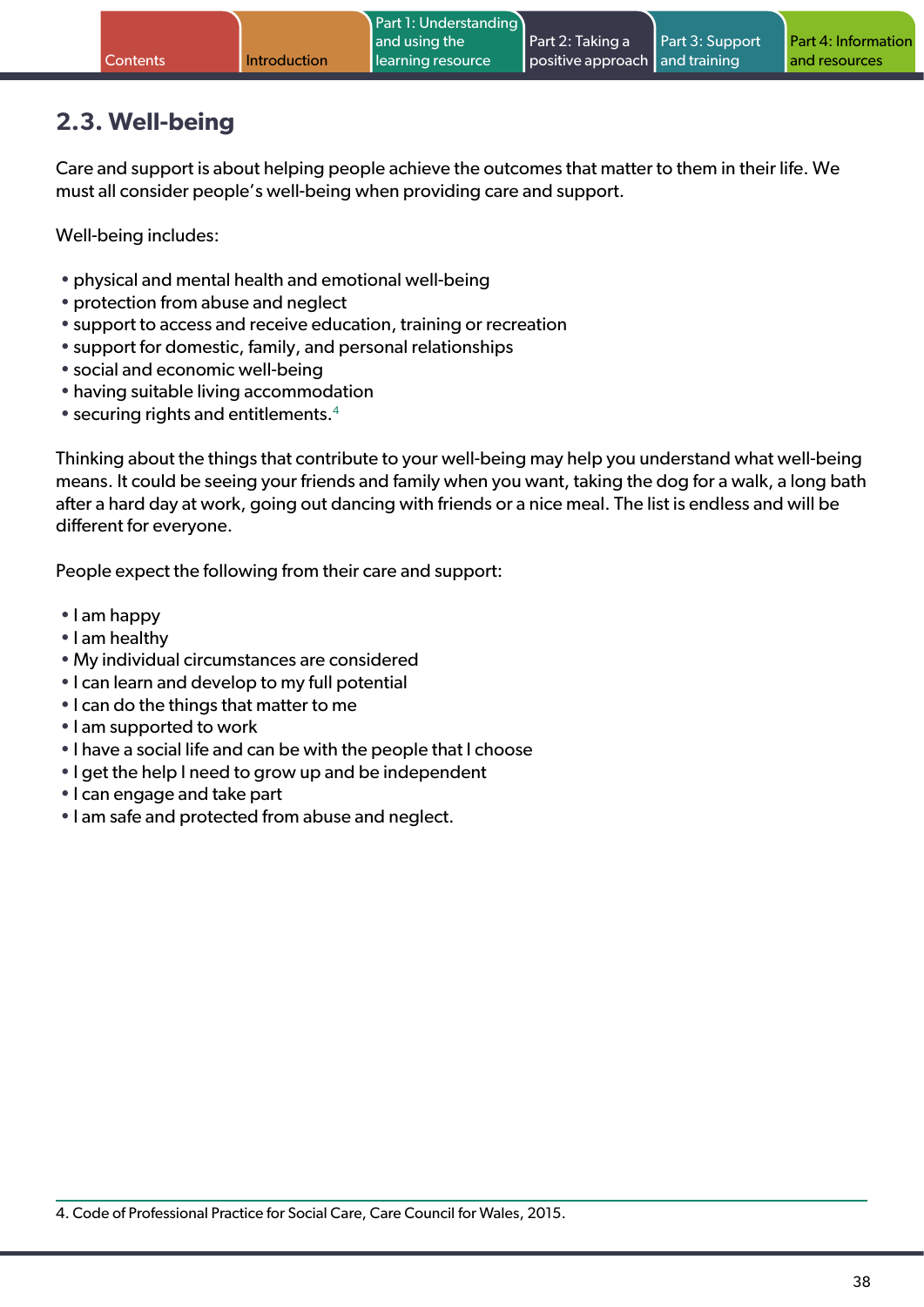### **Person-centred practice**

Person-centred practice makes sure social care workers focus on helping people achieve the goals and aspirations that affect their well-being.

Person-centred practice recognises the things that make each person unique and uses this as the basis for planning and providing care and support.<sup>5</sup>

The [Code of Professional Practice for Social Care](https://socialcare.wales/dealing-with-concerns/codes-of-practice-and-guidance) sets out the standards of practice that are expected of social care workers. The range of ways people can be placed at the centre of their care are by:

- recognising that everyone is different and unique
- taking time to get to know someone by listening to, understanding and valuing their history and life story
- supporting people to make decisions and have control over their lives
- focusing on a person's skills, abilities, resources, knowledge and wishes
- recognising and accepting people's weaknesses, as well as their strengths
- involving the person and their support network, including their family members, friends and others who know them from their community and other professionals
- considering and respecting the person's beliefs, gender, race and culture
- developing holistic, strengths-based behaviour support plans that are based on rigorous evidence
- focusing on the person's preferences and needs, the outcomes they want to achieve and 'what matters to them', and not just the services that are available.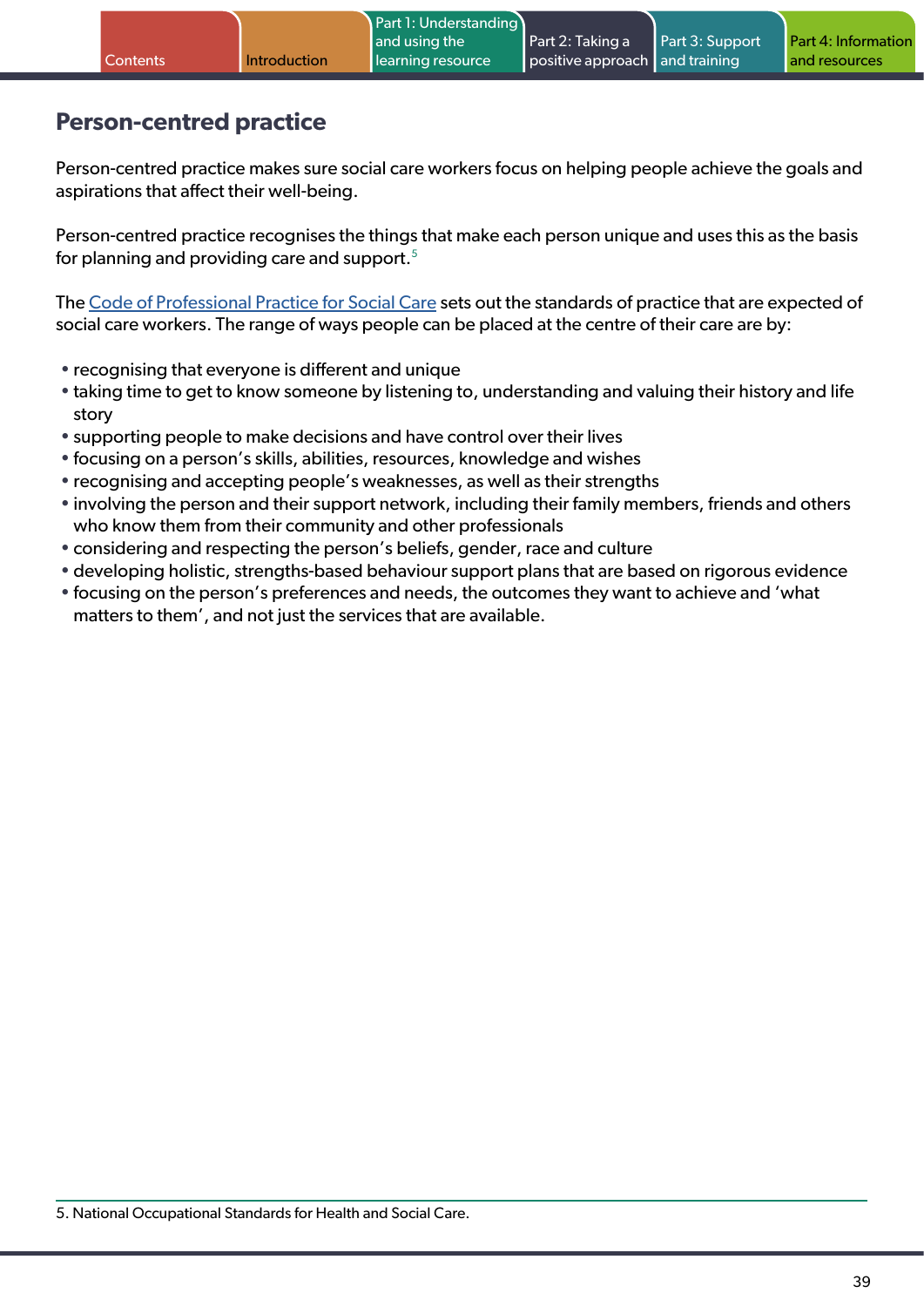#### **Case example: Nia**

Nia has lived in her new home for a month. In her early twenties, she was involved in an accident while driving to the airport for her first big modelling role in New York. Nia was seriously injured and spent many months in hospital because of severe brain, facial and spinal injuries, before being moved to a series of residential care homes.

Now 10 years after the accident, she's moved again to a new residential home for people with Acquired Brain Injury (ABI). She can't weight bear and can no longer communicate her wishes easily.

While Nia enjoys having her hair done and wearing fashionable clothes and make-up, she won't have a mirror in her room. Nia gets very agitated when staff, particularly the younger female social care workers, have to support her intimate personal care and will struggle, hit out, bite, scratch and sometimes spit.

Although she's very upset during all personal care, she's less agitated with some workers. The management team, who were updating her risk assessment and behaviour support plan, began closely analysing all recorded incidents.

They identified patterns of behaviour when different workers were on duty. They found she was often less agitated with older staff of either gender. In talking to staff, they also found these behaviours had become so common that many 'minor incidents' were not being recorded.

They interviewed all the workers who supported Nia and found some had hardly any issues, but others were afraid of her. Some could understand what she was communicating, whereas others said she couldn't communicate at all.

After a detailed investigation, the management team made changes to the training, rotas, and team and shift balance, and they developed a communication profile.

Over the next few months, there was a dramatic decline in incidents. Nia was less agitated because people better understood her and why she was so distressed, and they worked as a team to support her more effectively.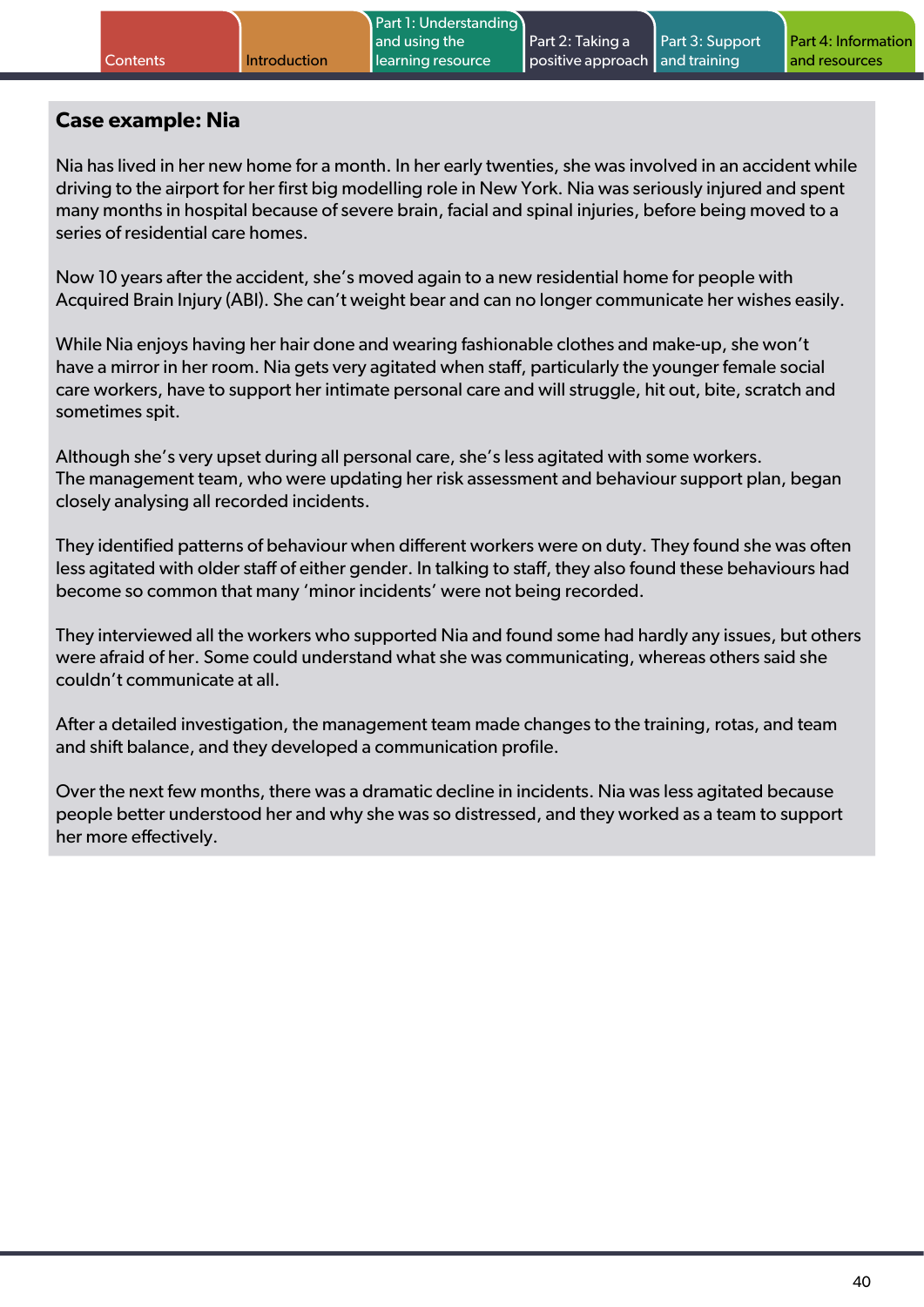### **Case study: Mrs Gupta**

Think about Mrs Gupta:

- what do you think the issues may be in relation to:
	- **–** culture
	- **–** communication
	- **–** approach?
- what steps do you think could be taken?

Mrs Gupta is an 84-year-old Hindu woman who has dementia. She has become increasingly frail and recently moved into a residential care home. Mrs Gupta speaks some English, but as her dementia's advanced, she's reverted to only understanding and speaking Gujarati.

Mrs Gupta will not let any of the social care workers remove her clothing to carry out personal care. Each time they try, she becomes agitated and hits out at them. There's no-one in the care home who can speak Gujarati.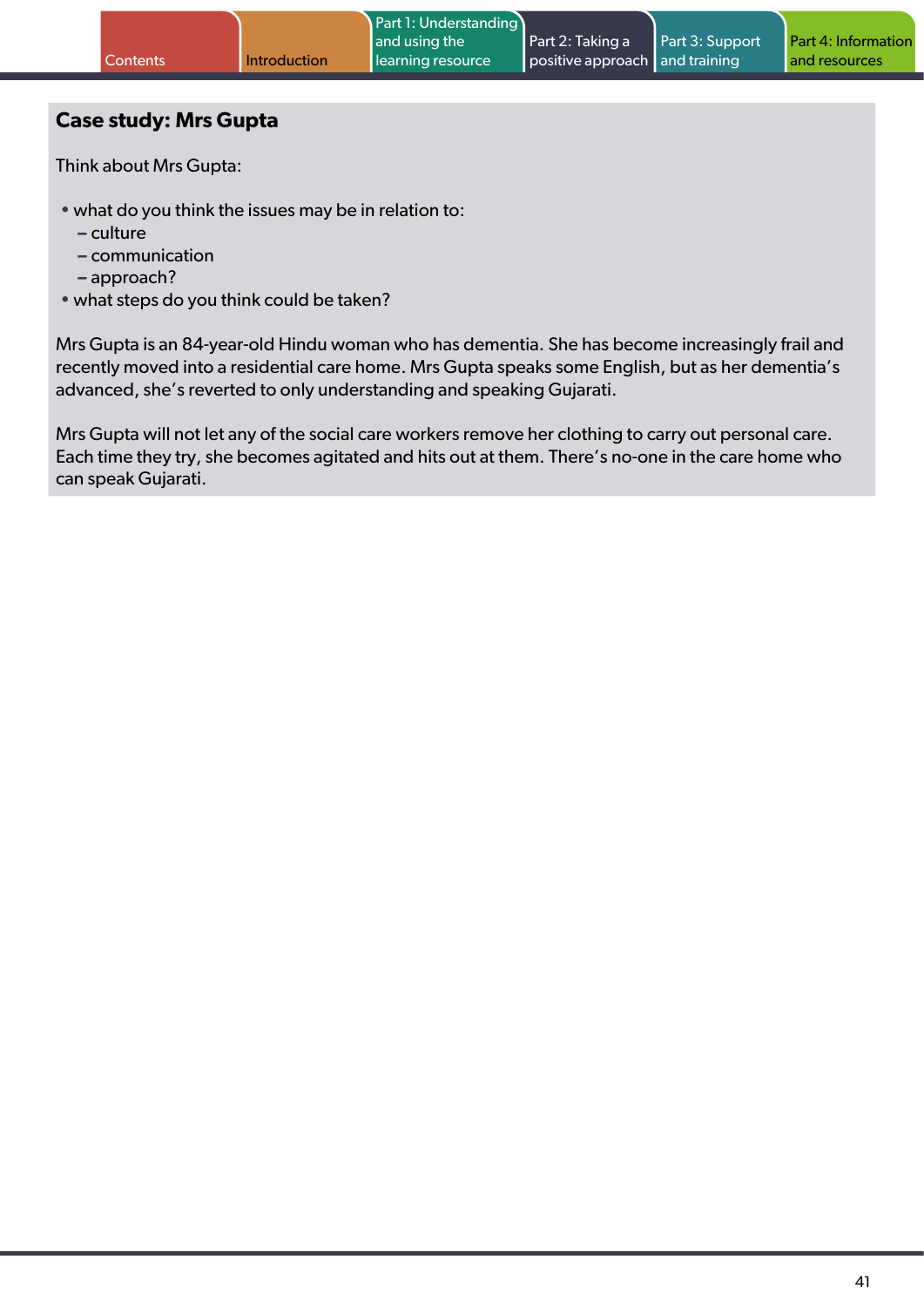### **Active participation, engagement and involvement, and having a good quality of life**

Active participation is defined as:

"A way of working that regards individuals as active partners in their own care rather than passive recipients. Active participation recognises each individual's right to participate in the activities and relationships of everyday life as independently as possible."<sup>6</sup>

Having the opportunity to do the things we enjoy, be engaged in meaningful activities, and have good social relationships is important to us all. It contributes to our sense of well-being and feeling of belonging. Social care and support services play an important part in helping people actively take part in all aspects of their lives when they need some help to do this.

Feeling we are in control of our life and situation has a massive impact on our behaviour. When this is not the case, we are more likely to feel distressed, frustrated, angry, and potentially engage in behaviour that challenges others.

Owning our plans for the future makes it more likely we will achieve our goals and be satisfied with the quality of our lives.

As well as supporting people to take part and engage in the activities that they've identified as important to them, it's important to make sure they're involved as much as possible in any meetings and reviews that concern their lives.

There are many ways to do this. The methods you use will depend on the preferences, communication needs and circumstances of each person.

6. National Occupational Standards and Code of Professional Practice for Social Care, 2015.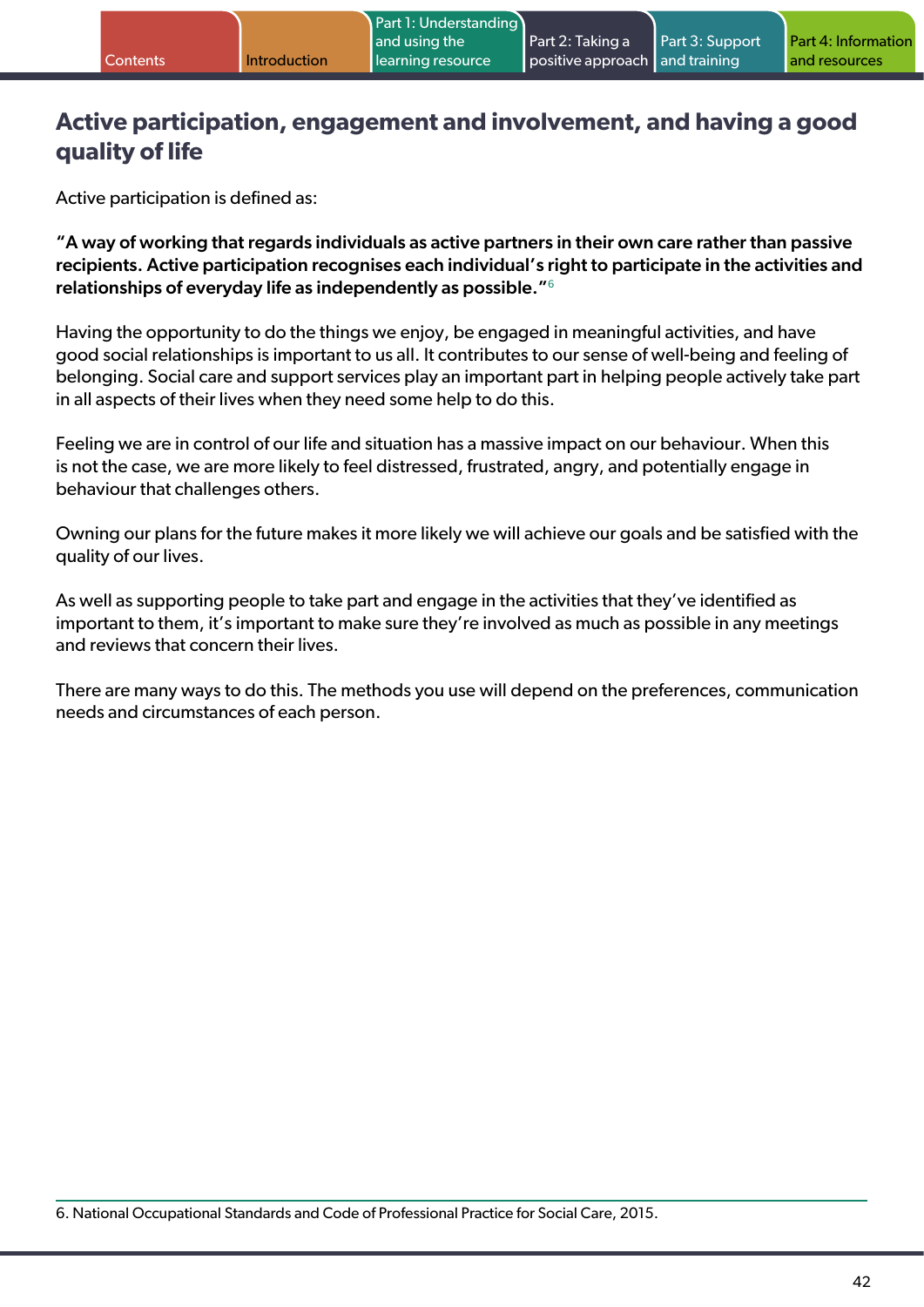### **Case study: Elizabeth**

This case study shows how important it is to let people feel engaged and in control of what's happening around them. As you read the two versions of Elizabeth's Person Centred Planning (PCP) meetings think about the:

- pros and cons of each method used
- impact of each one on Elizabeth.

Elizabeth is 60 years old. She's lived in supported living accommodation for the past 20 years. Before that, she lived in a large institution for people with learning disabilities for 34 years. Elizabeth has a wide network of friends, many of whom lived with her in the institution and some who've supported her over the years. She also has regular contact with her family – three younger siblings and their children.

### **Version one**

Every year, Elizabeth has her PCP review at the head office of the organisation that provides support to her. The meetings are usually held in office hours – this means her family and some of her friends (particularly those who've supported her in the past) can't attend as they're working. The meeting date is only sent out a week in advance and it makes it difficult to take time off.

The friends Elizabeth lived with in the institution have never been invited as it's assumed they won't be able to contribute.

Elizabeth tends to go along with suggestions from her social care workers at the meeting but often changes her mind afterwards, getting angry when her social care workers try to persuade her to comply with what was agreed. The plans are usually dropped, with negative feedback about Elizabeth at the next meeting.

Elizabeth is always anxious in the time running up to her review meetings and becomes verbally repetitive and aggressive towards others.

### **Version two**

Every year, Elizabeth has a key worker at the time of her PCP review. They go out for coffee and talk about what she's done over the last year, what she's enjoyed, and what's worked well and not so well. They talk about what's important to Elizabeth and start thinking about what she'd like to continue doing, as well as new activities she may want to try. They carry on with this conversation over the next couple of weeks and work out the type of support she'd need to do them.

They arrange a teatime meeting with her family and talk about Elizabeth's plans and how they may be able to support her with some of them. They also arrange a telephone call to one of her friends who was a volunteer at the institution where she lived. She knows Elizabeth really well and often has lots of ideas of other things she might like to think about trying.

Once all these conversations have taken place, the key worker writes up the plan in simple language that Elizabeth can understand and goes through it with her to make sure she's happy with it. At regular intervals throughout the year, they have a chat to review how well the plan is working and make adjustments where they're needed.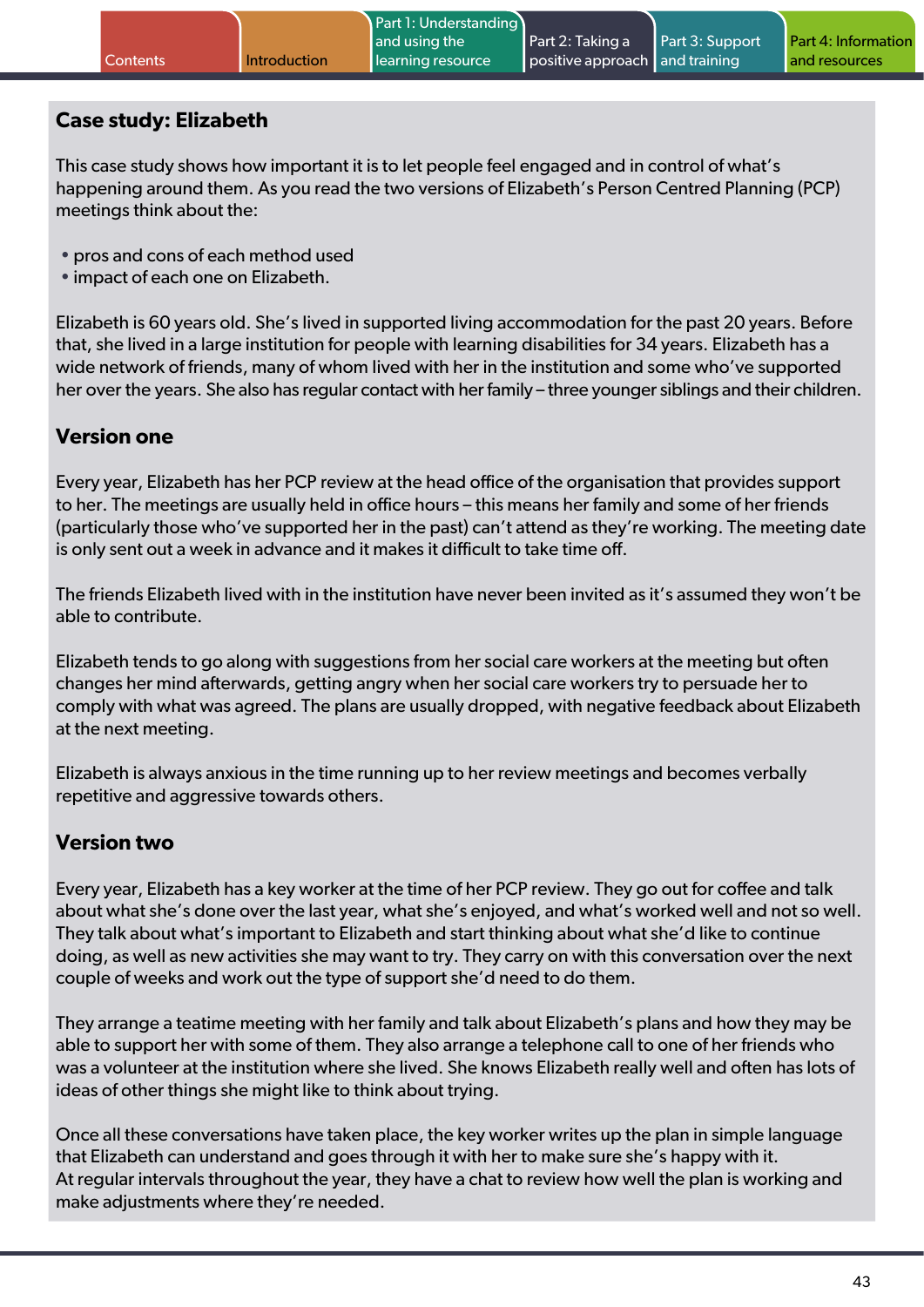|                 |              | Part 1: Understanding |                                |                        |                            |
|-----------------|--------------|-----------------------|--------------------------------|------------------------|----------------------------|
|                 |              | and using the         | Part 2: Taking a               | <b>Part 3: Support</b> | <b>Part 4: Information</b> |
| <b>Contents</b> | Introduction | learning resource     | positive approach and training |                        | and resources              |

When you're planning how to involve people in meetings about their lives, make sure they're as involved as possible by thinking about:

- if it needs to be a formal meeting or if the conversation can happen in other ways
- if it needs to be one big meeting or if it can be a series of smaller meetings
- using methods of communication that are appropriate for the person and help them to feel their views are being listened to and are valued
- choosing an environment where the person feels comfortable and deciding with them the best time of day to hold it
- who should be present at the meeting and how others who are important to the person can feed in
- the information that needs to be made available before and during the meeting, and the format it should be presented in
- making sure the person understands what is being discussed and decided, and is happy with any decisions and plans
- where possible, focusing on the person's assets, building on what they've done and are doing well
- not using jargon or language the person can't understand
- allowing enough time for the person to contribute effectively
- arranging for an advocate, friend or family member to support the person, if it's appropriate
- being clear about actions and timescales and making sure the person understands and agrees to them.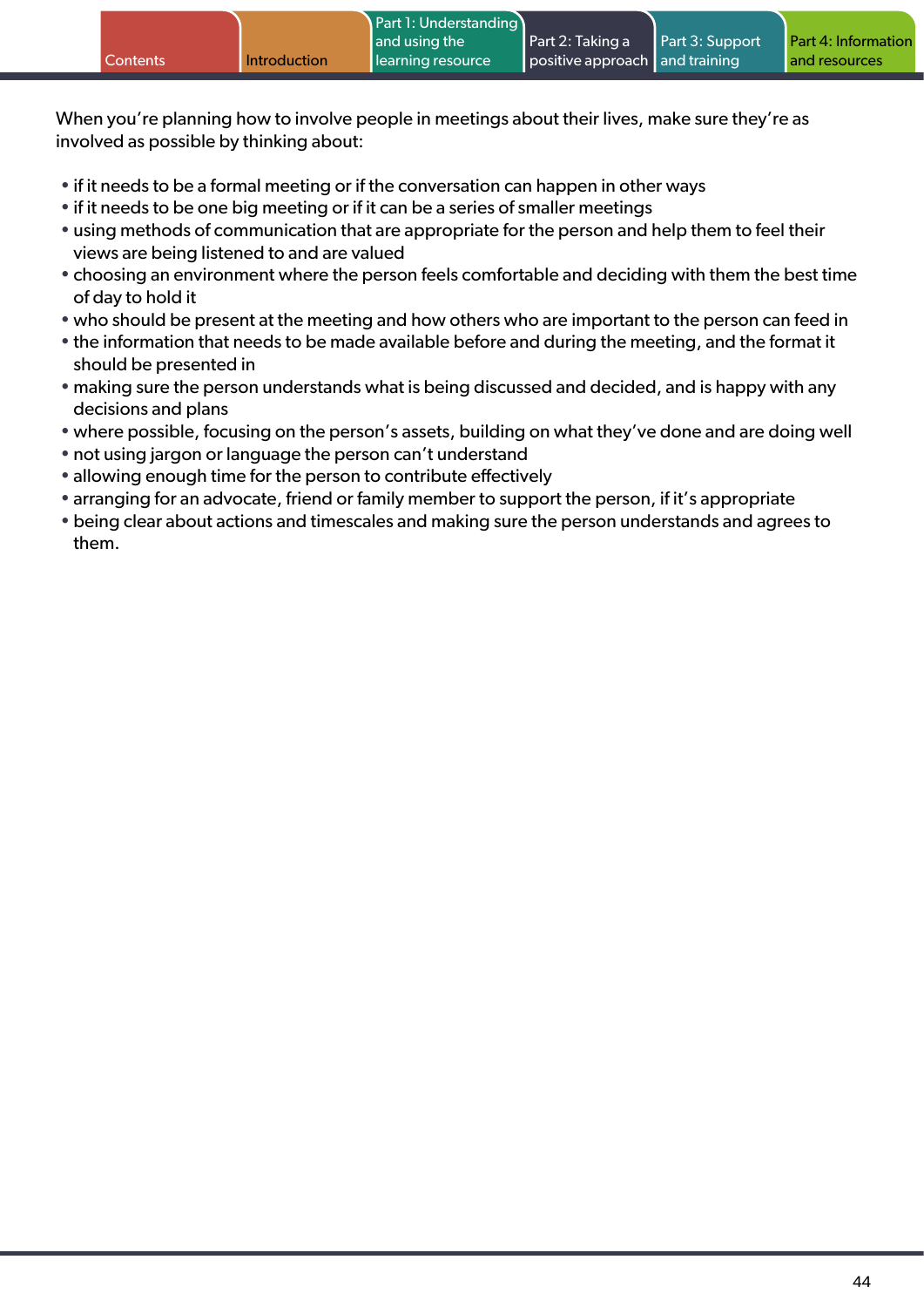# **Balancing safety from harm with freedom of choice and positive risk taking**

Social care services must support people to balance safety from harm with the freedom of choice. We don't and can't live in a world that is free from risk or harm and it's important we can all make choices, take risks and learn from our mistakes.

There may be some situations where social care workers need to provide a level of control and management to a person's behaviour to safeguard their welfare. The case studies in this section explore these situations.

### **Case study: Ffion**

Think about the situation the social care team is facing with Ffion:

- do you think the social care workers are taking the appropriate action to support Ffion in this situation and keep her safe?
- do you think other agencies should become more involved in working with the staff team?
- what other strategies could be considered?

Ffion is 15 years old and living in a two bedded children's home in a medium-size market town. She's lived there for six months and is keen to make the most of her last year in school, where it's thought she has the potential to do well in her GCSEs.

Around six weeks ago, Ffion told staff she now had a boyfriend she'd met locally. She began spending increasing amounts of time out of the home with him. The social care workers suggested to Ffion that she invite her boyfriend back to the home for tea as they'd like to meet him. But she appeared reluctant for this to happen or to say where he lived.

The other young person living in the home subsequently told staff that Ffion told them that her boyfriend was 31 years old and she was having fun hanging out with him and his mates. This information raised concern among the social care workers who made further attempts to discuss this with Ffion without success. One evening, they decided staff would follow Ffion when she went out. After a short walk away from the home, staff saw her getting into a car with at least two adult males.

At this stage, the team were increasingly concerned that Ffion could be at risk of sexual exploitation. The manager of the home arranged a multi-agency meeting to discuss the concerns. They agreed to monitor the situation, while the police made enquiries based on the information the staff had gathered about the man Ffion was seeing, including the car's registration number. In the meantime, staff continued to try and engage Ffion in discussions about the need to keep herself safe.

Ffion eventually admitted her boyfriend was older than her, but insisted she was fine and that he really loved her. She became increasingly resentful of what she considered to be the interference of staff in her life who she felt was trying to stop her from being happy.

By now, Ffion was going out every night and had begun missing some sessions in school to meet her boyfriend. She became more distant from staff and refused offers of advice or guidance. She insisted she'd never been happier. She also turned down the suggestion that she spend at least two evenings in and that her boyfriend visit her at the home.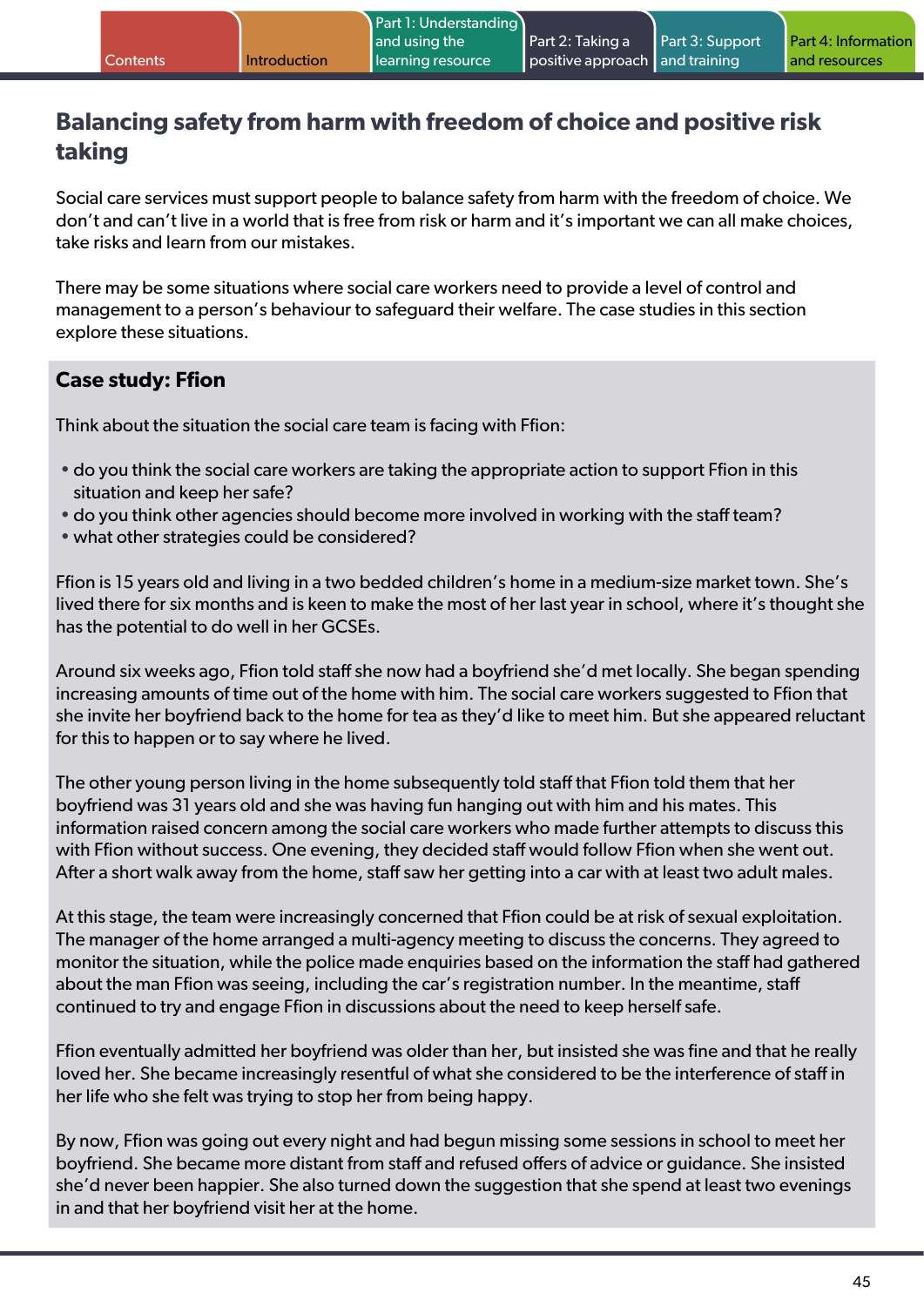The staff team, by now, were so concerned that it was agreed they should intervene to protect Ffion from the risk of being exploited and make attempts to dissuade her from leaving the home.

This led to Ffion becoming very challenging, both verbally and physically, and which on occasion resulted in her being held. The social care workers are now concerned about the frequency of the physical confrontations each time they try to stop Ffion leaving the home and the distress this is causing her.

We can help people balance safety from harm with freedom of choice by enabling them to think about all the known risk factors and benefits and make positive choices. This will allow them to develop their own resources and ways of dealing with situations that are difficult and risky.

### **Case study: Mike**

Read Mike's situation and think about:

- what you'd want if you were in Mike's position
- what you'd do if you were a member of his care and support team.

Mike is a 38-year-old resident with a history of mental illness, which is made worse by regular alcohol use. This led to frequent admissions to hospital, sometimes under the Mental Health Act 1983. He was also reluctant to take his medication, which led to further breakdowns and admissions to hospital.

After his latest lengthy hospital admission, Mike moved into a 24-hour staffed, community-based reablement service, initially under a Community Treatment Order (CTO).

Shortly after the move, Mike started drinking again, returning home late at night or in the early hours of the morning, apparently intoxicated. He couldn't take his prescribed medication when he'd been drinking as it caused side effects and because of this his mental health deteriorated.

Mike, the residential service team and Mike's care coordinator discussed the situation. Mike recognised the situation was getting worse and agreed a plan that intended to help him manage better. He had capacity and was certain he didn't want to return to hospital.

While the social care team weren't in a position to prevent him from going out or drinking, Mike agreed that if he was out, he'd phone at 11pm to say where he was and what he was doing. The social care workers would, at that point, have a conversation with him about his drinking and the impact it has on his ability to take his medication and his behaviour.

As agreed, Mike rang the team and eventually got into the routine of returning home by 11pm. As part of the care plan, he also agreed to take a breathalyser test to check if it was safe for him to take his medication. Mike was soon able to see the connection between his mental state and his drinking.

As a result of the discussions with staff, Mike could see that he was beginning to get more control over his life and that he had a better chance of moving on from the residential facility if he continued with his medication and limited his drinking.

There were occasions when Mike returned where staff thought he may have been drinking, but the breathalyser test was negative and he could take his medication. This was important in building trust between Mike and the team.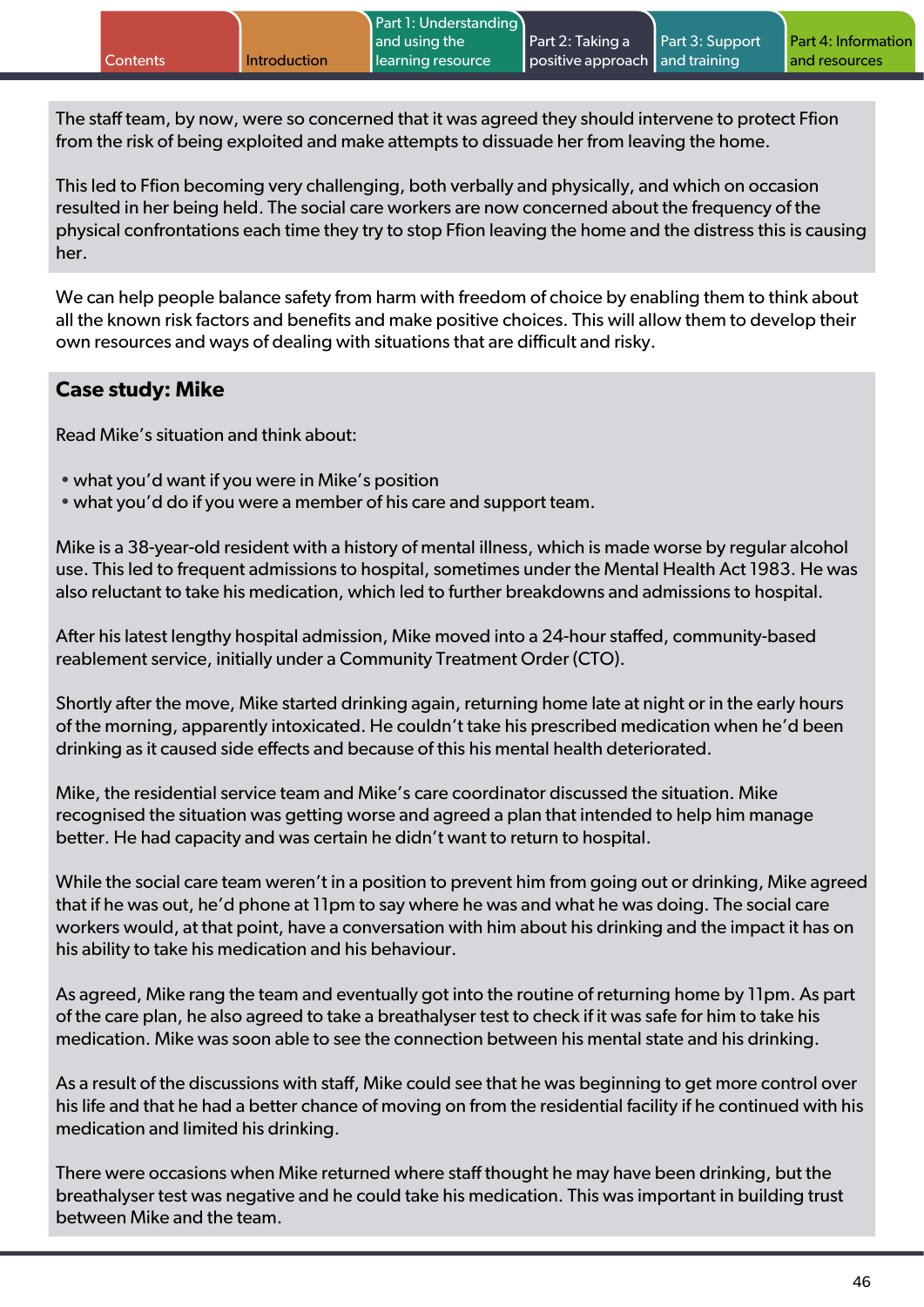The care team couldn't tell Mike that he couldn't leave the residential facility or control his access to alcohol or drugs. But by engaging with him throughout the care planning process and developing a care plan that was mutually agreed, fair and proportionate, Mike was able to change his behaviour and develop a healthier lifestyle.

Eventually Mike's CTO was removed, his alcohol consumption reduced considerably and he developed a different attitude to taking medication. He's now moved into his own flat with support from social care workers.

### **Case study: Jillian**

Read the case study about *lillian* and think about:

- why Jillian has started self-harming
- what advice would you seek and who from?
- what are the underlying issues that may help us understand her behaviour?
- what are the dangers of making assumptions about this situation?
- what considerations may be needed to allow lillian to go out unsupervised and carry her own money?

Jillian is a 14-year-old girl from an abusive travelling background. She spent a number of months in a secure centre before moving to a residential children's home. Although she had no history of self-harm, she's witnessed other young people self-harming.

While at the residential children's home, Jillian begins to self-harm and on one occasion is taken to hospital after trying to end her life by taking a large amount of paracetamol tablets, which she'd bought with her pocket money.

Because of this, Jillian is now being supervised when she's out in the community, including when she spends her pocket money. Jillian would really like to be able to go out alone and be able to carry and spend her own money as she wishes.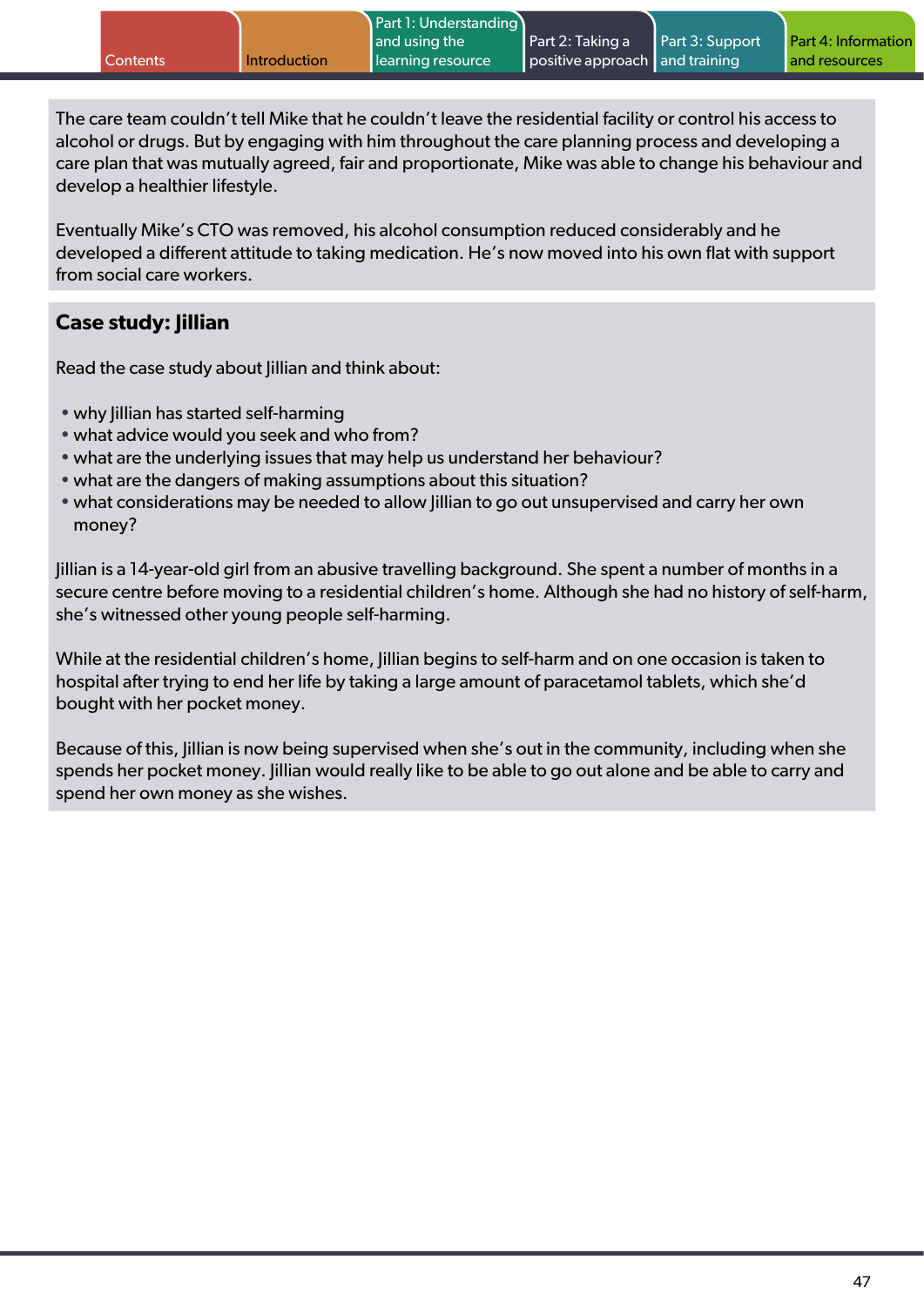# **2.4. Co-production**

Co-production is about developing partnerships between people, families, carers and professionals where everybody works together on an equal basis to create a service or come to a decision that works for them all. It's built on the principle that those who use a service know what works and are best placed to help design it.<sup>7</sup>

People expect the following from their care and support:

- I can get involved and take part
- I feel valued in society.

### **Working with people, families, and advocates to design services and agree ways of working**

Co-production accepts that no one is more important than anyone else in the partnership. Developing positive relationships based on mutual respect and an understanding of what each partner has to offer is crucial to its success. To work with people, families and advocates to design services and agree ways of working, it's useful to think about:

- working with people from the start to find out what they want from the service and the best way for this to happen
- developing a range of ways that people can give feedback about the services that they receive including:
	- **–** asking people
	- **–** group meetings
	- **–** surveys
	- **–** consultation exercises.

It's important to make sure people have the support they need to take part constructively in the process as equal partners and that you use a range of methods to make this happen. Part 2 provides suggestions.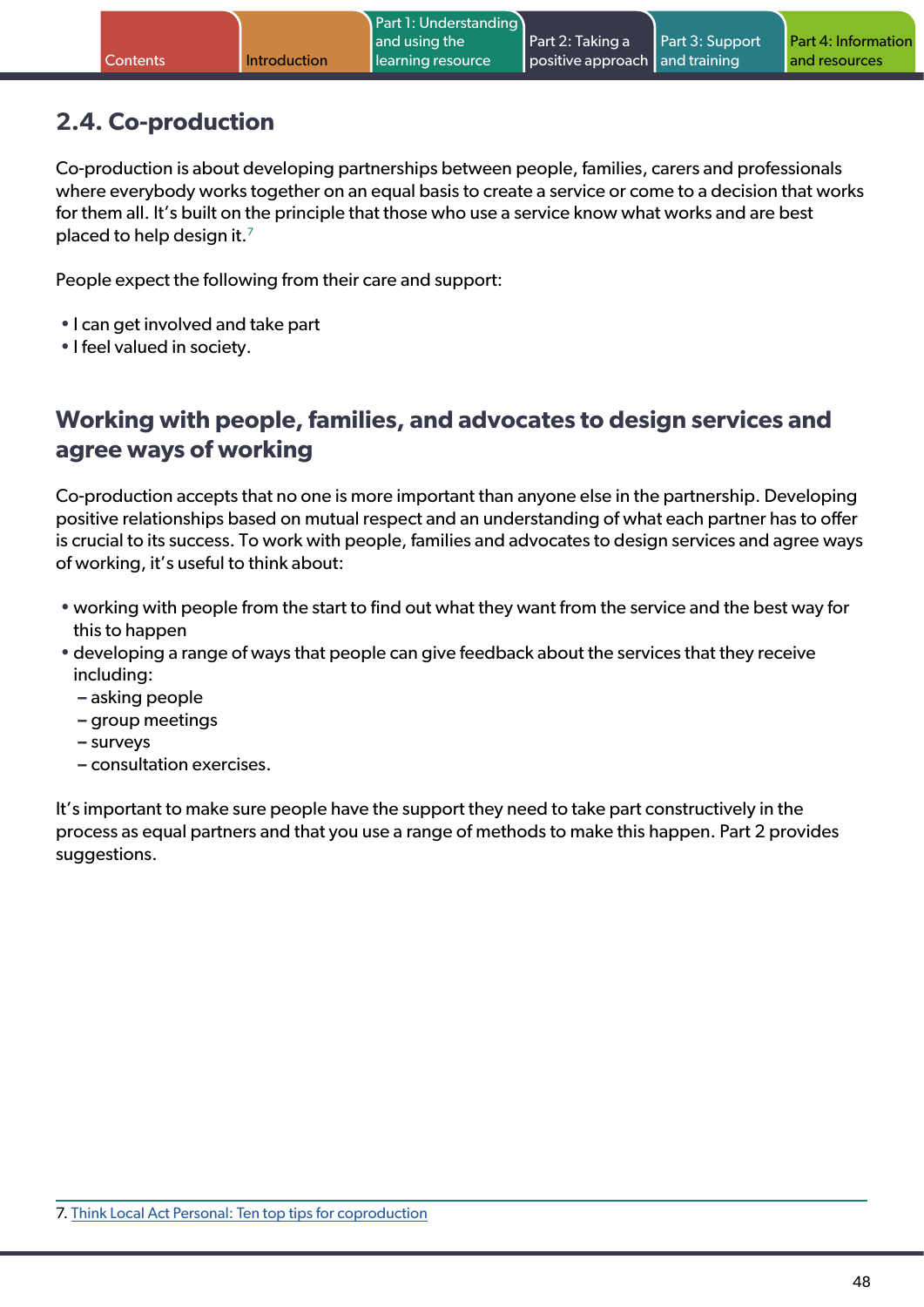### **Case study: Jane**

Read Jane's story and think about:

- what might have happened if neither she nor her mother were so actively involved in planning her services?
- the impact it's had on Jane's quality of life and that of her family?

Jane, who's 23 years old and has Down's Syndrome, was referred to her local Community Learning Disability Team (CLDT).

Jane was bored at home. She was continuously overeating, and her weight was starting to cause health problems. Her parents were trying to encourage healthy eating and were restricting her access to food. This however, only resulted in Jane becoming angry and abusive towards her parents.

Jane had been offered traditional day services in the past but had declared she "didn't like them and didn't want to go there".

From discussions with Jane and her mum, the social care worker found out that Jane liked art and was good at colouring and painting.

She introduced Jane to a community art class, after first speaking to the tutor, and initially accompanied her. She also introduced Jane to a local keep-fit class to try to help her with her weight. Finally, she suggested Jane go to a weekend drama course that was run locally for young people with and without disabilities.

Three years on, Jane still attends all three activities and has made friends in the drama class who introduced her to an evening session of boccia in the local leisure centre. She's also started going out with Mavis from the keep-fit class a few days a week to walk her dog with her.

The family have short breaks while Jane is at the activities and have not needed to contact social services for some time. Jane enjoys her activities and is developing strong friendships in her local community. She's stopped overeating and is losing weight, and has a better relationship with her parents.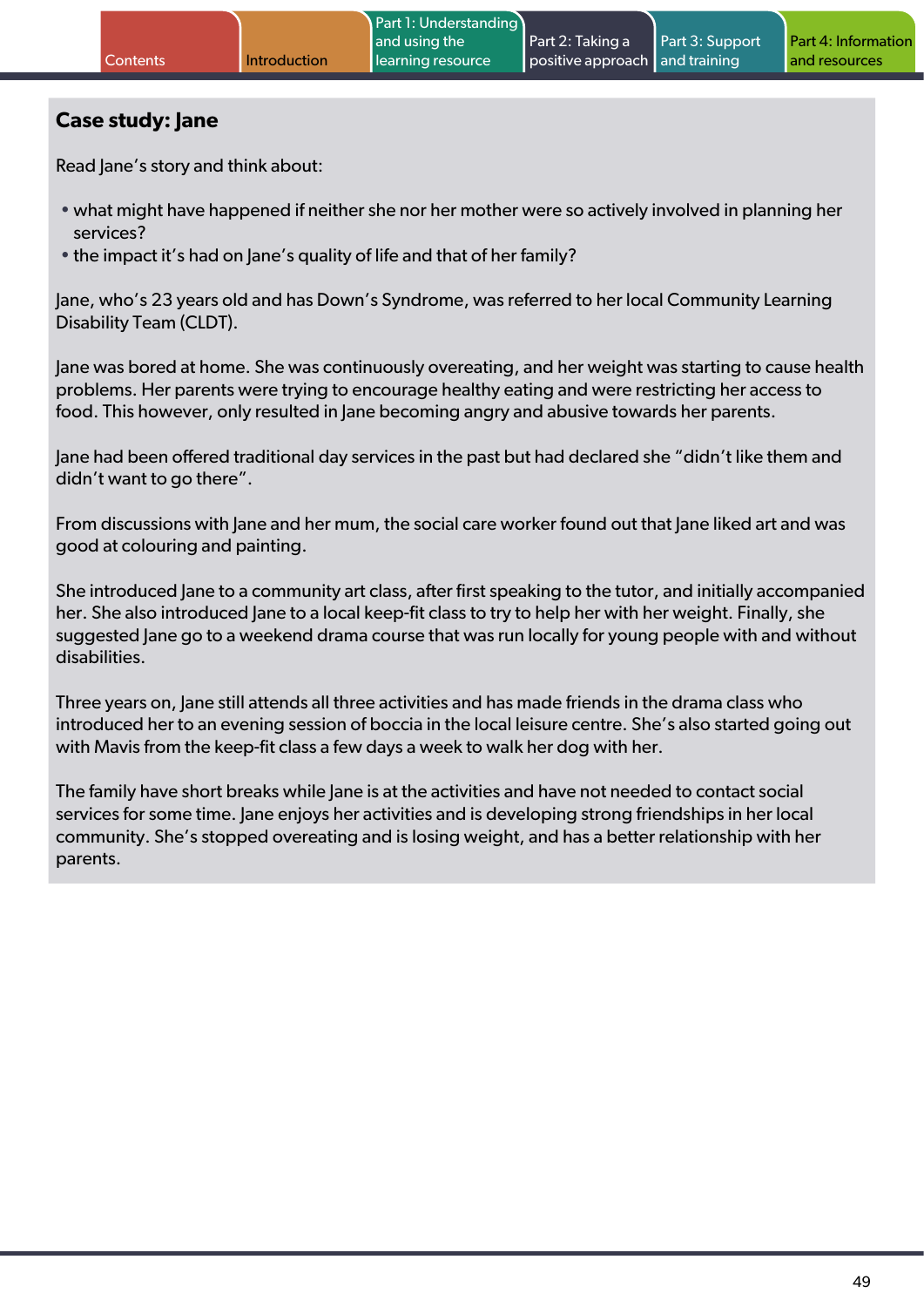### **2.5. Multi-agency, partnership and collaboration, and consistent approaches**

To provide good quality care and support to people, it's essential all professionals and multi-agency partners work together to provide person-centred services that respect the voices of people and their families and carers.

It's rare that care and support is provided by one agency alone, so working with others will make sure that discussions about options and any decision making is shared. It's important to remember we all share a common purpose, which is to support people to live their lives as they wish.

This is what people expect from their care and support:

- I have safe and healthy relationships
- I know and understand what care, support and opportunities are available to me.

Working together in a way that minimises the number of professionals, agencies and care procedures and pathways will stop people becoming confused, anxious and distressed. It can be frustrating for us all when we have to repeat our story and circumstances every time we meet someone new.

To develop good multi-agency working, you need to have:

- trust between all those involved in the person's care and support
- a good understanding of each other's roles and responsibilities
- a clear expectation that people will understand their rights, how information will be shared and how they can have a say in what is shared between professionals and, where appropriate, families and carers
- plans that are agreed with the person, their family members or those who know the person well, and with members of the multi-disciplinary team
- coordinated support that includes details about:
	- **–** information sharing processes
	- **–** clear channels of communication
	- **–** the outcomes of assessments, including risk assessments
	- **–** discharge and transition plans
	- **–** crisis plans and advanced directives
	- **–** behaviour support plans
- regular and routine use of individualised communication tools, such as 'This is me' and hospital passports for when someone needs to be admitted to a general hospital.

We're all pieces of a jigsaw puzzle that should fit together to provide a complete picture with the person as the central piece.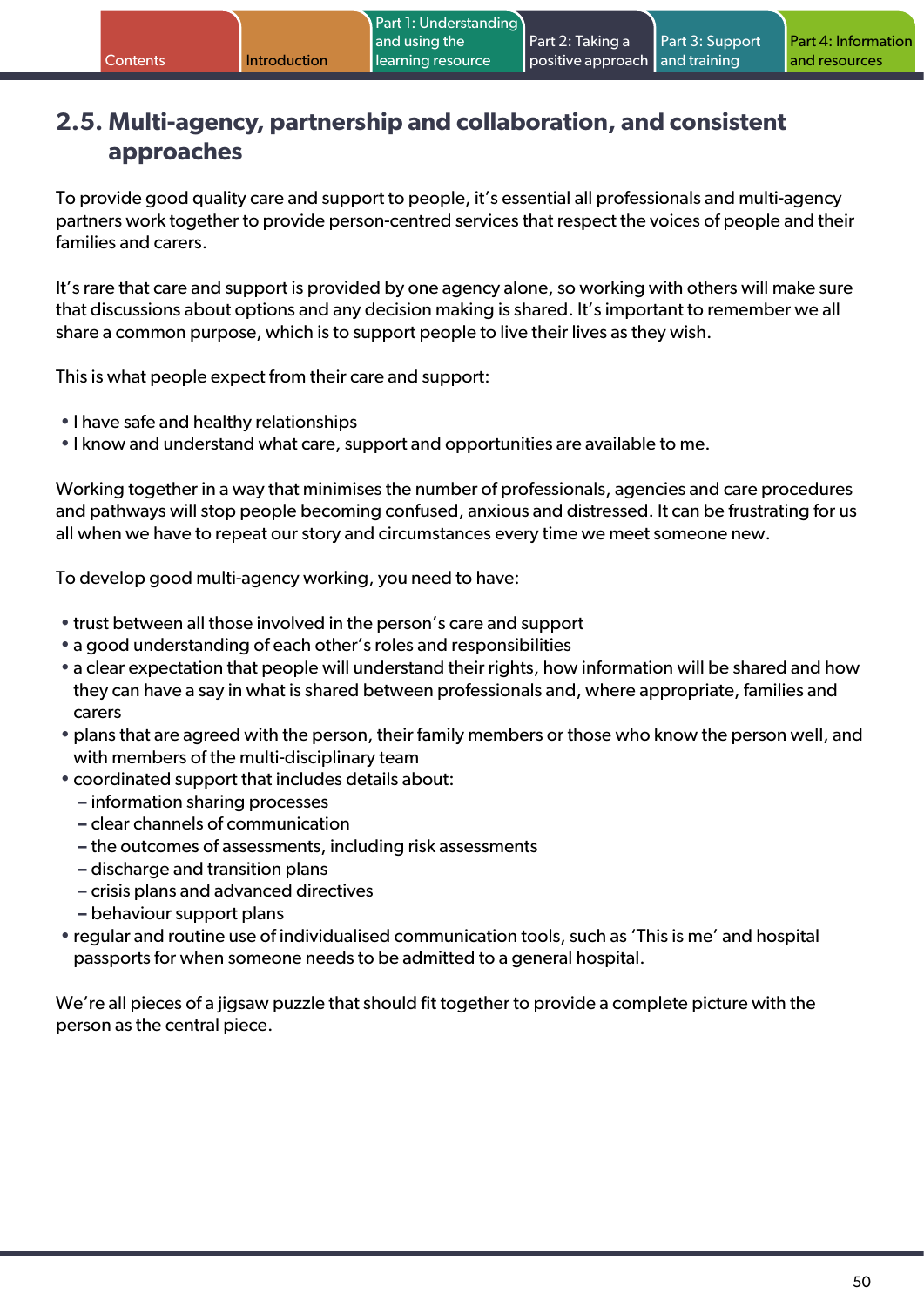### **Consistent approaches**

Developing good, trusting relationships with social care workers who provide care and support is really important to people, families and carers.

Providing consistent support is essential, so people can get to know and trust the workers caring for them and they in turn are aware of and can put any planned approaches or techniques in place to avoid difficult situations and the need for restrictions.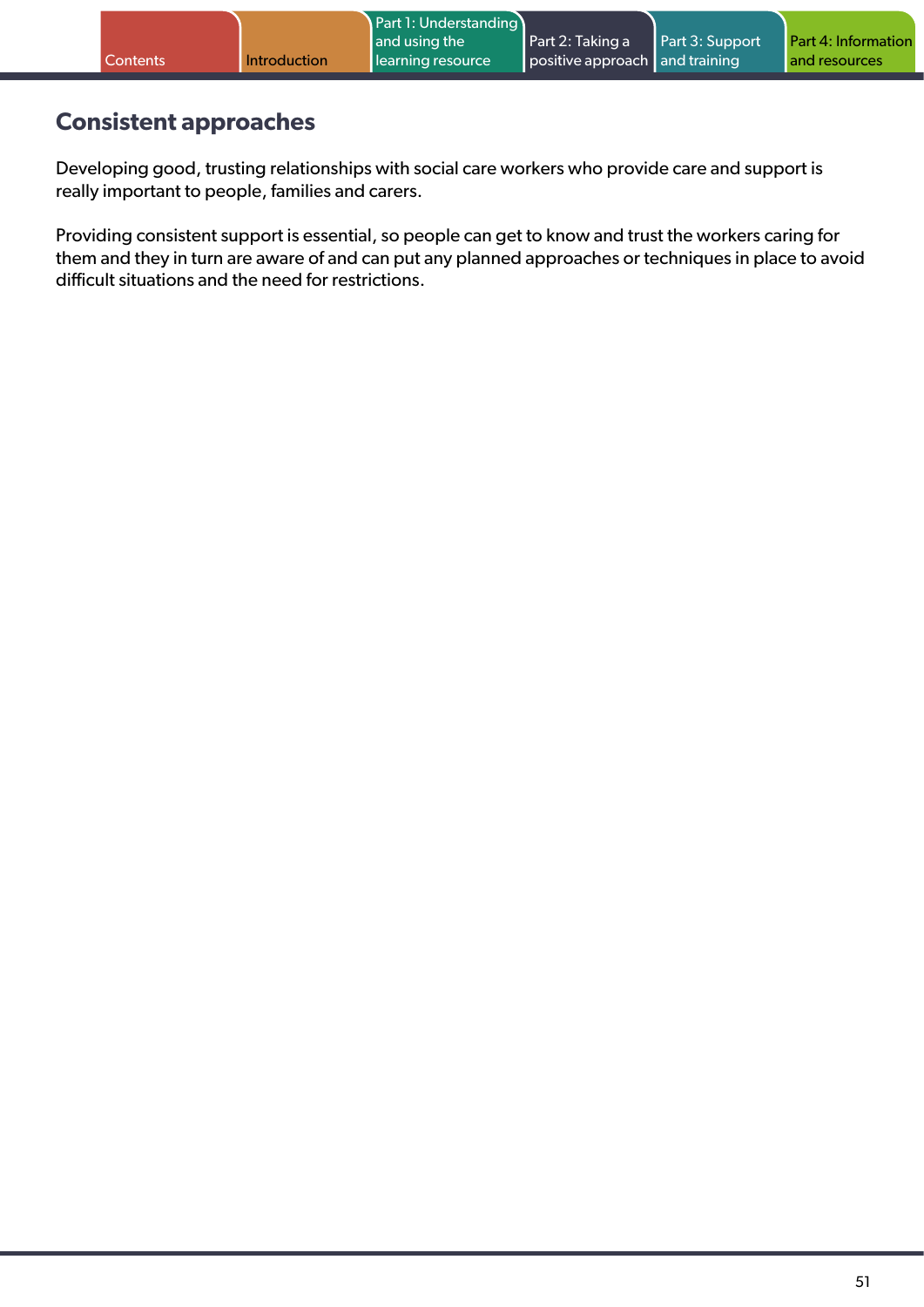### **Case study: Dave**

Think about Dave's situation:

- what do you think helped Dave make his decisions?
- why do you think it was so important that the multi-disciplinary team take a consistent approach in their support for Dave?
- what might have happened if the situation had been left to continue?

Dave is a 52-year-old man with a long history of mental illness, leading to lengthy hospital admissions. After his last admission, he moved into a residential mental health setting for reablement, with longterm plans to move into more independent living, which he is keen to do.

As Dave isn't currently working, he depends on benefits, which are paid regularly into his bank account. But once they've been paid, Dave withdraws the whole amount and visits a long-standing lady friend, returning penniless.

Because of this, he has no money to last him the week and has to resort to asking his fellow residents for money, either as loans or donations, until his next benefit day. The other residents find this annoying, and it can cause problems between them and Dave.

Dave also approaches staff for money and for loans from petty cash, and he's been known to beg in the streets when really desperate.

The situation is discussed with Dave and members of the multi-disciplinary clinical team who know him well. Everyone recognises that Dave has capacity and is able to make his own decisions, even if they feel they're unwise. They have no power to stop him from what he's doing.

But they're all concerned that Dave's actions aren't helpful to his mental state, or with his relationships with other residents, workers, and the police. He's clear he wants to maintain the relationship with his lady friend, even though others feel he's being exploited.

They agree on a plan with Dave, in which he continues to see his friend but gives her a smaller amount of money. This means Dave doesn't need to pester people or beg, and has some money left to buy food for meals he likes to cook.

Staff engage in a consistent discussion with Dave, particularly around benefit time, to help him think through what he really wants to do. Dave decides to continue to reduce the money he takes out each time, which leaves him more for his other interests.

Dave's lady friend begins to pursue him for the remainder of the money, initially by calling him on his mobile phone. When Dave doesn't answer, she starts to phone the residential home to speak to him. Dave asks the staff not to put her through and eventually Dave decides to end the relationship.

Part 4: Information and resources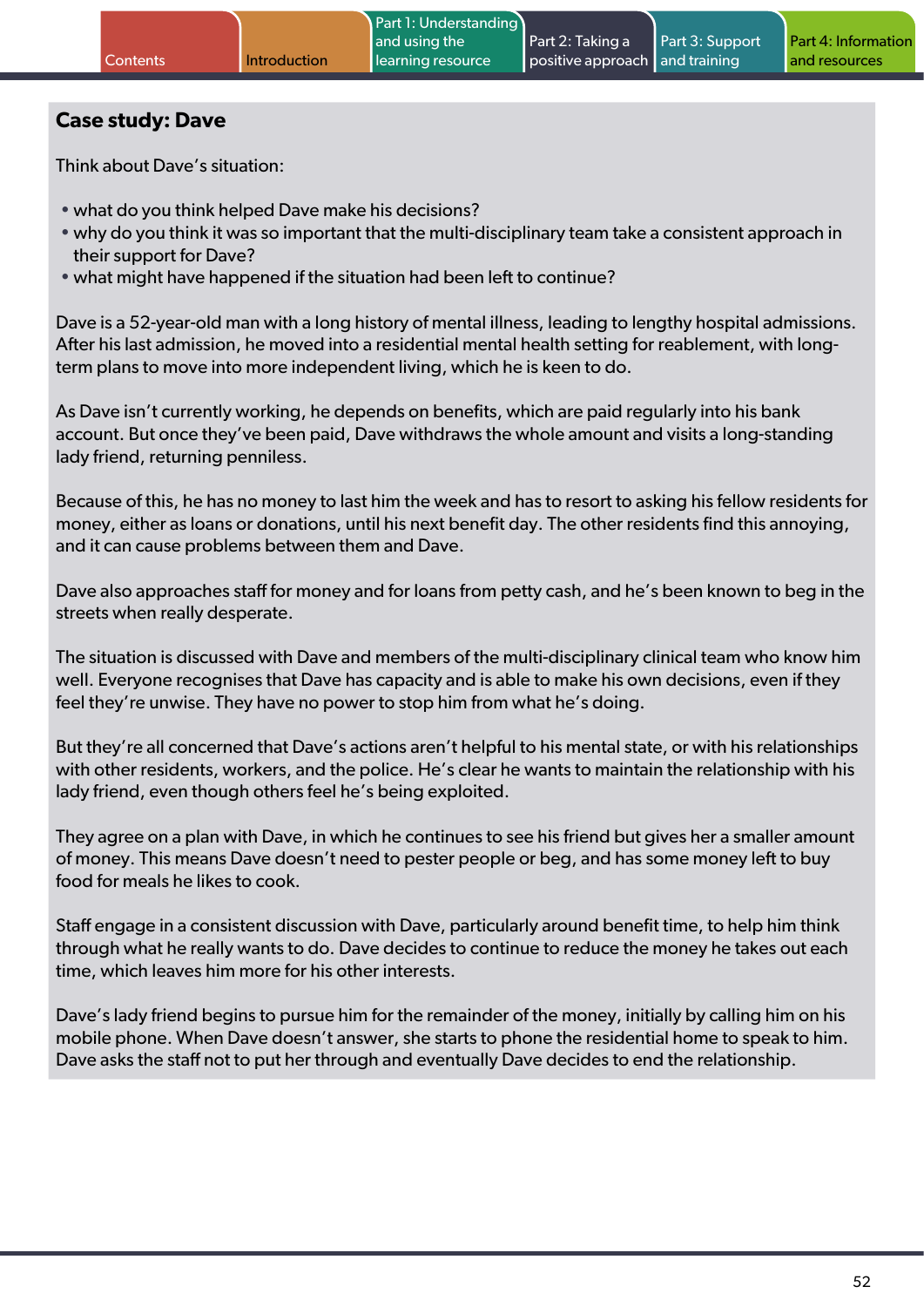# **2.6. What we mean by restrictive interventions**

Restrictive practices are a range of activities that stop people from doing things they want to do or encourages them do things they don't want to do. They can be obvious or subtle. They should be understood as part of a spectrum – from limiting choice to a reactive response to an incident or an emergency, or if a person is going to seriously harm themselves or others. Restrictive interventions are part of the range of restrictive practices and unless they are part of an agreed behaviour support plan, they should only be used as an immediate and deliberate response to behaviours that challenge or to take control of a situation where there is a real possibility of harm if no action is taken. The Welsh Government's framework refers to the [Human Rights Framework for Restraint.](https://www.equalityhumanrights.com/sites/default/files/human-rights-framework-restraint.pdf)

Restrictive interventions should only be used to keep somebody safe. They can pose a risk to a person's health and safety, and when used inappropriately, they can be distressing and, in some cases, abusive. Restrictive interventions must never be used to punish or for the sole intention of inflicting pain, suffering, humiliation or to achieve compliance. If you have to use restrictive interventions in an emergency or because someone is going to seriously harm themselves or others, you should make sure the interventions:

- aren't used for longer than necessary
- are proportionate to the risks and the least restrictive option
- are legally and ethically justifiable
- are well-thought through and considered when all other options have been tried or are impractical
- are made in a manner that's transparent to all, with clear lines of accountability in place
- are openly acknowledged and never hidden
- are never used as punishment or for the sole intention of inflicting pain, suffering, humiliation or to achieve compliance
- are determined by local policy and procedures
- are recorded appropriately
- are monitored, planned and reviewed to find a more positive alternative on a longer term basis
- include debriefing and support is offered to everyone involved.

Restrictive interventions can take a number of forms. We've described them below and included case scenarios to show when the intervention could be used and when it should not. When you read the scenarios, try to relate the situations to your own experiences.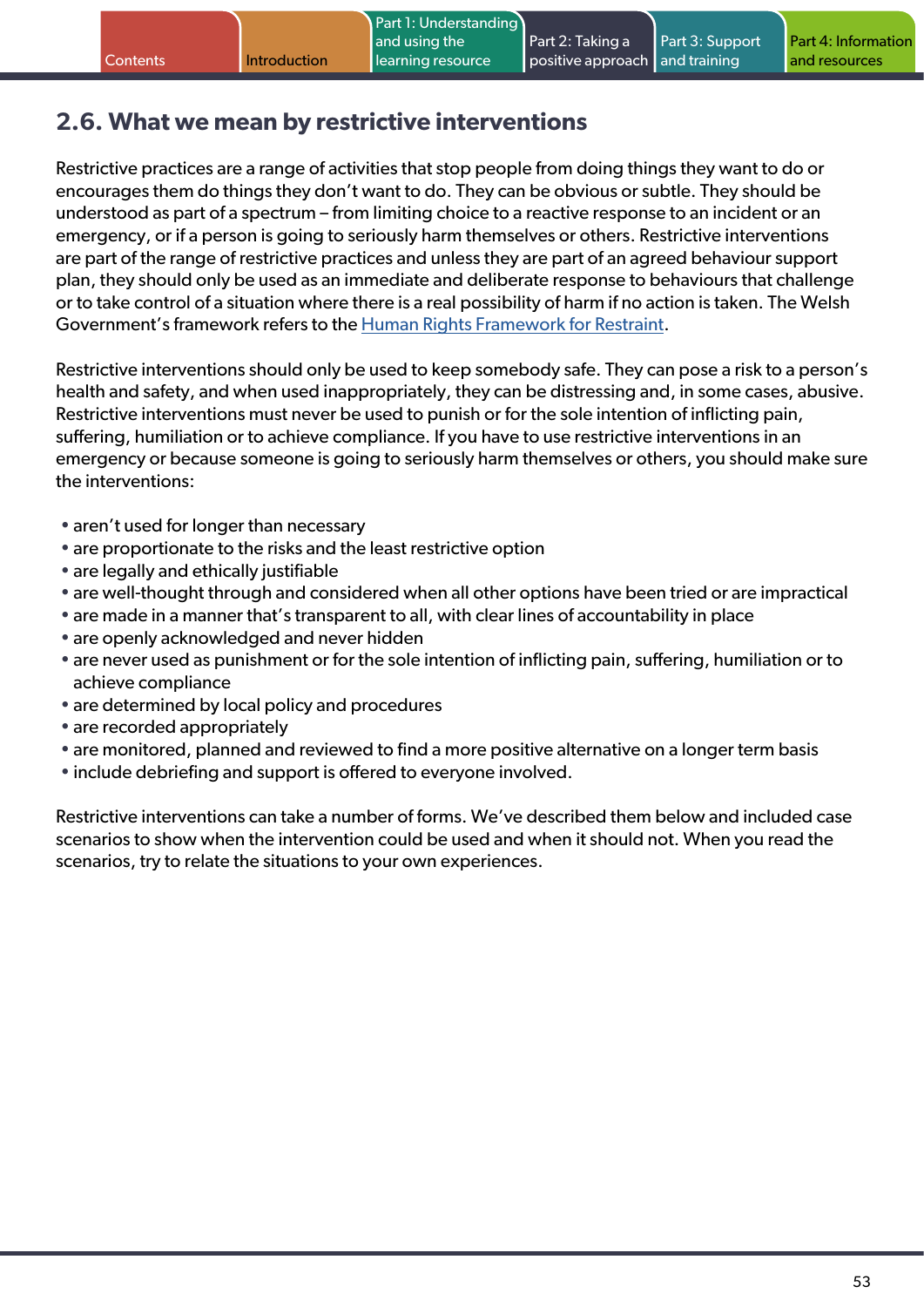# **2.7. Definitions and examples of restrictive interventions**

Restrictive interventions are a set of techniques that can be known as reactive strategies. They include:

- the use of distraction
- diffusion
- breakaway techniques
- safe holding.

They're only intended to get rapid and safe control over behaviours that can cause danger.<sup>8</sup>

You can find definitions for the various types of restrictive practices [here](https://www.equalityhumanrights.com/sites/default/files/inquiry-restraint-in-schools-report.pdf).

8. Guidance on the use of Physical Interventions: Directorate of Learning Disability Services; 2013.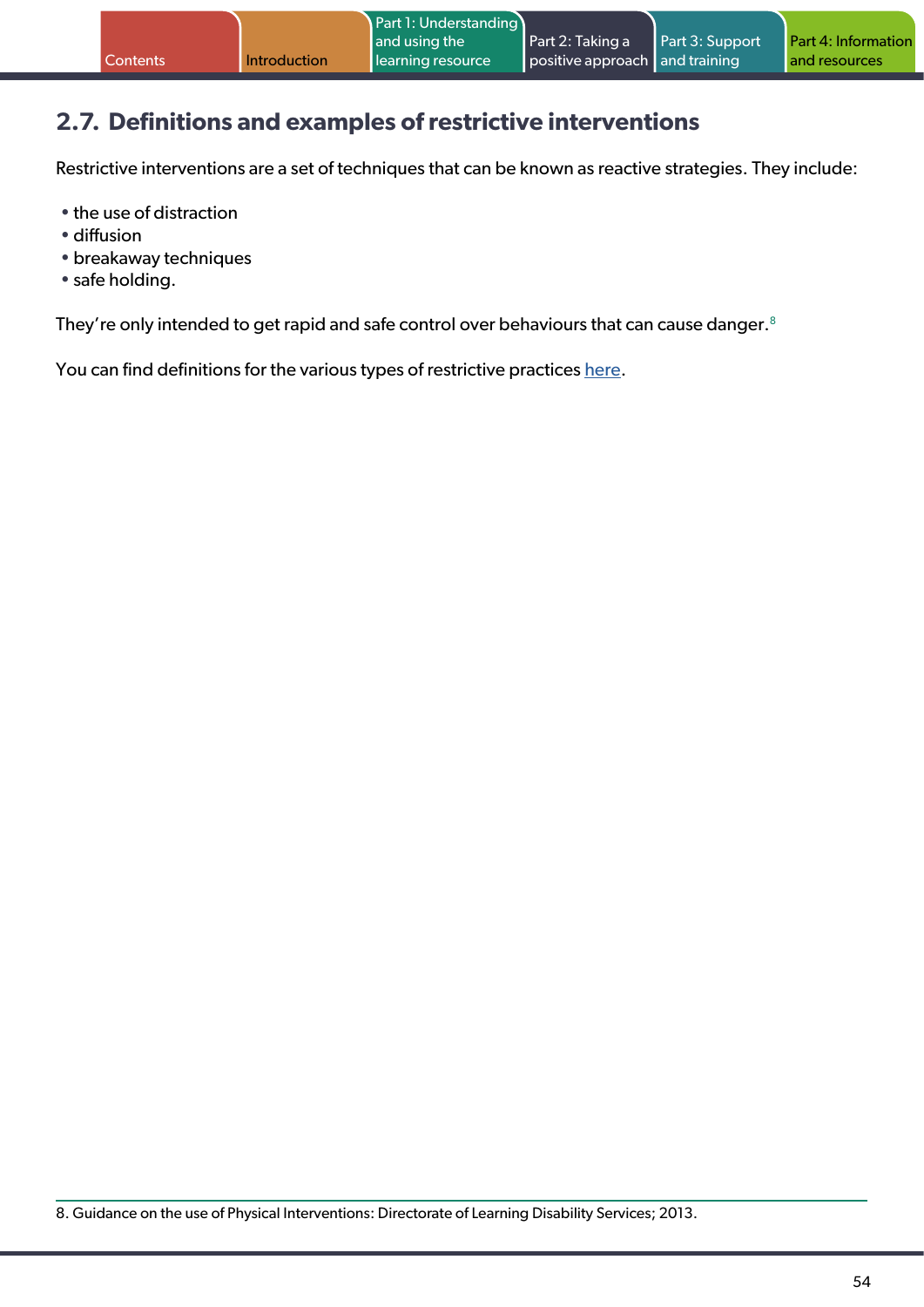# **Physical restraint**

Physical restraint is defined by the Welsh Government as:

"Direct physical contact between persons where reasonable force is positively applied against resistance, either to restrict movement or mobility or to disengage from harmful behaviour displayed by an individual."

### **When it's appropriate to use a physical restraint**

Halina loves sunglasses, and when she's out with her social care workers she'll often try to grab other people's glasses as they pass her in the street. Workers try everything they can to distract and divert her when they see someone coming wearing a pair, but occasionally they're not quick enough. On these occasions, they link arms with Halina and move her gently away to stop her from grabbing glasses.

### **When it's not appropriate to use a physical restraint**

Mrs Probert has vascular dementia and is currently living in a residential care home.

She's often very anxious because of her memory loss and angry that she is being 'restricted' and made to stay in the residential care home. She wants to be back home where she was happy. She says she feels as though she's in a bad dream. Every night she goes to bed in a different bed, and she wakes up in strange places, horrible places. The home she wants to be in is the one she lived in over 60 years ago, not the one she lives in now.

Mrs Probert doesn't remember anything other than 'flashes' of memories from more recent years. Sometimes she remembers being a teacher, she asks where Iain her first husband is – he died 30 years ago. At times she knows she had a son and thinks she has a daughter, but she doesn't remember her when she visits. She thinks they've abandoned her and she never sees them. Some children visit her, they're very young and she often thinks her great-granddaughter is her daughter.

Every night two social care workers put Mrs Probert to bed. They try to encourage her to shower but she hates it, she says they put her in the shower three times a day and she doesn't need it. Sometimes she moans a lot but gives in, other times she gets very angry and hits out at them. When she's too difficult, they use a modified bed bath approach where one social care worker will sit facing Mrs Probert, gently leaning across her chest, holding her arms and singing to her while the other strips her lower half and gives her a good wash down below.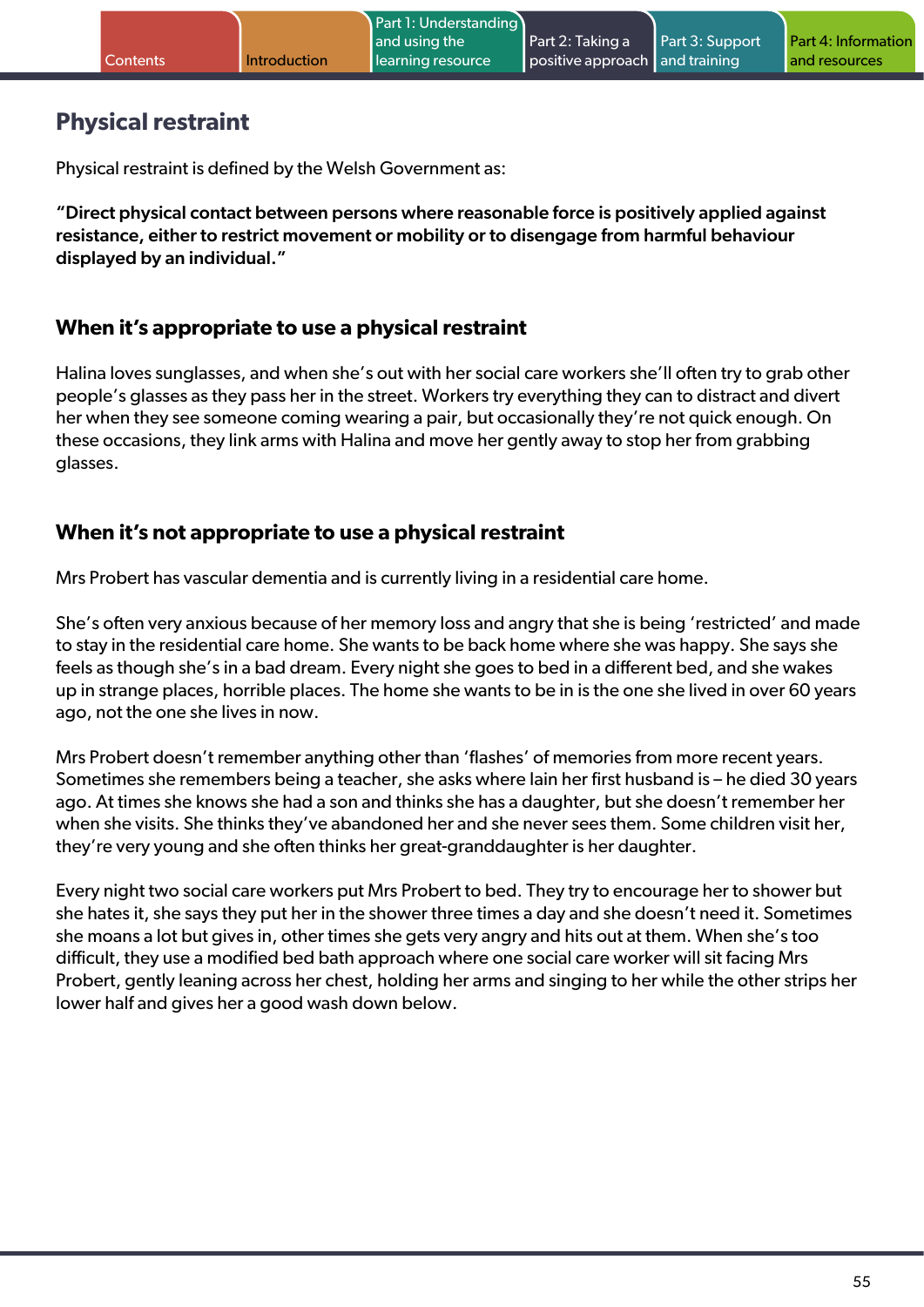### **Mechanical restraint**

The Department of Health describes Mechanical restraint as:

"Use of a device to prevent, restrict or subdue movement of a person's body, or part of the body, for the primary purpose of behavioural control."9

Examples of mechanical restraint might include:

- the use of arm splints
- cushioned helmets
- wheelchair lap straps
- the misuse of mobility aids, such as sliding sheets and handling belts or raised bed sides.

### **When it's appropriate to use a mechanical restraint**

Ajay has a tendency to get out of his seatbelt when travelling in the car. The last time he did it, he fell over and hit his head.

A best interest meeting was held with his family, the staff team and his case manager, where they agreed a safety harness could be used. The team were to gradually introduce this to Ajay, as well as use the normal seatbelt.

The team bought the harness and Ajay used it without any problems over the next few weeks. Another best interest meeting was held to see if the team could reduce the use of the harness and try the normal seatbelt.

The team tested this and found Ajay will now wear the normal seatbelt without removing it, so they no longer need to use the harness.

#### **When it's not appropriate to use a mechanical restraint**

Amy has limited mobility but can walk with assistance. While at the day centre, Amy's required to wear a wheelchair lap strap to stop her getting up and walking around the room because there aren't enough social care workers on duty to assist her. Amy's losing her mobility because of this.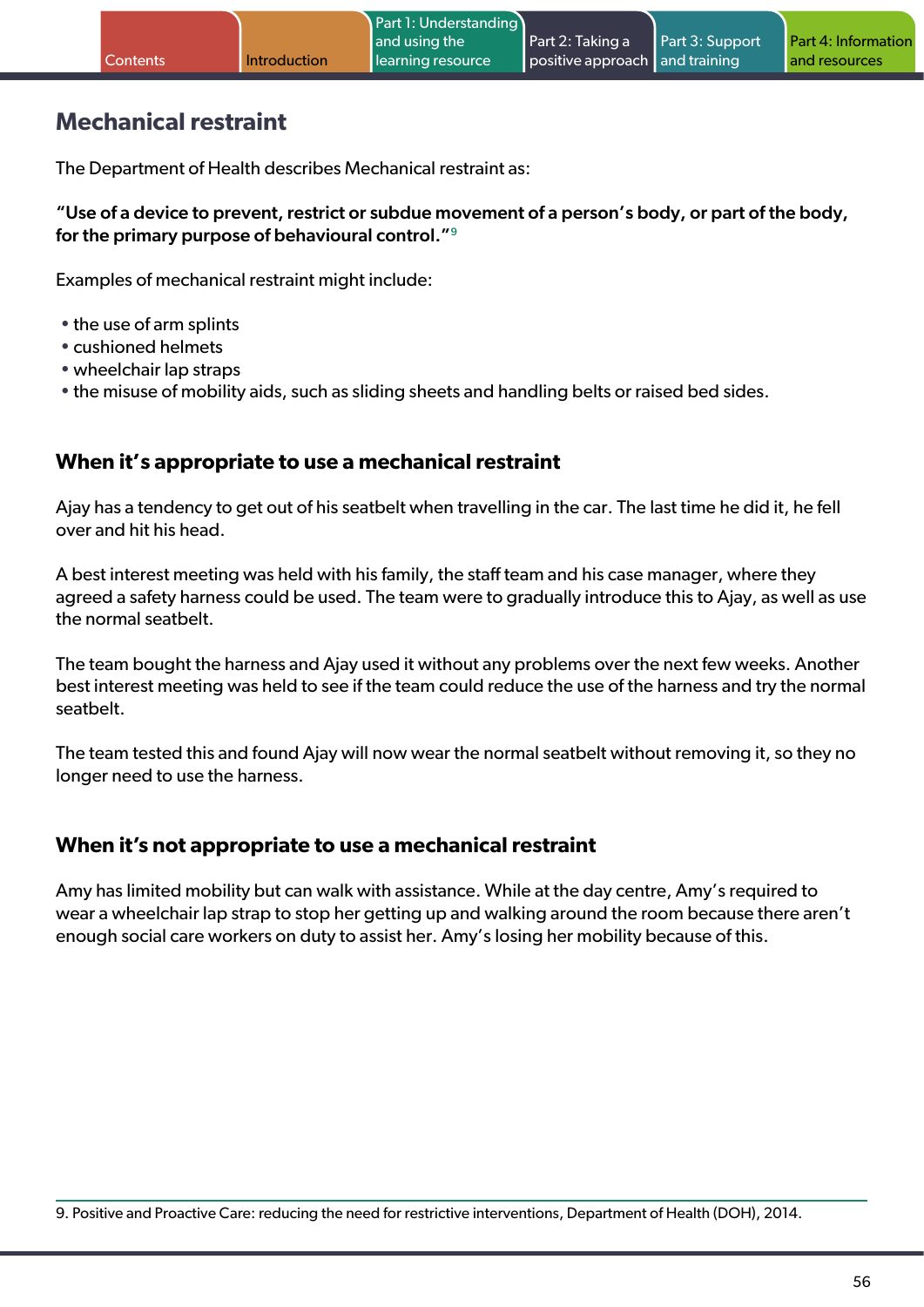# **Use of medication**

Use of medication refers to:

"The use of medication which is prescribed, and administered for the purpose of controlling or subduing disturbed/violent behaviour, where it is not prescribed for the treatment of a formerly identified physical or mental illness."<sup>10</sup>

Examples include the use of medication:

- as required medication
- rapid tranquilisation
- long-term tranquilisation
- sleeping tablets.

#### **When it's appropriate to use medication as a restraint**

Mrs Adeyemi has dementia and lives in a residential care home. She recently broke a tooth and is clearly in a lot of pain. She's started refusing food and doesn't want to drink as it's so painful. She won't open her mouth to let anyone look at her teeth, not even her daughter who visits regularly. A best interest meeting was held with her family, the care team and Mrs Adeyemi's GP. At the meeting, they agreed it was in Mrs Adeyemi's best interest to sedate her before the dentist's visit so the dentist can remove her broken tooth.

#### **When it is not appropriate to use medication as a restraint**

Griff is a 12-year-old boy with a mild learning disability, who attends his local leisure project. When he's there, he's always tired, listless and can't focus on the activities, including the things he enjoys doing.

His mum is a single mother with three children, who suffers from self-admitted (but undiagnosed) depression. When a project worker visits her, she says Griff has Attention Deficit Hyperactivity Disorder (ADHD) and had been utterly uncontrollable at home until the GP prescribed Ritalin. She said the original dose hadn't made much difference, so she'd raised the dose. She'd told the GP surgery on the phone and the prescribed dose was adjusted. She said Griff was now good at home and didn't cause her any more trouble.

The worker sought advice from social services, who got in touch with his mum and suggested a doctor's visit to help with her depression. The worker also suggested she go back to the original Ritalin dose for Griff on the days he went to the project.

Griff's mum did this, a bit reluctantly, and was prescribed medical help with sleeping, offered counselling for her depression and given advice and support to help with her finances, which were a big worry for her.

Griff became more lively during his time at the project and was able to focus on all the activities, he eventually became a group leader. Within two years, the Ritalin was stopped.

He's now a happy and well-mannered 20-year-old in college studying carpentry.

10. bild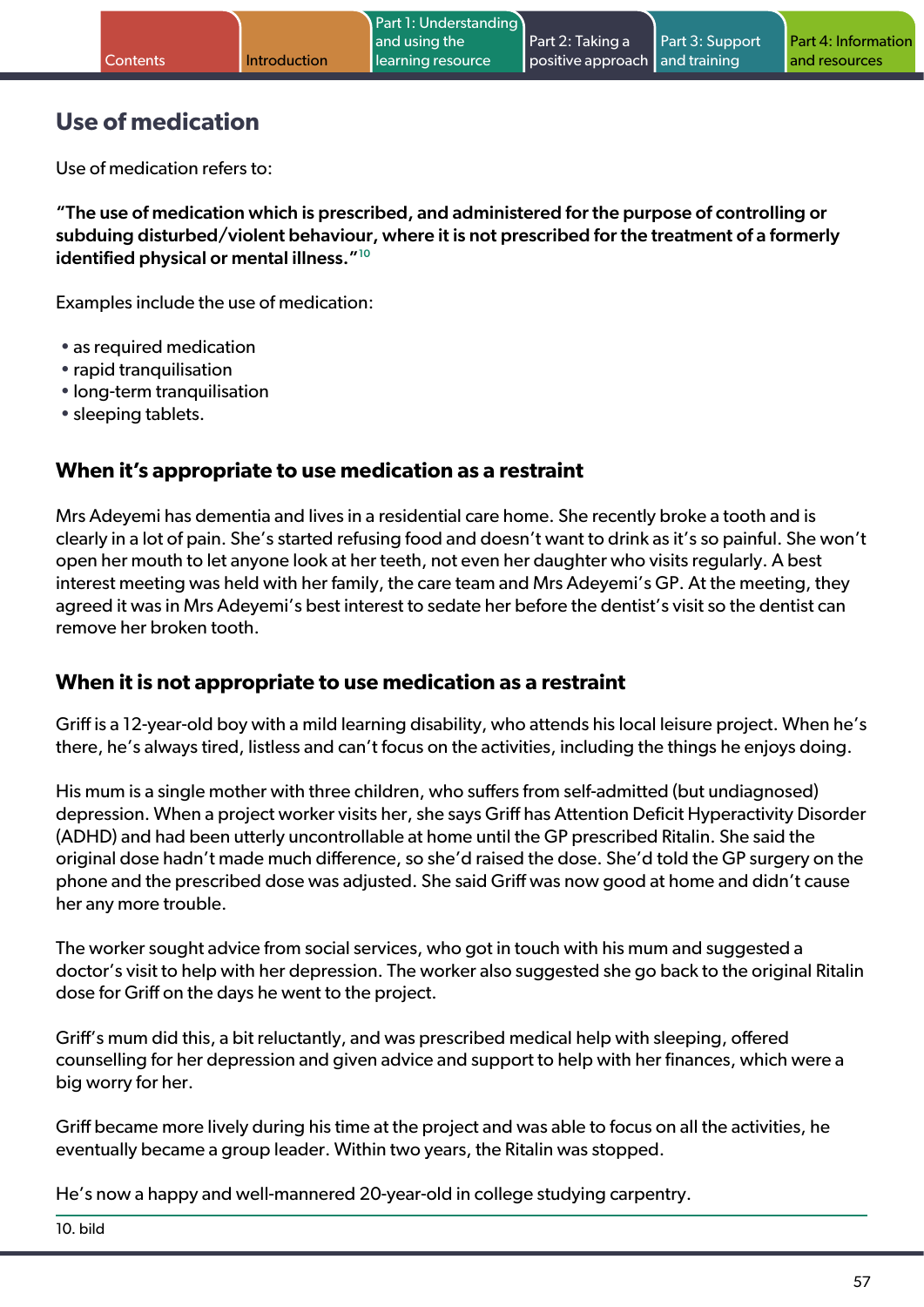# **Psychosocial restraint (sanctions)**

Psychosocial restraint refers to the:

"Use of coercive social or material sanctions, or verbal threat of those sanctions, in an attempt to moderate a person's behaviour."11

Any sanctions you use should be appropriate and directly relevant to the specific unwanted behaviour. They should be used as a short-term response to negative behaviours and as part of a longer term process to help the person understand the impact of their behaviour and why it might be unacceptable or dangerous.

You shouldn't use sanctions in the heat of the moment because you need to reflect on an appropriate sanction and discuss it with colleagues and/or your manager. They should be put in place a reasonably short time after the event.

### **When it's appropriate to use sanctions**

Kelly is a 14-year-old living in a residential children's home. She's been there for six months.

Kelly has a history of getting drunk. She's a vulnerable young person and this puts her safety at risk. It's been agreed that Kelly will be sanctioned if she drinks too much as part of a plan to try to change this behaviour. The sanction is that Kelly will be 'grounded', that is, she won't be allowed to engage in social activities with her friends. The extent of the 'grounding' will depend on the extent of her behaviour.

On one occasion, Kelly drank too much and failed to return to the home. She didn't answer her phone when her social care workers tried to call her, and she was reported missing to the police. The police found her and one of the social care workers collected her.

On the car journey home, she was abusive and aggressive, and on occasions, she tried to grab the steering wheel causing the social care worker to swerve. The behaviour continued when she got home, and she took several hours to calm down and go to bed. Because of the extent of her behaviour, Kelly was grounded for seven days.

The issue with the car was risk assessed and it was decided Kelly would not be given lifts by the social care workers on their own if she was drunk or agitated and they would work with Kelly to help her understand the potential implications of her behaviour.

On a subsequent occasion, Kelly was out with friends and got drunk again but this time she called the house asking to be picked up. She was collected by two social care workers. Kelly was crying and apologised for drinking too much again. She went to her room for an hour on returning home to sober up.

Kelly was grounded for three days on that occasion with a promise this would be reduced to one day if her attitude about what happened continued to be positive.

11. Guidance on the minimisation of alternatives to restrictive practices in health and adult social care, and special schools, Royal College of Nursing, December 2013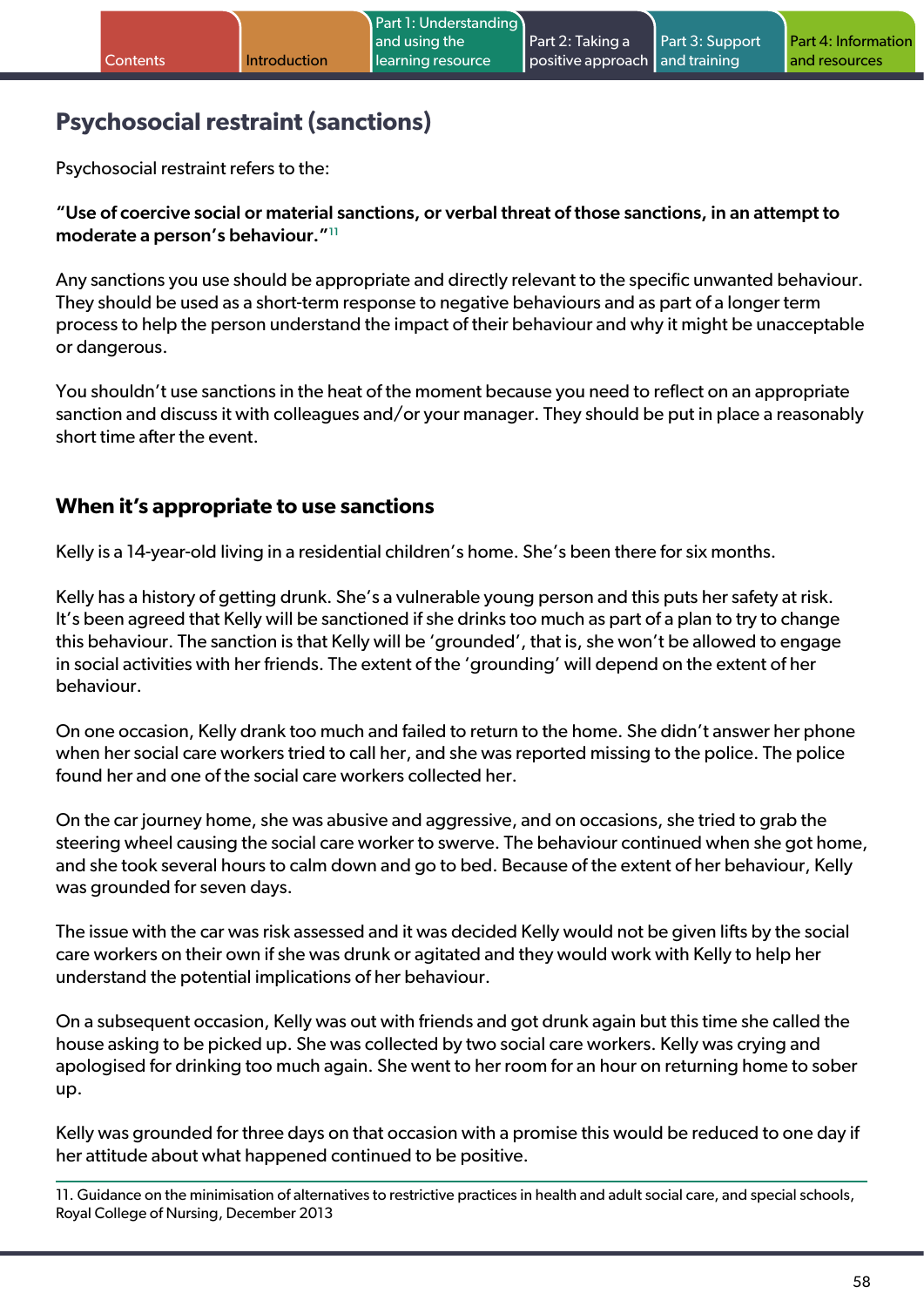### **When it's not appropriate to use sanctions**

Lloyd is a 13-year-old living in a residential children's home. His shoes are really muddy when he gets home from school and the social care worker asks him to take them off instead of treading mud through the house.

Lloyd is feeling really grumpy and tells the worker to "…. off". The worker immediately tells him to write 20 lines "I must not swear" as a sanction. This annoys Lloyd, and he continues swearing, so the number of lines is increased to 100 and then 200.

Lloyd is getting more and more annoyed, and continues shouting and swearing, so the worker tells him he's now grounded for a week.

Lloyd responds by smashing a cup and is told he will have £3 taken from his pocket money to buy a new one. Lloyd then throws one of his muddy shoes at the worker and it hits him on the shoulder. Lloyd is physically restrained.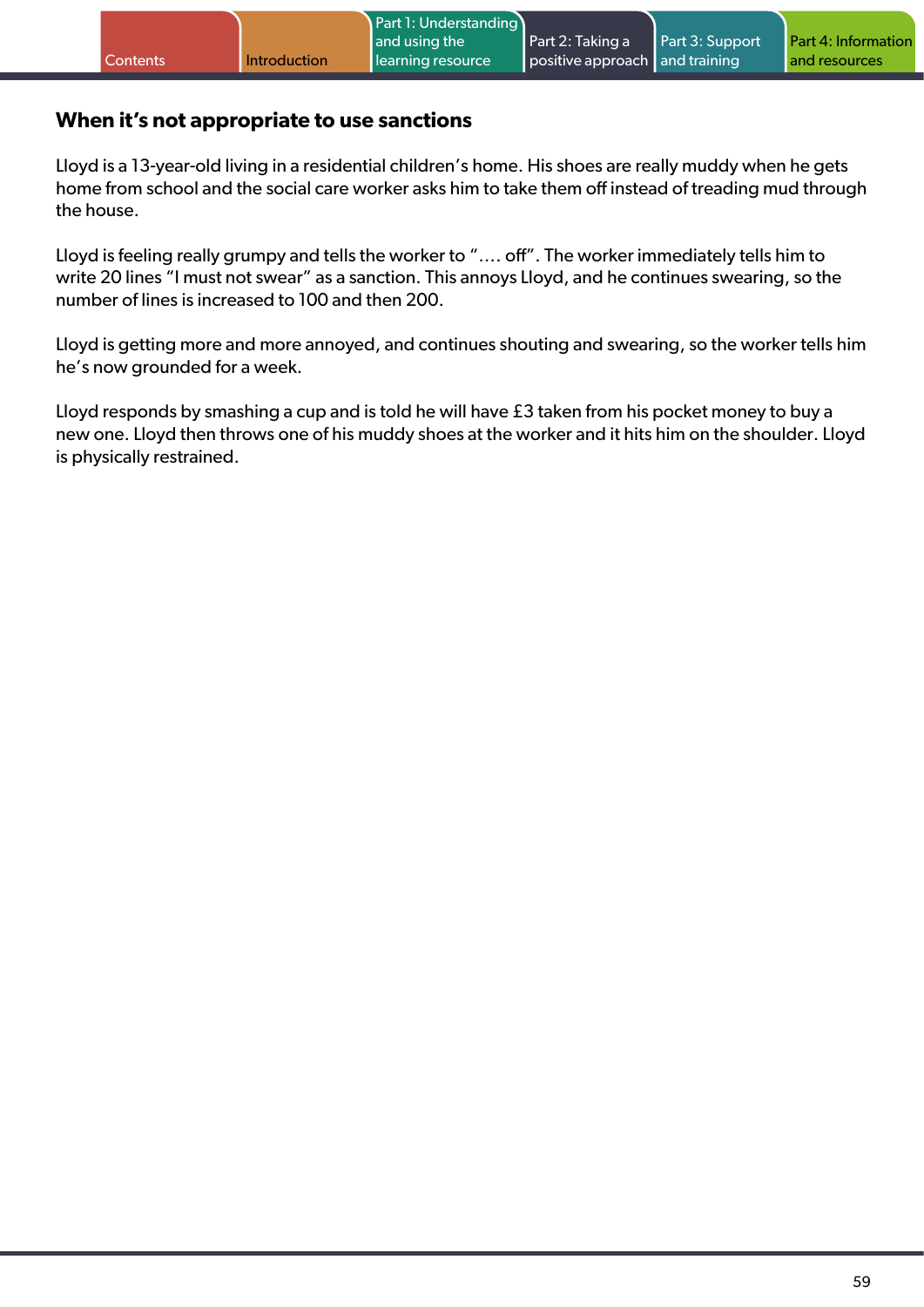# **Seclusion**

Seclusion is against the regulations and should not be used in any social care setting.

# **Time out or time away**

Asking or steering someone to a quiet or different area when they're upset or being agitated by others or the environment can be a good strategy, if the person has the ability and skills to calm themselves. It gives them the opportunity to regain control somewhere where they can be quiet, calm down and, if possible, think about what has happened. It will also stop the situation from escalating.

Time out or time away doesn't mean isolation and banishment. The person should be supported in a quiet area with a calm and caring social care worker.

### **When it's appropriate to use time out or time away**

Geraint has a history of engaging in self-harm when he becomes anxious and upset. Through close observations, the staff team has noticed that when the environment becomes too noisy or busy Geraint starts 'flapping' his hands and biting them. This frequently leads to him banging his head on the floor. At a meeting to review the Positive Behaviour Support plan, it's agreed that when Geraint starts to flap his hands, he'll be given a symbol offering the quiet room and he'll be supported to leave the noisy environment and go to the quiet area to calm down and regain control.

### **When it's not appropriate to use time out or time away**

Kemal was engaging in challenging behaviour and attempting to grab and bite staff when they were changing his bed. Two social care workers escorted him to the quiet room and shut the door, leaving him on his own to calm down.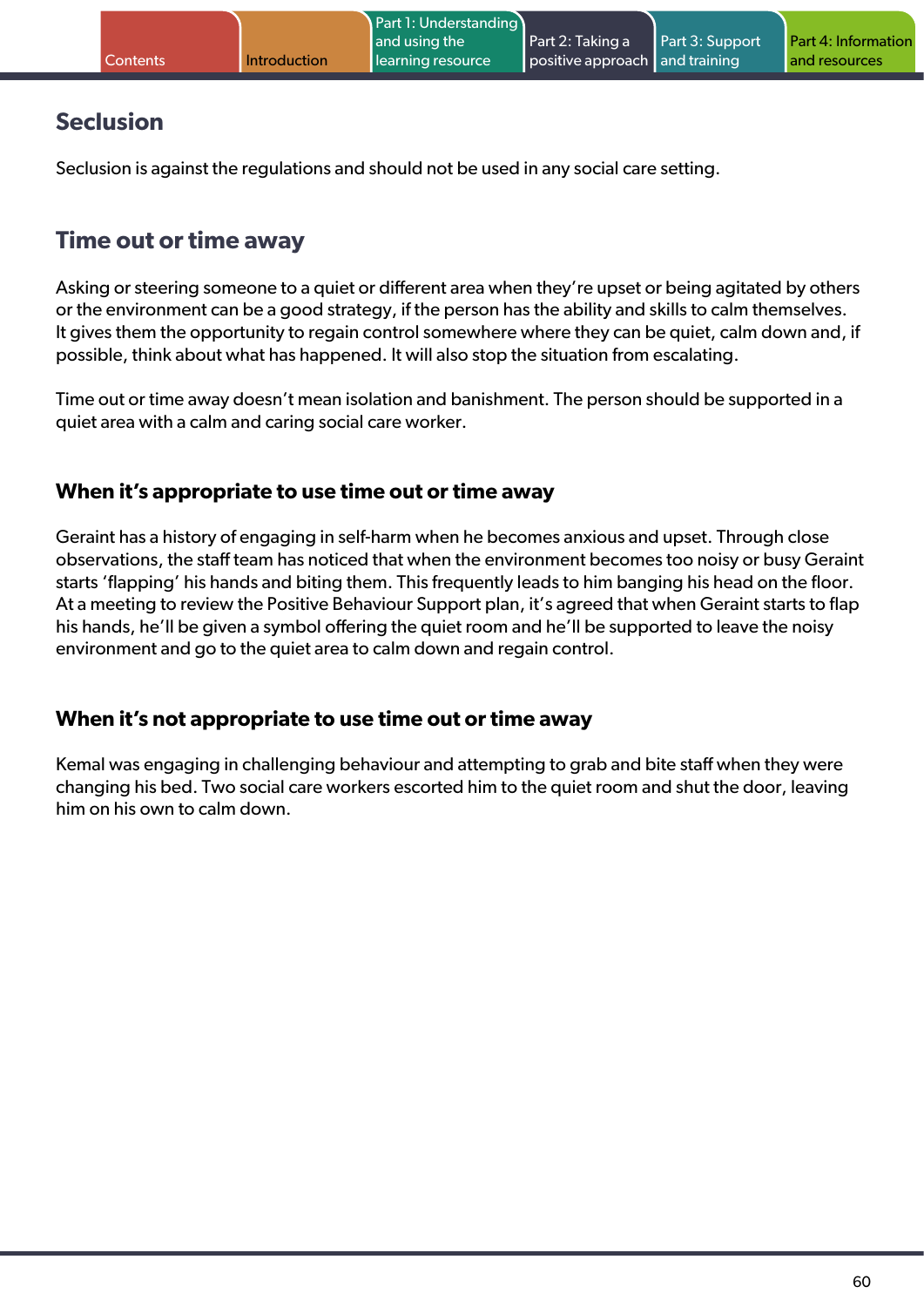### **Environmental interventions**

Environmental restraints describe changes or modifications to a person's surroundings to restrict or control their movement. For example, a locked door or handles that are placed out of residents' reach.

### **When it's appropriate to use environmental interventions**

Mr Jones lives in a residential care home, which has introduced a fob system. This means that residents with capacity have fobs to allow them to come and go as they please. Fobs were also given to regular visitors to let them take their relatives for a walk.

Mr Jones, who has dementia, was one of the residents who liked to wander during the day and at night. It wasn't felt he had capacity, so he wasn't given a fob. When he asked to leave, a social care worker would try to accompany him for a walk, but this wasn't always possible, particularly at night.

Mr Jones was assessed as not having capacity and a Deprivation of Liberty Safeguards (DoLS) application was authorised.

### **When it's not appropriate to use environmental interventions**

Mr Jones lives in a residential care home. He likes to sit in the garden. The social care workers are worried it's too risky to let him do this on his own because he has dementia. Baffle locks (door handles set at different heights that turn in different directions to stop people with confusion leaving) are installed to stop Mr Jones entering and exiting the building.

This amounts to a de facto detention, even though most residents expressed no desire to leave the premises.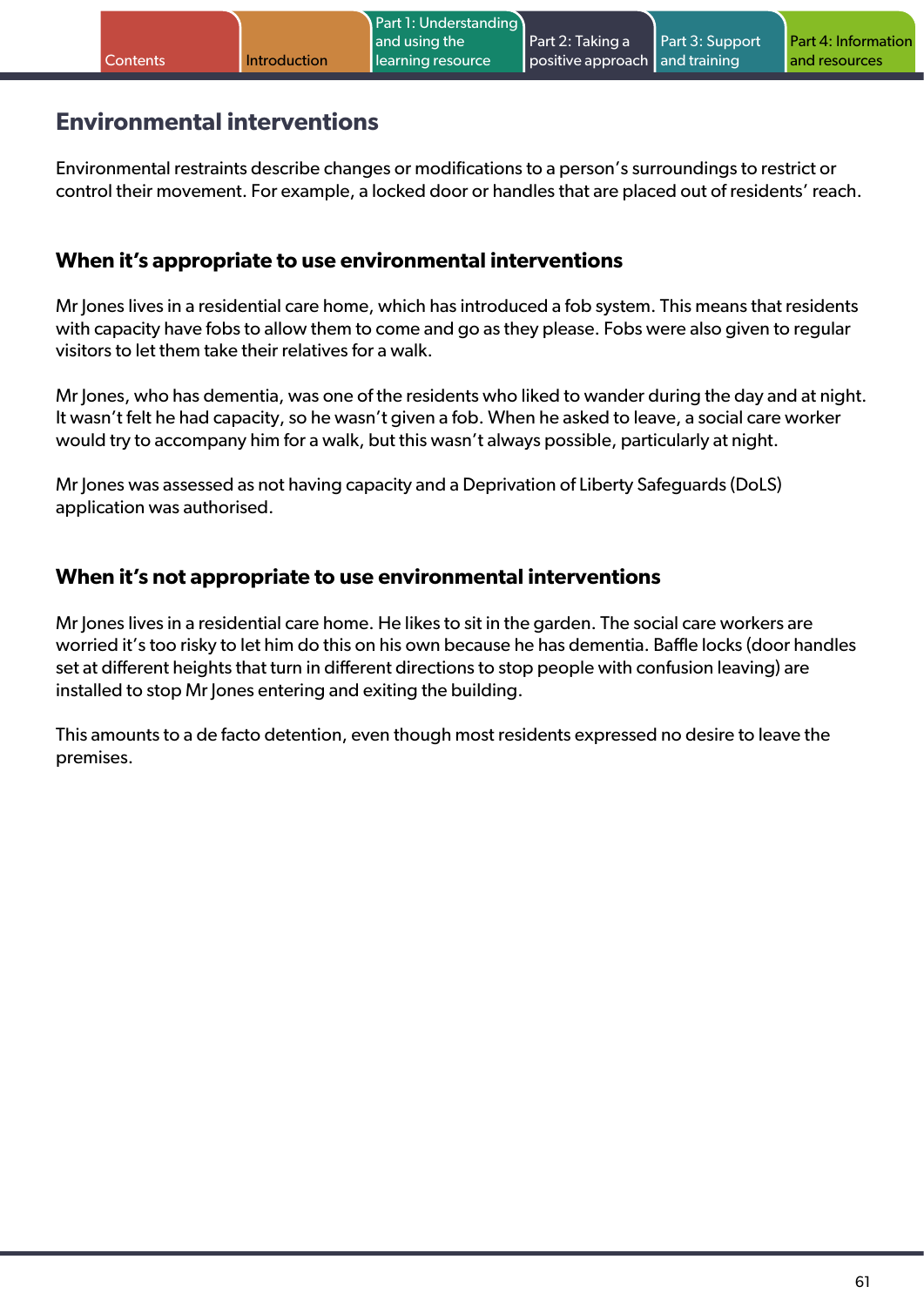# **Safeguarding**

We all have a duty to prevent and protect children and adults from experiencing abuse, harm or neglect and the process for doing this is known as 'safeguarding'.

We must know and understand our safeguarding responsibilities and make sure we're aware of our organisation's safeguarding policy and procedures. Working in a positive, person or child-centred way with people, their families or carers will reduce the risk of abuse, harm or neglect.

If you're concerned about how restrictive practices are being used in a setting, you must report it to the relevant person identified in your safeguarding policy without delay. This expectation is set out in the [Wales Safeguarding Procedures](https://safeguarding.wales/) and the Welsh Government's safeguarding guidance.

You should also find out about your organisation's whistleblowing policy.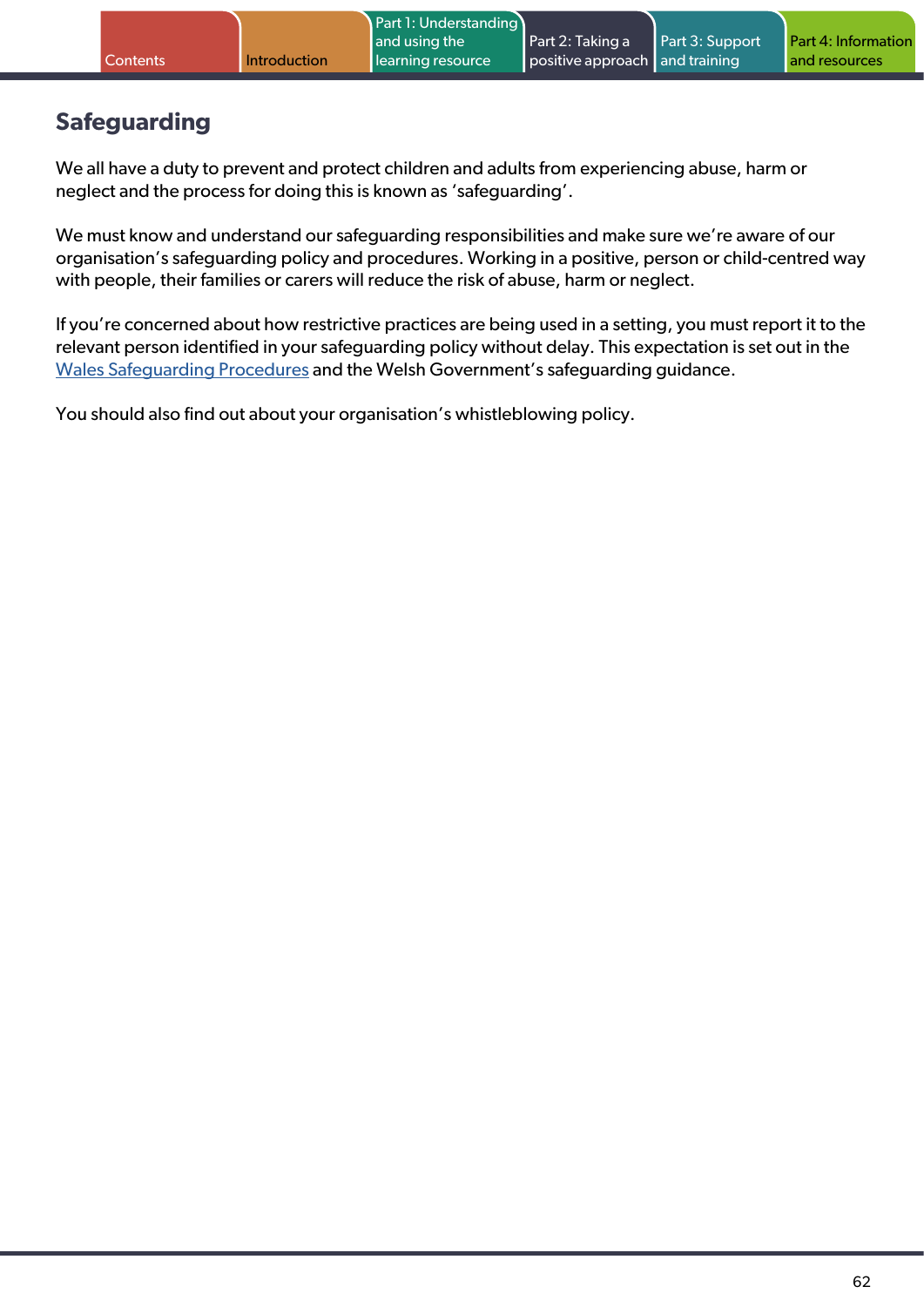# Part 3: Support and training

Valuing and supporting social care workers and recognising their individual and team strengths is essential for working with people who have care and support needs.

There are some situations where social care workers face barriers to using positive approaches. This may be because:

- there isn't a coherent person-centred assessment of a person and their behaviour and needs
- there isn't effective leadership and understanding of positive and preventative approaches
- there's a lack of training and opportunities to develop an understanding of positive approaches
- of an organisational culture that's risk averse and places greater emphasis on physical interventions to maintain safety at all times.

Developing a culture of open and transparent decision making, learning from incidents and mistakes, and sharing good practice will contribute to the provision of positive and proactive services.

### **3.1. Leadership**

We'll succeed in reducing restrictive practices if organisations have a culture of upholding people's human rights. There's a need for strong leadership at all levels in each organisation, where the reduction of restrictive practice is clearly communicated and monitored.

The organisation's systems, policies and procedures should set out clear expectations of an approach to reduce restrictive practice. The organisation's workforce development programme should also support the implementation of the policies and procedures. Workers at all levels in the organisation should contribute to the programme by identifying their own learning and development needs, and those of others they support and manage. Service regulators can find [guidance](https://www.cqc.org.uk/sites/default/files/20200623_closedcultures_guidance.pdf)<sup>12</sup> about identifying and responding to closed cultures, which can have a negative impact on people's human rights.

You can find more resources and information about the leadership needed to reduce restrictive practices and a range of other resources on the [Restraint Reduction Network's website](https://restraintreductionnetwork.org/) including their [Six Core Strategies infographic](https://restraintreductionnetwork.org/wp-content/uploads/2020/12/Six-Core-Strategies-and-Human-Rights.pdf).

12. [Identifying and responding to closed cultures: Guidance for CQC staff](https://www.cqc.org.uk/sites/default/files/20200623_closedcultures_guidance.pdf)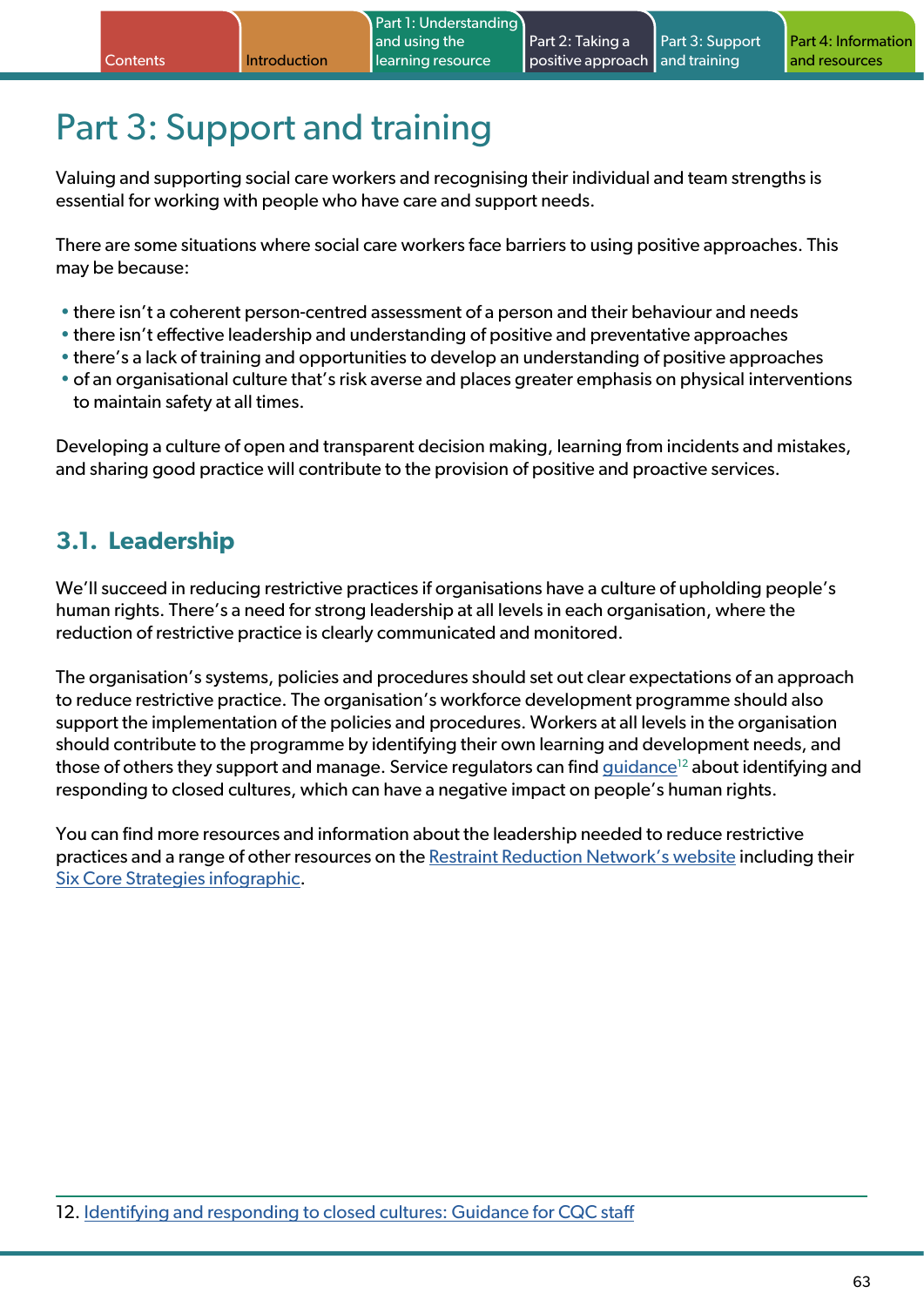# **3.2. Supervision**

Supervision is essential to the ongoing support and training of social care workers so they can develop and maintain positive ways of working and reduce the use of restrictive practices.

Line management and clinical supervision is a two-way process, which supports, motivates and enables the development of good practice for social care workers. It's a way of regularly monitoring someone's performance, setting targets, checking workloads and responsibilities, celebrating success and achievement, and highlighting any development needs.<sup>13</sup>

More importantly, supervision's an opportunity for essential reflection on practice and to reflect on any feelings that are brought up.

Supervision should be:

- used to support positive practice
- prioritised, with protected time for it to happen in a quiet place with no opportunity for interruptions
- regular, planned in advance and available informally when needed
- high quality, carried out by someone who's been trained to provide supervision, including specialists as required
- structured around a shared agreed agenda
- used to support the well-being of the workforce.

Other forms of support may be available within services and teams. This could include:

- team meetings
- the use of peers and buddies
- coaching

•

- shadowing
- co-working
- mentoring from champions or specialists in your own or other services.

13. [Effective supervision in Social Care, early years and childcare:](https://socialcare.wales/service-improvement/effective-supervision-in-social-care-early-years-and-childcare) Social Care Wales, 2021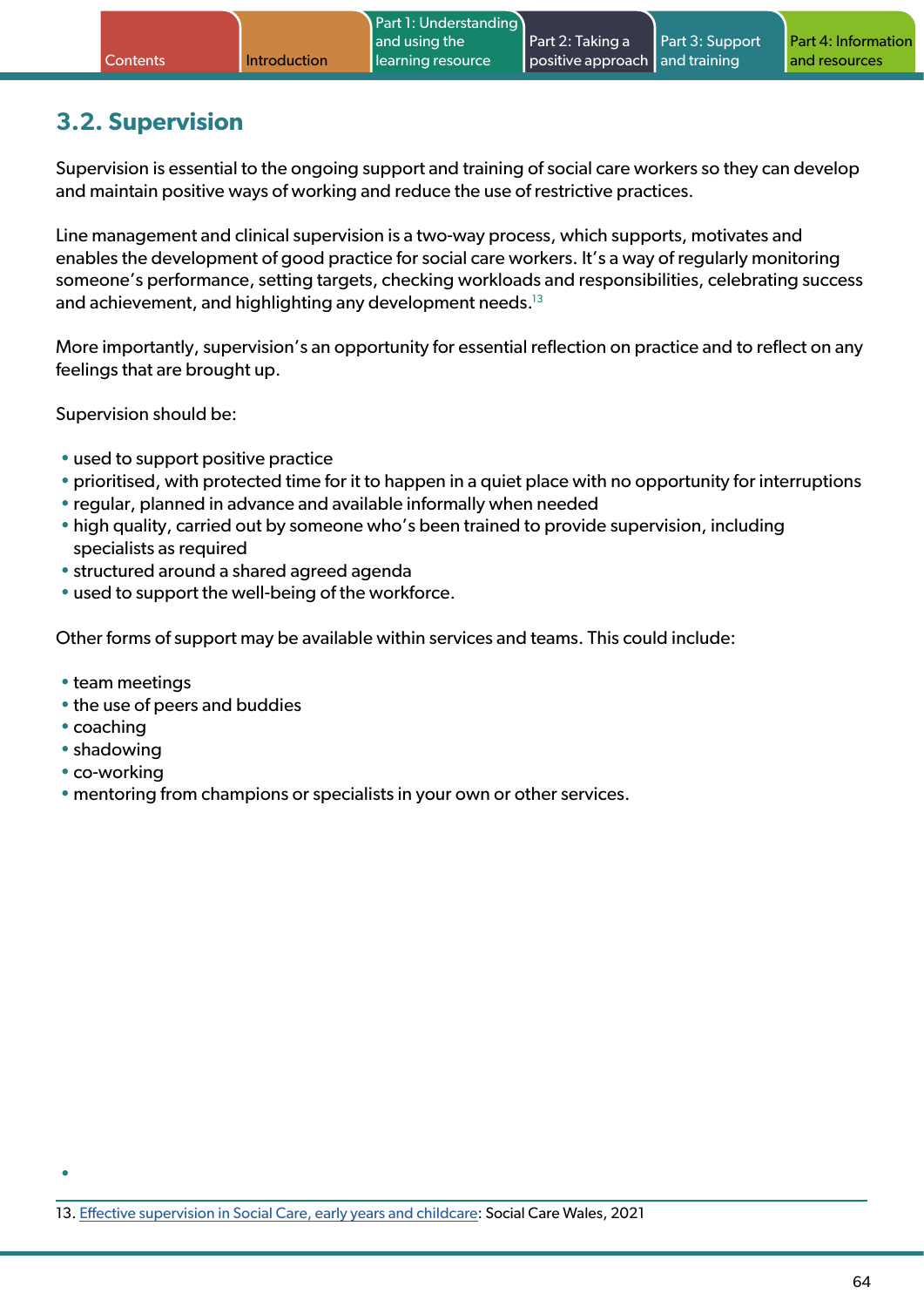# **3.3. Post-incident review and support**

It's essential to offer review and support in every situation where restrictive practices have been used or avoided. Using restrictive interventions can be very distressing and frightening for all involved, so debriefing immediately or shortly after an event is a way to offer support and reassurance.

Debriefing should be available to the:

- social care workers involved
- the individual
- their families and carers
- the wider staff team
- other people being supported, if relevant.

It's a chance to identify any learning or good practice that can be used to inform or amend the existing person-centred care plans and/or restrictive practice reductions plans.

The debriefing of people, carers and social care workers after an incident or a 'near miss' should:

- be led by the needs of the person
- be carried out by a skilled and trained practitioner with a 'no blame' attitude emphasising any learning
- consider the psychological impact on the people involved
- identify any further or on-going support and learning that's needed.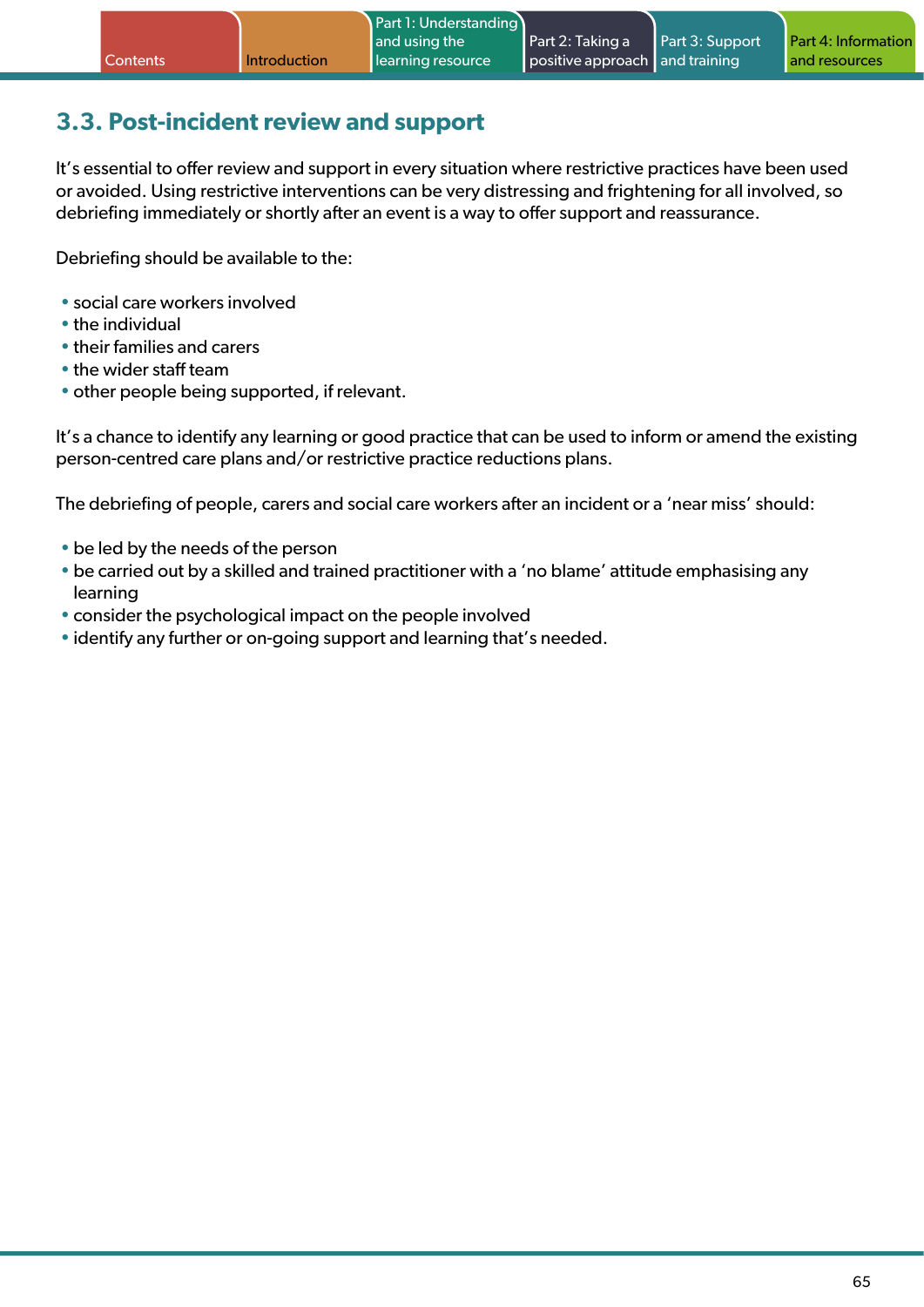# **3.4. Monitoring and recording**

Any use of any restrictive interventions must be monitored and clearly recorded on an individual level. This data should also be available at an organisational level and should be summarised and analysed regularly to provide evidence to inform restraint reduction plans and monitor their impact.

Social care workers should write a clear account of the incident in accordance with their organisation's policies and procedures as soon as possible after the event. This will help workers, teams, and organisations reflect upon what's taken place and learn from incidents to develop good practice. The [Reducing Restrictive Practices Framework](https://gov.wales/sites/default/files/publications/2021-07/reducing-restrictive-practices-framework.pdf) sets out expectations for recording and using data to improve practice.

Those working in residential children's services must also complete a detailed report when a restrictive physical intervention is used, which is shared with the young person's social worker.

Organisations must collect data about the use of restrictive practices in an effort to make sure they were used appropriately and to show they've reduced over time because of the use of individualised positive approaches.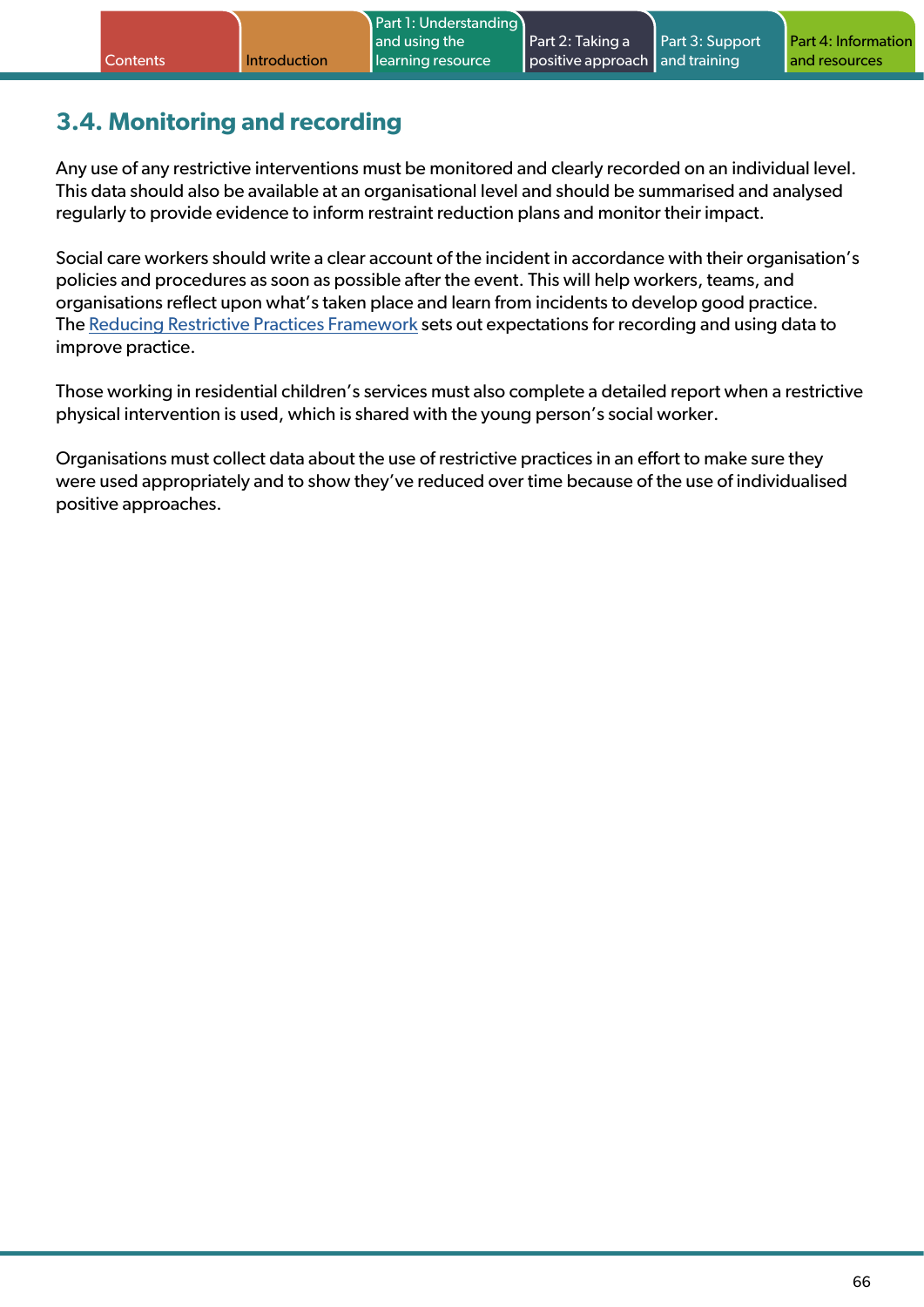# **3.5. Training, learning and skills development**

Any training and learning activities needed will vary according to the service and role of those employed by it. Training on the use of restrictive practices needs to be part of a broader framework of training, which emphasises the importance of positive approaches, person-centred care planning and restrictive physical interventions used as a last resort. The [Reducing Restrictive Practices Framework](https://gov.wales/sites/default/files/publications/2021-07/reducing-restrictive-practices-framework.pdf) sets out the expectations for workforce development.

All training and learning activities, whether developed and provided in-house or commissioned from external sources, should:

- be part of a structured learning pathway, based on evidence of best practice
- take a long-term view of the learning and development social care workers will need including:
	- **–** induction training for new workers
	- **–** ongoing refresher training and updated learning as needed
	- **–** training that's determined by policy and career development
- be provided by someone who's qualified to provide the training and is occupationally competent
- include the perspectives of people being supported by the service, this could be by face-to-face provision or in the design and development process
- be essential for 'bank', casual and agency workers, as well as regular employees, volunteers and apprentices
- be evaluated with robust quality assurance processes in place to make sure learning is embedded into practice.

Training in restricted physical intervention should be:

- designed to meet the needs of particular people
- based on the needs indicated by a behaviour audit, training needs analysis and risk assessment
- essential to all social care workers if there's a possibility they'll have to use a restrictive physical intervention in the workplace
- risk assessed by an independent person or organisation that can show appropriate expertise in:
	- **–** the professional assessment of risk
	- **–** manual handling and health and safety legislation
	- **–** understanding of biomechanics14 and physiology (relevant to child and adult anatomy)
	- **–** psychological assessment.
- inclusive of an evaluation of the potential risks associated with all the physical techniques included in their curriculum
- updated and refreshed regularly as per the organisation's policy, but at least every 12 months<sup>15</sup>
- set up to have established systems in place for learning providers to feed back when learners are not seen as competent to practice.

Currently, there aren't any nationally recognised or approved training standards for the use of restrictive interventions and practices. Some organisations, such as the British Institute of Learning Disabilities (BILD) and the National Institute of Conflict Management, have established minimum standards.

<sup>14.</sup> Biomechanics refers to the study of the mechanical principles of living organisms, particularly their movement and structure. Oxford English Dictionary, Third Edition, November 2010.

<sup>15.</sup> BILD Code of Practice for minimising the use of restrictive physical interventions: planning, developing and delivering training. A guide for purchasers of training, training organisations and trainers, 2014, 4th Edition.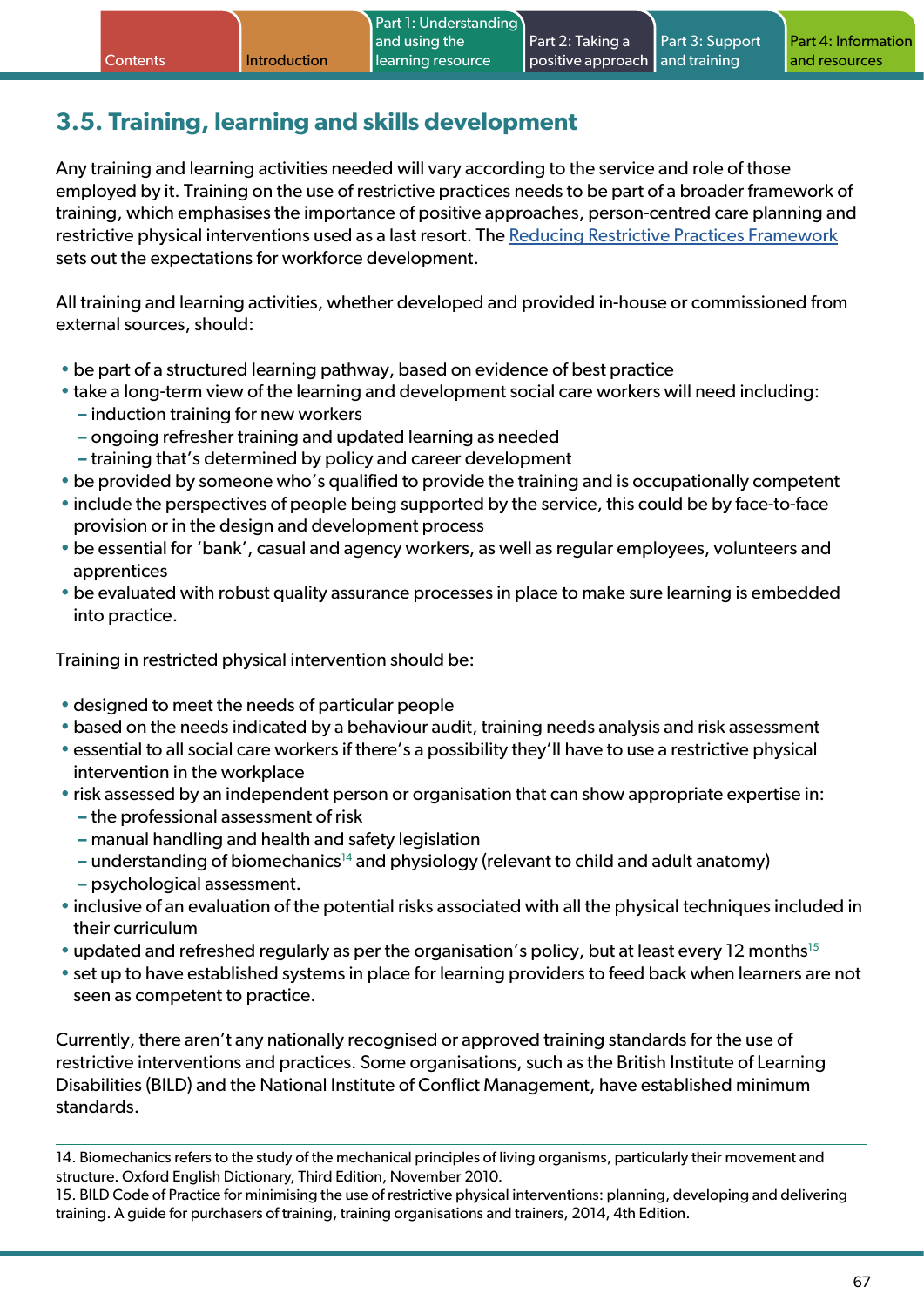There are National Occupational Standards (NOS) and a range of qualifications and units specific to positive behaviour support and to restrictive practices. NOS are documents that set out how different aspects of a person's work need to be set out. They show effective performance in a job role by describing the skills, knowledge and understanding that may be needed to perform particular tasks or work in a certain way.

NOS can be used to give managers and social care workers a recognised good practice framework to guide their work, providing benchmarks against which performance can be objectively and fairly assessed.

You can take units as part of a qualification and/or as part of continuing professional development. The learning outcomes from the units can help you structure bespoke training programmes. A list of relevant NOS, units and other qualifications can be found in Part 4 of the resource.

You can find more information about recruiting and developing the workforce in the 2014 guide [A positive and proactive workforce – a guide to workforce development for commissioners and](https://www.skillsforhealth.org.uk/images/projects/physical/A positive and proactive workforce.pdf)  [employers seeking to minimise the use of restrictive practices in social care and health.](https://www.skillsforhealth.org.uk/images/projects/physical/A positive and proactive workforce.pdf)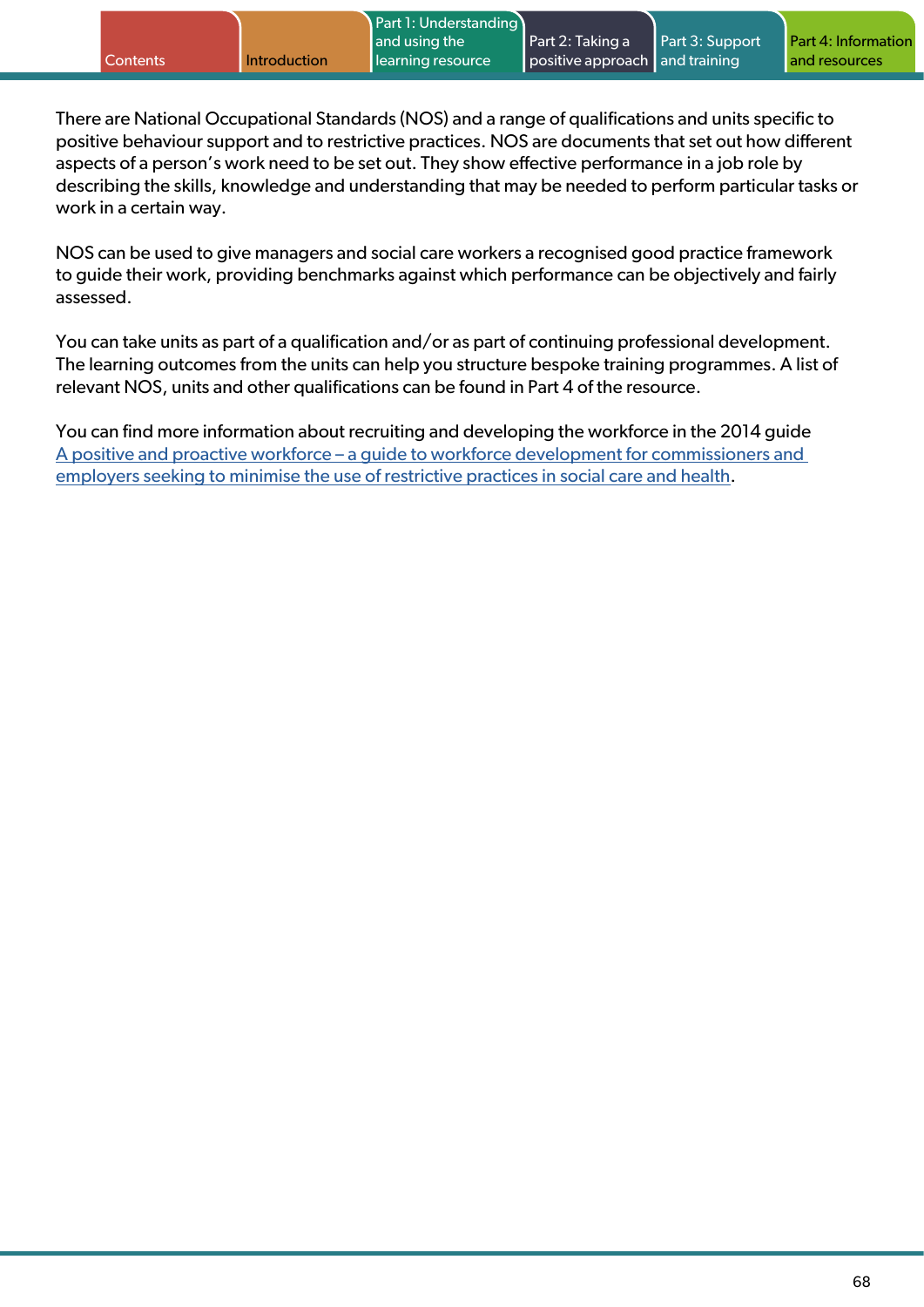# Part 4: Information and resources

This part contains more information and resources about topics and areas of practice that may be useful to your work.

They include more detail about the three positive approaches frameworks or models referred to in Part 2. The frameworks and models are included as examples of practices, which evidence shows, support the reduction in the use of restrictive practices. There will be others that are used in your services that you'll can also draw upon.

Part 4 also has links to important pieces of legislation and policy, as well as additional reading and training resources, including a list of relevant NOS, units and qualifications.

# **4.1. Using Positive Behaviour Support (PBS) to reduce the use of restrictive practices**

# **What is PBS?**

PBS is a comprehensive, evidenced-based, values-led approach that starts with a good understanding of each person, their strengths, needs and wishes. It provides a personalised and enduring system of support to meet needs, build upon strengths and enhance a person's quality of life.

It's an inclusive approach that depends upon the involvement of the individual and the key people in their lives, including families and social care workers.

PBS isn't a single way of working as it includes the full range of therapies and interventions required to meet people's unique needs and achieve long-term improvements in quality of life. They can change behaviour and reduce the use of restrictive practices.

PBS is a practical way of responding to people with behaviours that challenge by:

- developing an understanding of why someone presents with behaviour that challenges
- making changes to the environment to reduce the need for someone to use challenging behaviour to control their life
- teaching the person new skills and other ways to communicate their needs
- creating the cultural change necessary for services to respond positively and respectfully to the person.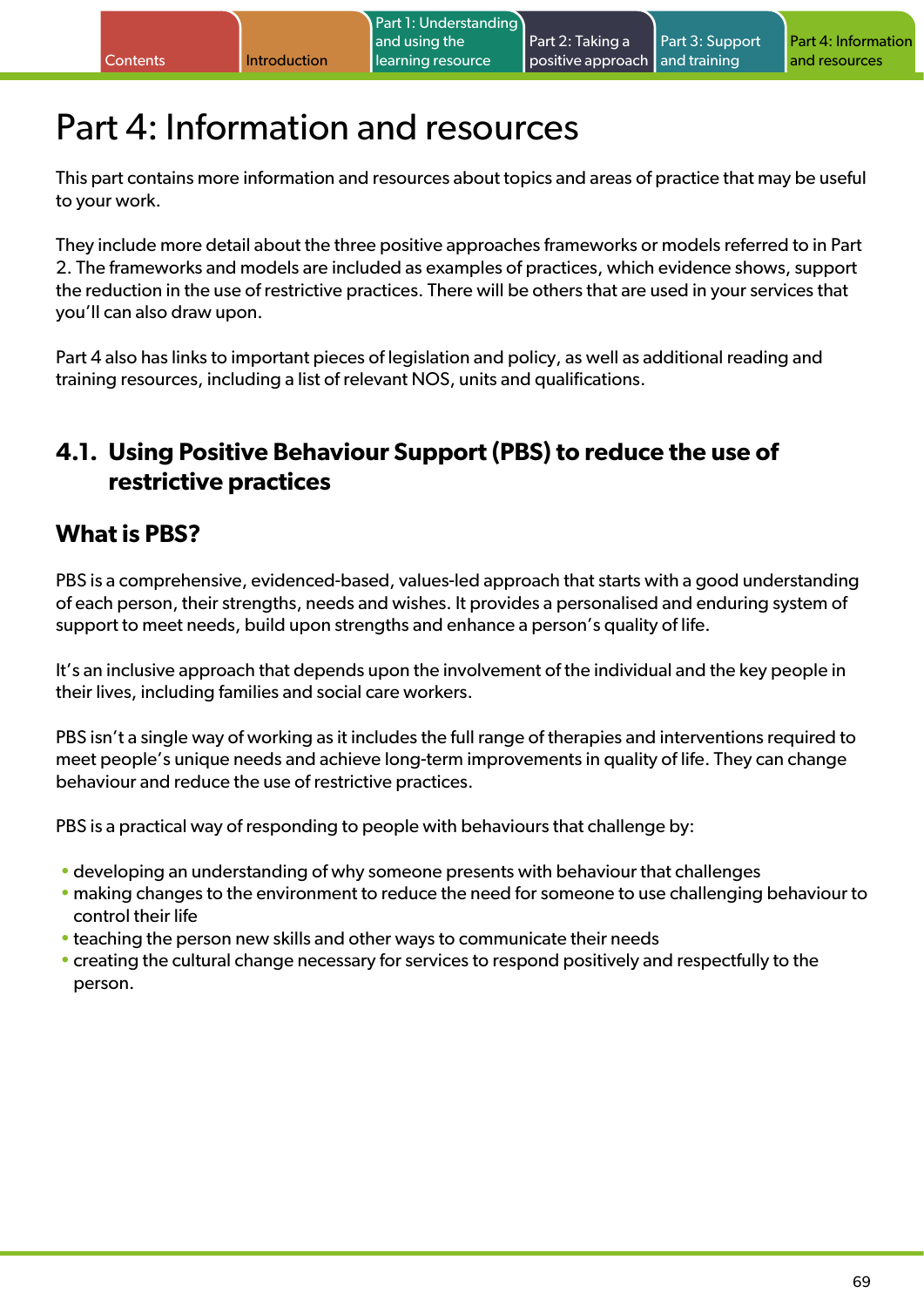## **What are the different stages?**

There are three stages to PBS:

#### **Primary prevention**

This is the most important part of PBS because it has the greatest impact on the quality of people's lives. Primary prevention supports people to get what they need, which leads to a reduction in behaviours that challenge and reduces or even eliminates the use of restrictive practices.

Primary prevention includes five key strategies:

- changing the environment in which a person lives or spends time to meet their needs
- changing triggers that lead to behaviours that challenge
- changing reinforcements that maintain behaviours that challenge
- helping people participate to achieve a typical lifestyle
- teaching skills to increase independence and the ability to cope.

### **Secondary prevention**

The focus of secondary prevention is to support people when they are becoming distressed or agitated to relax and prevent behaviours becoming challenging. The emphasis is on calming, redirecting, distracting and problem solving to avoid the need for physical restrictions and interventions.

Secondary prevention has three elements:

- 1. Knowing the early signs we all show signs when we're getting distressed or angry, such as going silent, avoiding eye contact and pacing the floor. Identifying the person's early signs is a first important step in helping them avoid becoming too agitated.
- 2. Active listening closely monitoring the person's mood to spot early signs of agitation.
- 3. Taking action intervening early by removing triggers, distracting the person with something they enjoy, giving them space and, if necessary, moving other people away. It's important not to rush in, panic, threaten or challenge people when they're showing signs of agitation.

It's also important that carers stay calm to stop the situation escalating and getting out of control, and to make sure they can get a safe distance from the person if they need to.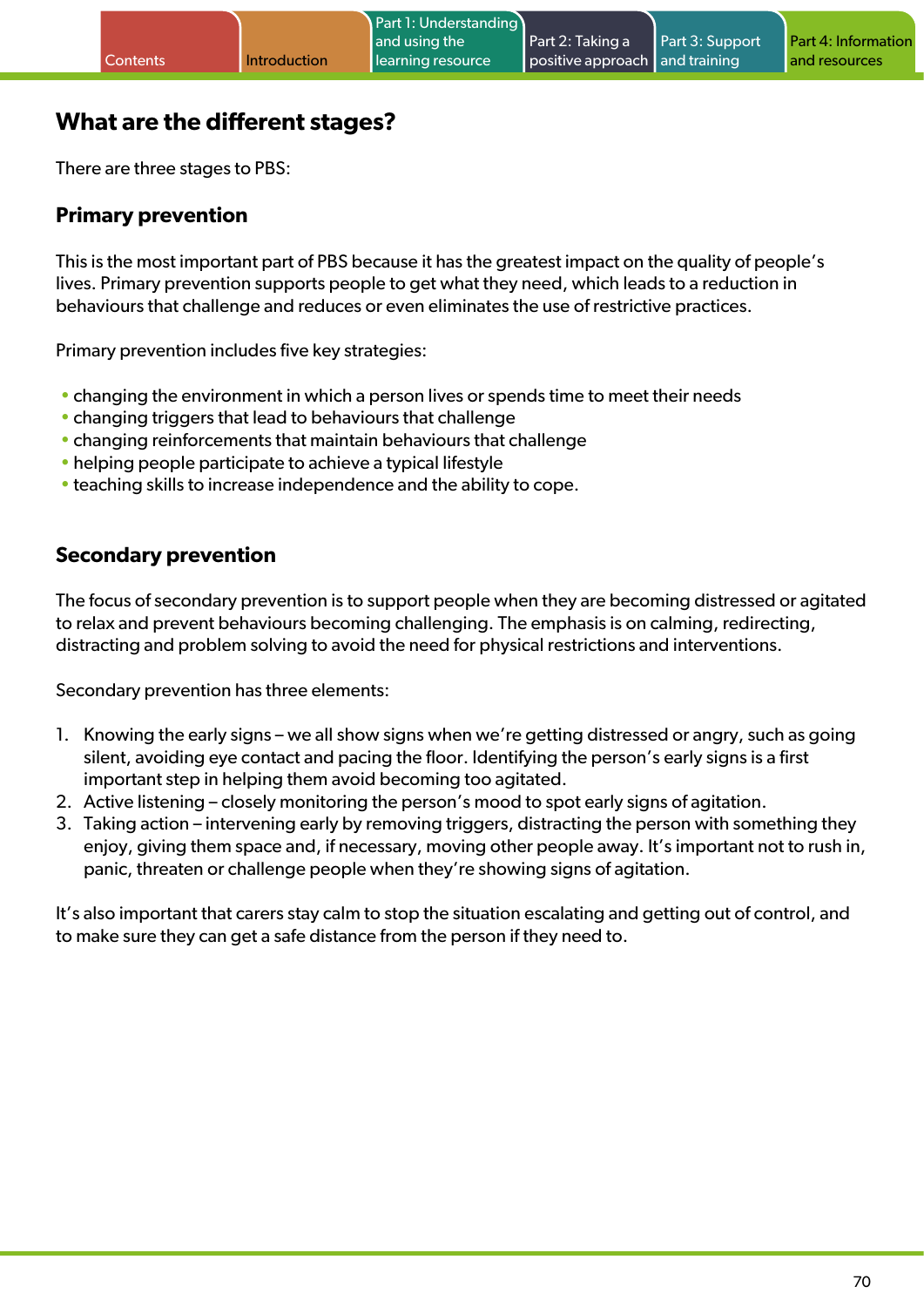### **Reactive strategies**

Reactive strategies aren't a treatment, but they're sometimes necessary when primary and secondary strategies haven't stopped someone from showing behaviour that's challenging.

Reactive strategies are safe and ethical responses that are put in place after the behaviour has happened. They should be agreed by a multi-disciplinary team, and wherever possible, the person and their family, and recorded in their behaviour support plan.

There are four levels of reactive strategy. You should use the least intrusive strategy necessary:

- 1. Increasing personal space people often need more space around them when they're agitated, and providing this space helps keep the person and the worker safe.
- 2. Self-protective and breakaway procedures these minimise the chance of the social care worker being hurt.
- 3. As required medication this should be offered to the person if the first two strategies have failed.
- 4. Minimal restraint this should only be done as part of an agreed care and support plan. The techniques should be designed for someone's specific behaviours and should be checked with their GP before they're used because any physical restraint can be dangerous. These techniques must use minimum force, not cause pain and only be used for the shortest possible time to keep the person safe from harm.

### **What needs to be in place to support its use?**

You need lots of elements in place to make sure PBS is provided appropriately:

- 1. Functional analysis to clearly identify the reasons someone shows behaviour that challenges, their strengths and preferences, and their health and communication needs.
- 2. PBS plan to set out everything social care workers need to know and do to support the person, based on the results of the functional analysis. This should focus mainly on primary prevention and include the secondary prevention and appropriate reactive strategies that have been identified for the person.
- 3. Training for social care workers to make sure they understand the PBS plan and are skilled in all the things they need to do to support the person. Training should be in three stages:
	- verbal competence (they can explain what's in the plan)
	- role play (they can act out what they need to do)
	- in vivo (they can carry out the plan in real life).
- 4. Practice leadership team leaders need to be skilled in supporting the person, so they can act as role models for workers and give them regular feedback about how well they're carrying out the PBS plan.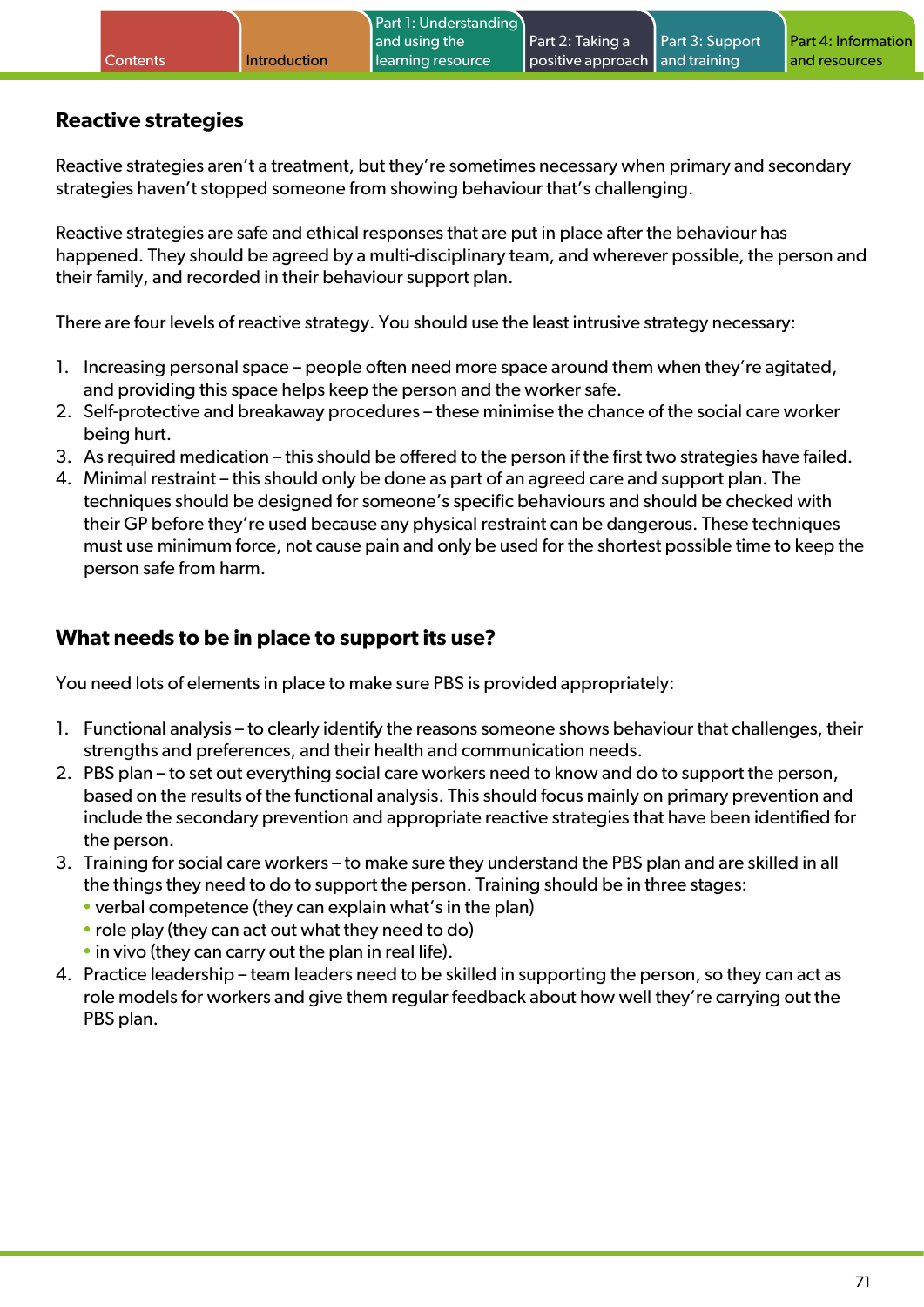# **4.2. Using Active Support to reduce the use of restrictive practices**

Active Support is a person-centred model about how to positively interact with people. It's combined with a daily planning system that encourages participation and improves quality of life and the development of independent living skills.

The model provides a structure that helps people who aren't fully independent to engage in the typical mix of meaningful activities and personal pursuits that provide people with their purpose in life.

The Active Support Model was developed initially as a means of providing support to people with learning disabilities, so they could lead a full and fulfilling life. But it can be applied to anyone who needs care and support for their well-being.

The model provides a structure to increase the opportunities people have to take part in a valued range of activities. It includes working with people to develop daily plans and to put those plans in place to make sure they have a good balance of activities that contribute to their well-being available throughout the day, avoiding long periods of disengagement. Graduated levels of assistance are used from simple verbal prompts to actual physical guidance, such as hand-on-hand support, so that people can develop and maintain the skills they need to take part in activities that are important to them and for day-to-day living.

You can use the Active Support Model to reduce the use of restrictive practices.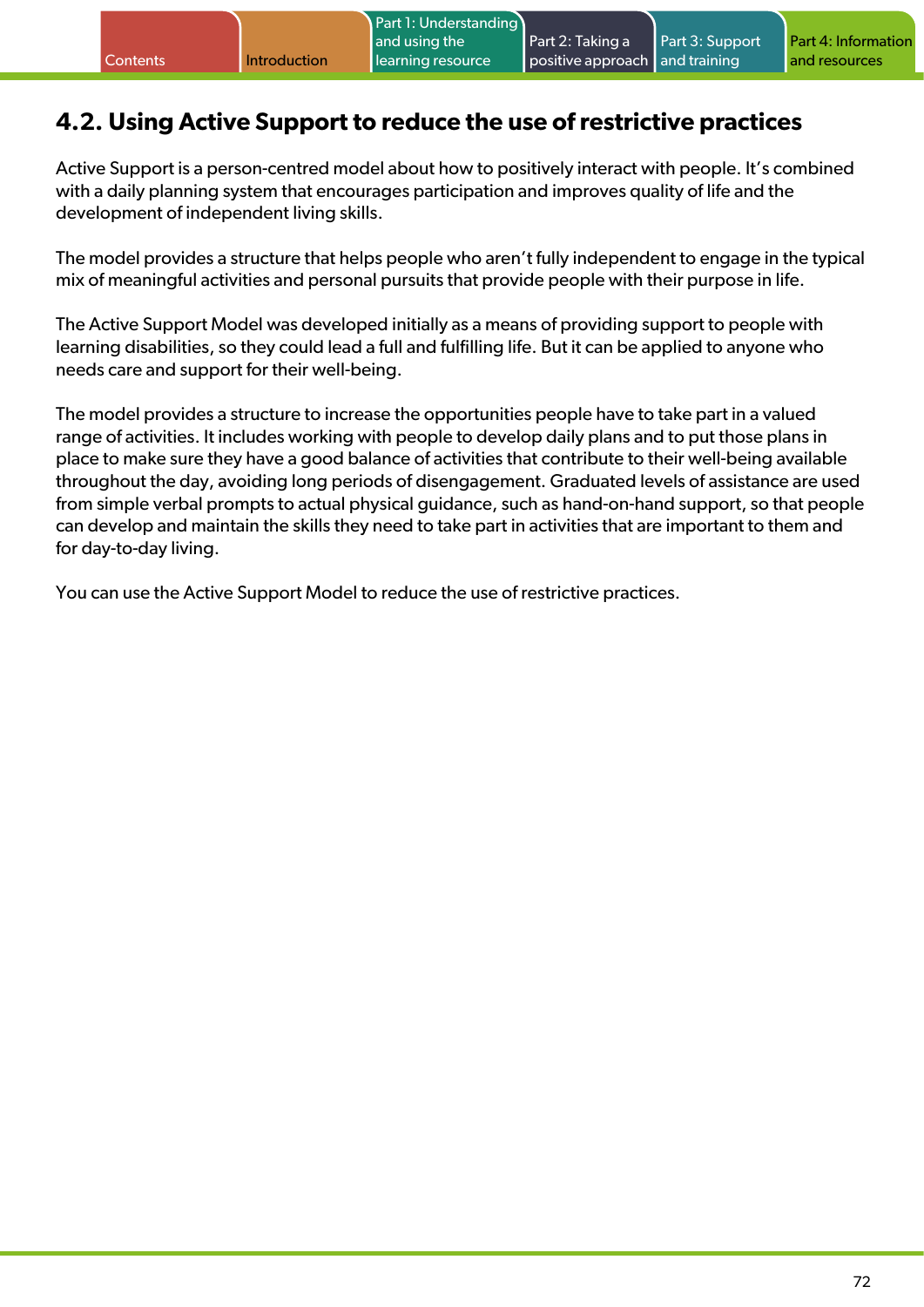## **4.3. Using restorative approaches to reduce the use of restrictive practices**

Restorative practice allows people to reflect on their behaviour. It gives them a chance to put what's happened right or empathise with others' emotions and feelings.

Restorative approaches are increasingly used in children's residential environments to manage conflict and tensions by repairing harm and building relationships. It provides a more positive and ethical approach to working instead of using restrictive practices.

If those involved in a conflict are going to reach a shared understanding and feel the process is fair, you need a safe environment with clear meeting protocols around dignity and respect. Those taking part will need to be free to express their emotions, even those that are negative.

For it to work successfully, the 'wrong doer' has to take ownership of their behaviour.

It takes people from the past to the present and on to the future. They are the driving forces where social care workers are simply the facilitators, and managers of the process.

Restorative approaches can be used in many ways with young people and staff teams. For example:

- as a key working session, working directly with a young person on a one-to-one basis
- in a group setting to resolve conflict with a group of young people
- with a group of social care workers who've found it difficult to agree with a decision.

There are five methods to using this approach:

- 1. Start with affective statements brief comments about the behaviour and how others were affected by the person's behaviour. It's important to have all the facts and information and not to make assumptions.
- 2. Affective questions ask the 'wrong doer' for their version of events and who was affected, how and so on.
- 3. A small impromptu meeting a few people are brought together to discuss the incident, its impact and what to do next. This allows everyone's voice to be heard.
- 4. A group or circle this lets everyone take turns to have their say.
- 5. Formal conference a more planned, structured meeting that requires preparation and completion with the 'wrong doer' and an action plan that's put in place for all involved.

It's important to get the facts of the case, which can only come from the people involved. The restorative process opens the door for constructive not destructive conversation. It's a voluntary and confidential process, and you'll need consent from everyone involved for a restorative meeting.

Using the questioning technique that uses an array of open questions, it's possible to step into difficult situations with the ability of calming that situation down. This is called an impromptu – unplanned/ unprepared step to take. The facilitator/manager should be impartial throughout the process.

It's often an ongoing process during a young person's stay in residential care. It may be more appropriate for the discussion to take place a week or so after an incident, when the young person is in a calmer state of mind and is showing possible signs of remorse.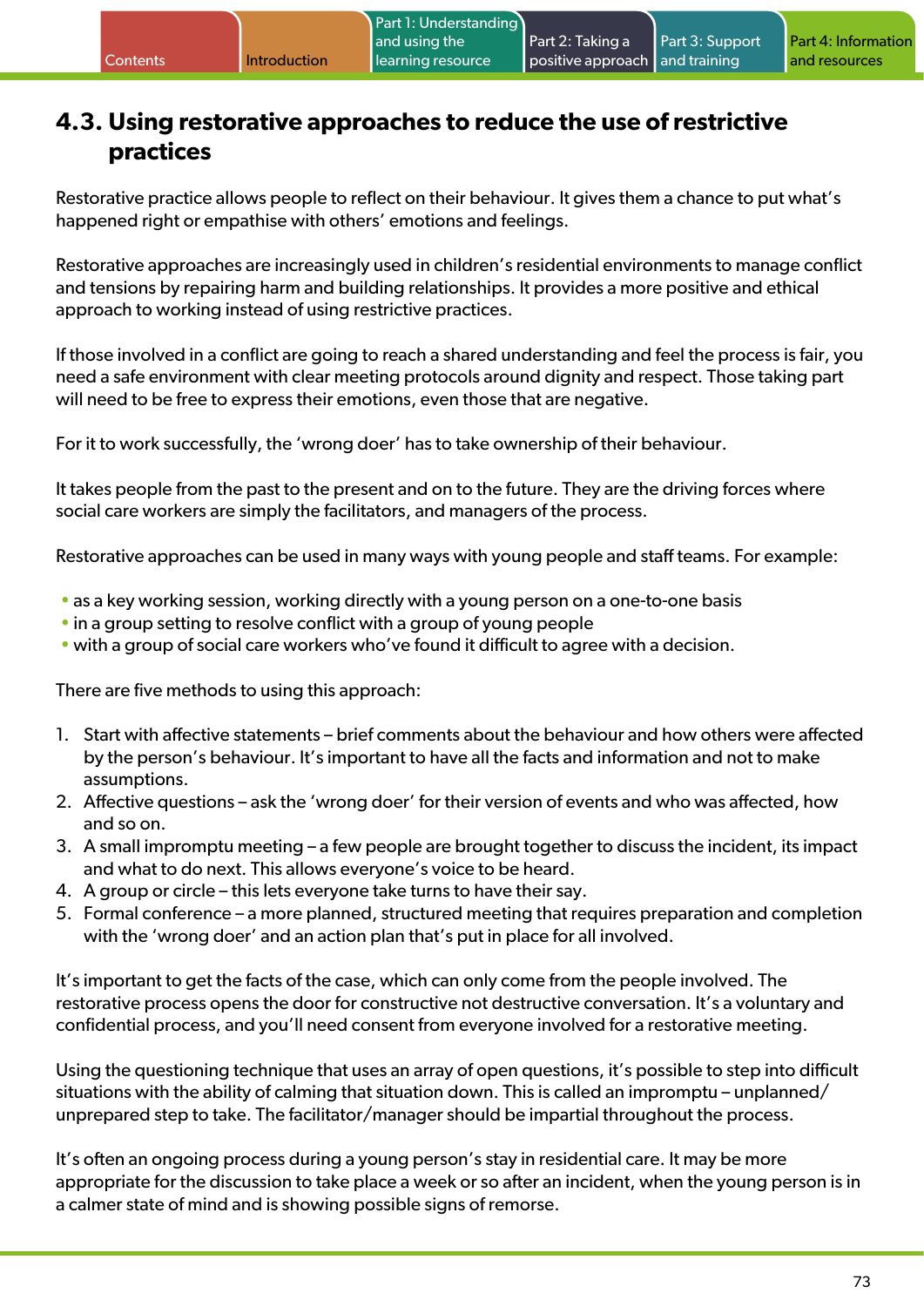### **Case examples:**

Below you'll find three incidents:

- the first two illustrate when the approach was effective with a young person and a group of young people who were willing to engage
- the third shows a negative result when the young person was not ready to engage in the approach.

## **Case example: 1. Rhian**

### **Action/Behaviour**

Rhian was clearly stating that she wouldn't catch an earlier bus from her boyfriend's, which meant she wouldn't be home until midnight. She'd been struggling with her schoolwork recently as she's over tired.

#### **Restorative approach**

Social care workers discussed the implications of her late returns and the risks involved of travelling on a bus on her own that late at night.

Positive discussions took place. Rhian wants horse riding lessons and has been promised these if she completes her homework on time each week and gets good grades in her assignments.

#### **Outcome**

Rhian returns on an earlier bus. She's less tired and able to focus on her schoolwork. She completes her homework and gets good grades in her assignments.

Rhian now has horse riding lessons once a week.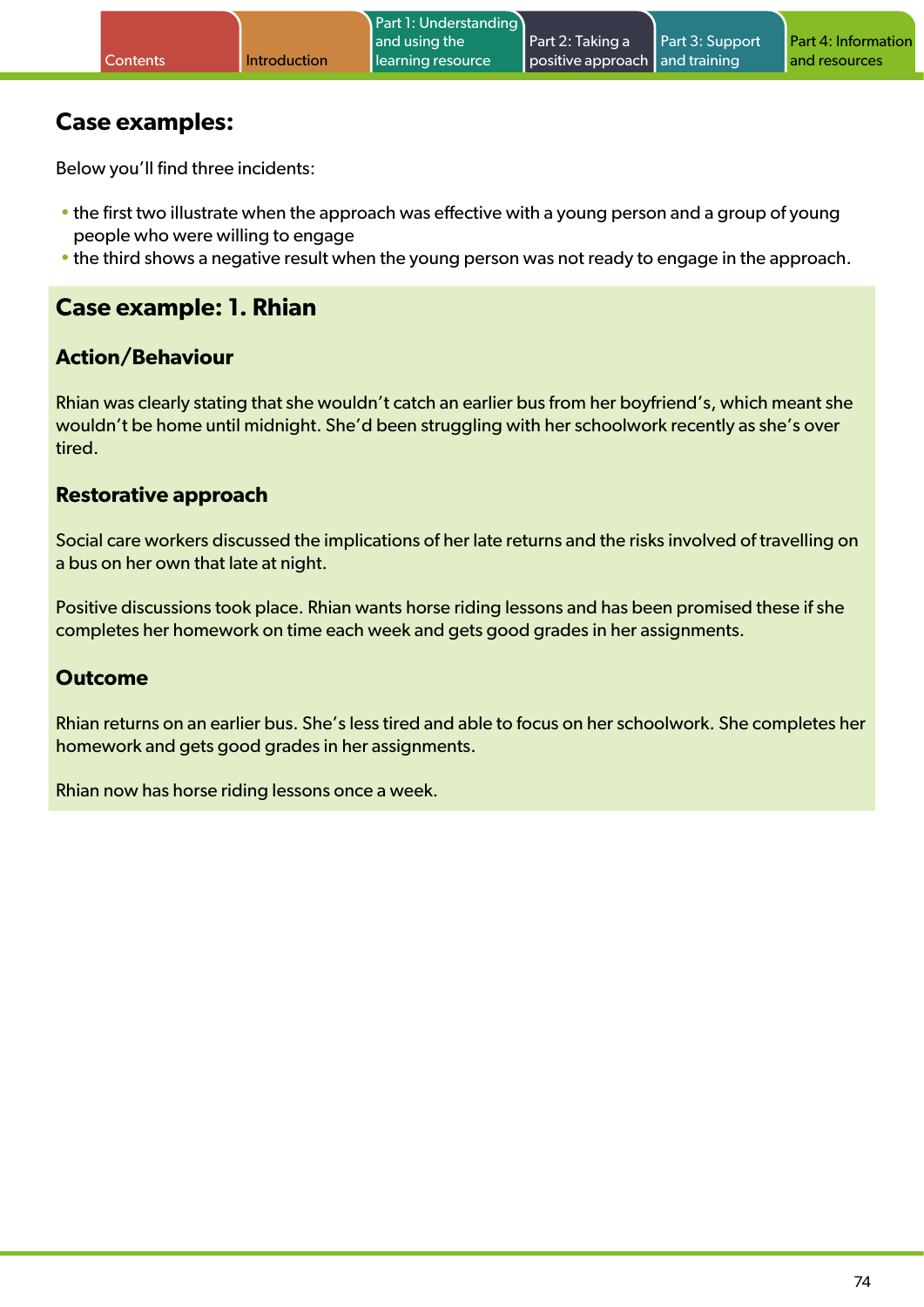## **Case example: 2. Group**

#### **Action/Behaviour**

Three young people living in a residential home were in constant conflict with each other (verbal altercations were recorded daily).

#### **Restorative approach**

Social care workers discussed what they were observing. They sat with the three young people and gave them all a chance to speak. The young people listened and took turns to voice their feelings.

They became defensive during the meeting and the discussions, at times, became quite heated.

#### **Outcome**

The young people all came to an agreement that they didn't enjoy living in this volatile environment.

#### **Action plan:**

The young people have agreed to try to understand each other's thoughts and feelings.

Social care workers will monitor and sit with the young people to review fortnightly to discuss any ongoing issues.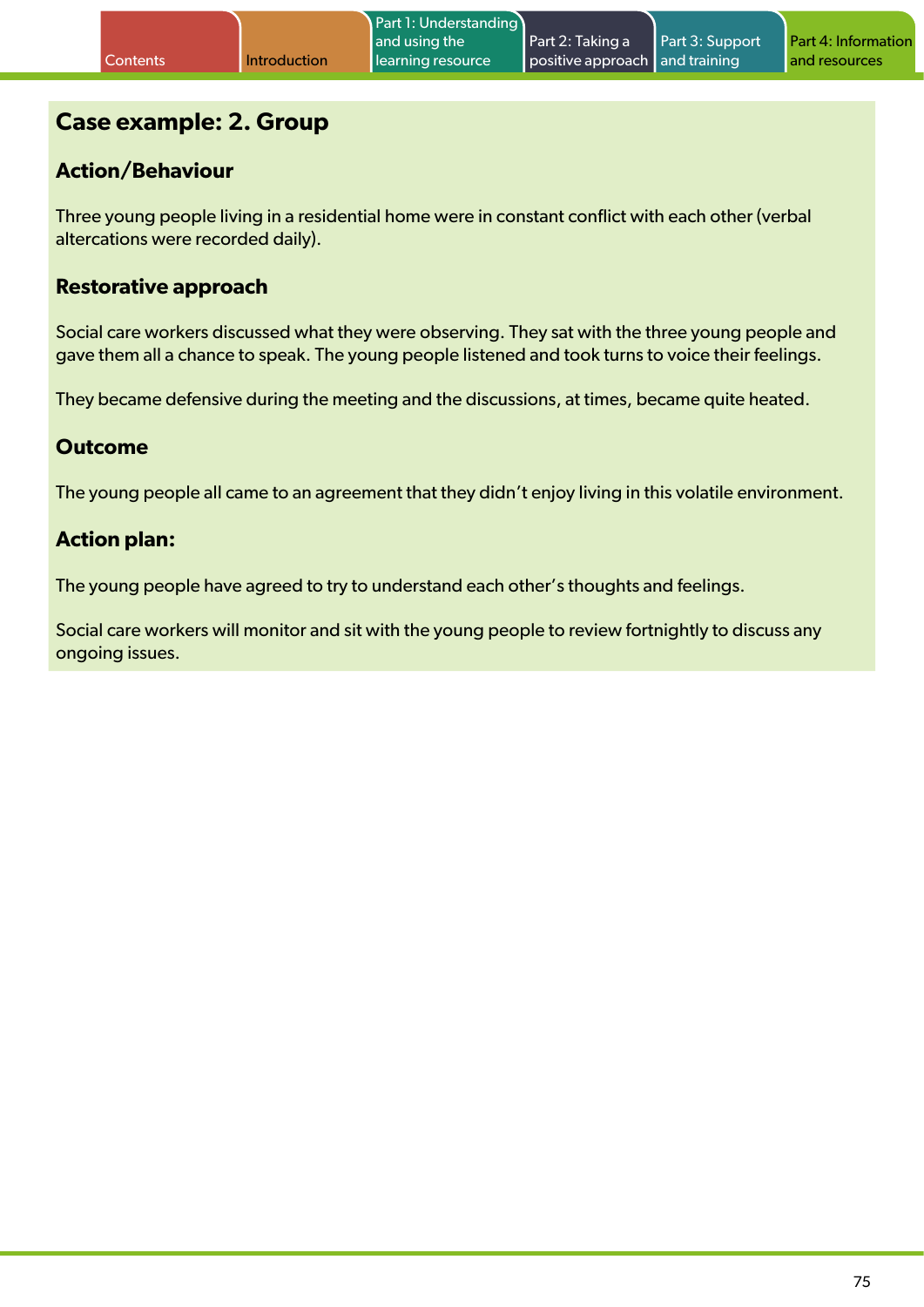### **Case example: 3. Josh**

### **Action/Behaviour**

Josh was caught smoking in the home.

#### **Restorative approach**

Social care workers tried to use the restorative approach by describing Josh's behaviour and the affect it was having on others.

#### **Outcome**

Josh rudely told his social care workers that they can do what they like as he didn't care.

It's a matter of knowing when to take on the approach and knowing when a young person will be more amenable to the discussion.

Restorative approaches teach us to:

- respect others' opinions and learn to value them
- take responsibility for our actions
- repair our relationships with our community
- make sure we don't repeat behaviour
- identify and develop interpersonal skills.
- reduce restrictive practices.

This process empowers and allows people to take responsibility for what happens in their lives. It also lets them make the decisions needed to make their lives better.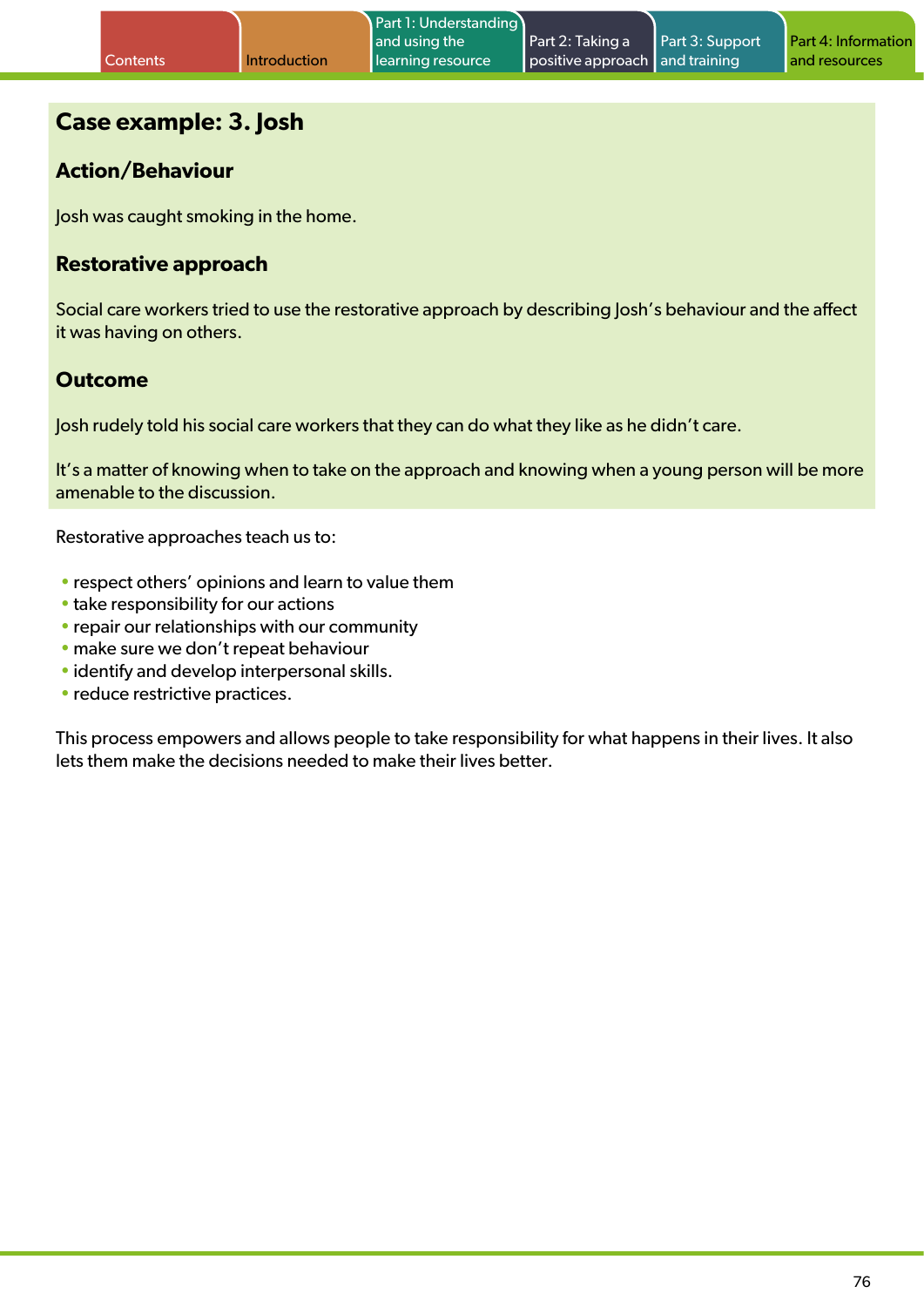# **4.4. Legislation, policy and practice**

There are a number of pieces of legislation and policy that guide those working in social care. The legislation, policy and guidance listed below were up-to-date at the time of publication.

#### **Legislation, policy and guidance common to adults and children and young people**

- [The Human Rights Act 1998 and the European Convention on Human Rights](https://www.equalityhumanrights.com/en/human-rights/what-are-human-rights)
- [Social Services and Well-Being \(Wales\) Act 2014](http://www.legislation.gov.uk/anaw/2014/4/contents)
- [The Health and Safety at Work Act 1974 and the Management of Health and Safety at Work](http://www.hse.gov.uk/legislation/hswa.htm)  [Regulations 1999](http://www.hse.gov.uk/legislation/hswa.htm)
- [Reducing Restrictive Practices Framework 2021, Welsh Government](https://gov.wales/sites/default/files/publications/2021-07/reducing-restrictive-practices-framework.pdf)
- [Code of Professional Practice for Social Care](https://socialcare.wales/dealing-with-concerns/codes-of-practice-and-guidance#section-29494-anchor)
- [Guidance for the Social Care Manager](https://socialcare.wales/cms_assets/file-uploads/SCW-SocCareMan-ENG-Mar19.pdf)
- [Carers Rights and Legislation: Skills for Care](https://gov.wales/sites/default/files/publications/2021-10/carers-rights-a5-leaflet.pdf)
- [Health and Care Standards Wales, 2015](http://www.wales.nhs.uk/sitesplus/documents/1064/24729_Health Standards Framework_2015_E1.pdf)
- [Continuing NHS Health Care Framework for Implementation in Wales, 2014](http://www.wales.nhs.uk/continuingnhshealthcare)
- [Wales Safeguarding Procedures](https://safeguarding.wales/)
- [Human Rights Framework for Restraint](https://www.equalityhumanrights.com/sites/default/files/human-rights-framework-restraint.pdf)
- [The Regulated Services \(Service Providers and Responsible Individuals\) \(Wales\) regulations 2017](https://gov.wales/sites/default/files/publications/2019-04/guidance-for-providers-and-responsible-individuals.pdf)
- [Code of Practice on the Delivery of Autism Services 2021](https://gov.wales/sites/default/files/publications/2021-07/code-of-practice-on-the-delivery-of-autism-services.pdf)

### **Specific legislation and policy for children and young people**

- [The Children Act 2004](http://www.legislation.gov.uk/ukpga/2004/31/contents#pt3)
- [Children and Adoption Act 2006](http://www.legislation.gov.uk/ukpga/2006/20/contents)
- [United Nations Convention on the Rights of the Child](http://www.unicef.org.uk/UNICEFs-Work/UN-Convention/)
- [Children and Young Person Act 2008](http://www.legislation.gov.uk/ukpga/2008/23/contents)
- [Education and Inspections Act 2006](http://www.legislation.gov.uk/ukpga/2006/40/contents)
- [The Regulated Services \(Service Providers and Responsible Individuals\) \(Wales\) regulations 2017](https://gov.wales/sites/default/files/publications/2019-04/guidance-for-providers-and-responsible-individuals.pdf)
- [The Care Leavers \(Wales\) Regulations 2015 \(legislation.gov.uk\)](https://www.legislation.gov.uk/wsi/2015/1820/made)
- [Family Justice](https://socialcare.wales/search?search=Family%20Justice)
- [Children's Rights in Wales](http://www.childrensrightswales.org.uk/childrens-act-2004.aspx)
- [Practice Guidance for the residential childcare worker](https://socialcare.wales/cms_assets/file-uploads/Practice-guidance-residential-child-care-workers.pdf)

### **Specific legislation and policy for adults**

- [Mental Health Act 1983](https://www.legislation.gov.uk/ukpga/1983/20/contents) (this is the 1983 Act and shows the 2007 revisions)
- [Mental Health Act Code of Practice for Wales](https://gov.wales/mental-health-act-1983-code-practice) (revised 2016)
- [Mental Capacity Act 2005](https://www.legislation.gov.uk/ukpga/2005/9/contents)
- [Mental Capacity \(Amendment\) Act 20191](https://www.legislation.gov.uk/ukpga/2019/18/contents)6
- [Mental Health \(Wales\) Measure 2010](https://www.legislation.gov.uk/mwa/2010/7/contents)
- National Outcomes Framework: [National Outcomes Framework Indicator Report \(gov.wales\)](https://gov.wales/sites/default/files/publications/2019-05/the-national-outcomes-framework-for-people-who-need-care-and-support-and-carers-who-need-support.pdf)

16. The Liberty Protection Safeguards were introduced in the Mental Capacity (Amendment) Act 2019 and will replace the Deprivation of Liberty Safeguards (DoLS) system. Date of implementation of The Liberty Protection Safeguards to be confirmed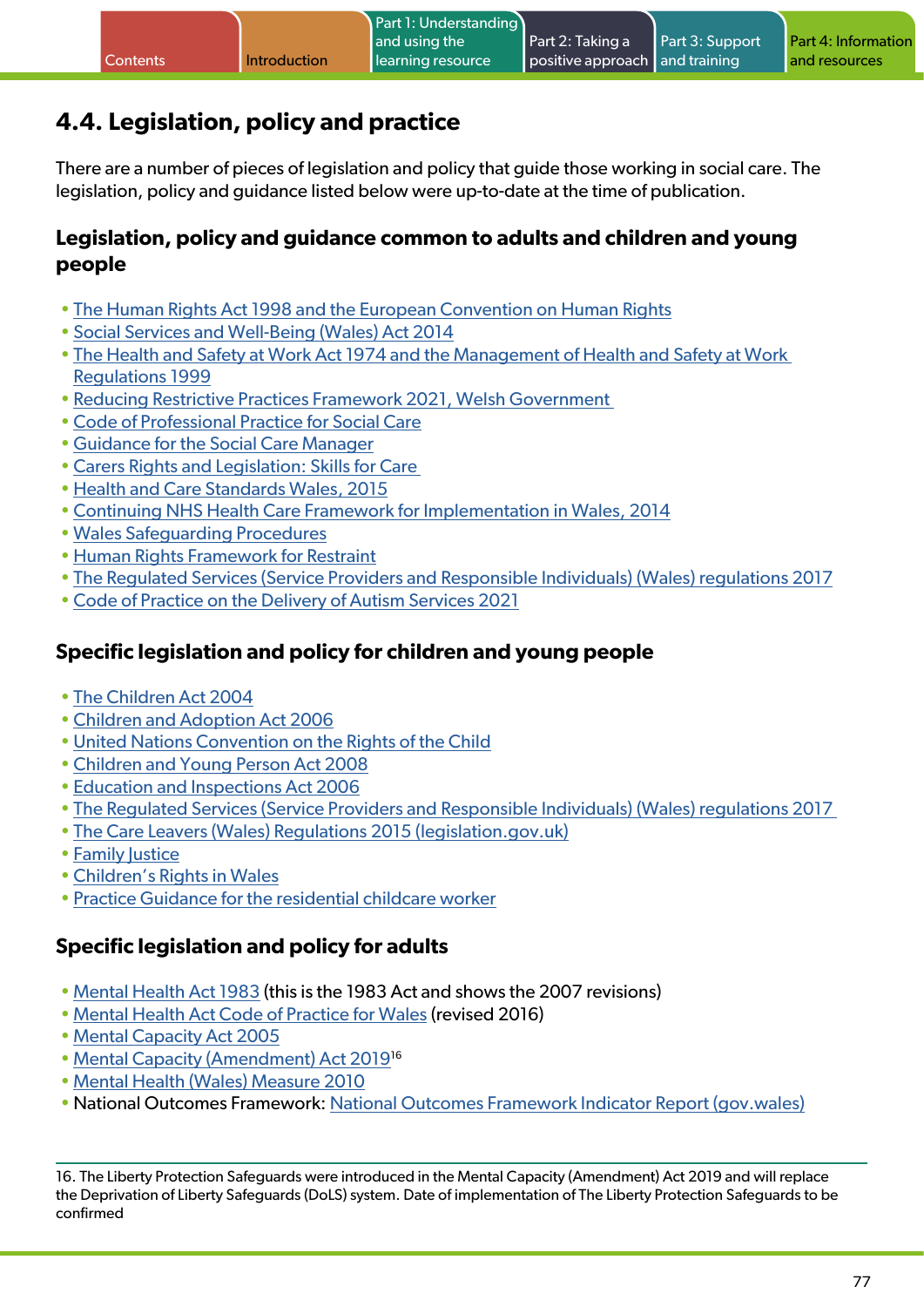# **4.5. National Occupational Standards (NOS)**

NOS are documents that outline how different aspects of a person's work need to be set out. They show effective performance in a job role describing the skills, knowledge and understanding that may be needed to perform particular tasks or work in a certain way.

NOS can be used to give managers and social care workers a recognised good practice framework to guide their work, providing benchmarks against which performance can be objectively and fairly assessed.

The following NOS are relevant for using positive approaches to reduce the use of restrictive practices:

| <b>NOS Number</b> | <b>Name</b>                                                                                       |
|-------------------|---------------------------------------------------------------------------------------------------|
| SCDHSC0226        | Support individuals who are distressed                                                            |
| SCDHSC0336        | Promote positive behaviour                                                                        |
| SCDHSC0395        | Contribute to addressing situations where there is risk of danger, harm or abuse                  |
| SCDHSC0430        | Lead practice to reduce and prevent the risk of danger, harm and abuse                            |
| <b>SCDLMCB8</b>   | Lead and manage provision of care services that supports the development of<br>positive behaviour |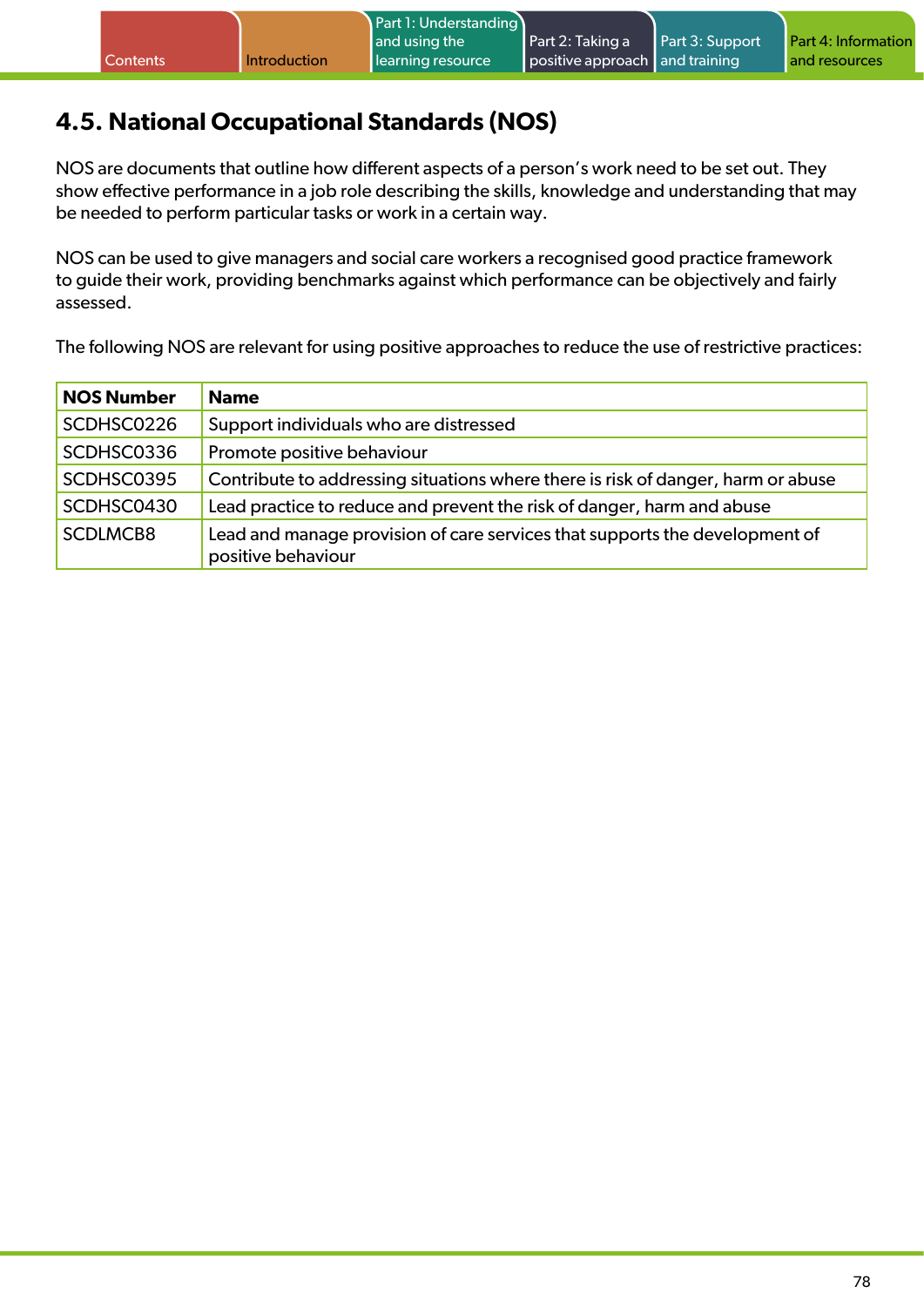### **4.6. List of recommended units and qualifications to support the use of positive approaches and reduce the need for restrictive practices**

There are a number of units in the qualifications for health and social care that can be used to develop knowledge, understanding and skills in relation to the use of positive approaches. The main units have been listed below. You can access them on the [Health and Care Learning Wales website.](https://www.healthandcarelearning.wales/qualifications/)

| <b>Unit number</b> | <b>Name</b>                                                                                                     | <b>Level</b>   |
|--------------------|-----------------------------------------------------------------------------------------------------------------|----------------|
| 001                | Principles and values of health and social care (adults)                                                        | $\overline{2}$ |
| 002                | Principles and values of health and social care (children and young people)                                     | $\overline{2}$ |
| 230                | Supporting core practice in health and social care (adults)                                                     | $\overline{2}$ |
| 233                | Contributing to the support of individuals living with dementia                                                 | $\overline{2}$ |
| 339                | Positive approaches for behaviour support                                                                       | 2/3            |
| 330                | Promoting core practice in health and social care (adults)                                                      | 3              |
| 333                | Promoting support for individuals living with dementia                                                          | 3              |
| 365                | Promoting core practice in health and social care (children and young people)                                   | 3              |
| 421                | Leading support for reducing restrictive practices through positive<br>approaches for behaviour                 | $\overline{4}$ |
| 422                | Leading practice with individuals living with mental ill-health                                                 | 4              |
| 423                | Leading practice with individuals living with dementia                                                          | $\overline{4}$ |
| 424                | Leading practice with individuals living with a learning disability and/or<br>autism                            | $\overline{4}$ |
| 425                | Leading practice for disabled children and young people                                                         | 4              |
| 426                | Leading practice with children and young people who are looked after                                            | 4              |
| 490                | Legislation, theories and models of person/child-centred practice                                               | 4              |
| 435                | Develop understanding of dementia                                                                               | $\overline{4}$ |
| 436                | Develop understanding of learning disability and autism                                                         | 5              |
| 527                | Lead and manage service provision for children and young people who are<br>looked after                         | 5              |
| 528                | Lead and manage service provision for disabled children and young people                                        | 5              |
| 529                | Lead and manage support for reducing restrictive practices through positive<br>approaches for behaviour support | 5              |
| 531                | Lead and manage services for individuals living in care home settings                                           | 5              |
| 532                | Lead and manage practice in dementia care                                                                       | 5              |
| 533                | Lead and manage services for individuals living with mental ill-health                                          | 5              |
| 534                | Lead and manage support for individuals with a learning disability and/or<br>autism                             | 5              |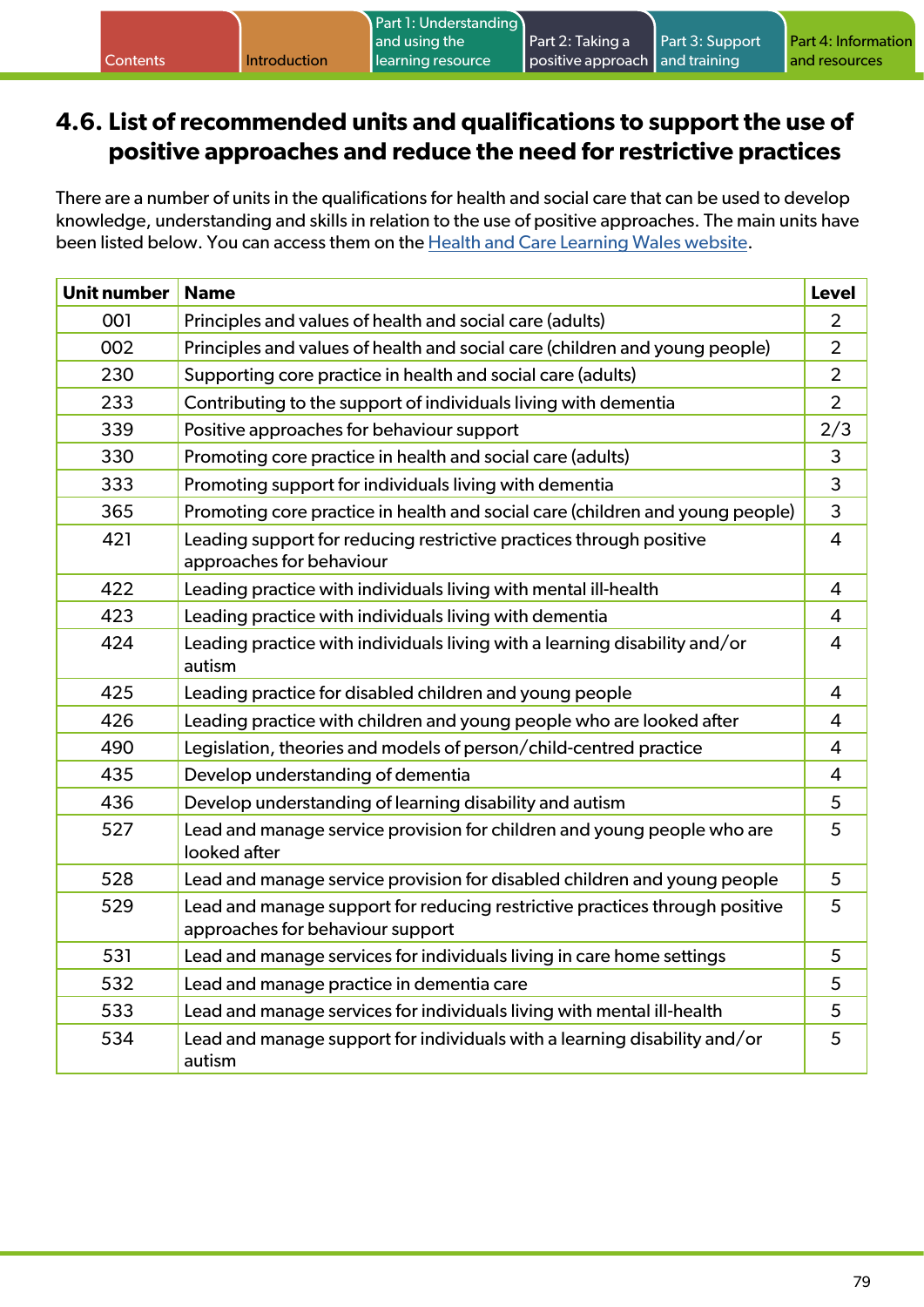## **Qualifications that support the use of PBS**

Provided by Swansea Bay Health Board

- BTEC Level 3 Professional Certificate in Positive Behaviour Support
- BTEC Level 4 Advanced Certificate in Positive Behaviour Support
- BTEC Level 5 Professional Diploma in Positive Behaviour Support

Provided by British Institute of Learning Disability (BILD)

- [BTEC Certificate in Positive Behavioural Support \(Level 4\)](https://www.bild.org.uk/bild-btec-certificate/)
- [BTEC diploma Practice Leadership in Positive Behaviour Support \(Level 5\)](https://www.bild.org.uk/btecdiploma/)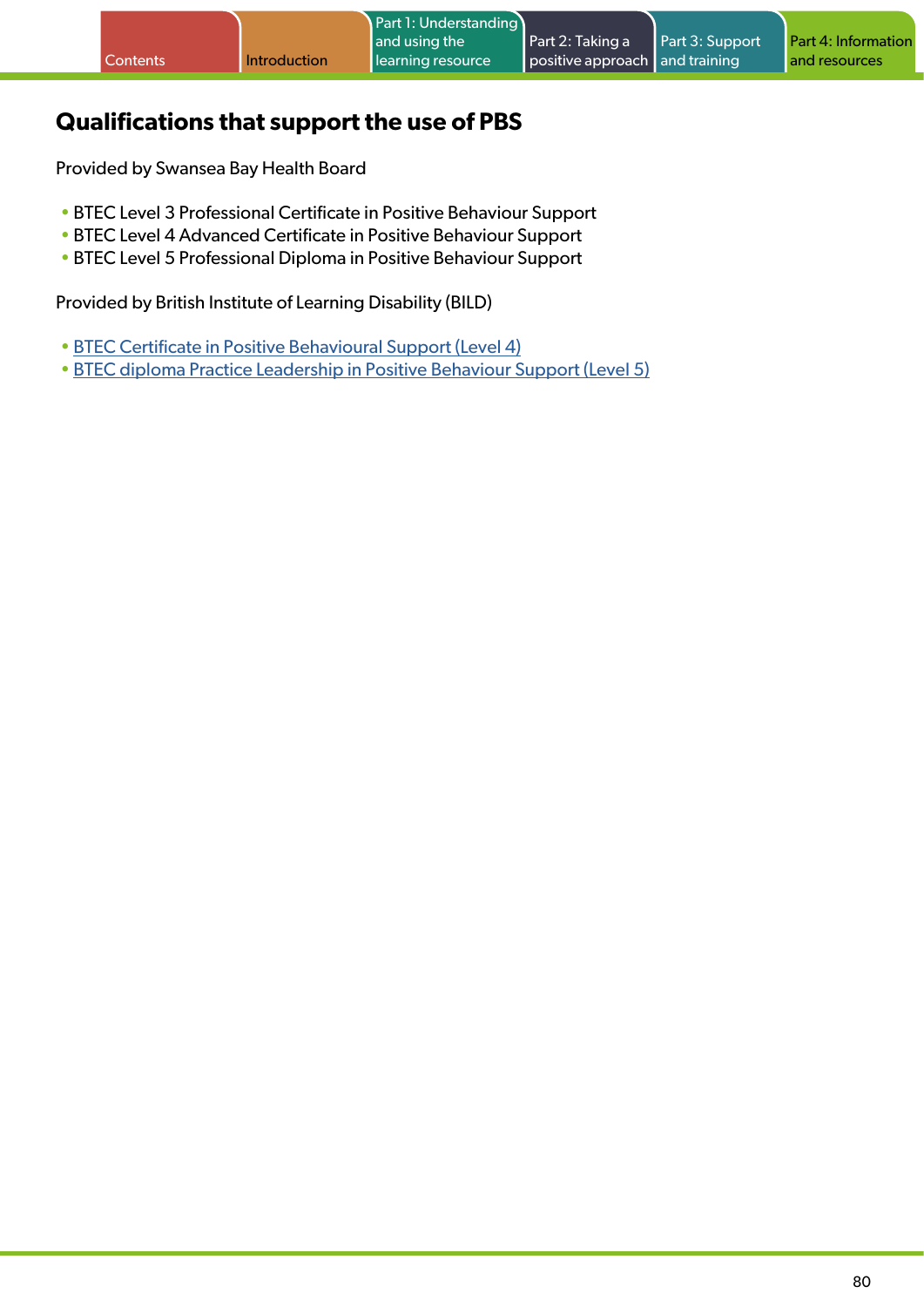## **4.7. Useful resources for supporting autistic people**

- [Autistic Spectrum Disorder information](http://www.asdinfowales.co.uk/)
- [Autism services directory](http://www.autism.org.uk/directory.aspx)
- [The National Autistic Society](http://www.autism.org.uk/)
- Five good communication standards. Reasonable adjustments to communication that individuals with learning disability and/or autism should expect in specialist hospital and residential settings. Royal College of Speech and Language Therapists: [Microsoft Word - RCSLT Good standards v 8 Nov](https://www.rcslt.org/wp-content/uploads/media/Project/RCSLT/good-comm-standards.pdf)  [13](https://www.rcslt.org/wp-content/uploads/media/Project/RCSLT/good-comm-standards.pdf)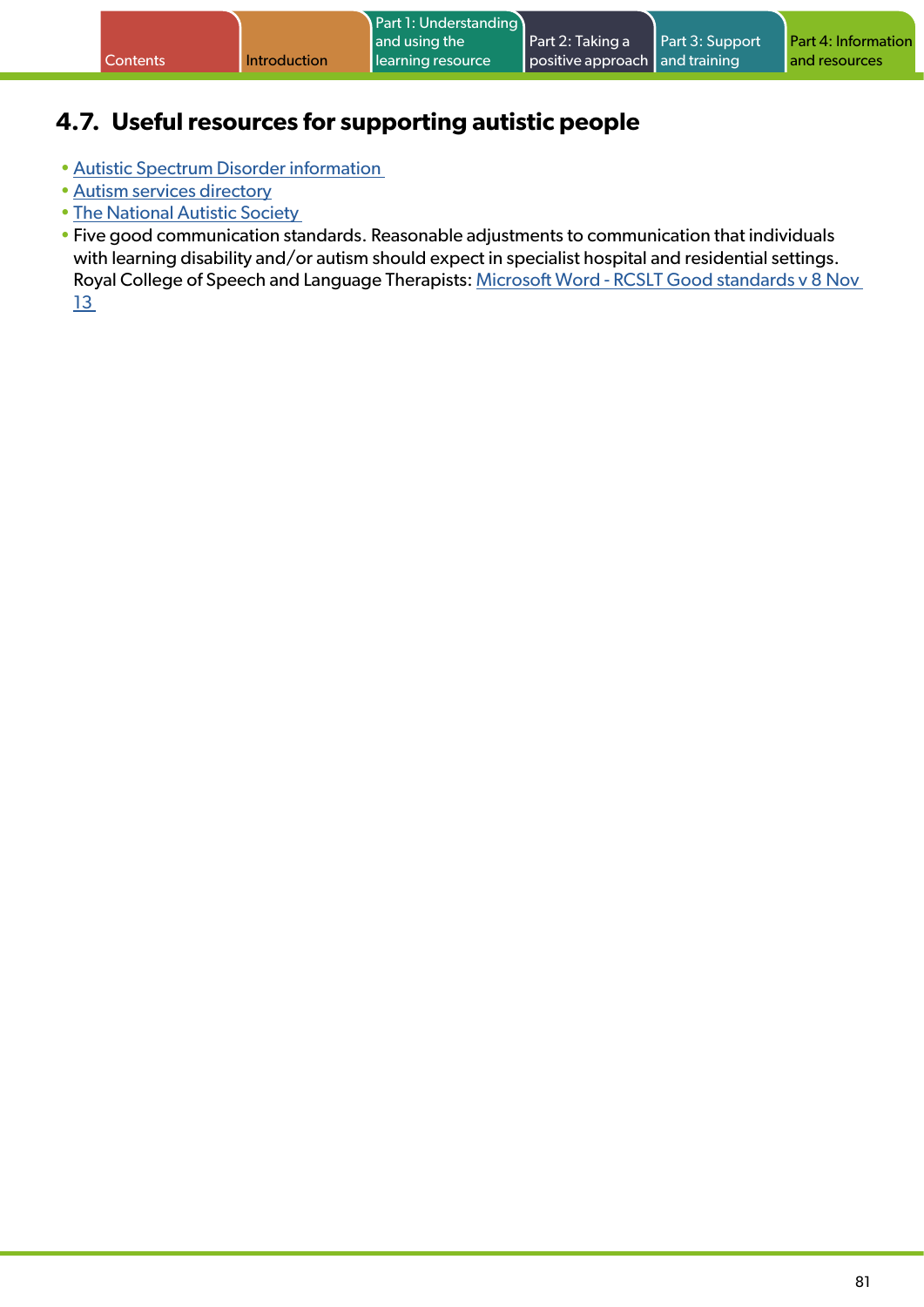## **4.8. Useful resources for supporting children and young people**

- Allen, B (2014) Improving Guidance on Managing Risk and Restraint in Children's Services. [Available](http://www.steaming-training.co.uk/)  [here.](http://www.steaming-training.co.uk/)
- Care Forum Wales Looked After Children Network, 2014 – [Charter for Looked After Children and](http://www.careforumwales.co.uk/members/groups/13)  [Care Leavers](http://www.careforumwales.co.uk/members/groups/13)
- Carson, G (2010) [How children's home consigned restraint to history.](http://www.communitycare.co.uk/)
- Clough, R, Bullock, R, Ward, A (2006) [What works in Residential Child Care: A Review of Research](http://www.ncb.org.uk/)  [Evidence and the Practice Implications:](http://www.ncb.org.uk/) National Children's Bureau, London
- •Davidson, J, McCullough, D, Steckley, L, Warren, T (Eds) (2005) [Holding Safely: A guide for](http://strathprints.strath.ac.uk/7903/)  [residential child care practitioners and managers about physically restraining children and young](http://strathprints.strath.ac.uk/7903/)  [people](http://strathprints.strath.ac.uk/7903/).
- Hart, D; Howell, S (2004) [Report on the use of Physical Intervention across Children's services.](http://www.ncb.org.uk/) National Children's Bureau, London
- Ofsted (2012) Children's views on restraint. Reported by the Children's Rights Director for England. Ofsted. Manchester. [Available here.](https://webarchive.nationalarchives.gov.uk/ukgwa/20141106030624mp_/https:/www.ofsted.gov.uk/sites/default/files/documents/surveys-and-good-practice/t/The%20children’s%20views%20digest.pdf)
- Ramsay, S (2010) [Restrictive physical intervention and therapeutic holding for children and young](https://www.google.com/url?sa=t&rct=j&q=&esrc=s&source=web&cd=&ved=2ahUKEwilqpPjxLH3AhVISsAKHev9CtIQFnoECAMQAQ&url=https%3A%2F%2Fwww.rcn.org.uk%2F-%2Fmedia%2Froyal-college-of-nursing%2Fdocuments%2Fpublications%2F2019%2Foctober%2F007-746.pdf&usg=AOvVaw1-UPDuYu4g8c1oG9B9Tb_6)  [people: Guidance for nursing staff.](https://www.google.com/url?sa=t&rct=j&q=&esrc=s&source=web&cd=&ved=2ahUKEwilqpPjxLH3AhVISsAKHev9CtIQFnoECAMQAQ&url=https%3A%2F%2Fwww.rcn.org.uk%2F-%2Fmedia%2Froyal-college-of-nursing%2Fdocuments%2Fpublications%2F2019%2Foctober%2F007-746.pdf&usg=AOvVaw1-UPDuYu4g8c1oG9B9Tb_6) RCN Direct. London
- Steckley, L, Kendrick, A (2005) [Physical restraint in residential child care: The experiences of young](https://journals.sagepub.com/doi/abs/10.1177/0907568208097207?journalCode=chda)  [people and residential workers](https://journals.sagepub.com/doi/abs/10.1177/0907568208097207?journalCode=chda). In: Childhoods: Children and Youth Emerging and Transforming Society, June 29-July 3 2005, Oslo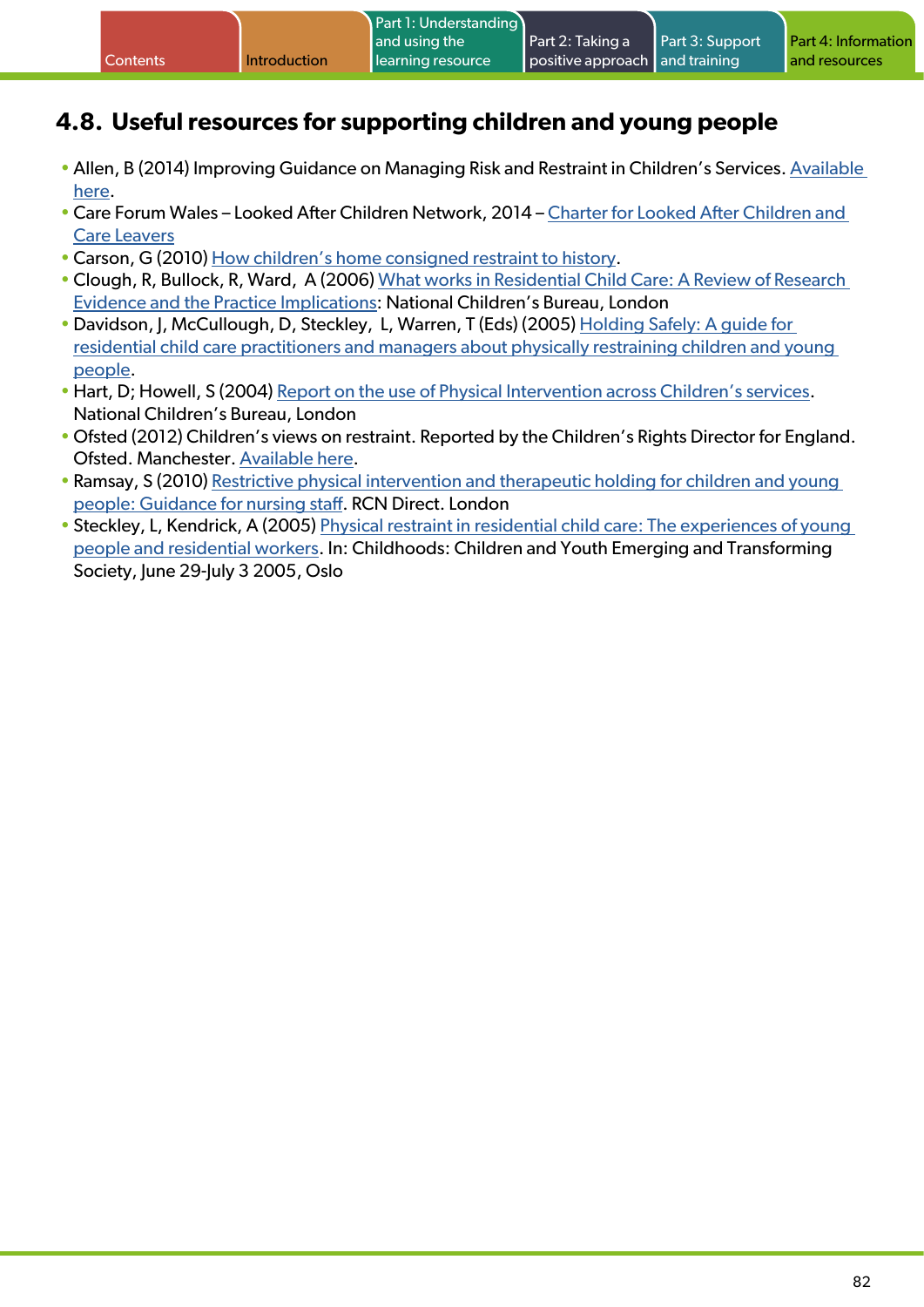### **4.9. Useful resources for supporting adults and children with a learning disability**

- Positive Behavioural Support Resources, [PBS Academy](http://www.pbsacademy.org.uk/)
- [A Human rights perspective on reducing restrictive practices in intellectual disability and autism](http://www.bild.org.uk/), BILD, Edited by Sam Karim
- [Physical Interventions A Policy Framework,](http://www.bild.org.uk/) BILD, Prepared by John Harris, Marion Cornick, Alan Jefferson and Richard Mills
- [BILD Code of Practice for minimising the use of restrictive physical interventions: planning,](http://www.bild.org.uk/)  [developing and delivering training](http://www.bild.org.uk/). A guide for purchasers of training, training organisations and trainers, Fourth Edition, 2014
- [Five good communication standards. Reasonable adjustments to communication that individuals](https://www.rcslt.org/wp-content/uploads/media/Project/RCSLT/5-good-comms-standards-easy-read.pdf)  [with learning disability and/or autism should expect in specialist hospital and residential settings.](https://www.rcslt.org/wp-content/uploads/media/Project/RCSLT/5-good-comms-standards-easy-read.pdf)  Royal College of Speech and Language Therapists.
- Think Local Act Personal: [New guidance to support integrated and person-centred care for people](http://www.thinklocalactpersonal.org.uk/)  [with health and social care needs](http://www.thinklocalactpersonal.org.uk/)
- [NICE: Challenging Behaviour and Learning disabilities, preventions and interventions for people](https://www.nice.org.uk/)  [with learning disabilities whose behaviour challenges,](https://www.nice.org.uk/) NICE guideline 11, methods, evidence and recommendations, May 2015
- Positive Monitoring. A method of supporting staff and improving services for people with learning disabilities, Jan Porterfield, BIMH, first published in 1987
- [Services for people with learning difficulties and challenging behaviour or mental health needs:](https://www.kent.ac.uk/tizard/research/research_projects/dh2007mansellreport.pdf)  2007, Department of Health
- [The Active Support Model](http://arcuk.org.uk/activesupport/)  Association for Real Change supporting excellence.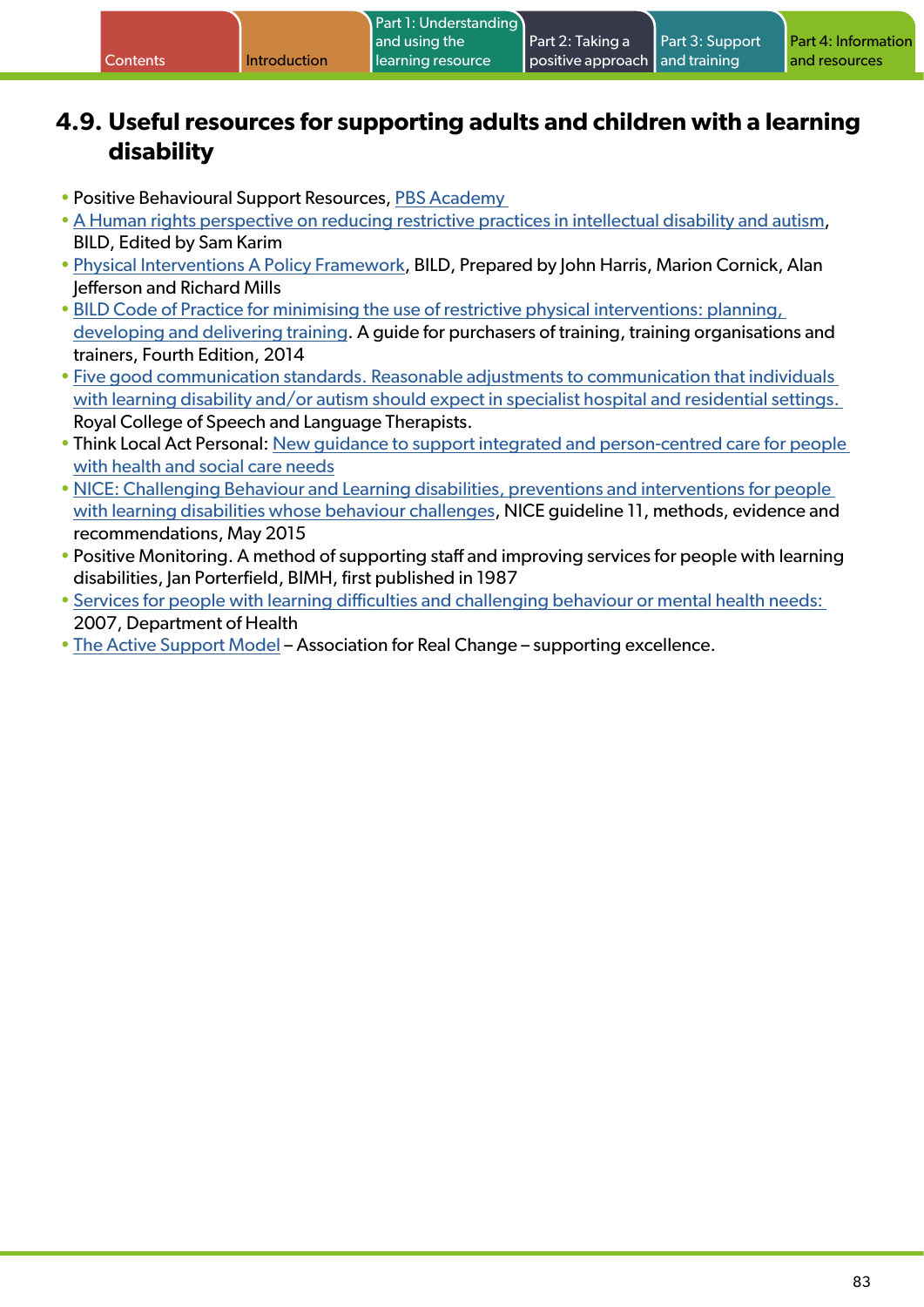|  |  | Contents | Introduction | Part 1: Understanding<br>and using the<br>learning resource | Part 2: Taking a<br>positive approach and training | <b>Part 3: Support</b> | <b>Part 4: Information</b><br>and resources |
|--|--|----------|--------------|-------------------------------------------------------------|----------------------------------------------------|------------------------|---------------------------------------------|
|--|--|----------|--------------|-------------------------------------------------------------|----------------------------------------------------|------------------------|---------------------------------------------|

## **4.10. Useful resources for supporting people living with dementia**

- [Good Work Framework: A Dementia Learning and Development Framework for Wales](https://socialcare.wales/cms_assets/file-uploads/Good-Work-Dementia-Learning-And-Development-Framework.pdf)
- [Quick Guide to Dementia: key principles of how to work with people with dementia](https://www.youtube.com/watch?v=24CoBkgM3EA)
- [All Wales Dementia Pathway of Standards](https://phw.nhs.wales/services-and-teams/improvement-cymru/news-and-blog/publications/dementia-standards/)
- •[Dementia Action Plan for Wales and companion document](https://gov.wales/dementia-action-plan-2018-2022)
- SCIE Social Care Institute for Excellence (Dementia Resources): [Search results for dementia \(scie.](https://www.scie.org.uk/search?sq=dementia) [org.uk\)](https://www.scie.org.uk/search?sq=dementia)
- •[Dementia Friends awareness](http://www.dementiafriends.org.uk/)
- [Giving Voice for People with Dementia](http://givingvoiceuk.org/)
- •[Dementia Care Mapping: Approaches based on the work of Professor Tom Kitwood](https://www.nursingtimes.net/clinical-archive/end-of-life-and-palliative-care/dementia-care-mapping-19-09-2006/)
- [This is me](http://www.rcn.org.uk/)
- National Institute of Health and Clinical Excellence (NICE) (2010) [Dementia Quality Standards.](https://www.nice.org.uk/guidance/qs30/chapter/quality-standard-for-dementia)
- National Institute of Health and Clinical Excellence (NICE) [Public Health Intervention Guidance](http://www.nice.org.uk/)
- [Occupational therapy intervention and physical intervention to promote the mental health and well](http://www.nice.org.uk/Guidance/PH16)[being of older people in primary care and residential care](http://www.nice.org.uk/Guidance/PH16)
- [Life Story Work](http://www.dementiauk.org/informationsupport/life-story-work)
- [Values, Individuals, Perspective, Social \(VIPS\) tools and resources, University of Worcester](http://www.carefitforvips.co.uk/)
- [Guidance for delivering evidence-based psychological therapy in Wales](https://icc.gig.cymru/gwasanaethau-a-thimau/gwelliant-cymru/ein-gwaith/iechyd-meddwl/therapiau-seicolegol/tablau-tystiolaeth/)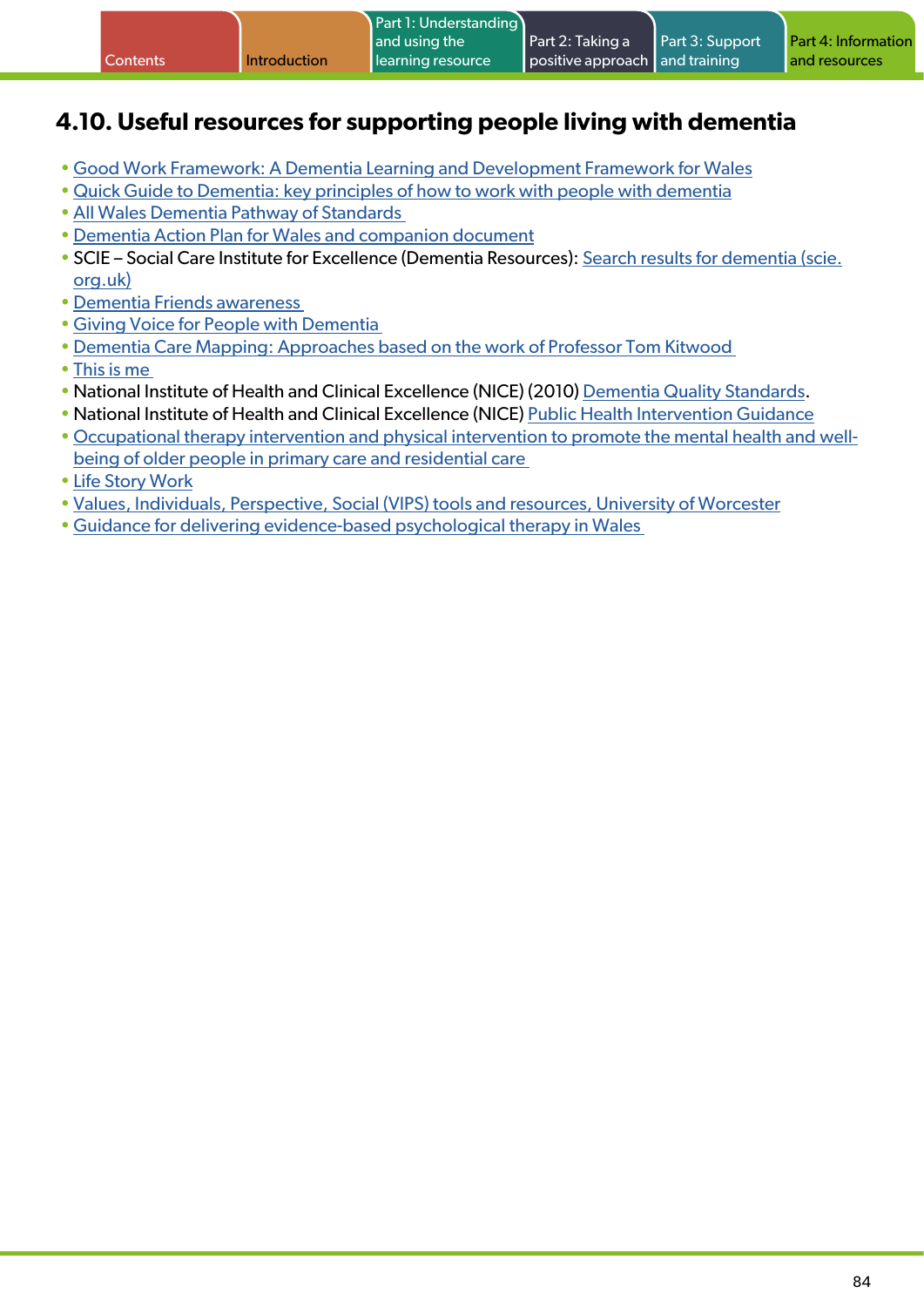## **4.11. Useful resources for supporting recovery in mental health**

- [Mind National charity offering advice, information and resources to anyone with a mental health](http://www.mind.org.uk/news-campaigns/mind-cymru-campaigns/time-to-change-wales/)  [need](http://www.mind.org.uk/news-campaigns/mind-cymru-campaigns/time-to-change-wales/)
- [Recovery based care. Recovery approaches are central to mental health care](http://www.mentalhealthwales.net/). Recovery means different things to different people and should be guided by the individual. This includes living a way of life that is fulfilling and meaningful within the limits of their mental health condition
- [Mental health crisis care: physical restraint in crisis. A report on physical restraint in hospital settings](https://www.mind.org.uk/media-a/4378/physical_restraint_final_web_version.pdf)  [in England](https://www.mind.org.uk/media-a/4378/physical_restraint_final_web_version.pdf). June 2013
- [Working with personality disordered offenders A practitioners guide](https://www.gov.uk/government/publications/working-with-offenders-with-personality-disorder-a-practitioners-guide)
- [The Mental Health \(Wales\) Measure,](https://gov.wales/mental-health-wales-measure-2010-leaflet) 2010, Welsh Government. You can find a link to a range of policies, plans, reports, standards and guidance about [mental health here](https://gov.wales/health-conditions)
- [Reducing Restrictive Practices: Learning from the collaborative](https://www.rcpsych.ac.uk/improving-care/nccmh/reducing-restrictive-practice)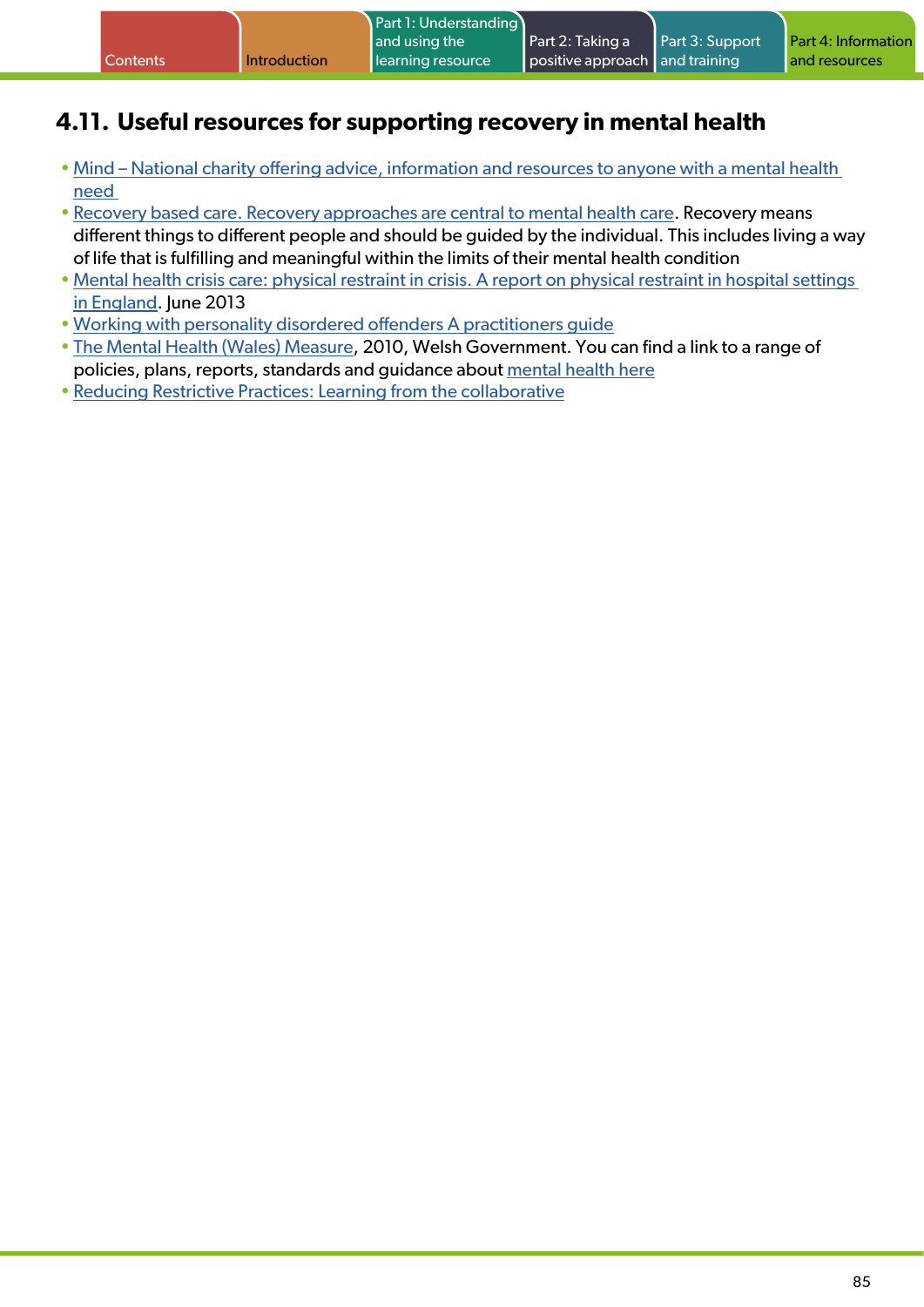## **4.12.Useful resources for supporting people who self-harm**

People who self-harm or who are at risk of doing so may need extra reassurance about a service being non-judgemental and confidential, so that their own uncertainty or feelings of shame do not become, in effect, restrictive practices.

• [Talk to me 2: Suicide and Self Harm Prevention Strategy for Wales 2015-2020](https:/gov.wales/suicide-and-self-harm-prevention-strategy-2015-2020)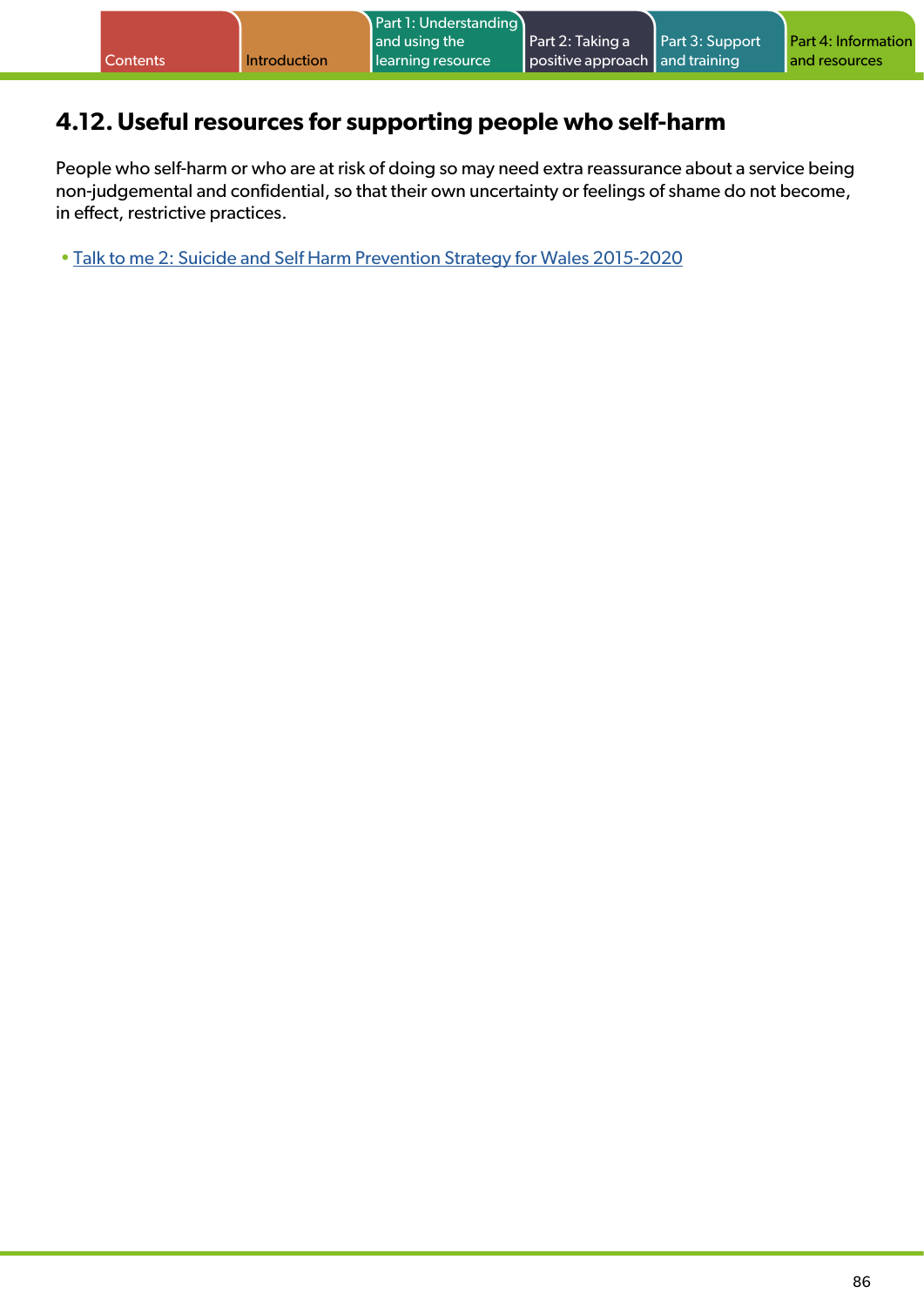| <b>Contents</b> | <b>Introduction</b> | Part 1: Understanding<br>and using the<br>learning resource | Part 2: Taking a<br>positive approach and training | Part 3: Support | <b>Part 4: Information</b><br>and resources |
|-----------------|---------------------|-------------------------------------------------------------|----------------------------------------------------|-----------------|---------------------------------------------|
|                 |                     |                                                             |                                                    |                 |                                             |

# **4.13.Useful resources for supporting the Welsh language**

- [Using Welsh at Work](https://socialcare.wales/learning-and-development/using-welsh-at-work)
- [Welsh Government More Than Just Words](https://gov.wales/welsh-language-and-health)
- [Welsh Language Commisioner](https://urlsand.esvalabs.com/?u=https%3A%2F%2Fwww.comisiynyddygymraeg.cymru%2Feich-hawliau%2Fiaith-gwaith&e=0bf0fcf4&h=692bcc97&f=y&p=n)